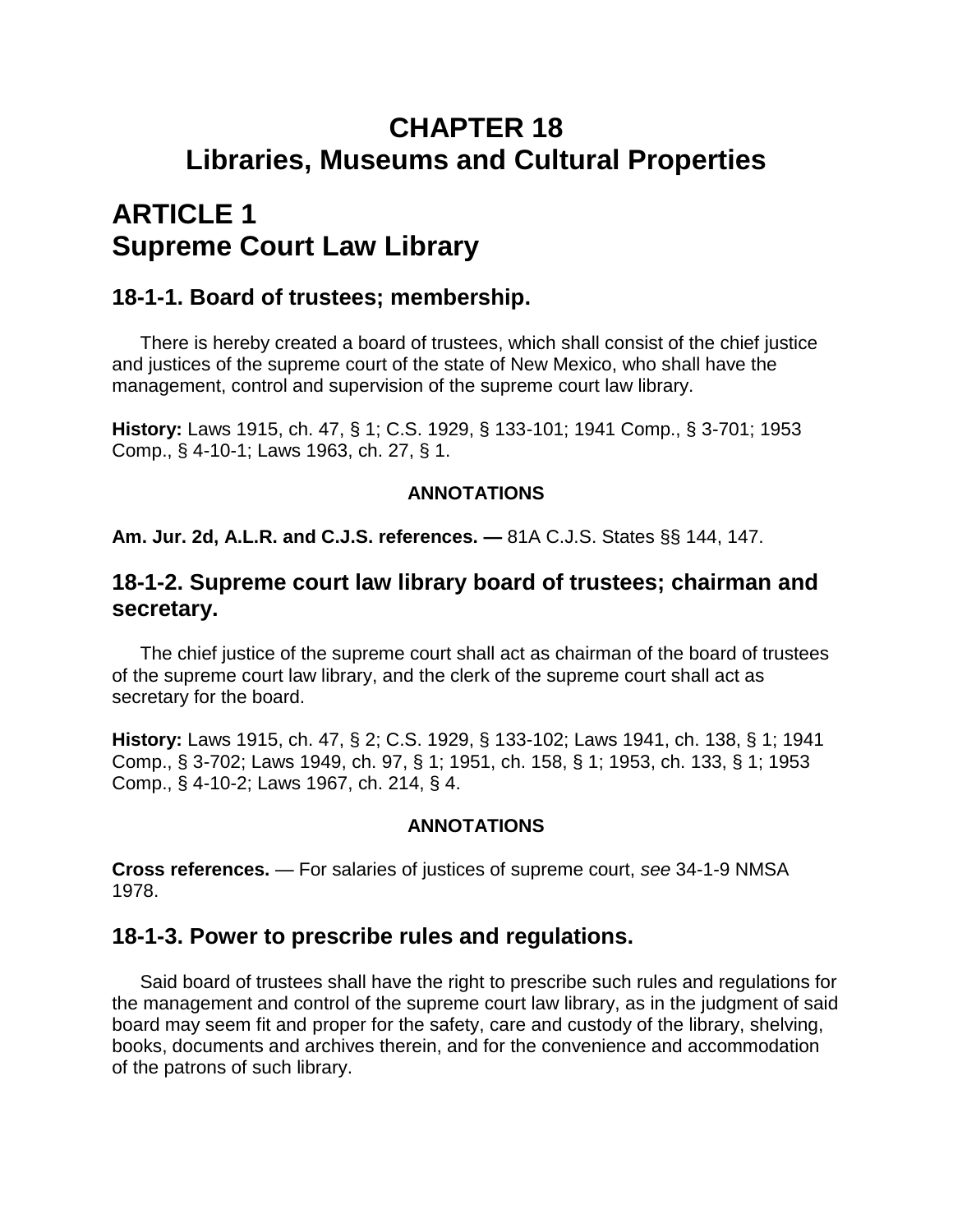**History:** Laws 1915, ch. 47, § 3; C.S. 1929, § 133-103; 1941 Comp., § 3-703; 1953 Comp., § 4-10-3; Laws 1963, ch. 27, § 2.

#### **ANNOTATIONS**

**Am. Jur. 2d, A.L.R. and C.J.S. references. —** Right of exclusion from or discrimination against patrons of library, 64 A.L.R. 304.

### **18-1-4. [Duties; purchase of books and management of affairs.]**

Said board of trustees shall order and purchase all books for said library for which an appropriation shall have been made, and have full and complete management of all the financial affairs of said library.

**History:** Laws 1915, ch. 47, § 4; C.S. 1929, § 133-104; 1941 Comp., § 3-704; 1953 Comp., § 4-10-4.

#### **ANNOTATIONS**

**Bracketed material.** — The bracketed material was inserted by the compiler and is not part of the law.

**Charging fees for use.** — Fees may not be charged to patrons using the New Mexico supreme court law library in order to generate income for the library. 1988 Op. Att'y Gen. No. 88-78.

### **18-1-5. Law library board; publishing opinions of supreme court.**

In addition to other duties of the board of trustees of the supreme court law library provided by law, the board shall meet from time to time, select from opinions of the supreme court and designate to the clerk of the supreme court those which should be officially reported and published. The board shall also supervise, amend and correct all syllabi or headnotes for published opinions.

**History:** 1953 Comp., § 4-10-5, enacted by Laws 1966, ch. 28, § 16.

#### **ANNOTATIONS**

**Cross references.** — For distribution of supreme court reports, *see* 34-4-2 NMSA 1978.

**Repeals and reenactments.** — Laws 1966, ch. 28, § 16, repeals 4-10-5, 1953 Comp., relating to duties of the board of trustees of the state library, and enacted a new section.

**Am. Jur. 2d, A.L.R. and C.J.S. references. —** 20 Am. Jur. 2d Courts § 41 et seq.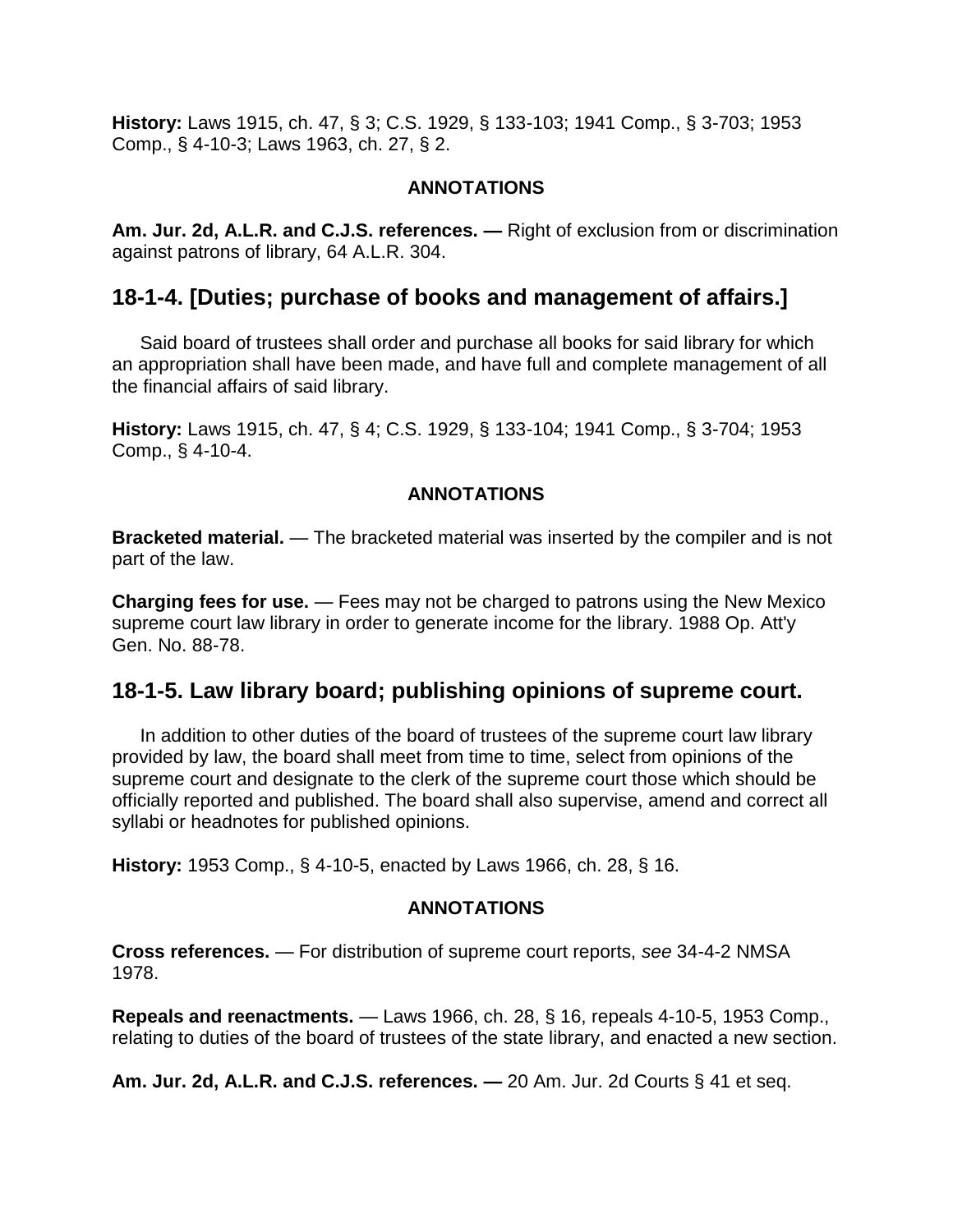77 C.J.S. Reports § 1 et seq.

### **18-1-6. Payment of accounts.**

The secretary of finance and administration shall draw warrants on the state treasurer in payment of all accounts which shall have been audited by said board of trustees, to the extent of the appropriations made for such purposes but for no more.

**History:** Laws 1915, ch. 47, § 5; C.S. 1929, § 133-105; 1941 Comp., § 3-706; 1953 Comp., § 4-10-6; Laws 1977, ch. 247, § 16.

#### **ANNOTATIONS**

**Am. Jur. 2d, A.L.R. and C.J.S. references. —** 81A C.J.S. States § 226.

### **18-1-7. Librarian; appointment by board; custody of property.**

The supreme court law library shall be under the care and custody of a librarian, who shall be appointed by said board of trustees, and who shall hold office at the pleasure of said board of trustees. The librarian shall have the custody and charge of all books, archives, maps, charts, engravings and all other things properly belonging to the library, or directed to be deposited therein.

**History:** Laws 1915, ch. 47, § 6; C.S. 1929, § 133-106; 1941 Comp., § 3-707; 1953 Comp., § 4-10-7; Laws 1963, ch. 27, § 4.

#### **ANNOTATIONS**

**Woman as librarian.** — Under 2187 to 2215, 1897 Comp., a woman had the right to hold the office of state librarian because, under the common law, she could hold a ministerial office. State v. De Armijo, 18 N.M. 646, 140 P. 1123 (1914).

### **18-1-8. [Bond of librarian; approval.]**

The librarian, before taking office, shall give bond to the state of New Mexico in the sum of two thousand dollars [(\$2,000)], with sufficient surety or sureties, for the faithful performance of his or her duties, for the preservation and safe delivery of all property committed to his or her care, to his or her successor and for the faithful paying over of all moneys coming into his or her hands as librarian. Said bond shall be approved by the chief justice of the supreme court and be filed with the clerk of the supreme court of the state of New Mexico.

**History:** Laws 1915, ch. 47, § 7; C.S. 1929, § 133-107; 1941 Comp., § 3-708; 1953 Comp., § 4-10-8.

#### **ANNOTATIONS**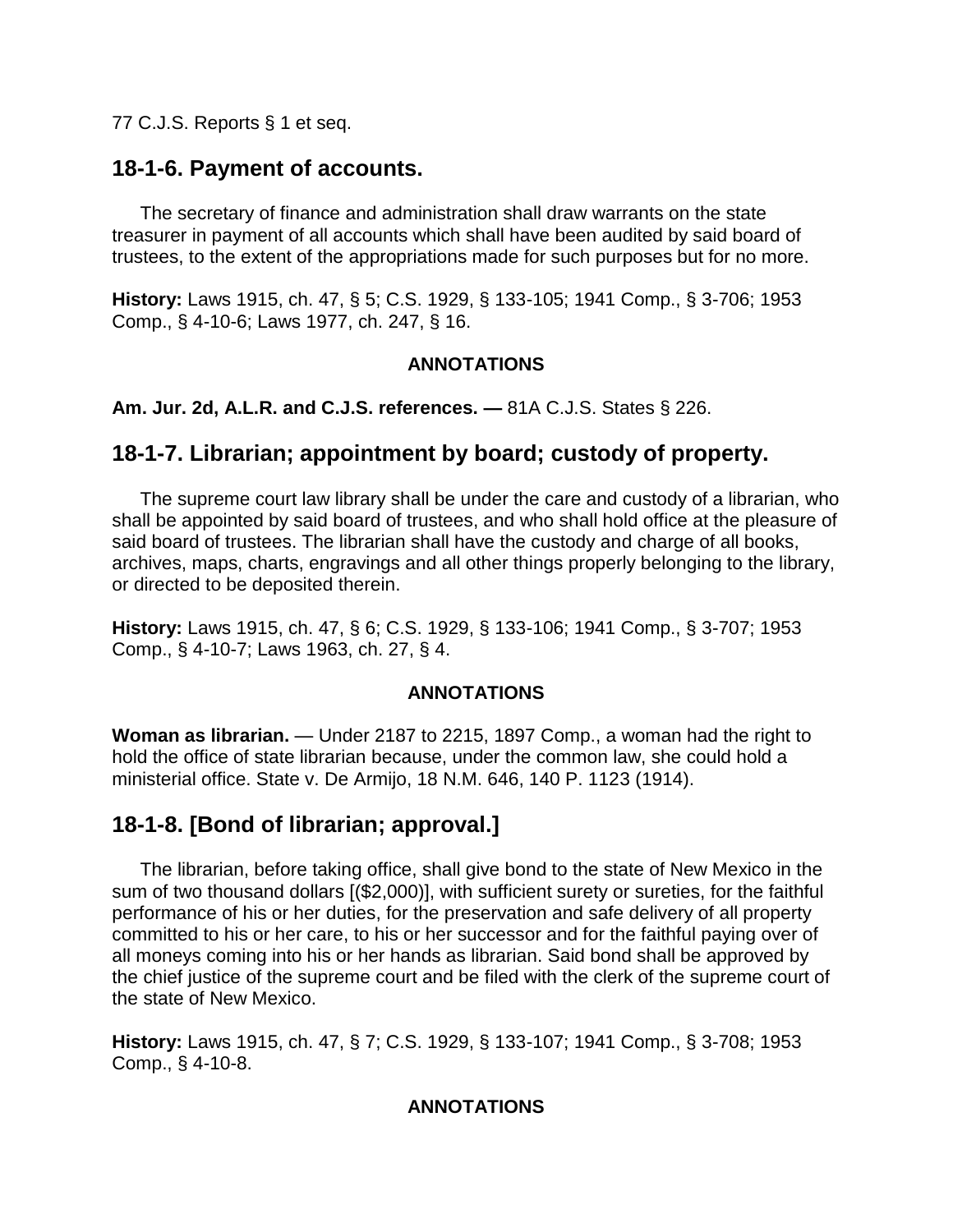**Bracketed material.** — The bracketed material was inserted by the compiler and is not part of the law.

# **18-1-9. [Unauthorized removal of books or property; criminal liability of librarian.]**

If the librarian shall permit or allow any person, not authorized by such rules and regulations as shall be prescribed by the board of trustees, to remove a book or other property from the library, he or she shall be deemed guilty of a misdemeanor, and subject to a fine of ten dollars [(\$10.00)] for every book or other article so removed.

**History:** Laws 1915, ch. 47, § 9; C.S. 1929, § 133-109; 1941 Comp., § 3-710; 1953 Comp., § 4-10-10.

#### **ANNOTATIONS**

**Bracketed material.** — The bracketed material was inserted by the compiler and is not part of the law.

### **18-1-10. [Unlawful removal of books or property; penalty.]**

Any person not authorized by the rules and regulations of the board of trustees so to do, who shall take from the library any book or other property belonging thereto, either with or without the consent of the librarian, shall be deemed guilty of a misdemeanor and subject to a fine of ten dollars [(\$10.00)] for every book or other property so taken. Provided, that in case of a felonious taking of such book or property, the person guilty thereof shall be punished in the manner and to the extent now provided by law for the punishment of such felonies.

**History:** Laws 1915, ch. 47, § 10; C.S. 1929, § 133-110; 1941 Comp., § 3-711; 1953 Comp., § 4-10-11.

#### **ANNOTATIONS**

**Bracketed material.** — The bracketed material was inserted by the compiler and is not part of the law.

### **18-1-11. [Liability for injury to books or property.]**

Any person injuring, defacing or destroying a book or other property belonging to the library shall forfeit twice the value thereof to be sued for and recovered by the state, and it shall be the duty of the librarian to promptly notify said board of trustees of any such offense.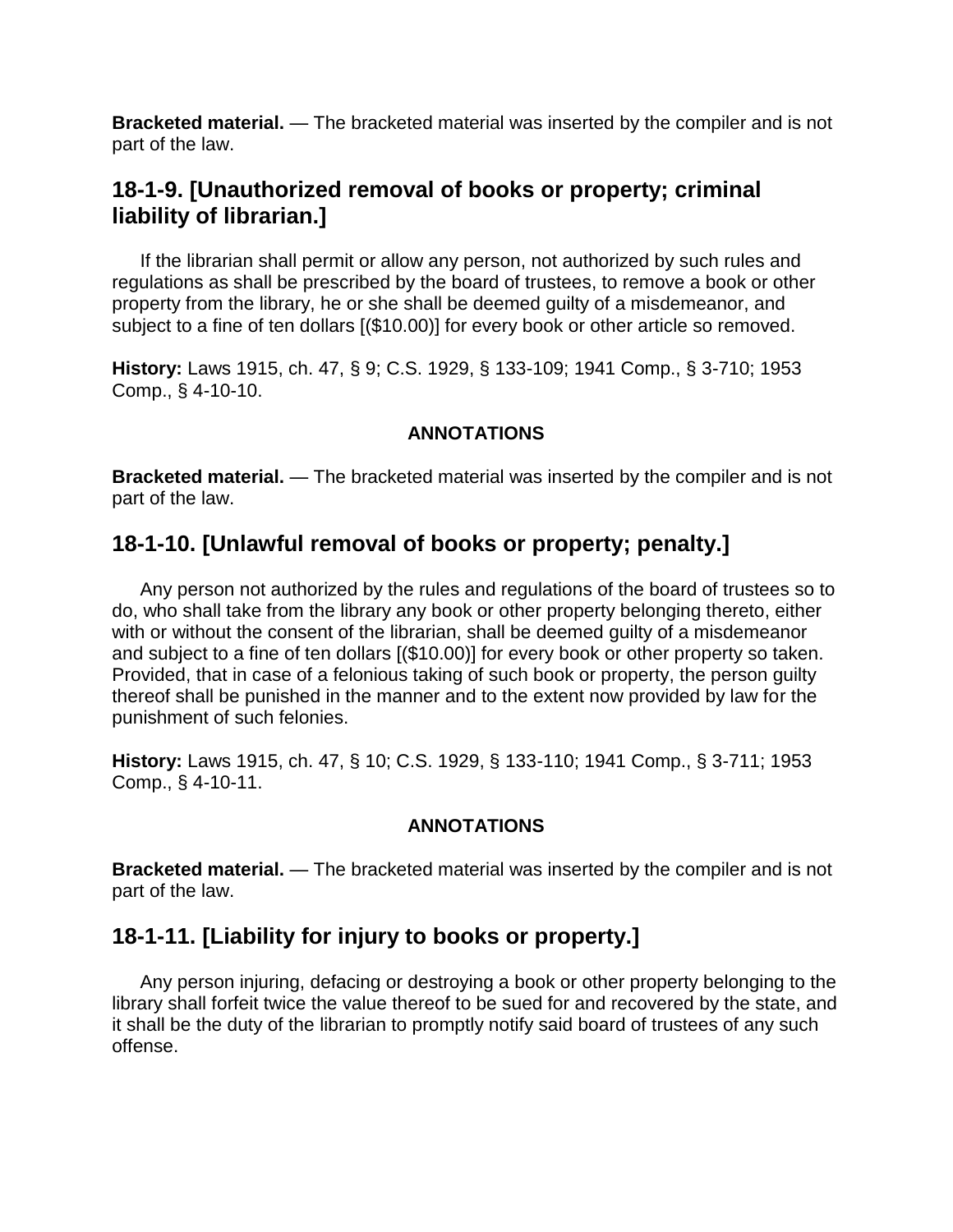**History:** Laws 1915, ch. 47, § 11; C.S. 1929, § 133-111; 1941 Comp., § 3-712; 1953 Comp., § 4-10-12.

#### **ANNOTATIONS**

**Bracketed material.** — The bracketed material was inserted by the compiler and is not part of the law.

### **18-1-12. Trade, barter and exchange of books and periodicals; powers of board of trustees.**

The board of trustees of the supreme court law library, composed of the justices of the supreme court, is hereby authorized to trade, barter and exchange such books and periodicals as the said board of trustees may from time to time acquire, for books and periodicals of equal or similar value, whenever the books and periodicals which may be thus acquired by trade, barter and exchange will be useful to the supreme court law library in building or completing its files, and when in the judgment of the board of trustees such exchange is in the best interests of the said library.

**History:** Laws 1939, ch. 4, § 1; 1941 Comp., § 3-717; 1953 Comp., § 4-10-20; Laws 1963, ch. 27, § 11.

# **ARTICLE 2 State Library Commission**

### **18-2-1. State library commission created.**

There is created a "New Mexico state library commission," composed of five members, which shall have its headquarters at the state capitol. Four members of the commission shall be appointed by the governor from among resident citizens of the state interested in and informed with regard to library conditions, the appointees insofar as practicable to represent different sections of the state. Two of the members shall be originally appointed for a term of two years; one member shall be originally appointed for a term of four years; and one member shall be originally appointed for a term of six years. After the expiration of the original appointments, all appointments shall be for terms of six years. The fifth member of the commission shall be a member of the state board of education chosen by vote of the board's membership. The term of the fifth member shall be for so long as he serves on the state board of education, but not to exceed six years. At least one member of the commission shall be a professionally trained librarian. Members of the commission shall be entitled to per diem and mileage as provided in the Per Diem and Mileage Act [10-8-1 through 10-8-8 NMSA 1978] while engaged in the performance of their official duties for the commission.

**History:** Laws 1941, ch. 129, § 1; 1941 Comp., § 3-801; 1953 Comp., § 4-11-1; Laws 1961, ch. 126, § 1; 1975, ch. 34, § 1.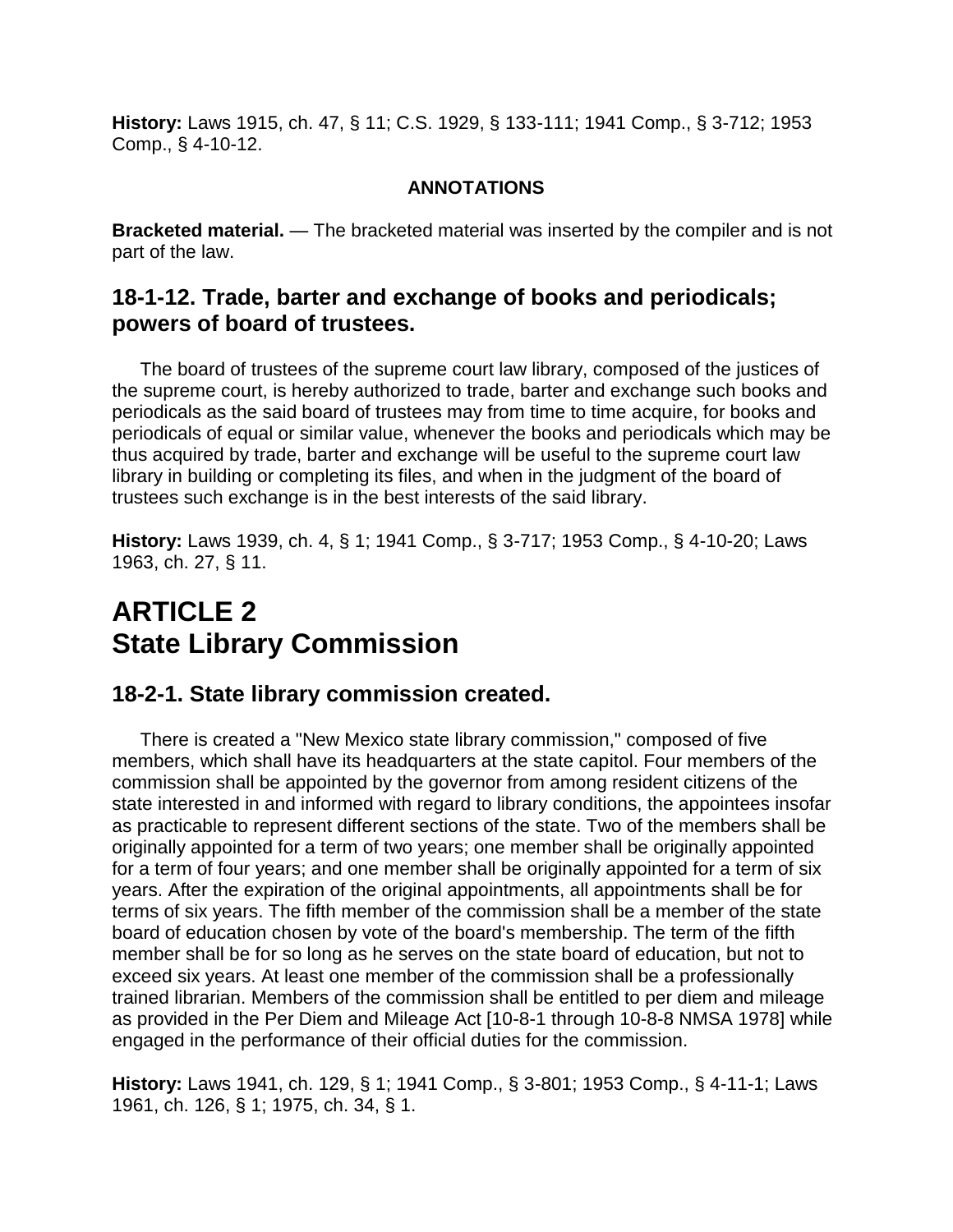#### **ANNOTATIONS**

**Am. Jur. 2d, A.L.R. and C.J.S. references. —** 81A C.J.S. States §§ 144, 147.

### **18-2-2. State library commission; duties.**

The New Mexico state library commission shall provide advice, upon request, to the state librarian on:

A. matters germane to the powers and duties of the library division or the state library; and

B. any other matters related to libraries.

**History:** 1953 Comp., § 4-11-2, enacted by Laws 1977, ch. 246, § 9.

#### **ANNOTATIONS**

**Repeals and reenactments.** — Laws 1977, ch. 246, § 9, repeals 4-11-2, 1953 Comp., relating to the creation of the state library, and enacted a new section.

### **18-2-3. Library division; creation; director.**

A. The "library division" is created within the cultural affairs department.

B. Subject to the authority of the secretary of cultural affairs, the administrative and executive head of the library division is the "state librarian". The state librarian shall be appointed by the secretary.

History: 1953 Comp., § 4-11-3, enacted by Laws 1977, ch. 246, § 10; 1980, ch. 151, § 22; 2004, ch. 25, § 11.

#### **ANNOTATIONS**

**Repeals and reenactments.** — Laws 1961, ch. 126, § 3, repealed a former 4-11-3, 1953 Comp., relating to the duties and function of the state library commission, and enacted a new 4-11-3, 1953 Comp.

Laws 1977, ch. 246, § 10, repeals a former 4-11-3, 1953 Comp., relating to duties and functions of the state library commission, and enacted a new 4-11-3, 1953 Comp.

**The 2004 amendment,** effective May 19, 2004, changed "office of cultural affairs" to "cultural affairs department" and changed "state cultural affairs officer" to "secretary of cultural affairs".

### **18-2-4. Duties of the state librarian.**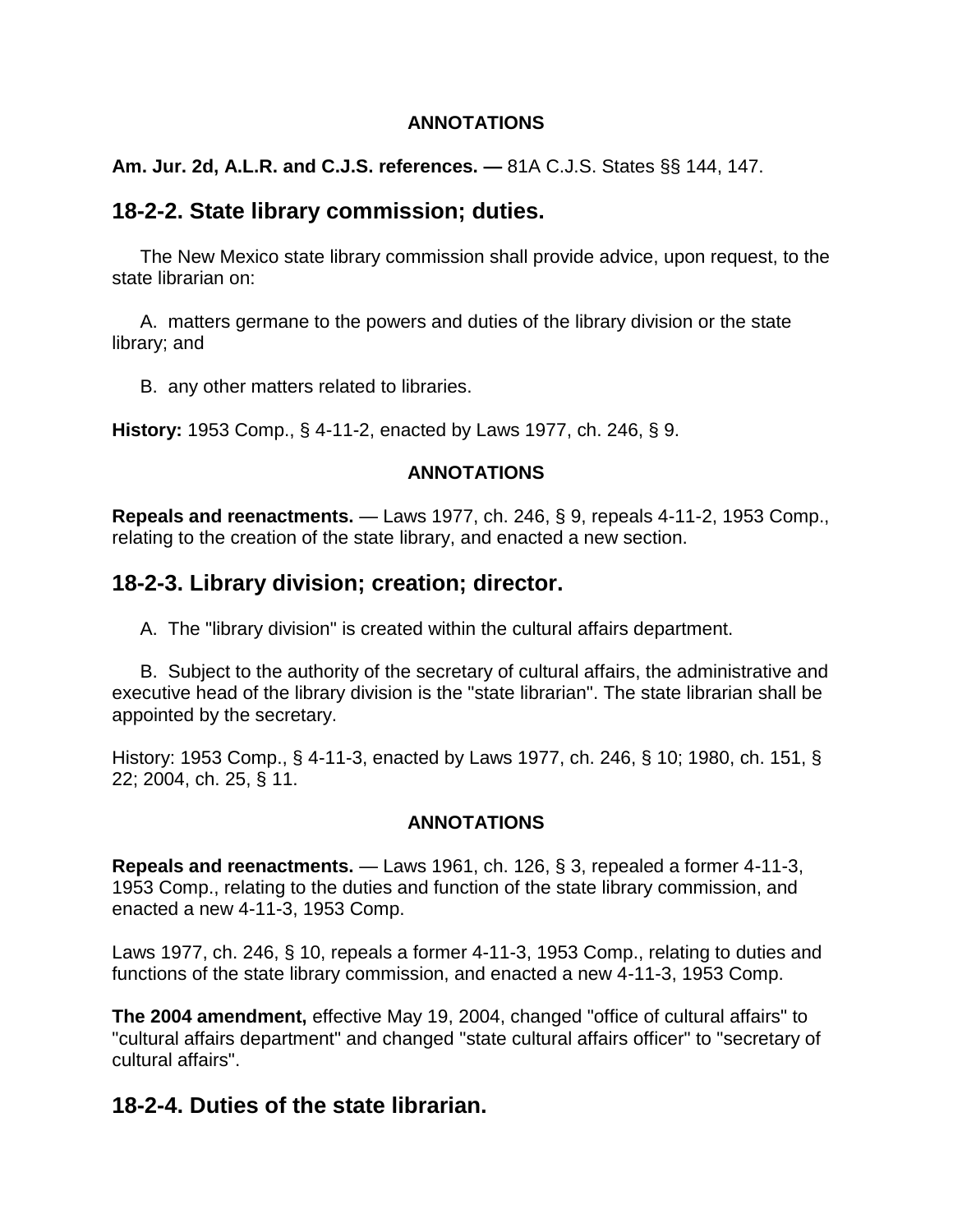The state librarian shall:

A. administer the state library;

B. administer grants-in-aid and encourage local library service and generally promote an effective statewide library system;

C. make studies and surveys of public library needs;

D. supply advice and information to existing libraries and aid in the establishment of new libraries;

E. obtain each year, from all libraries in the state, reports showing the conditions, growth and development, together with such other facts and statistics regarding them as is of public interest;

F. cooperate with other educational services and governmental agencies of the state, and with library agencies of other states and with national library agencies;

G. cooperate with the administrative services division in preparing the budget for the state library;

H. administer the library extension service;

I. make rules and regulations necessary to administer the division and as provided by law; and to perform other duties as provided by law; and

J. establish and administer a library depository and distribution system for state documents and publications.

**History:** 1953 Comp., § 4-11-3.1, enacted by Laws 1961, ch. 126, § 4; 1977, ch. 246, § 11; 1978, ch. 140, § 1.

#### **ANNOTATIONS**

**Cross reference.** — For powers and duties of state libraries relating to rural libraries and other services, *see* 22-9-9 NMSA 1978.

**Conflict with federal law.** — Section 18-2-7 NMSA 1978, which has a limiting effect on this section, is in conflict with the requirements of the federal Library Services and Construction Act, § 203(a), (Pub. L. No. 269, 88th Cong., 2nd Sess., Feb. 11, 1964 (repealed in 1996)), if the boards or agencies that control the local public libraries of New Mexico have a different policy of supervision than that required by the Library Services and Construction Act. 1964 Op. Att'y Gen. No. 64-51.

# **18-2-4.1. State publications; copies required.**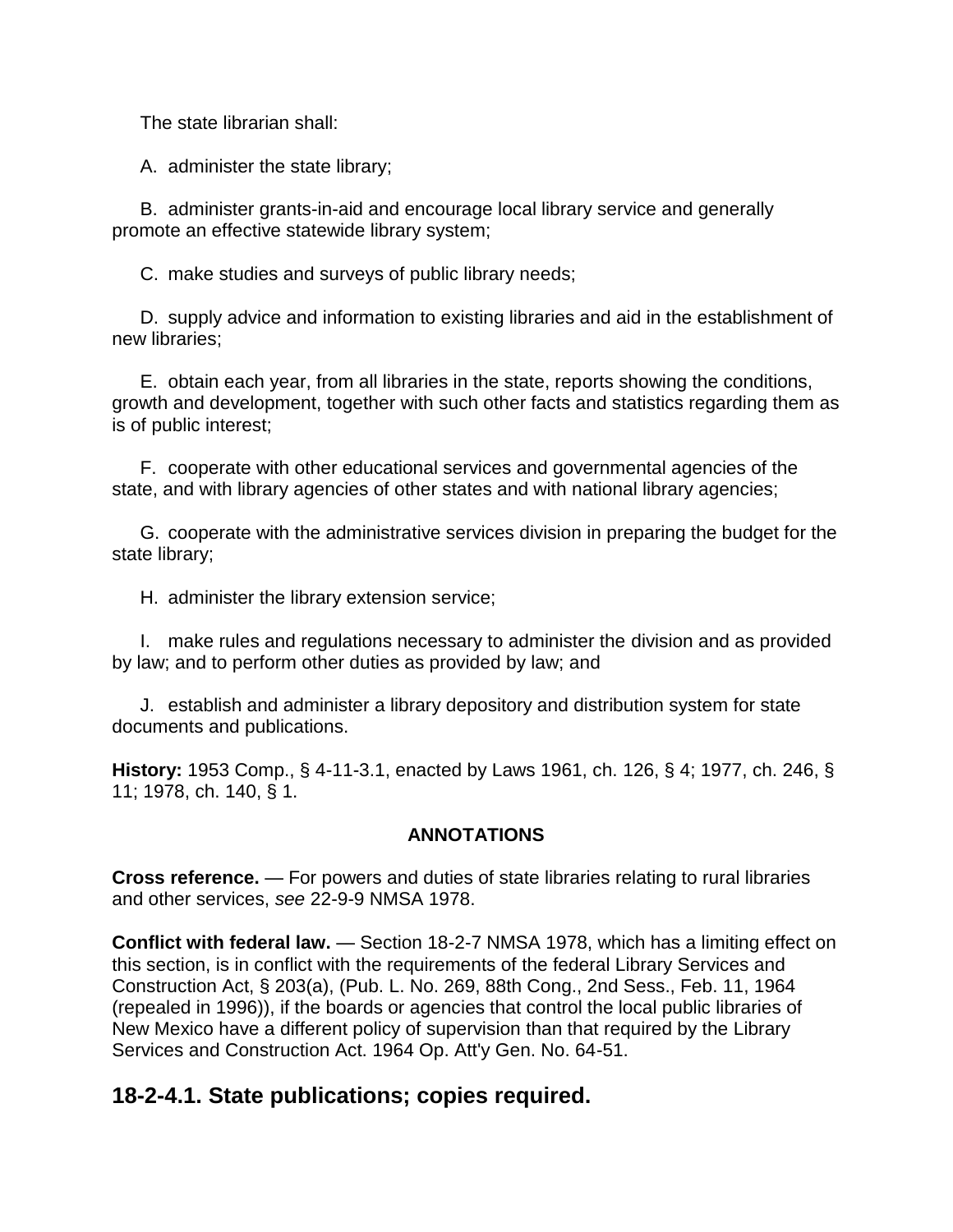A. Unless otherwise directed by the state librarian, every state agency shall deposit at least twenty-five copies of all its publications intended for public distribution, when issued, with the state library depository for depository and distribution purposes, excluding those publications issued strictly for internal use.

B. The state librarian shall determine the number of copies of regularly issued publications required to meet the needs of the various libraries in the state and shall inform the affected agencies of the exact number of copies required.

**History:** 1953 Comp., § 4-11-3.2, enacted by Laws 1978, ch. 140, § 2; 1987, ch. 40, § 2.

### **18-2-5. State library administrative agency.**

The library division of the office of cultural affairs is designated a state library administrative agency and is empowered to accept gifts or grants of any nature from federal, state, county, local or private agencies for the purpose of carrying on its work. Any grant of money so received shall be deposited in the state treasury to the credit of the library division and shall be used only for the purpose for which it is given or granted.

**History:** Laws 1941, ch. 129, § 3; 1941 Comp., § 3-804; 1953 Comp., § 4-11-4; Laws 1961, ch. 126, § 5; 1977, ch. 246, § 12; 1980, ch. 151, § 23.

### **18-2-6. Organization; officers.**

The commission shall organize by electing a chairman and a vice chairman from its membership.

**History:** Laws 1941, ch. 129, § 4; 1941 Comp., § 3-805; 1953 Comp., § 4-11-5; Laws 1961, ch. 126, § 6; 1977, ch. 246, § 13.

### **18-2-7. Construction of provisions of act.**

The provisions of this act shall not divest any state, county, municipal or other governing board or agency of its control and supervision of any library under its jurisdiction, except as the provisions of this act apply to the control and management of the state library. Specifically, nothing herein is intended to alter or amend the provisions of Sections 18-1-1 through 18-1-12 NMSA 1978.

**History:** Laws 1941, ch. 129, § 5; 1941 Comp., § 3-806; 1953 Comp., § 4-11-6; Laws 1961, ch. 126, § 7.

#### **ANNOTATIONS**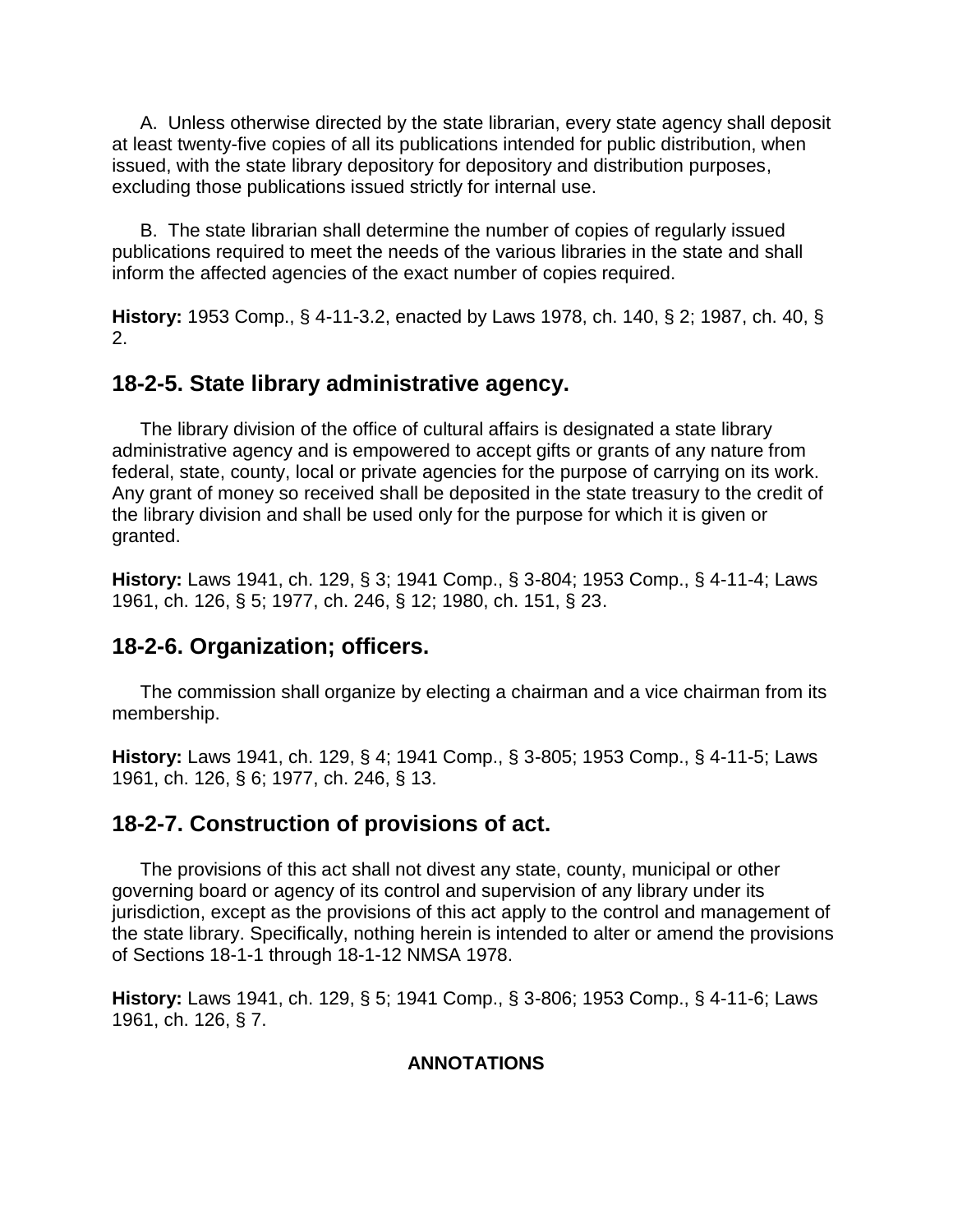**Meaning of "this act".** — The term "this act," referred to near the beginning of this section, first appears in Laws 1941, Chapter 129, which is presently compiled as 18-2-1, 18-2-5 and 18-2-6 NMSA 1978 and this section.

The term also appears in Laws 1961, Chapter 126, which is presently compiled as 18-2- 1, 18-2-4, 18-2-5, 18-2-6, 22-9-7 to 22-9-10 and 22-9-12 NMSA 1978 and this section.

**Conflict with federal law.** — This section, which has a limiting effect on 18-2-4 NMSA 1978, is in conflict with the requirements of the federal Library Services and Construction Act, § 203(a), (Pub. L. No. 269, 88th Cong., 2nd Sess., Feb. 11, 1964 (repealed in 1996)), if the boards or agencies that control the local public libraries of New Mexico have a different policy of supervision than that required by the Library Services and Construction Act. 1964 Op. Att'y Gen. No. 64-51.

The limitation expressly defined by this section conflicts with Section 130.3(b) of the proposed regulations to the federal Library Services and Construction Act (repealed in 1996), which provides that to the extent that locally controlled public libraries participate in a plan for services or construction, their administration of activities under such a plan must be under the supervision of the state agency. 1964 Op. Att'y Gen. No. 64-51.

**And resolution thereof.** — The conflicts between this section and the Library Services and Construction Act, § 203, (Pub. L. No. 269, 88th Cong., 2nd Sess., Feb. 11, 1964 (repealed in 1996)) and § 130.3(b) of the proposed regulations under the federal act can be resolved by a contractual arrangement whereby the local public libraries agree to divest themselves of control and supervision to the extent that the New Mexico plan may be approved under the Library Services and Construction Act, § 203. 1964 Op. Att'y Gen. No. 64-51.

### **18-2-7.1. Distribution system; limitation.**

The state library depository shall not engage in the direct distribution of state publications to the general public except in those cases where the state library does so in the course of operating as a library or a state extension service.

**History:** 1953 Comp., § 4-11-6.1, enacted by Laws 1978, ch. 140, § 3.

### **18-2-8. Certification of librarians.**

The state librarian is hereby authorized to issue certificates to librarians. He shall have authority to prescribe and hold examinations, or require submission of credentials to establish the qualifications of those seeking certificates as librarians, and to issue certificates of librarianship to qualified persons, in accordance with such reasonable rules and regulations as he may provide.

**History:** 1941 Comp., § 3-807, enacted by Laws 1947, ch. 91, § 1; 1953 Comp., § 4-11- 7; Laws 1977, ch. 246, § 14.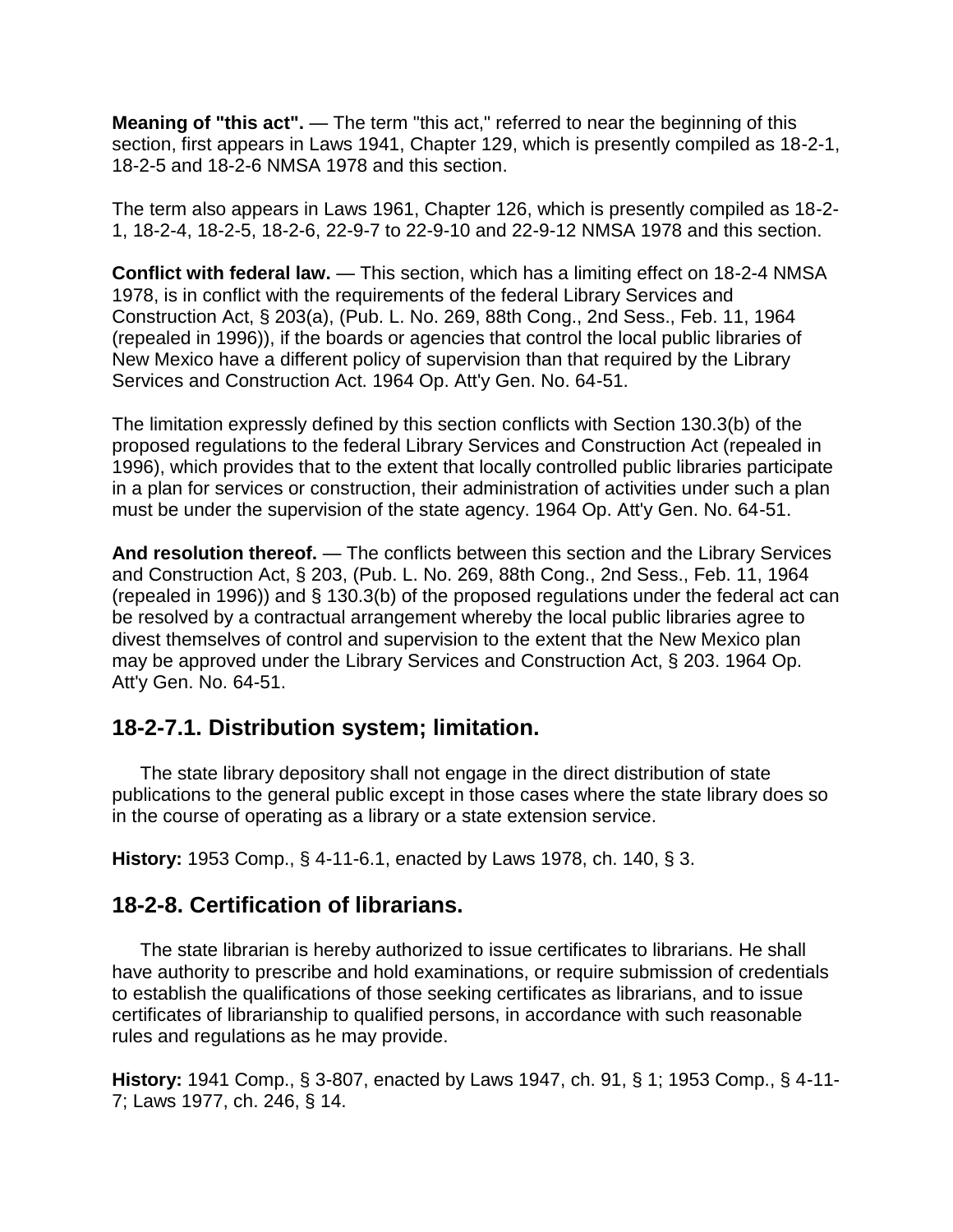### **18-2-9. Types of certificates.**

The types of certificates issued by the state librarian shall be:

- A. permanent professional librarian;
- B. grade I librarian;
- C. grade II librarian; and
- D. temporary librarian.

**History:** 1953 Comp., § 4-11-8, enacted by Laws 1963, ch. 283, § 1; 1977, ch. 246, § 15.

#### **ANNOTATIONS**

**Repeals and reenactments.** — Laws 1963, ch. 283, § 1, repealed former 4-11-8, 1953 Comp., relating to applications for librarian certificates, and the granting of same, and enacted a new 4-11-8, 1953 Comp.

# **18-2-10. Permanent professional certificate.**

A permanent professional librarian's certificate shall be issued without examination to an applicant, otherwise qualified under the rules and regulations of the state librarian who is a graduate of a library school accredited by the American library association.

**History:** 1953 Comp., § 4-11-8.1, enacted by Laws 1963, ch. 283, § 2; 1977, ch. 246, § 16.

# **18-2-11. Grade I certificate.**

A. A grade I librarian's certificate shall be issued to an applicant without examination when:

(1) the applicant meets the minimum educational requirements established by the rules and regulations of the state librarian, which shall require completion of a minimum number of years of undergraduate work plus a minimum number of semester hours of library science courses in an institution accredited by its state department of education or a regional accrediting agency; and

(2) the applicant demonstrates ability to perform the duties of a grade I librarian ably and efficiently.

B. A grade I librarian's certificate shall be issued by examination to an applicant who lacks the minimum educational requirements for a grade I certificate, and who: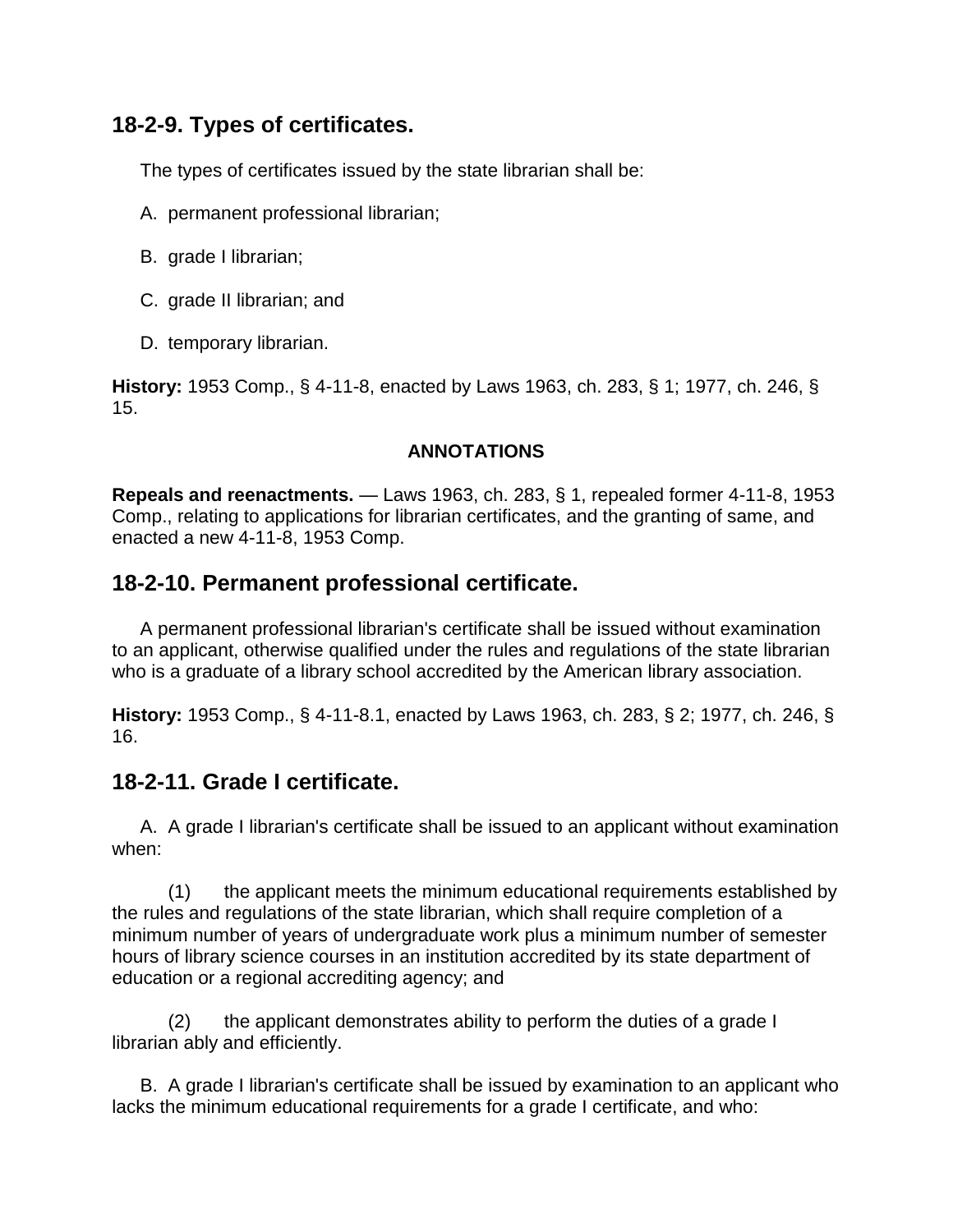(1) demonstrates ability to perform the duties of a grade I librarian ably and efficiently; and

(2) successfully passes the examination given by the state librarian for a grade I certificate.

**History:** 1953 Comp., § 4-11-8.2, enacted by Laws 1963, ch. 283, § 3; 1977, ch. 246, § 17.

# **18-2-12. Grade II certificate.**

A. A grade II librarian's certificate shall be granted to an applicant without examination when the applicant is a graduate of a college or university accredited by its state department of education or a regional accrediting agency, and has a major in library science or has completed a minimum of twenty-one semester hours of library science courses beyond the requirements of a grade I certificate.

B. A grade II librarian's certificate shall be granted by examination to an applicant who lacks the educational requirements for a grade II certificate, and who:

(1) demonstrates ability to perform the duties of a grade II librarian ably and efficiently; and

(2) successfully passes the examination given by the state librarian for a grade II certificate.

**History:** 1953 Comp., § 4-11-8.3, enacted by Laws 1963, ch. 283, § 4; 1977, ch. 246, § 18.

# **18-2-13. Temporary certificates.**

A. The state librarian shall issue a temporary certificate without examination to an applicant who is unqualified for any other type of librarian certificate when the state librarian receives written recommendation for the issuance of a temporary certificate for the applicant from the library board or governing body concerned which states that no qualified applicant is available for the position.

B. Temporary librarian's certificates shall be issued for all grades and are valid only for one year, but may be renewed or extended for one-year periods upon written recommendation from the library board or governing body concerned stating that no qualified applicant is available for the position.

**History:** 1953 Comp., § 4-11-8.4, enacted by Laws 1963, ch. 283, § 5; 1977, ch. 246, § 19.

# **18-2-14. [Applications; who may apply.]**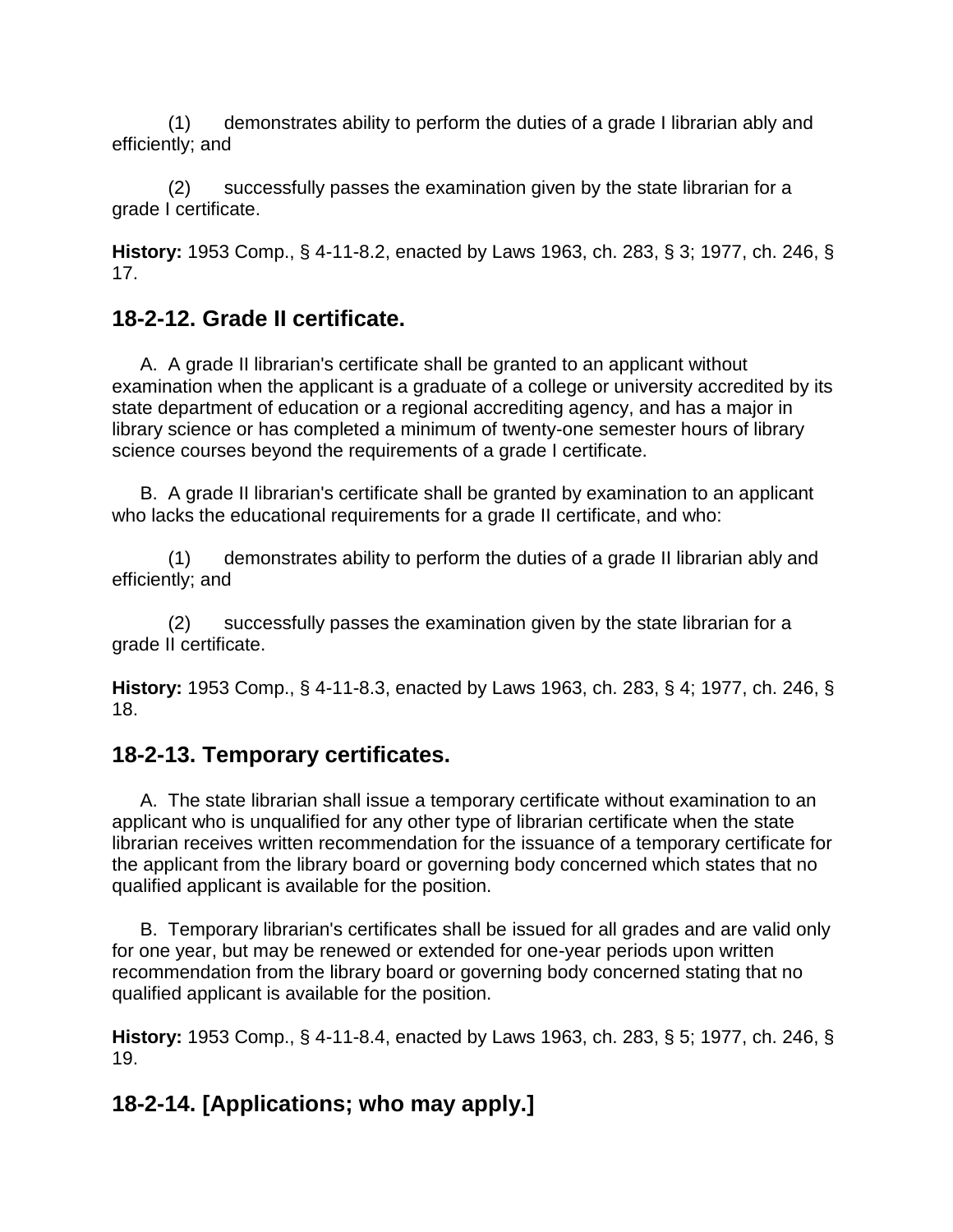Any person who is actively engaged in, or who expects to engage actively in library service may apply for a certificate, either with or without examination, and if found competent and qualified shall be granted the certificate so applied for, in the manner and upon the payment of the fees provided for in this act [18-2-8, 18-2-14, 18-2-17, 18- 2-18 NMSA 1978].

**History:** 1941 Comp., § 3-809, enacted by Laws 1947, ch. 91, § 4; 1953 Comp., § 4-11- 9.

#### **ANNOTATIONS**

**Bracketed material.** — The bracketed material was inserted by the compiler and is not part of the law.

### **18-2-15. Certificates required.**

A. A permanent professional librarian's certificate is required for the chief librarian of any library:

(1) supported in whole or in part by public funds, and serving a municipality or other political subdivision having a population in excess of fifteen thousand persons as shown by the last federal decennial census; or

(2) of any state agency or state-supported institution.

B. A grade I librarian's certificate is required for the chief librarian of any library, supported in whole or in part by public funds, serving a municipality or other political subdivision having a population of at least three thousand, but not more than ten thousand persons, as shown by the last federal decennial census.

C. A grade II librarian's certificate is required for the chief librarian of any library, supported in whole or in part by public funds, serving a municipality or other political subdivision having a population of at least ten thousand and one, but not more than fifteen thousand persons, as shown by the last federal decennial census.

D. The provisions of this section do not apply to libraries of public schools or county law libraries.

**History:** 1953 Comp., § 4-11-10, enacted by Laws 1963, ch. 283, § 6.

#### **ANNOTATIONS**

**Repeals and reenactments.** — Laws 1963, ch. 283, § 6, repeals 4-11-10, 1953 Comp., relating to temporary librarian certificates, and enacted a new section.

### **18-2-16. Fees.**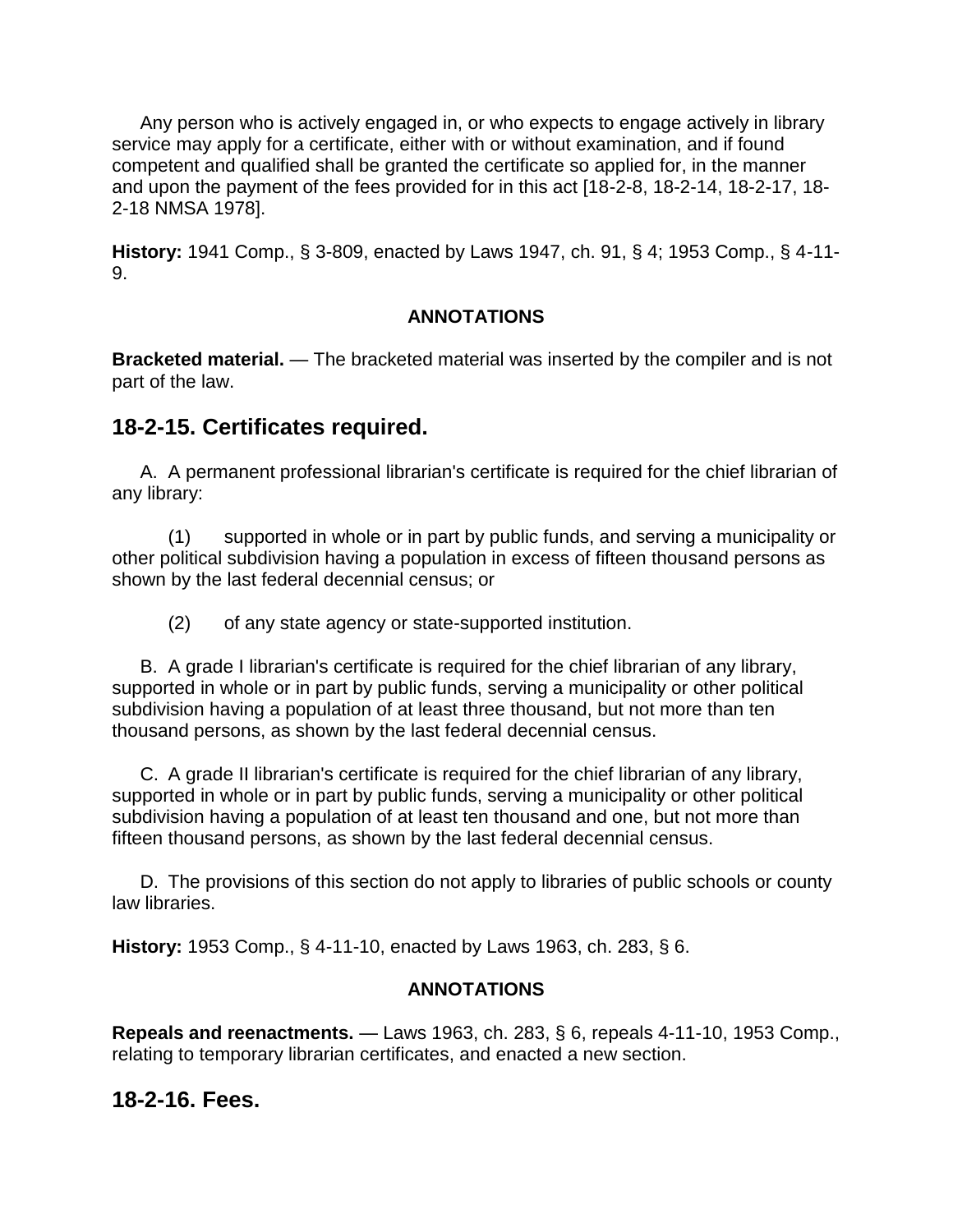A. The fee for any certificate provided for in Section 18-2-9 NMSA 1978 may be prescribed by the state librarian, but the minimum fee for a certificate issued without examination shall be five dollars (\$5.00) and the minimum fee for a certificate issued by examination shall be ten dollars (\$10.00).

B. All fee money shall be deposited in the general fund.

**History:** 1953 Comp., § 4-11-11, enacted by Laws 1963, ch. 283, § 7; 1977, ch. 246, § 20.

#### **ANNOTATIONS**

**Repeals and reenactments.** — Laws 1963, ch. 283, § 7, repealed former 4-11-11, 1953 Comp., relating to application fees for librarian certificates, and enacted a new 4- 11-11, 1953 Comp.

### **18-2-17. [Libraries receiving public funds; compliance required.]**

No public funds shall be paid to any library failing to comply with the provisions of this act [18-2-8, 18-2-14, 18-2-17, 18-2-18 NMSA 1978].

**History:** 1941 Comp., § 3-813, enacted by Laws 1947, ch. 91, § 8; 1953 Comp., § 4-11- 13.

#### **ANNOTATIONS**

**Bracketed material.** — The bracketed material was inserted by the compiler and is not part of the law.

### **18-2-18. List of certificated librarians.**

The library division of the office of cultural affairs shall issue annually a list of all persons holding librarians' certificates.

**History:** 1941 Comp., § 3-814, enacted by Laws 1947, ch. 91, § 9; 1953 Comp., § 4-11- 14; Laws 1977, ch. 246, § 21; 1980, ch. 151, § 24.

### **18-2-19. Short title.**

This act [18-2-19 through 18-2-22 NMSA 1978] may be cited as the "Interstate Library Compact Act".

**History:** 1953 Comp., § 4-11-15, enacted by Laws 1969, ch. 20, § 1.

#### **ANNOTATIONS**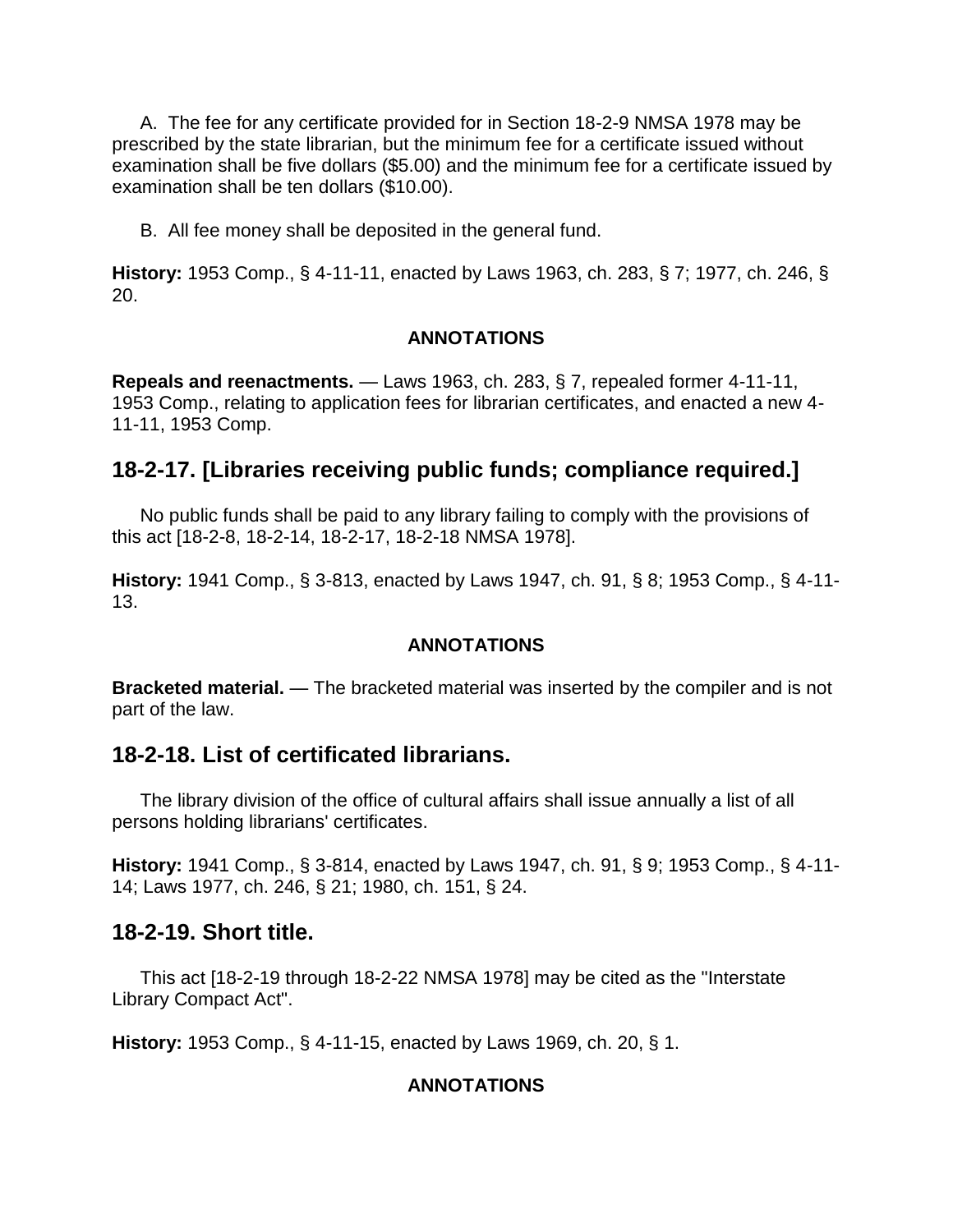**Compiler's notes.** — Of the states bordering New Mexico, Colorado and Oklahoma have enacted an Interstate Library Compact Act.

### **18-2-20. Execution of compact.**

The interstate library compact is hereby enacted into law and is entered into on behalf of this state with any state bordering on New Mexico which legally joins therein in substantially the following form:

#### INTERSTATE LIBRARY COMPACT

The contracting states agree that:

#### ARTICLE I - PURPOSE

Because the desire for the services provided by public libraries transcends governmental boundaries and can be provided most effectively by giving such services to communities of people regardless of jurisdictional lines, it is the policy of the states who are parties to this compact to cooperate and share their responsibilities in providing joint and cooperative library services in areas where the distribution of population makes the provision of library service on an interstate basis the most effective way to provide adequate and efficient services.

#### ARTICLE II - PROCEDURE

The appropriate officials and agencies of the party states or any of their political subdivisions may, on behalf of said states or political subdivisions, enter into agreements for the cooperative or joint conduct of library services when they shall find that the executions of agreements to that end as provided herein will facilitate library services.

#### ARTICLE III - CONTENT

Any such agreement for the cooperative or joint establishment, operation or use of library services, facilities, personnel, equipment, materials or other items not excluded because of failure to enumerate shall, as among the parties of the agreement: 1) detail the specific nature of the services, facilities, properties or personnel to which it is applicable; 2) provide for the allocation of costs and other financial responsibilities; 3) specify the respective rights, duties, obligations and liabilities; 4) stipulate the terms and conditions for duration, renewal, termination, abrogation, disposal of joint or common property, if any, and all other matters which may be appropriate to the proper effectuation and performance of said agreement.

ARTICLE IV - CONFLICT OF LAWS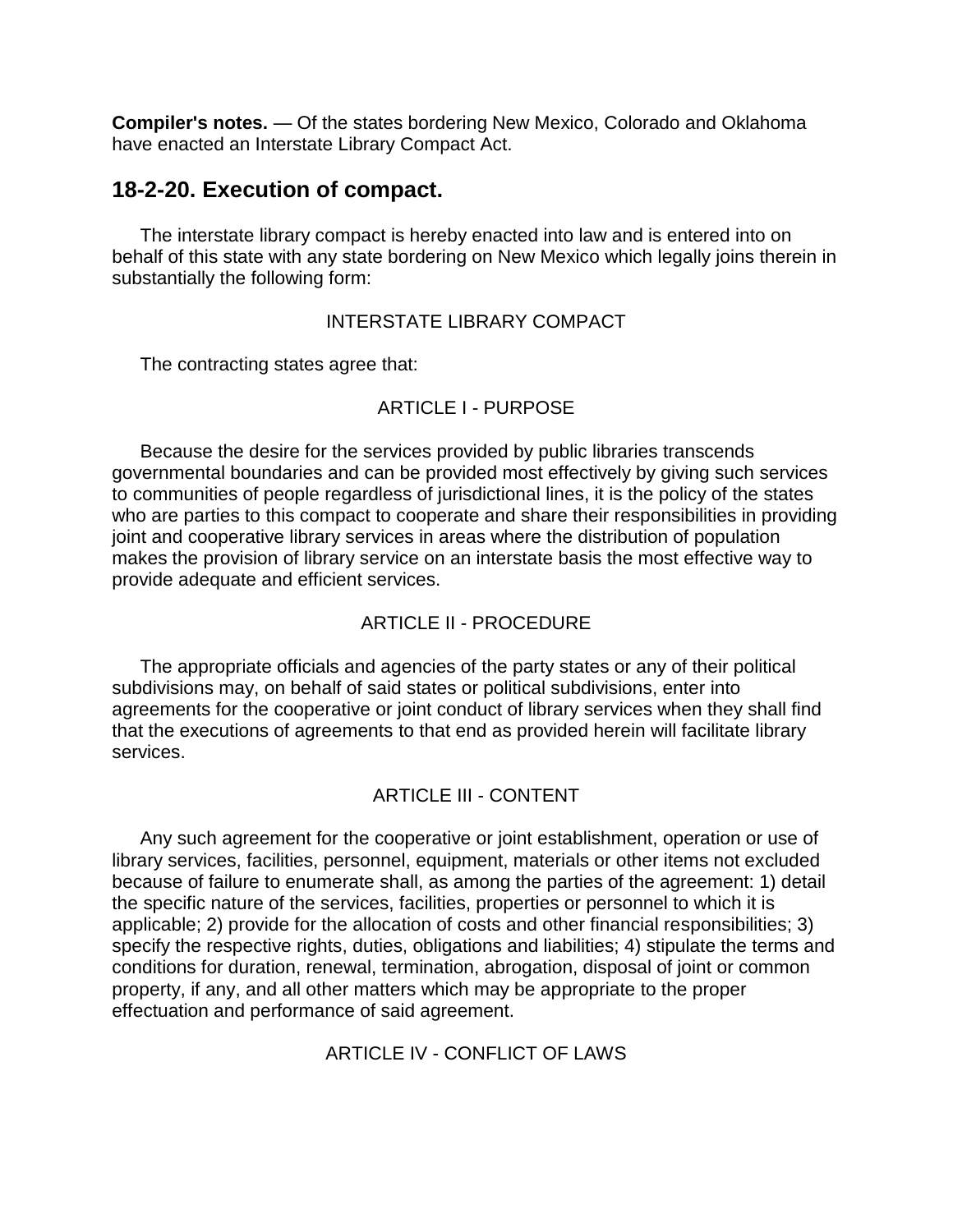Nothing in this compact or in any agreement entered into hereunder shall be construed to supersede, alter or otherwise impair any obligation imposed on any public library by otherwise applicable laws.

#### ARTICLE V - ADMINISTRATOR

Each state shall designate a compact administrator with whom copies of all agreements to which his state or any subdivision thereof is party shall be filed. The administrator shall have such powers as may be conferred upon him by the laws of his state and may consult and cooperate with the compact administrators of other party states and take such steps as may effectuate the purposes of this compact.

#### ARTICLE VI - FFFFCTIVE DATE

This compact shall become operative immediately upon its enactment by any state or between it and any other contiguous state or states so enacting.

#### ARTICLE VII - RENUNCIATION

This compact shall continue in force and remain binding upon each party state until six months after any such state has given notice of repeal by the legislature. Such withdrawal shall not be construed to relieve any party to an agreement authorized by Articles II and III of the compact from the obligation of that agreement prior to the end of its stipulated period of duration.

#### ARTICLE VIII - SEVERABILITY

The provisions of this compact shall be severable. It is intended that the provisions of this compact be reasonably and liberally construed.

**History:** 1953 Comp., § 4-11-16, enacted by Laws 1969, ch. 20, § 2.

### **18-2-21. Compact administrator.**

A. The state librarian, ex officio, is the compact administrator.

B. The compact administrator shall:

(1) receive copies of all agreements entered into by the state or its political subdivisions and other states or political subdivisions;

(2) consult with, advise and aid the state and its political subdivisions in the formulation of such agreements;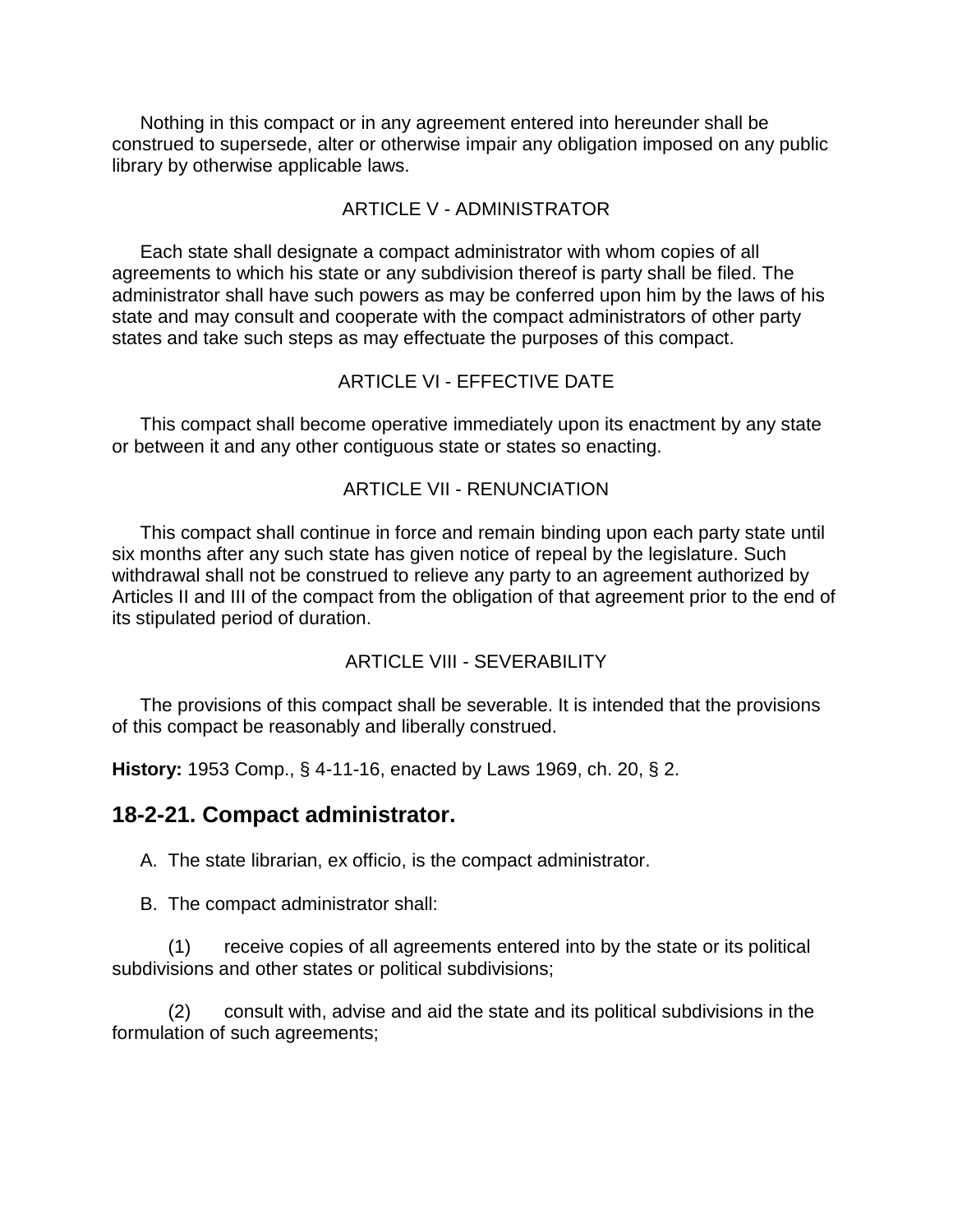(3) make recommendations to the governor, legislature, state agencies and departments and to the political subdivisions of the state, as he deems desirable to carry out the purposes of the interstate library compact; and

(4) consult and cooperate with the compact administrators of other party states.

**History:** 1953 Comp., § 4-11-17, enacted by Laws 1969, ch. 20, § 3.

## **18-2-22. Agreements.**

The compact administrator and the governing authority of any municipality or county may enter into agreements with other states or their political subdivisions pursuant to the interstate library compact. Such agreements made pursuant to the interstate library compact on behalf of the state shall be made by the compact administrator. Such agreements made on behalf of a political subdivision shall be made after due notice to the compact administrator and after consultation with him.

**History:** 1953 Comp., § 4-11-18, enacted by Laws 1969, ch. 20, § 4.

### **18-2-23. Fund created; administration; purpose.**

A. The "tribal libraries endowment fund" is created in the state treasury. The fund shall consist of all money appropriated to the fund and any grants, gifts and bequests made to the fund. Any money in the fund shall not revert to the general fund at the end of any fiscal year.

B. The tribal library program of the library division of the office of cultural affairs shall administer the tribal libraries endowment fund and shall make disbursements from the earnings on the investment of the fund for the purpose of funding the establishment, development and administration of tribal libraries in New Mexico.

C. The library division of the office of cultural affairs may adopt rules and procedures as necessary or appropriate to administer the tribal libraries endowment fund after consultation with the tribal librarians.

**History:** Laws 2001, ch. 205, § 1.

#### **ANNOTATIONS**

**Effective dates.** — Laws 2001, ch. 205 contained no effective date provision, but, pursuant to N.M. Const., art. IV, § 23, was effective June 15, 2001, 90 days after adjournment of the legislature.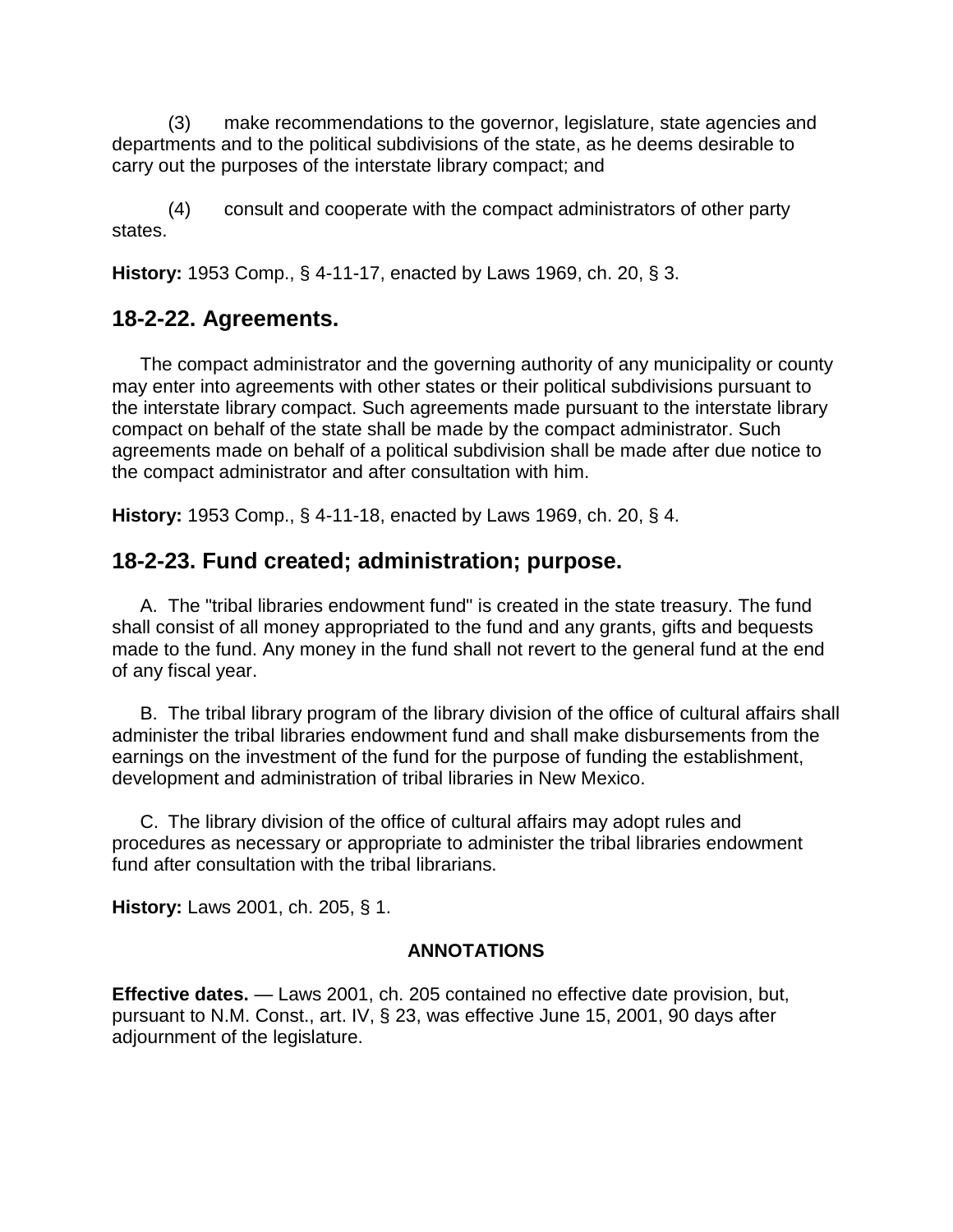# **ARTICLE 3 State Museums and Societies**

# **18-3-1. Museum of New Mexico established; location; property.**

A. The "museum of New Mexico" is established. All properties, real or personal, now held for museum purposes and all properties, real or personal, that may be acquired for museum purposes at any time in the future shall be under the control of the museum board of regents of the museum of New Mexico.

- B. The museum of New Mexico consists of:
	- (1) the palace of the governors state history museum;
	- (2) the New Mexico museum of art;
	- (3) the museum of Indian arts and culture;
	- (4) the museum of international folk art;
	- (5) the archaeology division; and
	- (6) the state historic sites:
		- (a) Coronado historic site;
		- (b) Jemez historic site;
		- (c) Fort Selden historic site;
		- (d) Bosque Redondo memorial and Fort Sumner historic site;
		- (e) Lincoln historic site;
		- (f) El Camino Real historic trail site;
		- (g) Fort Stanton historic site; and
		- (h) Taylor Reynolds Barela Mesilla historic site.

History: 1953 Comp., § 4-12-32, enacted by Laws 1975, ch. 264, § 1; 1977, ch. 246, § 25; 1980, ch. 151, § 25; 2004, ch. 25, § 19; 2007, ch. 269, § 5; 2013, ch. 67, § 3.

#### **ANNOTATIONS**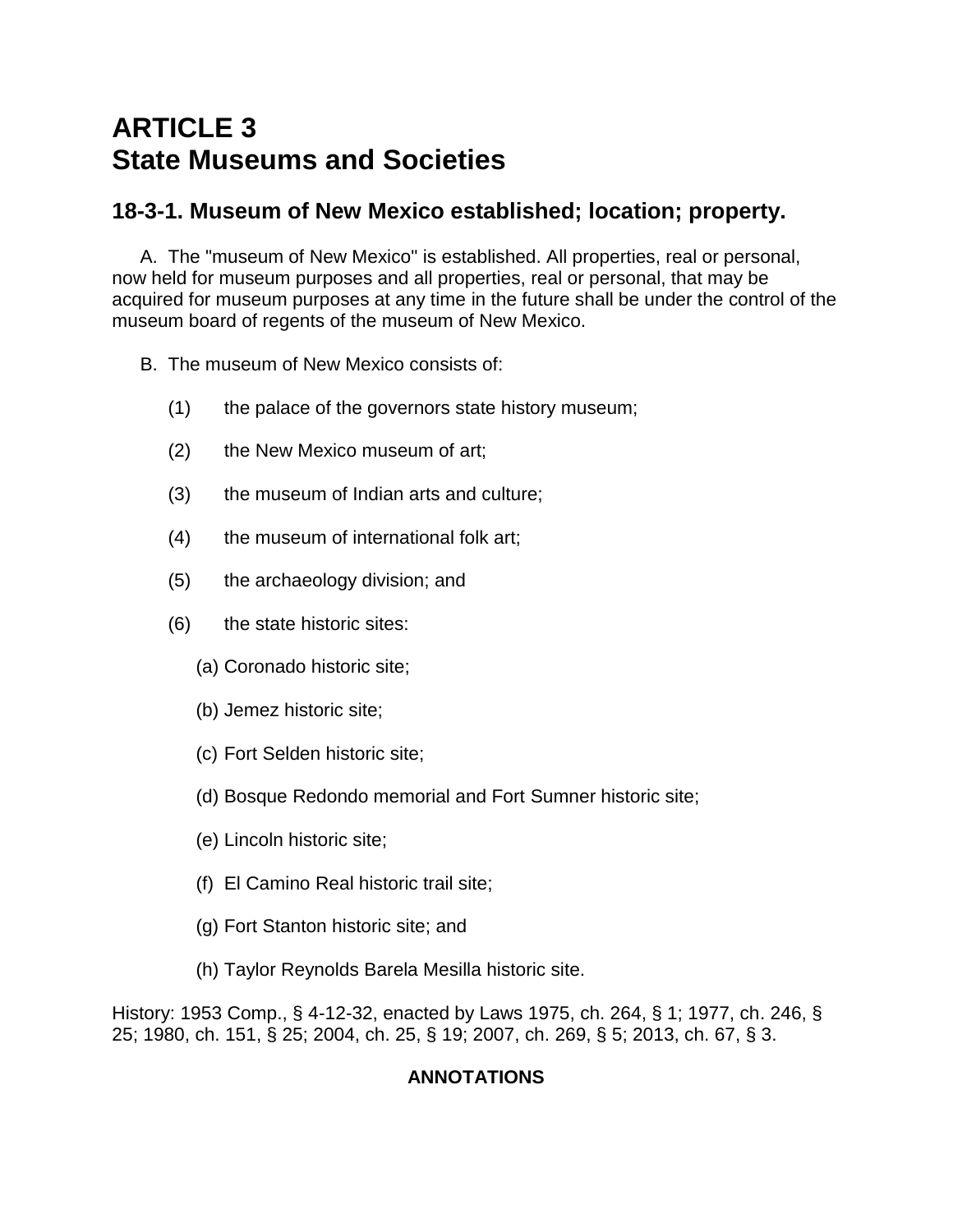**Cross references.** — For special recreation and museum privileges for veterans and their immediate families on Veteran's Day, *see* 28-13A-1 NMSA 1978.

**The 2013 amendment,** effective June 14, 2013, renamed the archaeological services division as the archaeology division; renamed state monuments as historic sites; in Paragraph (5) of Subsection B, deleted "archaeological services" and added "the archaeology division"; in Paragraph (6) of Subsection B, in the introductory sentence, after "the state", deleted "monuments" and added "historic site"; in Subparagraphs (a) through (e) and (h) of Paragraph (6) of Subsection B, deleted "state monument" and added "historic site"; in Subparagraph (d) of Paragraph (6) of Subsection B, at the beginning of the sentence, added "Bosque Redondo memorial and"; in Subparagraph (f) of Paragraph (6) of Subsection B, after "El Camino Real", deleted "international heritage center; and" and added "historic trail site"; and added Subparagraph (g) of Paragraph (6) of Subsection B.

**The 2007 amendment,** effective June 15, 2007, changes the museum of fine art to the "New Mexico museum of art".

**The 2004 amendment,** effective May 19, 2004, designated the formerly undesignated provisions of this section as Subsection A and in Subsection A, deleted Santa Fe as the headquarters of the museum and changed "museum division of office of cultural affairs" to "museum board of regents of the museum of New Mexico"; and added Subsection B.

**Investment of fund.** — Under former law the board of regents of the museum of New Mexico was not given authority to determine the type of investment that its permanent fund would be invested in. 1964 Op. Att'y Gen. No. 64-29.

### **18-3-2. Museum board of regents; appointment; terms; vacancies.**

The "museum board of regents", comprised of nine members appointed by the governor with the advice and consent of the senate, is created. In making the appointments, the governor shall appoint residents of New Mexico and give due consideration to geographical distribution of the members. The members shall be persons conversant with or showing a continuing interest in history, fine arts, Indian art, folk art or anthropology. The members shall be appointed for terms of six years or less in such manner that the terms of at least two but no more than three members expire on July 8 of each odd-numbered year. Vacancies shall be filled by the governor for the remainder of the original terms. Members of the museum board of regents shall receive per diem and mileage as provided for nonsalaried public officers in the Per Diem and Mileage Act [10-8-1 through 10-8-8 NMSA 1978] and shall receive no other compensation, perquisite or allowance.

**History:** 1953 Comp., § 4-12-33, enacted by Laws 1978, ch. 164, § 1; 2005, ch. 71, § 1.

### **ANNOTATIONS**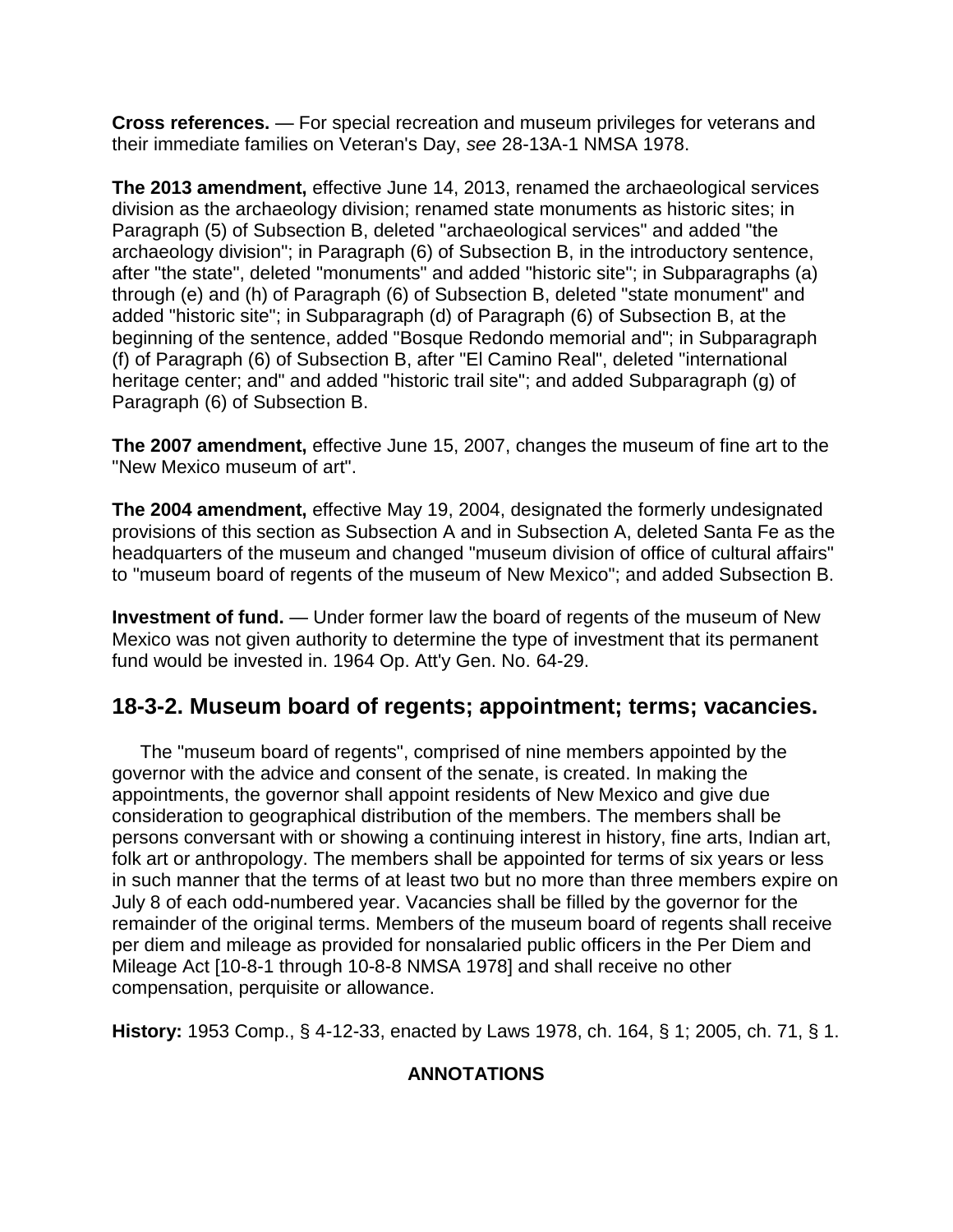**Repeals and reenactments.** — Laws 1978, Chapter 164 repeals 4-12-33, relating to establishment of the museum of New Mexico, effective March 31, 1978, and enacted a new section.

**The 2005 amendment,** effective July 1, 2005, increased the number of members on the museum board of regents to nine members.

### **18-3-3. Museum of New Mexico board of regents; powers and duties.**

The museum board of regents shall:

A. elect from among its members a president and other officers deemed necessary by it;

B. establish museum of New Mexico policy and determine the mission and direct the development of the museum;

C. solicit funds for the purpose of developing, restoring and equipping the museum and its property and for the purchase of objects and works of art for its collections and for the development of exhibits and other public programs;

D. exercise trusteeship over the collections of the museum;

E. hold title to all property for museum use;

F. acquire objects of historical, archaeological and ethnological interest and works of fine art, folk art and craft of interest to the public and real property for museum use or benefit by purchase, donation and bequest;

G. adopt rules as appropriate governing:

(1) the loan of objects and exhibits to qualified institutions and agencies for the purpose of exhibition;

(2) gifts, donations or loans of exhibit or collection materials for the museum;

(3) the licensure of the museum's intellectual property; and

(4) other matters necessary to carry out the provisions of Chapter 18, Article 3 NMSA 1978;

H. enter into leases with public or private agencies or organizations for the use of museum premises or facilities as appropriate for periods that exceed forty-five days;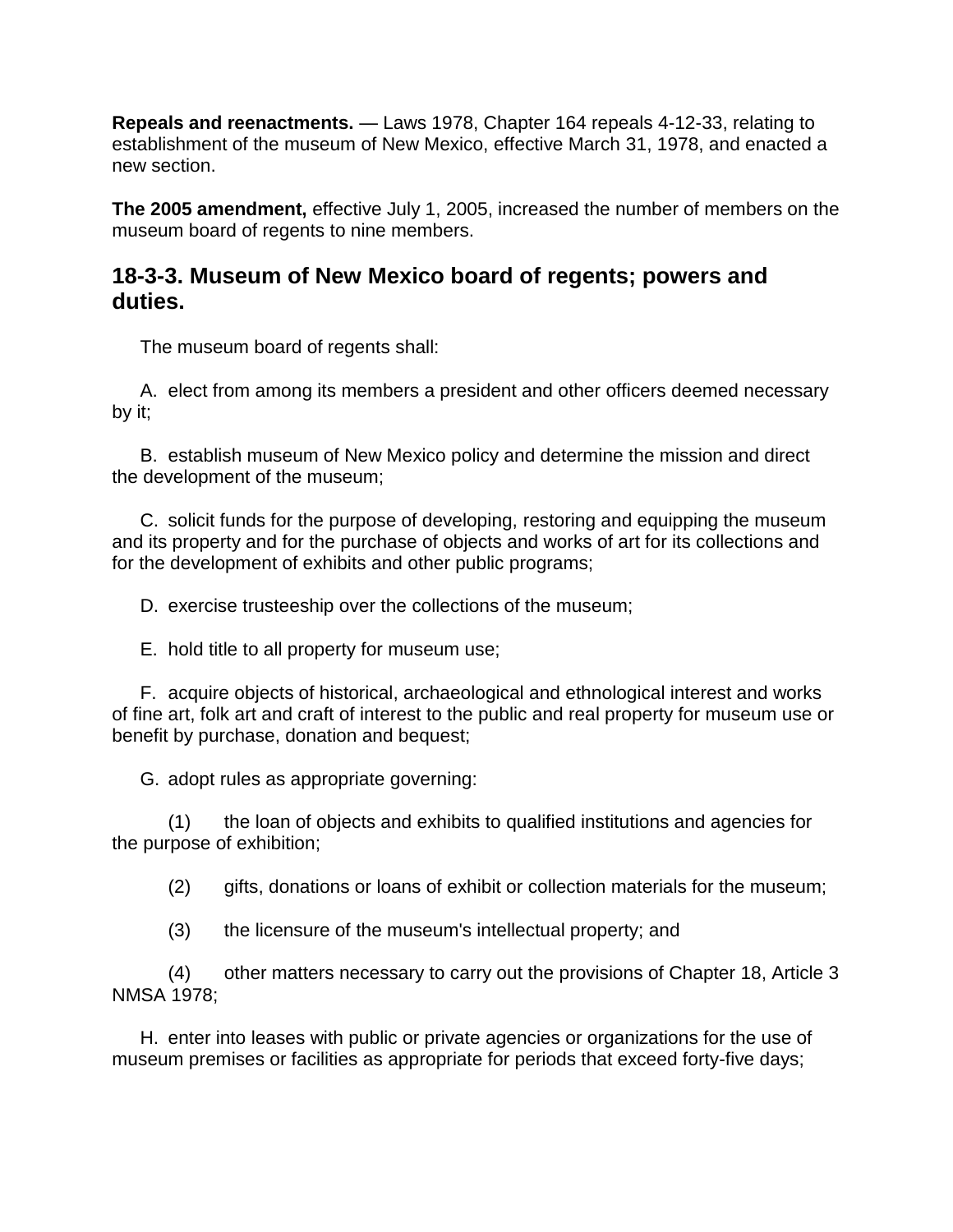I. cooperate with other agencies and political subdivisions of municipal, state, tribal and federal governments and private organizations and individuals to the extent necessary to establish and maintain the museum and its programs;

J. subject to other provisions of law and excepting temporary statewide initiatives of the secretary of cultural affairs, impose admission fees to the museum facilities and programs; and

K. review annually the performance of its directors and report its findings to the secretary of cultural affairs.

History: 1953 Comp., § 4-12-34, enacted by Laws 1978, ch. 164, § 2; 1991, ch. 242, § 1; 2015, ch. 19, § 3.

#### **ANNOTATIONS**

**Repeals and reenactments.** — Laws 1978, Chapter 164 repeals 4-12-34, 1953 Comp., relating to compensation of members of the board of regents, effective March 31, 1978, and enacted a new section.

**The 2015 amendment,** effective July 1, 2015, amended the duties of the museum of New Mexico board of regents; in the catchline, added "Museum of New Mexico"; added new Subsection B and redesignated former Subsections B, C, D, E, F and G as Subsections C, D, E, F, G and H respectively; in Subsection C, after "solicit", deleted "and receive private", and after "museum", deleted "of New Mexico"; in Subsection F, after "acquire", deleted "preserve and exhibit"; at the beginning of Subsection G, added "adopt rules as appropriate governing:", designated the remaining language of Subsection G as Paragraph (1), and added "the" preceding "loan", and after "loan", added "of", and added new Paragraphs (2), (3) and (4); in Subsection H, after "enter into", deleted "contracts" and added "leases", after "for the", deleted "rental" and added "use", after "facilities", added "as appropriate", after the second occurrence of "for", deleted "the conduct of programs and activities in the public interest;" and added "periods that exceed forty-five days"; deleted former Subsection H relating to the power to enter into contracts; deleted former Subsection I relating to the power to publish and sell museum publications; and deleted Subsection J relating to the power to enter into agreements to obtain donations or collection materials for the museum; redesignated former Subsections K and L as Subsections I and J; in Subsection I, after "state", added "tribal"; in Subsection J, after "subject to", deleted "the provisions of Section 18-3-3.1 NMSA 1978" and added "other provisions of law and excepting temporary statewide initiatives of the secretary of cultural affairs"; deleted former Subsection M relating to the power to adopt rules and regulations; and added Subsection K.

**The 1991 amendment,** effective June 14, 1991, inserted "museum" in the introductory phrase; added "subject to the provisions of Section 18-3-3.1 NMSA 1978" at the beginning of Subsection L; and made minor stylistic changes in Subsections B and H.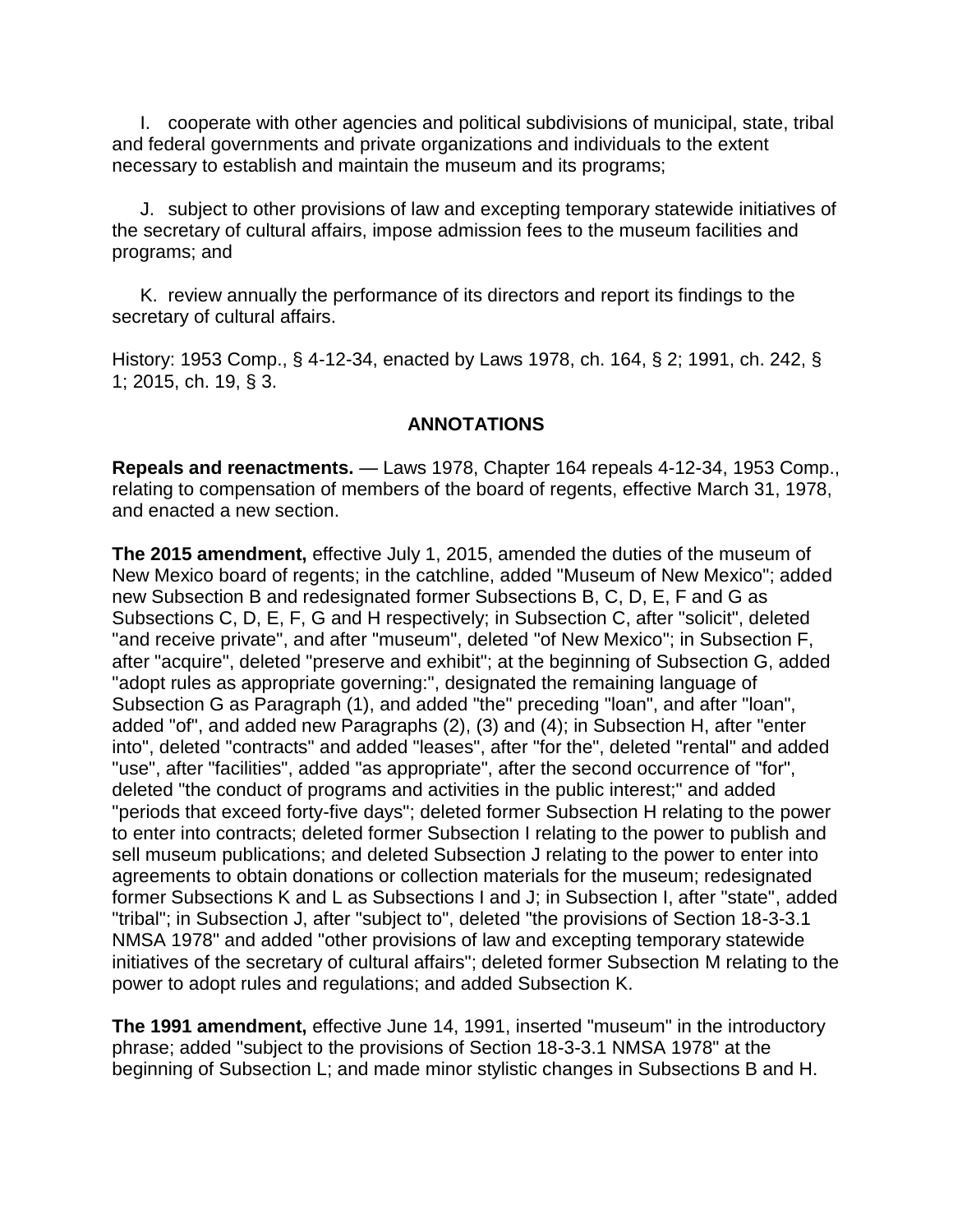**Charging fees to finance program.** — The Museum of New Mexico can charge participants in the Palace of the Governors Portal Vendor Program an annual admission fee to help finance the costs of the program. 1988 Op. Att'y Gen. No. 88-25.

Before the board of regents can adopt an amendment to the Palace of Governors Portal Vendor Program rules and regulations to impose a fee, the officer of cultural affairs or a hearing officer appointed by him, must conduct a public hearing in accordance with the provisions of 9-6-11 NMSA 1978 (now repealed). 1988 Op. Att'y Gen. No. 88-25.

If the Museum of New Mexico imposes a fee on the Palace of the Governors Portal Vendor Program participants, the museum must deposit the funds so generated with the state treasurer because the money is public money within the meaning of 6-10-3 NMSA 1978. 1988 Op. Att'y Gen. No. 88-25.

# **18-3-3.1. Admission policy.**

The museum board of regents shall establish a policy to permit New Mexico residents age sixty years and above to enter all publicly accessible exhibit and program areas, except special exhibits and programs where commissions or royalties are paid by contract, free of charge every Wednesday that is not a holiday that the museum is open.

**History:** 1978 Comp., § 18-3-3.1, enacted by Laws 1991, ch. 242, § 2.

### **18-3-4. Repealed.**

#### **ANNOTATIONS**

**Repeals.** — Laws 2004, ch. 25, § 53 repealed 18-3-4 NMSA 1978, as enacted by Laws 1978, ch. 164, § 3, relating to the museum division of the office of cultural affairs, effective May 19, 2004. For provisions of former section, *see* the 2003 NMSA 1978 on *NMONESOURCE.COM.*

### **18-3-5. Repealed.**

#### **ANNOTATIONS**

**Repeals.** — Laws 2004, ch. 25, § 53 repealed 18-3-5 NMSA 1978, as enacted by Laws 1978, ch. 164, § 4, relating to the museum division of the office of cultural affairs, effective May 19, 2004. For provisions of former section, *see* the 2003 NMSA 1978 on *NMONESOURCE.COM.*

### **18-3-6. Repealed.**

#### **ANNOTATIONS**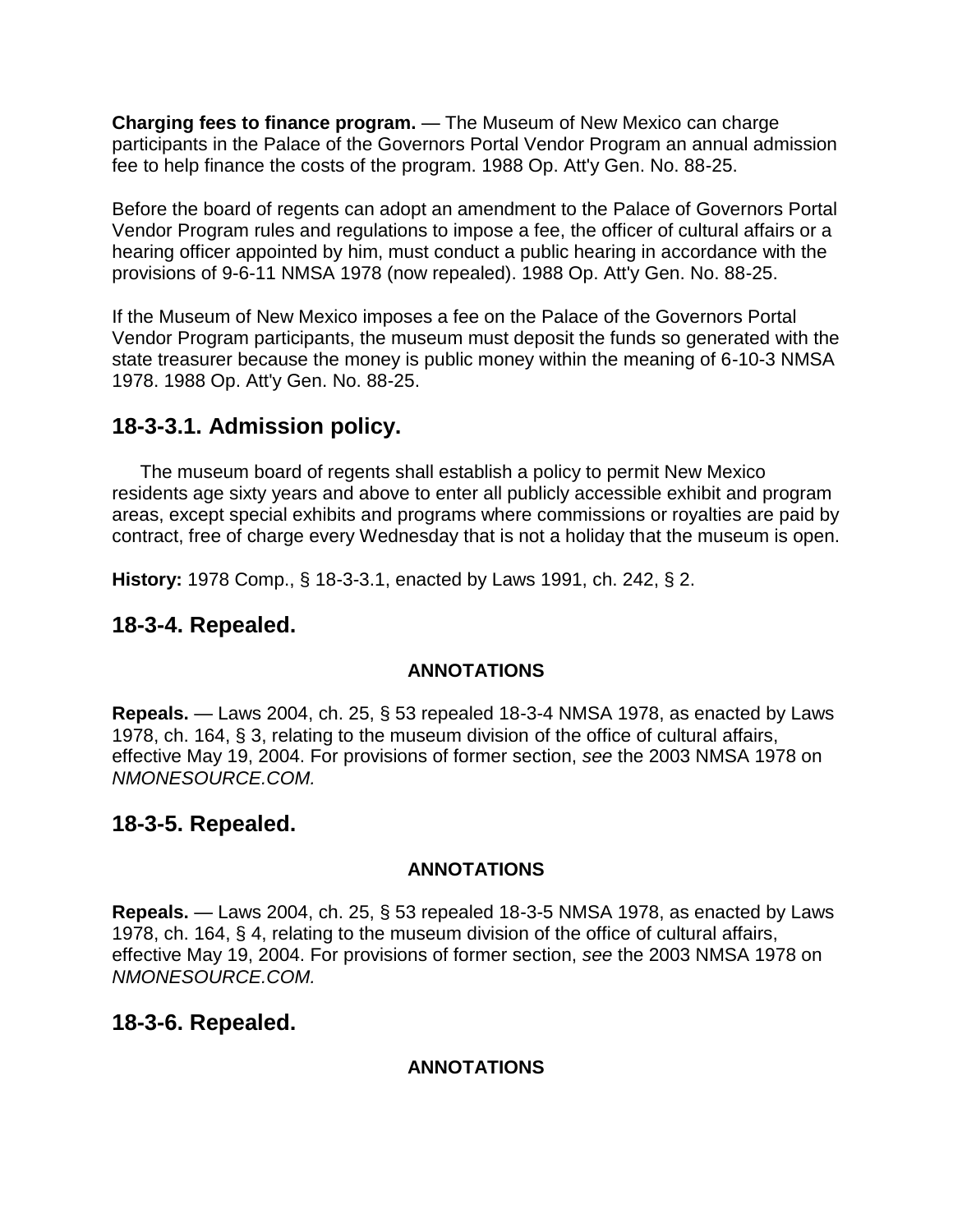**Repeals.** — Laws 1978, ch. 164, § 5 repealed former 4-12-36 and 4-12-37, 1953 Comp., effective March 31, 1978.

### **18-3-7. Repealed.**

#### **ANNOTATIONS**

**Repeals.** — Laws 1978, ch. 164, § 5 repealed former 4-12-36 and 4-12-37, 1953 Comp., effective March 31, 1978.

### **18-3-8. Recompiled.**

#### **ANNOTATIONS**

**Recompilations.** — Laws 2004, ch. 25, § 52 recompiled former 18-3-8 NMSA 1978 as 9-4A-11 NMSA 1978, effective May 19, 2004.

### **18-3-9. Recompiled.**

#### **ANNOTATIONS**

**Recompilations.** — Laws 2015, ch. 19, § 1 recompiled and amended former 18-3-9 NMSA 1978 as 9-4A-22 NMSA 1978, effective July 1, 2015.

### **18-3-10. Temporary provision; transfers.**

On the effective date of this act:

A. all functions, personnel, money, appropriations, records, files, furniture, equipment and other property of the museum of fine art or the museum of fine art division of the cultural affairs department shall be transferred to the New Mexico museum of art or the New Mexico museum of art division of that department, respectively;

B. all functions, personnel, money, appropriations, records, files, furniture, equipment and other property of the museum services division of the cultural affairs department shall be transferred to the museum resources division of that department;

C. all contractual obligations of the museum of fine art or museum of fine art division of the cultural affairs department shall be binding on the New Mexico museum of art or the New Mexico museum of art division of that department, respectively;

D. all contractual obligations of the museum services division of the cultural affairs department shall be binding on the museum resources division of that department;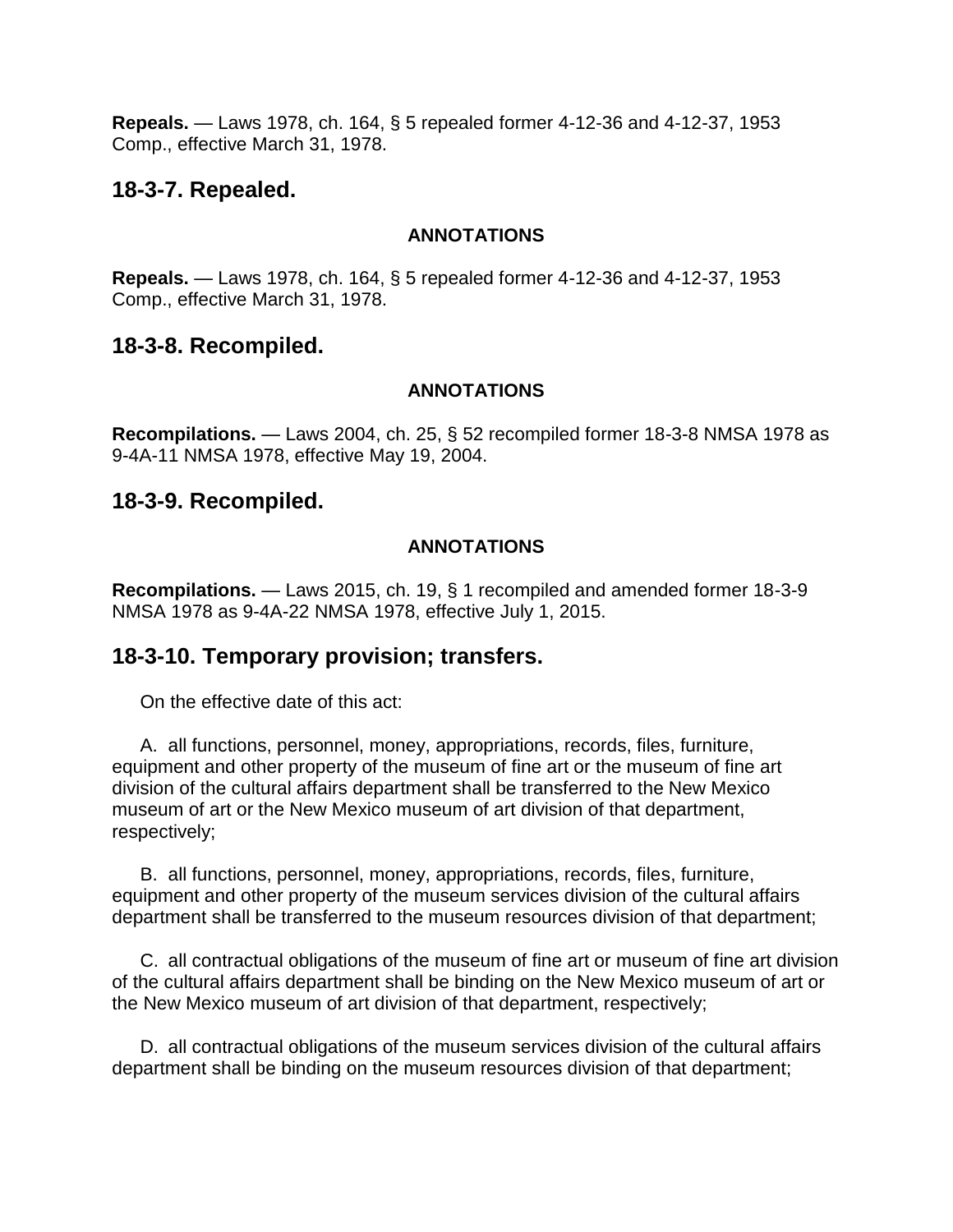E. all statutory references to the museum of fine art or museum of fine art division of the cultural affairs department shall be deemed to be references to the New Mexico museum of art or the New Mexico museum of art division of that department, respectively; and

F. all statutory references to the museum services division of the cultural affairs department shall be deemed to be references to the museum resources division of that department.

History: Laws 2007, ch. 269, § 6.

#### **ANNOTATIONS**

**Effective dates.** — Laws 2007, ch. 269 contained no effective date provision, but, pursuant to N.M. Const., art. IV, § 23, was effective June 15, 2007, 90 days after the adjournment of the legislature.

### **18-3-11. Laboratory of anthropology; acceptance of deed and title.**

The state of New Mexico accepts the deed and bill of sale and the title of the laboratory of anthropology building and land described in the deed dated September 30, 1947 and directs that the property become part of the museum of New Mexico and be controlled and administered by the cultural affairs department.

History: 1941 Comp., § 3-3-931, enacted by Laws 1949, ch. 74, § 1; 1953 Comp., § 4- 12-31; Laws 1977, ch. 246, § 24; 1978 Comp., §18-3-8; 1980, ch. 151, § 28; 2004, ch. 25, § 20; recompiled as § 9-4A-11 by Laws 2004, ch. 25, § 52; 1978 Comp., § 9-4A-11, recompiled as § 18-3-11 by Laws 2015, ch. 19, § 19.

#### **ANNOTATIONS**

**Recompilations.** — Laws 2015, ch. 19, § 19 recompiled former 9-4A-11 NMSA 1978 as 18-3-11 NMSA 1978, effective July 1, 2015.

**The 2004 amendment,** effective May 19, 2004, changed "museum division of office of cultural affairs" to "cultural affairs department".

### **18-3-12. New Mexico museum of art division created; location; board of regents.**

A. The "New Mexico museum of art division" is created in the department. The New Mexico museum of art located in Santa Fe shall be operated as a division of the department under the imprimatur of the museum of New Mexico. The museum of New Mexico board of regents shall exercise trusteeship over the New Mexico museum of art.

B. The director of the division shall meet the following minimum qualifications: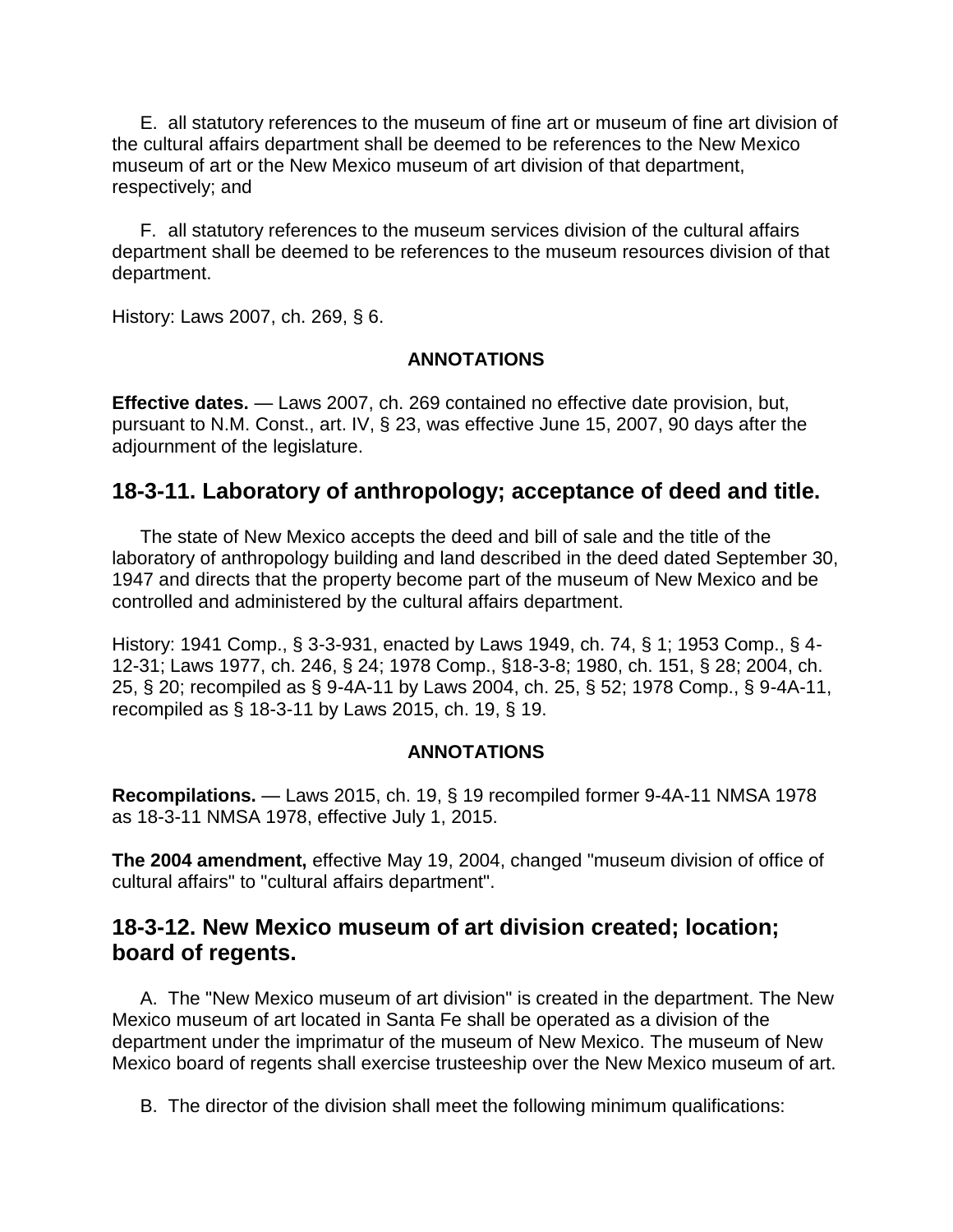(1) hold a bachelor's or higher degree in a discipline related to the function of the division; and

(2) have significant experience in the management and operation of an organization similar to the division.

C. The director shall be appointed by the secretary from a list of no less than three names provided by the museum of New Mexico board of regents.

History: Laws 2004, ch. 25, § 13; 2007, ch. 269, § 4; 1978 Comp., § 9-4A-13, recompiled as § 18-3-12 by Laws 2015, ch. 19, § 19.

#### **ANNOTATIONS**

**Recompilations.** — Laws 2015, ch. 19, § 19 recompiled former 9-4A-13 NMSA 1978 as 18-3-12 NMSA 1978, effective July 1, 2015.

**The 2007 amendment,** effective June 15, 2007, renamed the museum of fine art division to the "New Mexico museum of art division".

### **18-3-13. Palace of the governors state history museum division created; location; board of regents.**

A. The "palace of the governors state history museum division" is created in the cultural affairs department. The palace of the governors state history museum located in Santa Fe shall be operated as a division of the cultural affairs department under the imprimatur of the museum of New Mexico. The museum of New Mexico board of regents shall exercise trusteeship over the palace of the governors state history museum.

B. The director of the division shall meet the following minimum qualifications:

(1) hold a bachelor's or higher degree in a discipline related to the function of the division; and

(2) have significant experience in the management and operation of an organization similar to the division.

C. The director shall be appointed by the secretary of cultural affairs from a list of no less than three names provided by the museum of New Mexico board of regents.

History: Laws 2004, ch. 25, § 14; 1978 Comp., § 9-4A-14, recompiled as § 18-3-13 by Laws 2015, ch. 19, § 19.

#### **ANNOTATIONS**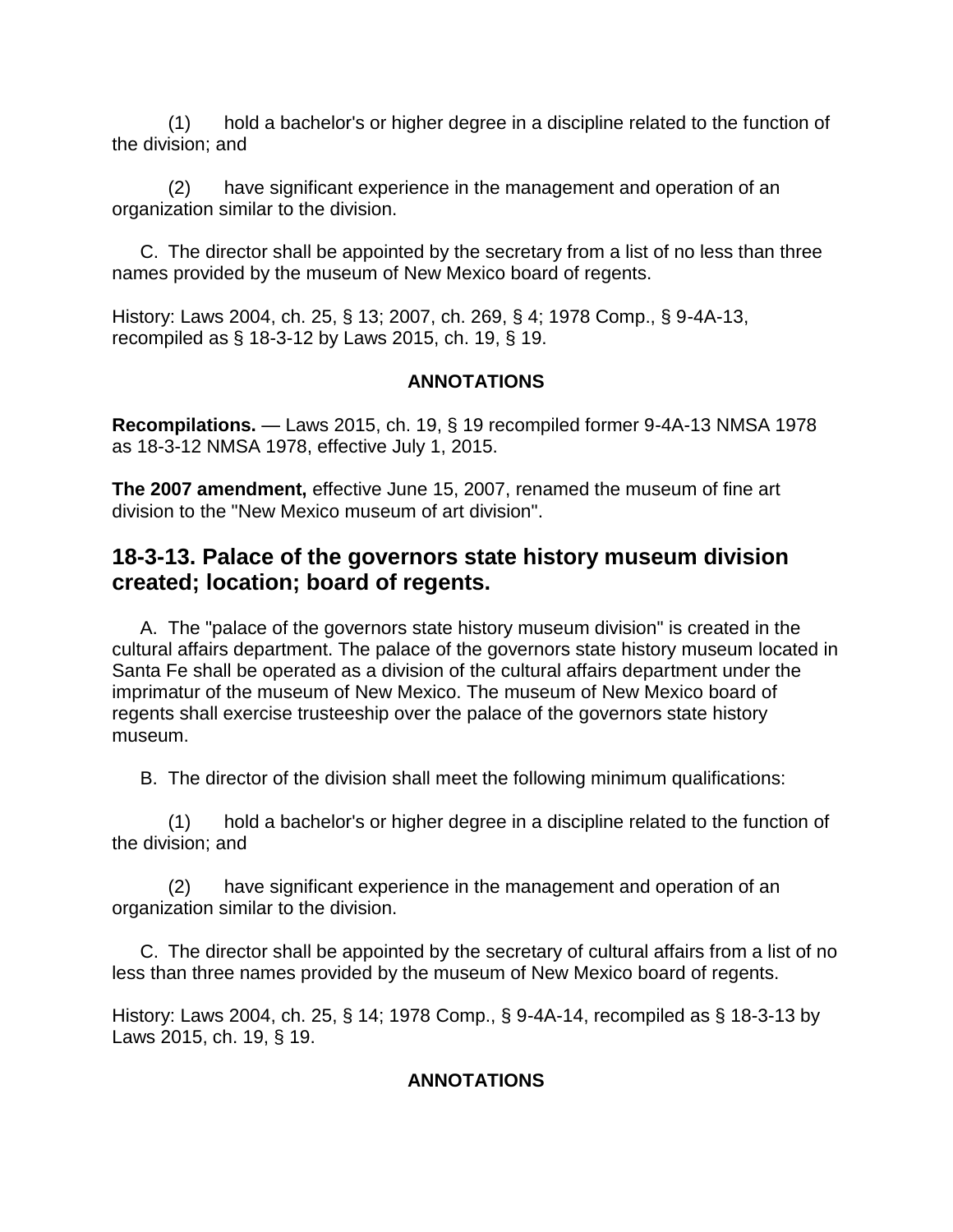**Recompilations.** — Laws 2015, ch. 19, § 19 recompiled former 9-4A-14 NMSA 1978 as 18-3-13 NMSA 1978, effective July 1, 2015.

## **18-3-14. Museum of international folk art division created; location; board of regents.**

A. The "museum of international folk art division" is created in the cultural affairs department. The museum of international folk art located in Santa Fe shall be operated as a division of the cultural affairs department under the imprimatur of the museum of New Mexico. The museum of New Mexico board of regents shall exercise trusteeship over the museum of international folk art.

B. The director of the division shall meet the following minimum qualifications:

(1) hold a bachelor's or higher degree in a discipline related to the function of the division; and

(2) have significant experience in the management and operation of an organization similar to the division.

C. The director shall be appointed by the secretary of cultural affairs from a list of no less than three names provided by the museum of New Mexico board of regents.

History: Laws 2004, ch. 25, § 15; 1978 Comp., § 9-4A-15, recompiled as § 18-3-14 NMSA 1978 by Laws 2015, ch. 19, § 19.

#### **ANNOTATIONS**

**Recompilations.** — Laws 2015, ch. 19, § 19 recompiled former 9-4A-15 NMSA 1978 as 18-3-14 NMSA 1978, effective July 1, 2015.

# **18-3-15. Museum of Indian arts and culture division created; location; board of regents.**

A. The "museum of Indian arts and culture division" is created in the cultural affairs department. The museum of Indian arts and culture located in Santa Fe shall be operated as a division of the cultural affairs department under the imprimatur of the museum of New Mexico. The museum of New Mexico board of regents shall exercise trusteeship over the museum of Indian arts and culture.

B. The director of the division shall meet the following minimum qualifications:

(1) hold a bachelor's or higher degree in a discipline related to the function of the division; and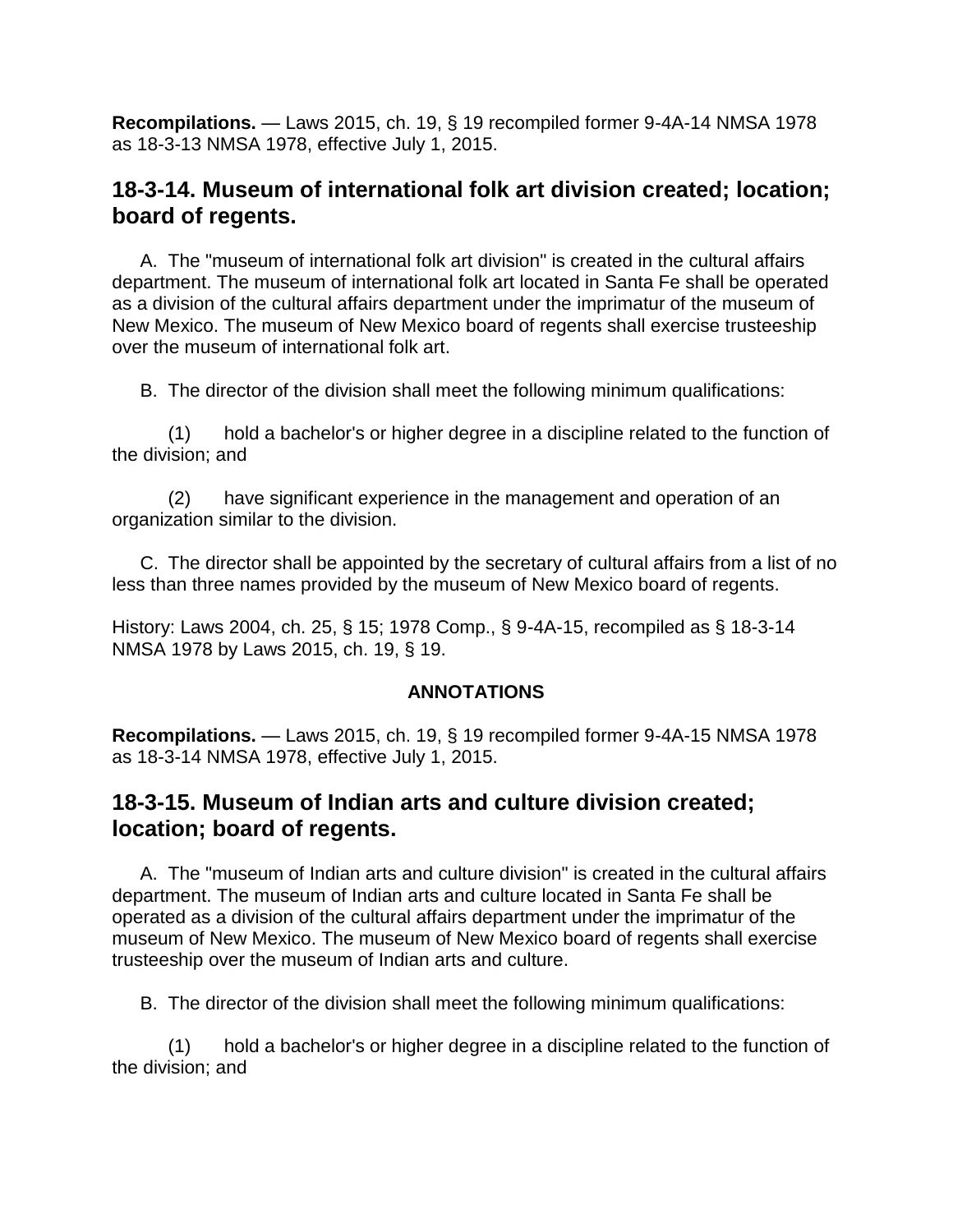(2) have significant experience in the management and operation of an organization similar to the division.

C. The director shall be appointed by the secretary of cultural affairs from a list of no less than three names provided by the museum of New Mexico board of regents.

History: Laws 2004, ch. 25, § 16; 1978 Comp., § 9-4A-16, recompiled as § 18-3-15 by Laws 2015, ch. 19, § 19.

#### **ANNOTATIONS**

**Recompilations.** — Laws 2015, ch. 19, § 19 recompiled former 9-4A-16 NMSA 1978 as 18-3-15 NMSA 1978, effective July 1, 2015.

### **18-3-16. State historic sites and monuments division created; board of regents.**

A. The "state historic sites and monuments division" is created in the cultural affairs department. The division shall manage the state's historic sites and monuments, including:

- (1) Coronado historic site;
- (2) Jemez historic site;
- (3) Fort Selden historic site;
- (4) Bosque Redondo memorial and Fort Sumner historic site;
- (5) Lincoln historic site;
- (6) El Camino Real historic trail site;
- (7) Fort Stanton historic site; and
- (8) Taylor Reynolds Barela Mesilla historic site.

B. The state's historic sites shall operate under the imprimatur of the museum of New Mexico. The museum of New Mexico board of regents shall exercise trusteeship over state historic sites.

C. The director of the division shall meet the following minimum qualifications:

(1) hold a bachelor's or higher degree in a discipline related to the function of the division; and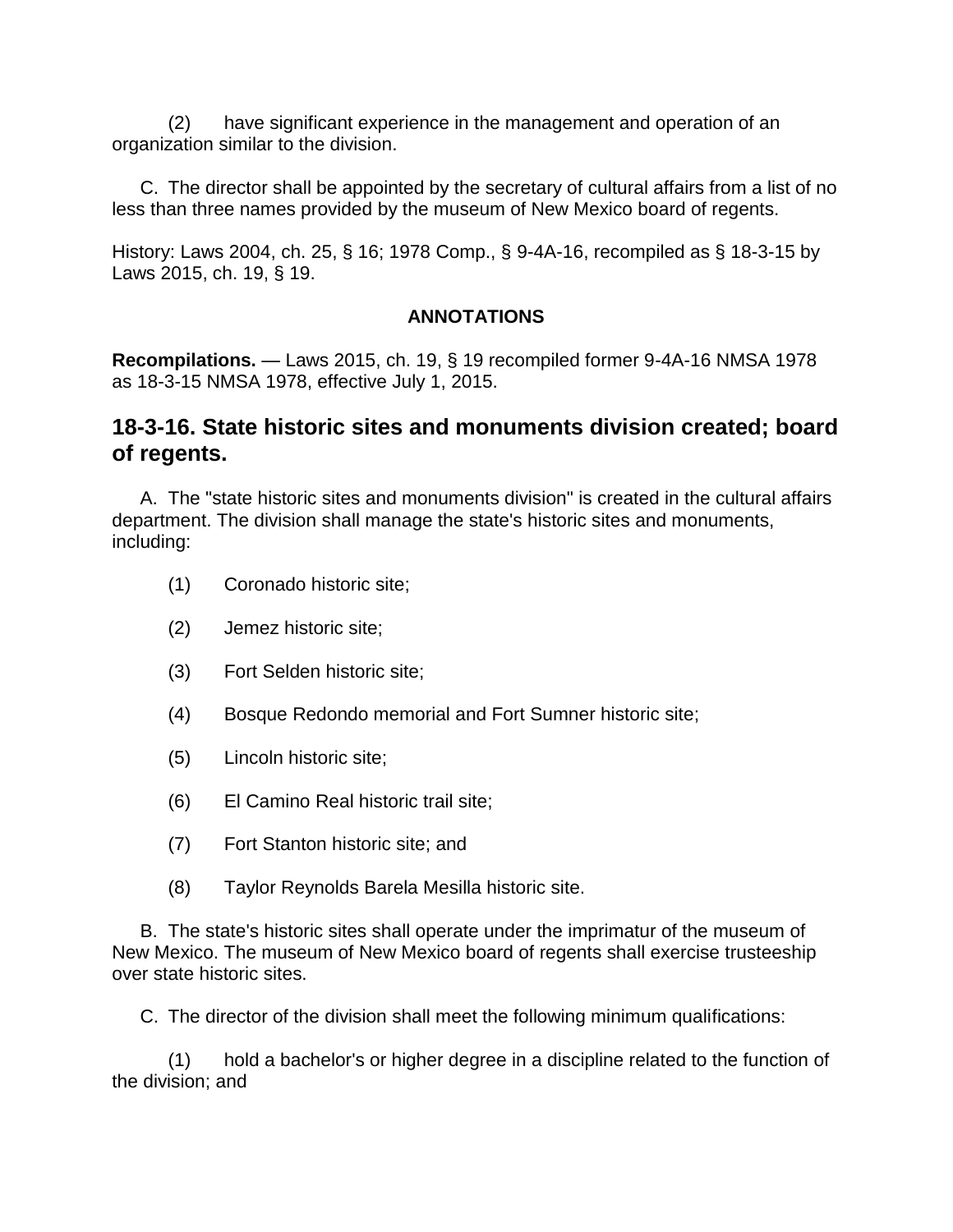(2) have significant experience in the management and operation of an organization similar to the division.

D. The director shall be appointed by the secretary of cultural affairs from a list of no less than three names provided by the museum of New Mexico board of regents.

History: Laws 2004, ch. 25, § 17; 2013, ch. 67, § 2; 1978 Comp., § 9-4A-17, recompiled as § 18-3-16 by Laws 2015, ch. 19, § 19.

#### **ANNOTATIONS**

**Recompilations.** — Laws 2015, ch. 19, § 19 recompiled former 9-4A-17 NMSA 1978 as 18-3-16 NMSA 1978, effective July 1, 2015.

**The 2013 amendment,** effective June 14, 2013, renamed the monuments division as the state historic sites and monuments division; renamed state monuments as historic sites; added Fort Stanton as a historic site; in the title, deleted "monuments" and added "historic sites and monuments"; in Subsection A, in the introductory sentences, deleted "monuments" and added "historic sites and monuments"; in Paragraphs (1) through (5), and (8), deleted "state monument" and added "historic site"; in Paragraph (4) of Subsection A, at the beginning of the sentence, added "Bosque Redondo memorial"; in Paragraph (6) of Subsection A, after "El Camino Real", deleted "international heritage center; and" and added "historic trail site"; added Paragraph (7) of Subsection A; and in Subsection B, in the first sentence, at the beginning of the sentence, deleted "state monuments" and added "state's historic sites"; and in the second sentence, after "trusteeship", deleted "the" and after "state", deleted "monuments" and added "historic sites".

### **18-3-17. Archaeological services division created; board of regents.**

A. The "archaeological services division" is created in the cultural affairs department. The division shall be operated as a division of the cultural affairs department under the imprimatur of the museum of New Mexico.

B. The museum of New Mexico board of regents shall exercise trusteeship over the archaeological services division.

C. The director of the division shall meet the following minimum qualifications:

(1) hold a bachelor's or higher degree in a discipline related to the function of the division; and

(2) have significant experience in the management and operation of an organization similar to the division.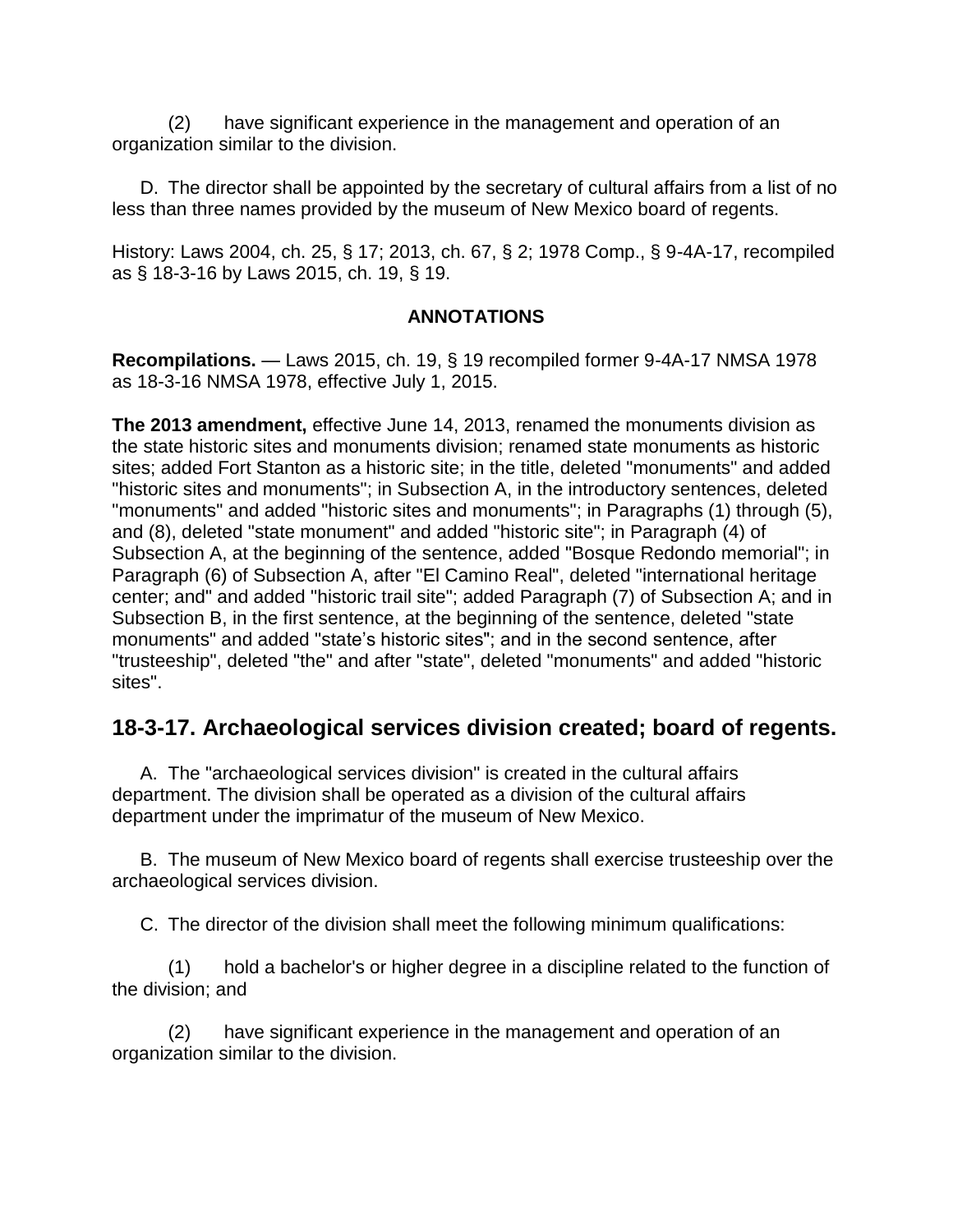D. The director shall be appointed by the secretary of cultural affairs from a list of no less than three names provided by the museum of New Mexico board of regents.

History: Laws 2004, ch. 25, § 18; 1978 Comp., § 9-4A-18, recompiled as § 18-3-17 by Laws 2015, ch. 19, § 19.

#### **ANNOTATIONS**

**Recompilations.** — Laws 2015, ch. 19, § 19 recompiled former 9-4A-18 NMSA 1978 as 18-3-17 NMSA 1978, effective July 1, 2015.

### **18-3-18. Museum of New Mexico divisions; directors; powers and duties.**

Consistent with the policies of the secretary of cultural affairs and the board of regents, each director of a museum of New Mexico division:

A. may:

(1) solicit and receive funds or property, including federal funds and public and private grants, for the development of the museum, its collections and its programs;

(2) as authorized by the secretary, enter into contracts related to the programs and operations of the museum, including services related to the location, acquisition, preservation, restoration, salvage or development of culturally related sites, structures or objects in the state;

(3) as authorized by the board of regents, lend collections or materials to qualified persons for purposes of exhibition and study and borrow collections or materials from other persons for like purposes;

(4) conduct facilities rentals for forty-five days or less and such retail sales as appropriate for the operation of the museum; and

(5) publish journals, books, reports and other materials as appropriate to the operation of the museum; and

B. shall:

(1) administer and operate the museum in accordance with applicable statutes and rules;

(2) develop exhibits and programs of an educational nature for the benefit of the public and in particular the students of the state;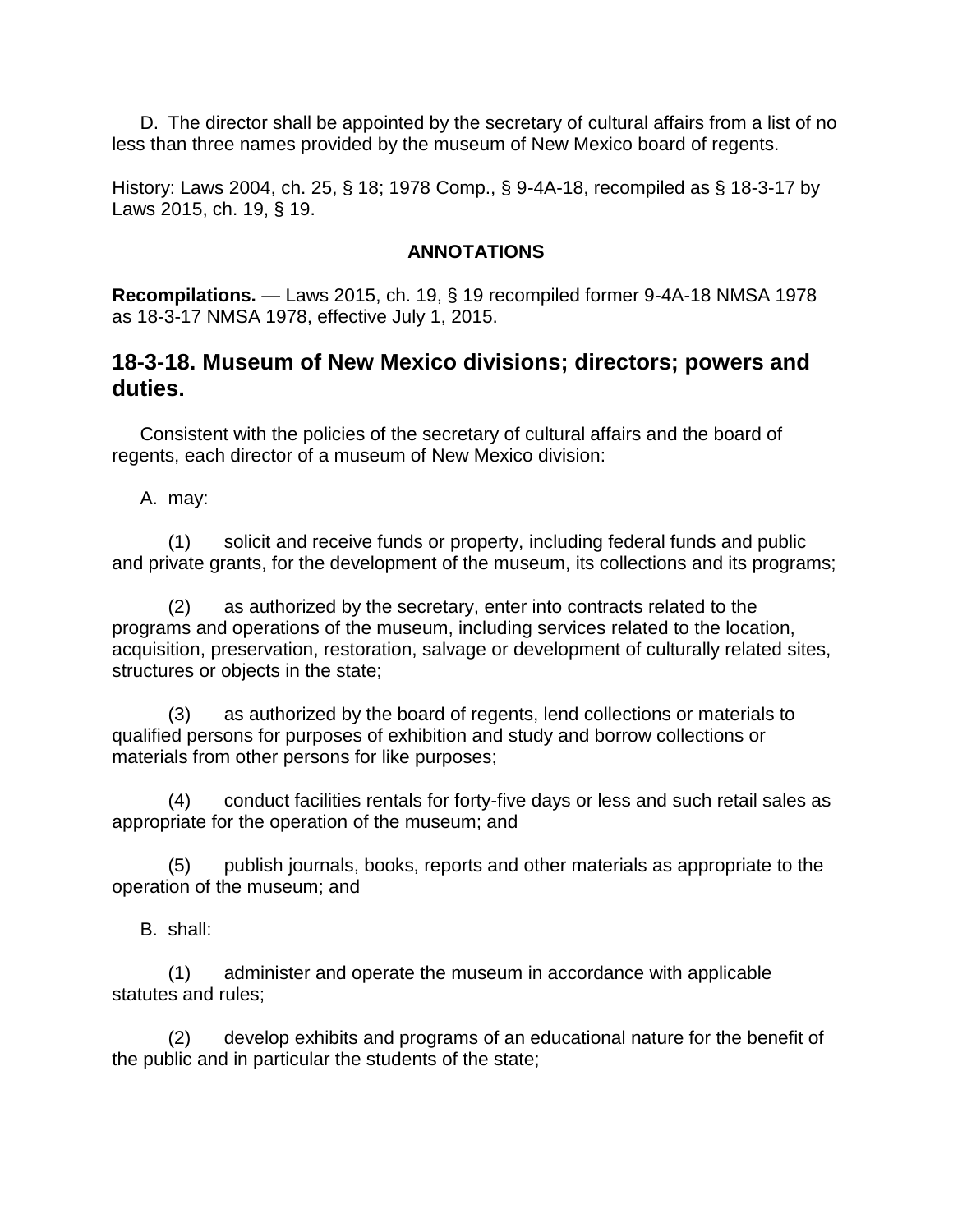(3) recommend acquisitions to the board of regents, by donation or other means, of collections and related materials appropriate to the mission of the museum;

(4) direct research, preservation and conservation as is appropriate to render the collections beneficial to the public;

(5) cooperate with educational institutions and other agencies and political subdivisions of state, tribal and federal governments to establish, maintain and extend the programs of the museum;

(6) employ and discharge personnel necessary for the operation of the museum in accordance with the provisions of the Personnel Act [Chapter 10, Article 9 NMSA 1978];

(7) propose budgets for operations and capital improvements;

(8) collect admission fees as determined by the board of regents; and

(9) perform such other appropriate duties as may be delegated by the board of regents, the secretary of cultural affairs or the governor or as may be provided by law.

History: 1978 Comp., § 18-3-18, enacted by Laws 2015, ch. 19, § 4.

#### **ANNOTATIONS**

**Effective dates.** — Laws 2015, ch. 19, § 20 made Laws 2015, ch. 19, § 4 effective July 1, 2015.

# **ARTICLE 3A Natural History Museum**

### **18-3A-1. Short title.**

Chapter 18, Article 3A NMSA 1978 may be cited as the "Natural History and Science Museum Act".

**History:** Laws 1980, ch. 128, § 1; 1990, ch. 106, § 1.

#### **ANNOTATIONS**

**Cross references.** — For museum of New Mexico, *see* 18-3-1 to 18-3-3 NMSA 1978.

For Cultural Properties Act, *see* 18-6-1 NMSA 1978 et seq.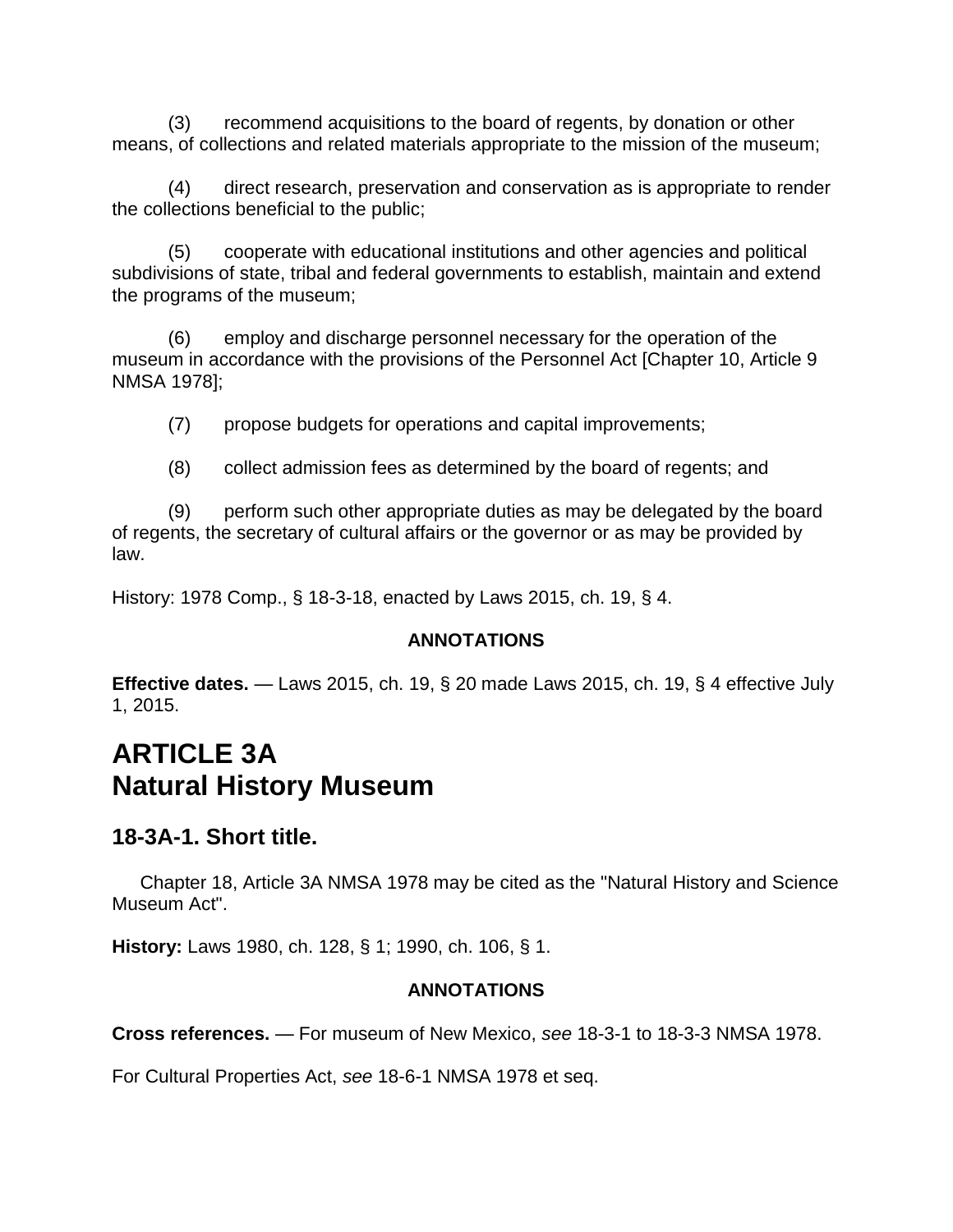For special recreation and museum privileges for veterans and their immediate families on Veteran's Day, *see* 28-13A-1 NMSA 1978.

**The 1990 amendment,** effective May 16, 1990, rewrote this section which formerly read "Sections 1 through 9 of this act may be cited as the 'Natural History Museum Act.' "

## **18-3A-2. Declaration and purpose of act.**

The legislature declares that the natural history and physical science resources of the state constitute a common heritage concerning which all persons should receive knowledge and benefit. The purpose of the Natural History and Science Museum Act, therefore, is to create a state museum of natural history and physical sciences which shall hereafter collect, preserve, study and interpret materials representative of the natural history of the state and region and develop and maintain educational exhibits and programs on natural history and physical science for the benefit of the citizens of New Mexico and visitors to the state.

**History:** Laws 1980, ch. 128, § 2; 1990, ch. 106, § 2.

#### **ANNOTATIONS**

**The 1990 amendment,** effective May 16, 1990, inserted "and physical science" and "and physical sciences" following "natural history" in the first and second sentences, substituted "Natural History and Science Museum Act" for "Natural History Museum Act" and "educational exhibits and programs on natural history and physical science" for "exhibits and programs of an educational nature" in the second sentence and made a stylistic change.

### **18-3A-3. Definitions.**

As used in the Natural History and Science Museum Act:

A. "board" means the board of trustees of the New Mexico museum of natural history and science;

B "director" means the director of the division;

C. "division" means the natural history and science museum division of the cultural affairs department;

D. "museum" means the New Mexico museum of natural history and science;

E. "natural history" means that which pertains to the earth and its life, including but not limited to the fields of biology, geology and related life sciences; and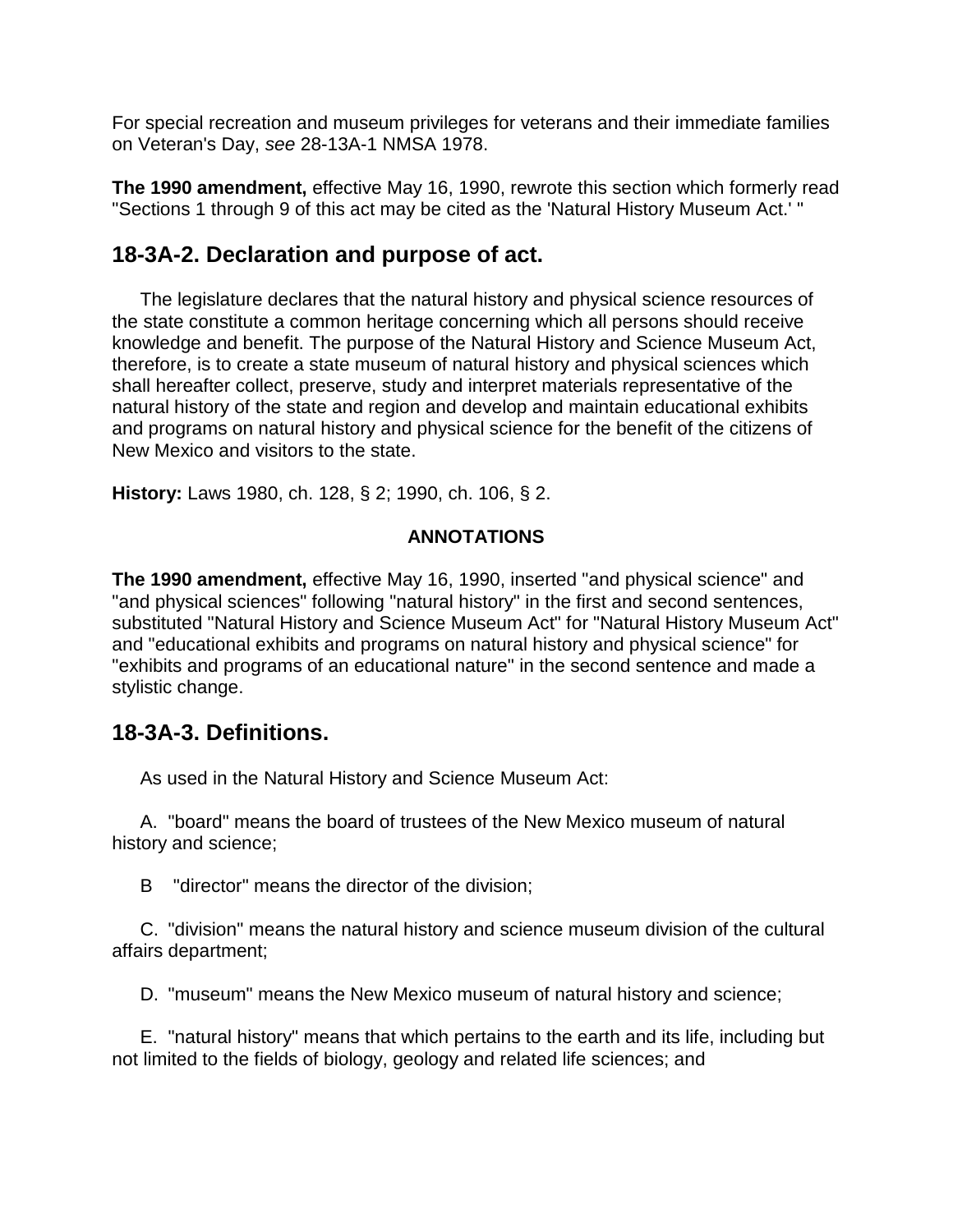F. "physical science" means that which pertains to mathematics, physics, chemistry, astronomy and related sciences and technologies.

History: Laws 1980, ch. 128, § 3; 1987, ch. 38, § 1; 1990, ch. 106, § 3; 2004, ch. 25, § 21.

#### **ANNOTATIONS**

**Cross references.** — For merger of educational finance and cultural affairs department with the department of finance and administration, *see* 9-1-11 NMSA 1978.

**The 2004 amendment,** effective May 19, 2004, in Subsection B, deleted references to the office of cultural affairs and natural history and science museum; and in Subsection C, changed "office of cultural affairs" to "cultural affairs department".

**The 1990 amendment,** effective May 16, 1990, added "and science" following "natural history" throughout the section, substituted "Natural History and Science Museum Act" for "Natural History Museum Act" in the introductory phrase, added Subsection F and made a minor stylistic change.

### **18-3A-4. Natural history and science museum division; creation; location; property.**

A. The "natural history and science museum division" is created within the cultural affairs department. The principal facility of this division is the "New Mexico museum of natural history and science" located in Albuquerque. The site shall be held in the name of the state.

B. All property, real or personal, now held or subsequently acquired for the operation of the museum shall be under the control and authority of the board.

C. Funds or other property received by gift, endowment or legacy shall remain under the control of the board and shall, upon acceptance, be employed for the purpose specified.

History: Laws 1980, ch. 128, § 4; 1987, ch. 38, § 2; 1990, ch. 106, § 4; 2004, ch. 25, § 22.

#### **ANNOTATIONS**

**The 2004 amendment,** effective May 19, 2004, in Subsection A, changed "office of cultural affairs" to "cultural affairs department", and made other non-substantive amendments.

**The 1990 amendment,** effective May 16, 1990, substituted "Natural History and Science Museum Division" for "Natural History Museum Division" in the catchline, and,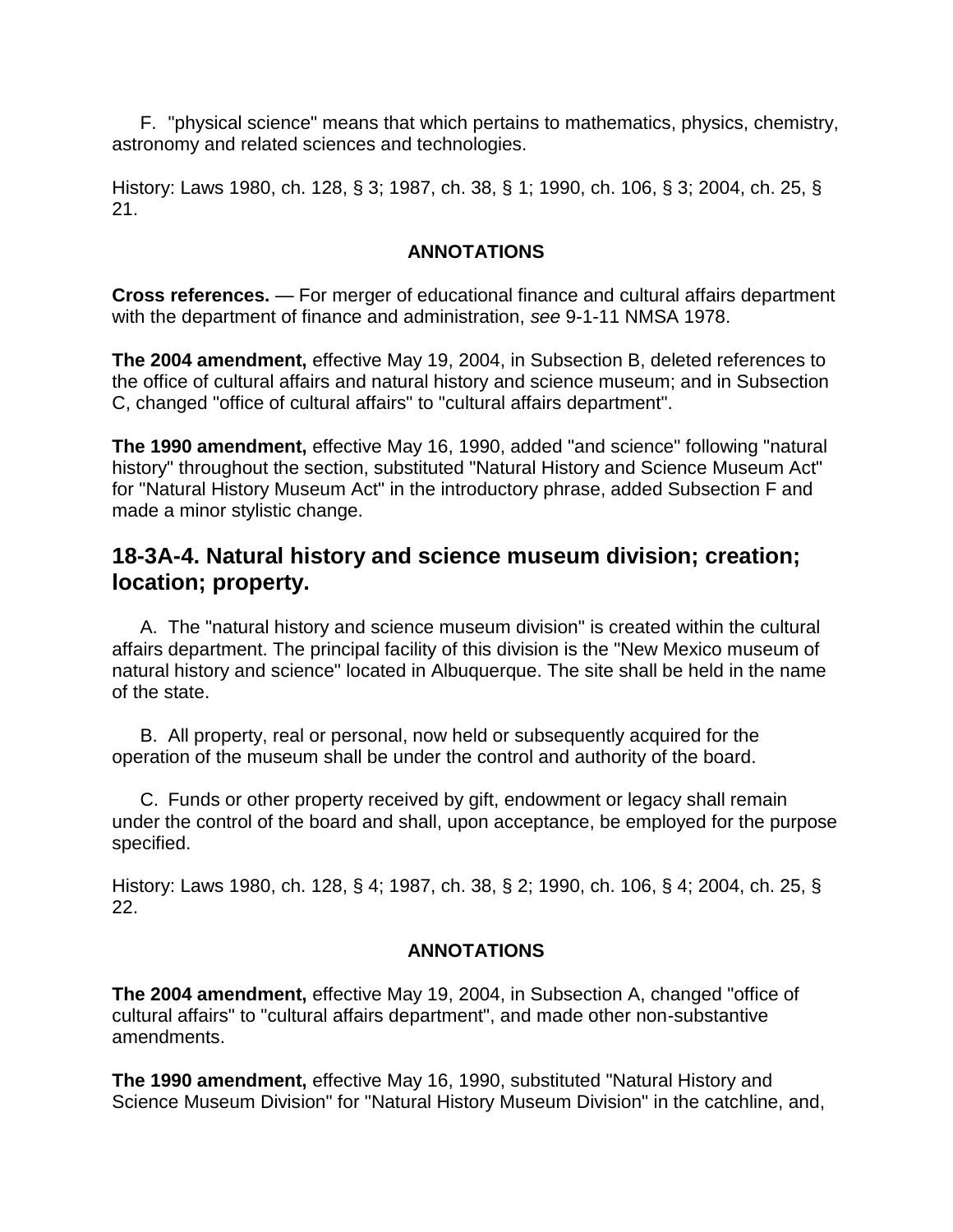in Subsection A, added "and science" following "natural history" in two places, and substituted "site shall be" for "site will be" in the third sentence.

### **18-3A-5. Board of trustees created; appointment; terms; officers.**

A. The "board of trustees of the New Mexico museum of natural history and science" is created. The board shall consist of thirteen residents of New Mexico appointed as follows:

(1) eleven public members shall be appointed by the governor with the advice and consent of the senate. In making these appointments, the governor shall give due consideration to the geographic distribution of places of residence and to individual interest and background in natural history and physical science; provided that:

(a) not less than two of these public members shall be employees of state institutions of higher learning or appropriate state agencies;

(b) not less than two members shall be from the science community; and

(c) not less than two members shall be from the natural history community.

The public members shall be appointed for terms of four years or less so that all terms are coterminous with the current term of the governor appointing them and shall serve at the pleasure of the governor; and

(2) two private members shall be appointed by the board of the New Mexico museum of natural history foundation, inc. for terms of one year or less expiring on June 30 each year. Vacancies in the position of private member shall be filled by the board of the New Mexico museum of natural history foundation, inc.

B. The director shall be an ex-officio nonvoting member of the board.

C. The president of the board shall be designated by the governor and shall serve in that capacity at the pleasure of the governor. Other officers as deemed necessary by the board shall be elected by the board annually at its first scheduled meeting after July 1.

**History:** Laws 1980, ch. 128, § 5; 1987, ch. 38, § 3; 1990, ch. 106, § 5; 1993, ch. 130, § 1.

#### **ANNOTATIONS**

**The 1993 amendment,** effective June 18, 1993, in Subsection A, substituted "eleven" for "nine" at the beginning of Paragraph (1), deleted former Paragraph (3) relating to appointment of private members and made minor stylistic changes throughout the subsection.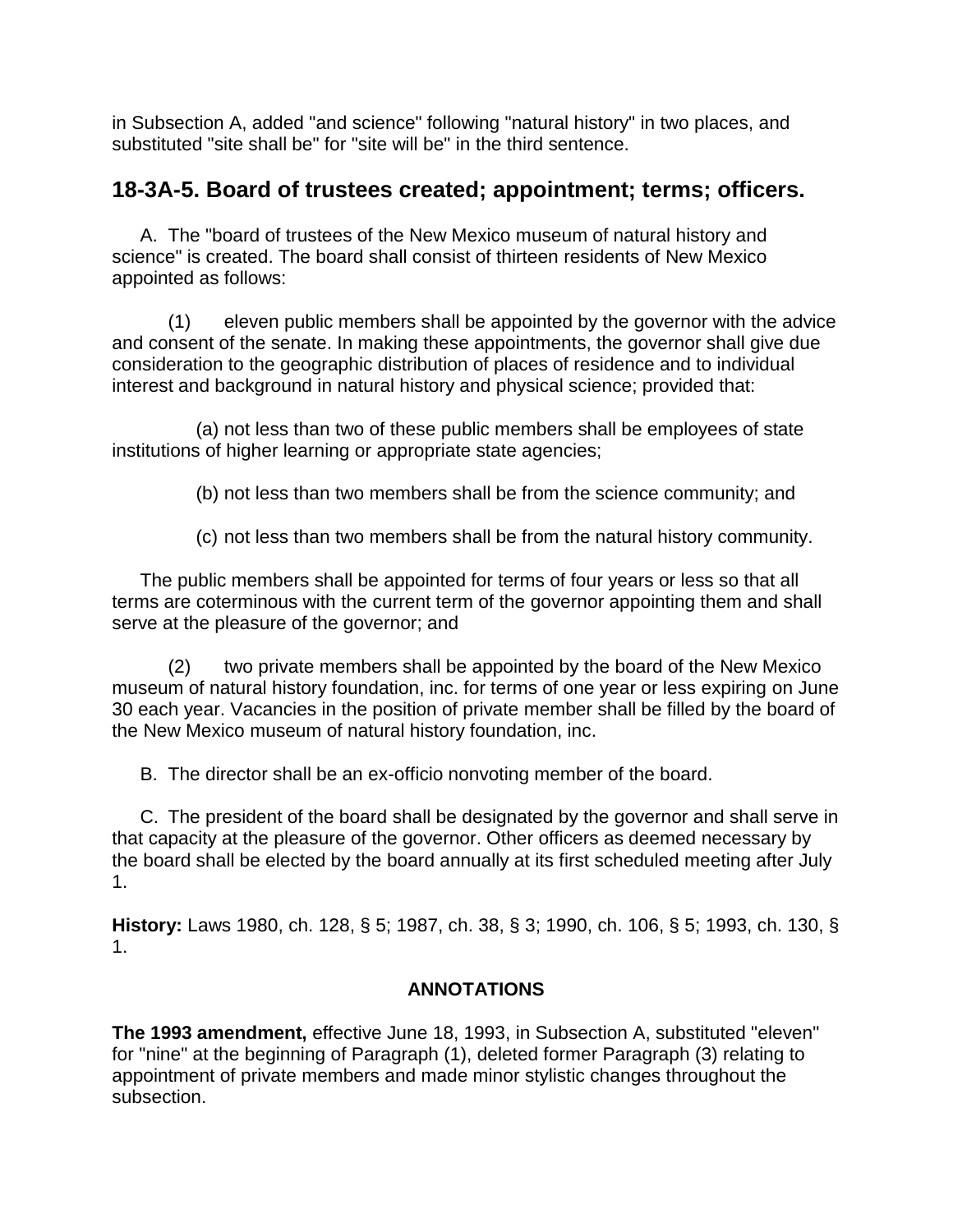**The 1990 amendment,** effective May 16, 1990, in Subsection A, added "and science" following "natural history" in the first sentence, substituted "thirteen residents" for "eleven residents" in the second sentence, rewrote the second sentence of Paragraph (1) to add the reference to "physical science" and the provisions of Subparagraphs (b) and (c), added Paragraph (3), and made minor stylistic changes.

# **18-3A-6. Board; compensation.**

The public members of the board shall receive per diem and mileage as provided in the Per Diem and Mileage Act [10-8-1 through 10-8-8 NMSA 1978] and shall receive no other compensation, perquisite or allowance. Private members shall serve without per diem or other compensation.

**History:** Laws 1980, ch. 128, § 6; 1987, ch. 38, § 4.

# **18-3A-7. Board; powers and duties.**

The board shall:

A. exercise trusteeship over the collections of the museum;

B. accept and hold title to all property for museum use;

C. acquire objects of natural history and science of interest to the public and real property for museum use or benefit by purchase, donation or bequest;

D. review annually the performance of the director and report its findings to the secretary of cultural affairs;

E. adopt rules as appropriate governing:

(1) the loan of objects and exhibits to qualified institutions and agencies for the purpose of exhibition;

(2) gifts, donations or loans of exhibit or collection materials for museum use;

- (3) the licensure of the museum's intellectual property; and
- (4) other matters necessary to carry out the provisions of this section;

F. enter into leases with public or private organizations or agencies for the use of museum premises or facilities for periods of time that exceed forty-five days;

G. solicit funds or property of any nature for the development, restoration or equipping of the museum, its collections, exhibits and programs;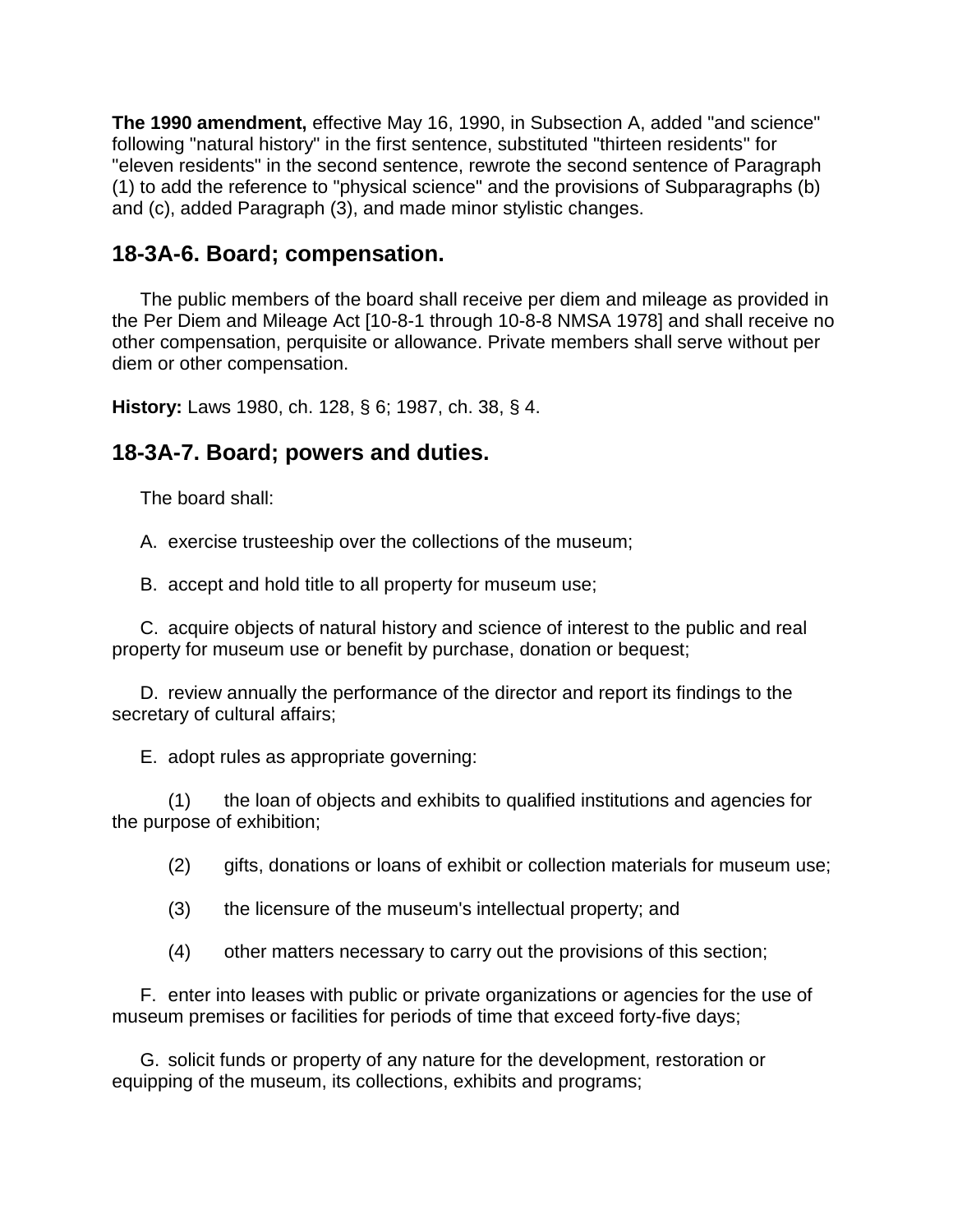H. cooperate with other agencies and political subdivisions of state, tribal and federal governments and private organizations and individuals to the extent necessary to establish and maintain the museum and its programs;

I. subject to other provisions of law and excepting temporary statewide initiatives of the secretary of cultural affairs, impose admission fees to the museum facilities and programs; and

J. establish museum policy and determine the mission and direct the development of the institution subject to the approval of the secretary of cultural affairs.

History: 1978 Comp., § 18-3A-7, enacted by Laws 1987, ch. 38, § 5; 2004, ch. 25, § 23; 2015, ch. 19, § 5.

#### **ANNOTATIONS**

**Repeals and reenactments.** — Laws 1987, ch. 38, § 5, effective June 19, 1987, repealed former 18-3A-7 NMSA 1978, as enacted by Laws 1980, ch. 128, § 7, relating to the powers of the policy advisory committee, and enacted a new section.

**The 2015 amendment,** effective July 1, 2015, amended the powers and duties of the board of trustees of the New Mexico museum of natural history and science; added Subsection C, redesignated former Subsection C as Subsection D; deleted former Subsection D relating to the power to enter into agreements for the purpose of obtaining property for the museum; added Subsections E and F; in former Subsection E, deleted "authorize the director to" and redesignated former Subsection E as Subsection G; in Subsection G, after "solicit", deleted "and receive", after "development,", added "restoration or equipping", after "collections", added "exhibits", and after "and", deleted "its"; deleted Subsection F relating to the power to adopt rules; added Subsections H and I; redesignated former Subsection G as Subsection J, and after "subject to the", deleted "decision" and added "approval", and after "affairs", deleted "in event of conflict between the board and the cultural affairs department".

**The 2004 amendment,** effective May 19, 2004, in Subsections C and G, changed "cultural affairs officer" to "secretary of cultural affairs" and made other minor revisions.

### **18-3A-8. Director; appointment; qualifications.**

A. Subject to the authority of the state cultural affairs officer or his successor, the administrative and executive officer of the division and the museum is the "director" of the division.

B. The director shall be appointed by the state cultural affairs officer or his successor with the approval of the governor from a list of qualified candidates provided by the board.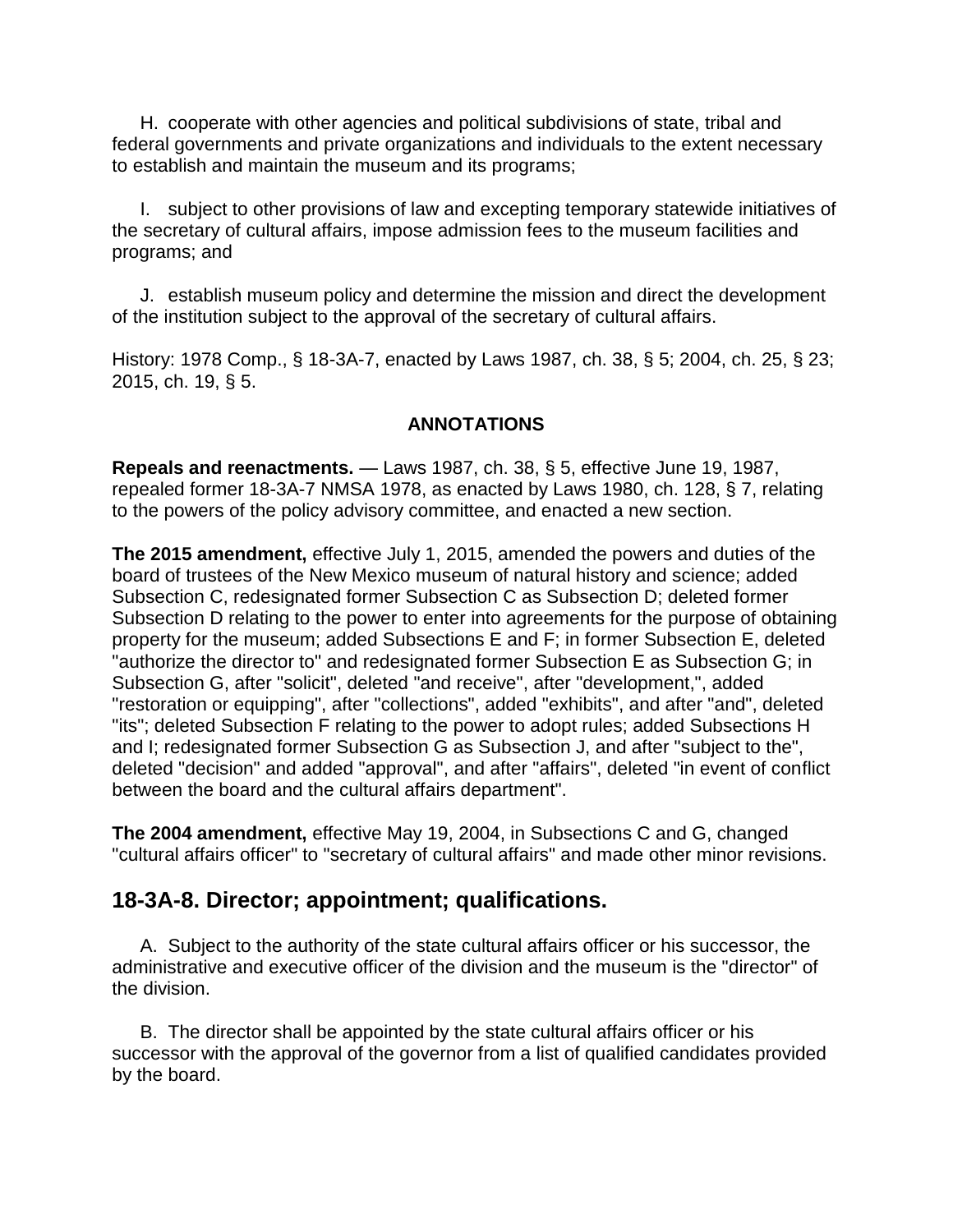C. The position of director shall require previous experience in an administrative capacity in a museum of related character and a degree or the equivalent thereof in one or more of the fields of natural history and science from an institution of higher learning.

**History:** Laws 1980, ch. 128, § 8; 1987, ch. 38, § 6; 1990, ch. 106, § 6.

#### **ANNOTATIONS**

**The 1990 amendment,** effective May 16, 1990, substituted "cultural affairs officer or his successor" for "cultural affairs or his successor officer" in Subsection A, and inserted "and science" following "natural history" in Subsection C.

### **18-3A-9. Director; powers and duties.**

Consistent with the policies agreed to by the board and the secretary of cultural affairs, the director:

A. may:

(1) solicit and receive funds or property, including federal funds and public and private grants, for the development of the museum, its collections and its programs;

(2) as authorized by the secretary, enter into contracts related to the programs and operations of the museum, including services related to the location, acquisition, preservation, restoration, salvage or development of culturally related sites, structures or objects in the state;

(3) as authorized by the board, lend collections or materials to qualified persons for purposes of exhibition and study and borrow collections or materials from other persons for like purposes;

(4) conduct facilities rentals for forty-five days or less and such retail sales as appropriate for the operation of the museum; and

(5) publish journals, books, reports and other materials as appropriate to the operation of the museum; and

B. shall:

(1) administer and operate the museum in accordance with applicable statutes and rules;

(2) develop exhibits and programs of an educational nature for the benefit of the public and in particular the students of the state;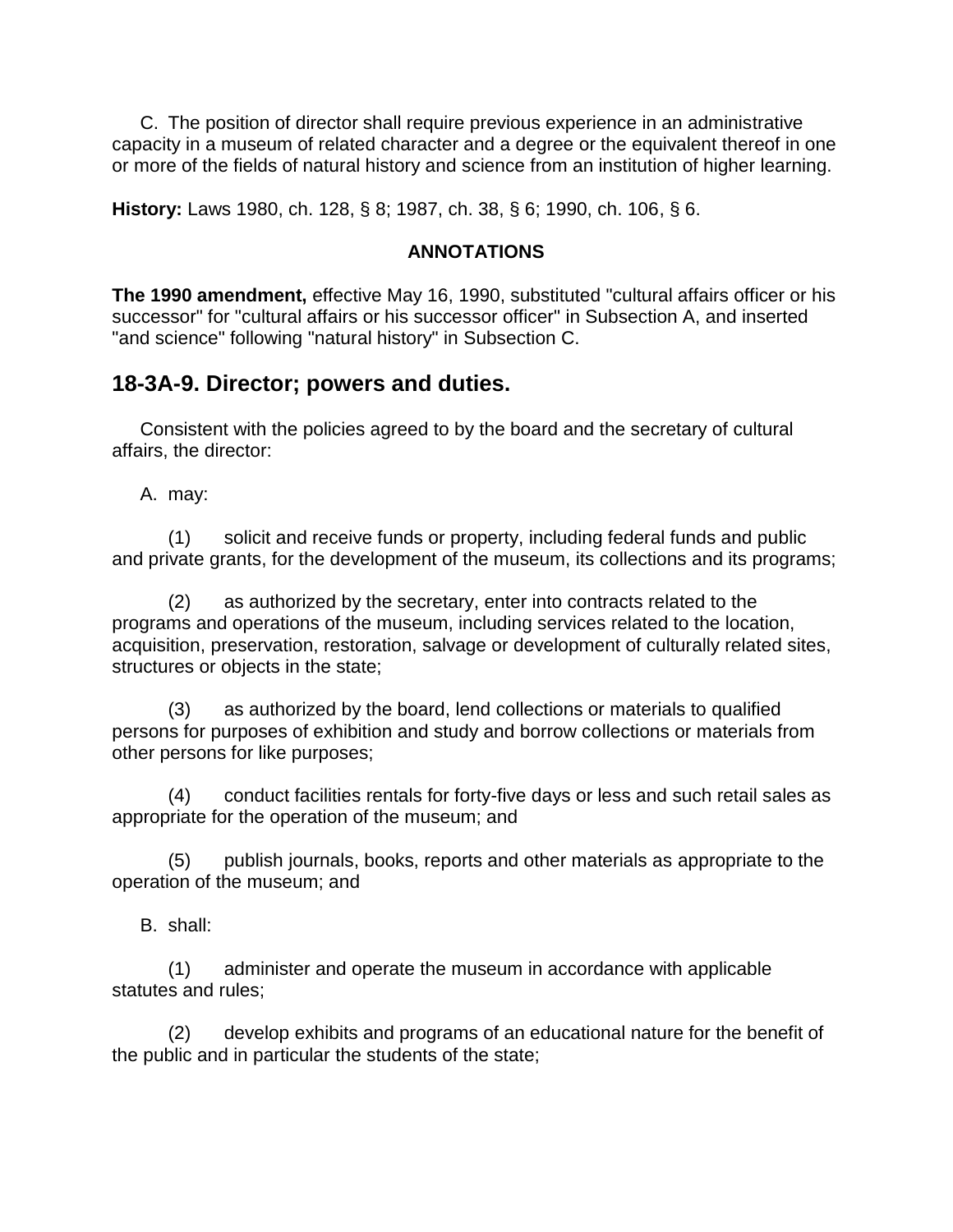(3) recommend acquisitions to the board, by donation or other means, of collections and related materials appropriate to the mission of the museum;

(4) direct research, preservation and conservation as is appropriate to render the collections beneficial to the public;

(5) cooperate with educational institutions and other agencies and political subdivisions of state, tribal and federal governments to establish, maintain and extend the programs of the museum;

(6) employ and discharge personnel necessary for the operation of the museum in accordance with the provisions of the Personnel Act [Chapter 10, Article 9 NMSA 1978];

(7) propose budgets for operations and capital improvements;

(8) collect admission fees as determined by the board; and

(9) perform such other appropriate duties as may be delegated by the board, the secretary of cultural affairs or the governor or as may be provided by law.

History: Laws 1980, ch. 128, § 9; 1987, ch. 38, § 7; 1990, ch. 106, § 7; 1991, ch. 242, § 3; 1978 Comp., § 18-3A-9, repealed and reenacted by Laws 2015, ch. 19, § 6.

#### **ANNOTATIONS**

**Repeals and reenactments.** — Laws 2015, ch. 19, § 6 repealed and reenacted 18-3A-9 NMSA 1978, effective July 1, 2015.

**The 1991 amendment,** effective June 14, 1991, in Subsection I, added "subject to the provisions of Section 18-3A-9.1 NMSA 1978" at the beginning and substituted "a museum of natural history and science" for "natural history and science museums" at the end and made a minor stylistic change in Subsection K.

**The 1990 amendment,** effective May 16, 1990, inserted "state" preceding "cultural affairs officer" in the introductory phrase and added "and science" following "natural history" in Subsections C and I.

# **18-3A-9.1. Museum admission policy.**

The board, the state cultural affairs officer and the director shall establish and implement a policy to permit New Mexico residents age sixty years and above to enter all publicly accessible exhibit and program areas, except special exhibits and programs where commissions or royalties are paid by contract, free of charge every Wednesday that is not a holiday that the museum is open.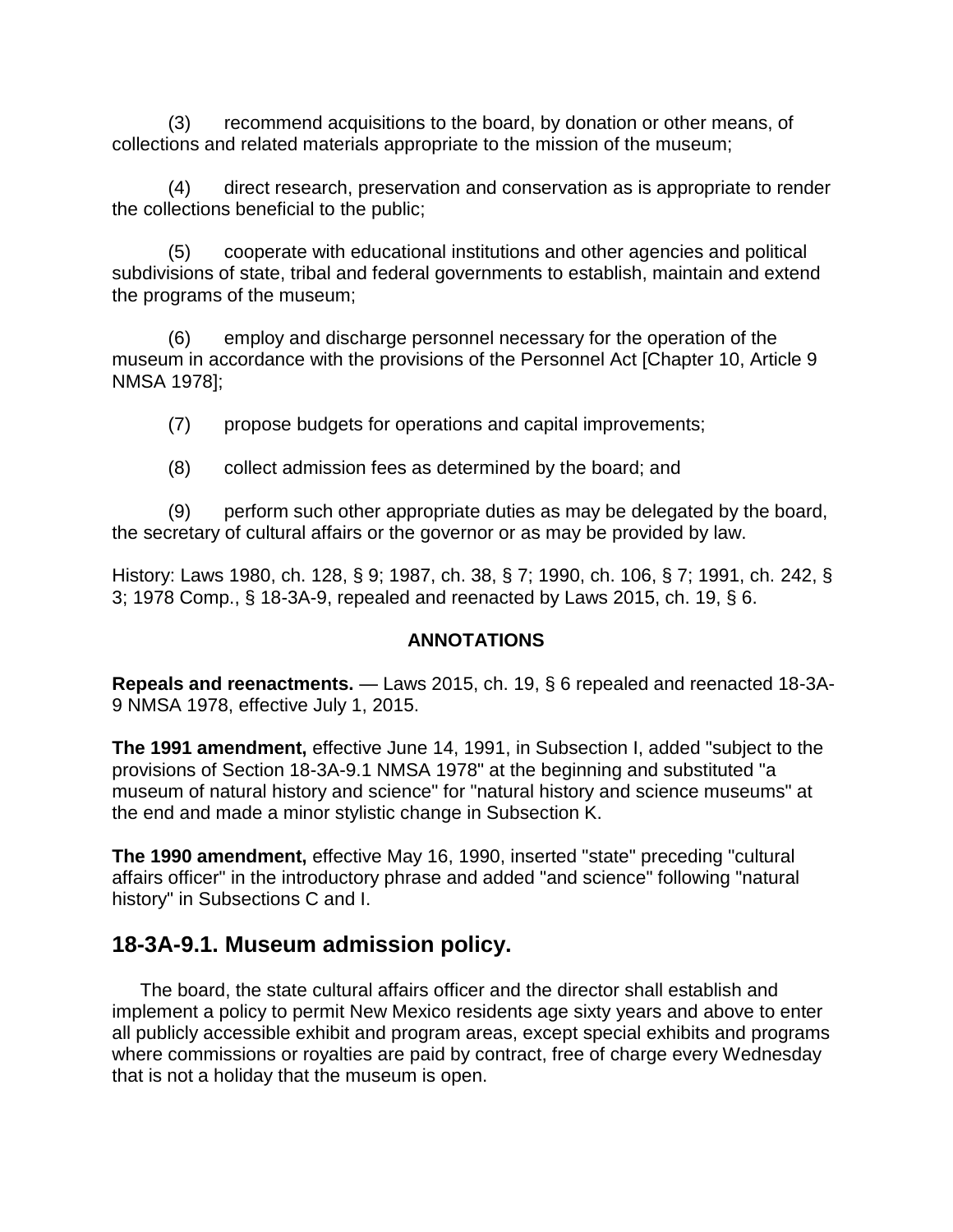**History:** 1978 Comp., § 18-3A-9.1, enacted by Laws 1991, ch. 242, § 4.

# **ARTICLE 4 Old Lincoln County Memorial**

### **18-4-1. Repealed.**

#### **ANNOTATIONS**

**Repeals.** — Laws 2004, ch. 25, § 53 repealed former 18-4-1 NMSA 1978, as enacted by Laws 1949, ch. 138, § 1, relating to the old Lincoln county memorial commission, effective May 19, 2004, . For provisions of former section, *see* the 2003 NMSA 1978 on *NMONESOURCE.COM.*

#### **18-4-2. Repealed.**

#### **ANNOTATIONS**

**Repeals.** — Laws 2004, ch. 25, § 53 repealed former 18-4-2 NMSA 1978, as enacted by Laws 1949, ch. 138, § 2, relating to the old Lincoln county memorial commission, effective May 19, 2004. For provisions of former section, *see* the 2003 NMSA 1978 on *NMONESOURCE.COM.*

#### **18-4-3. Repealed.**

#### **ANNOTATIONS**

**Repeals.** — Laws 2004, ch. 25, § 53 repealed former 18-4-3 NMSA 1978, as enacted by Laws 1949, ch. 138, § 3, relating to the old Lincoln county memorial commission, effective May 19, 2004. For provisions of former section, *see* the 2003 NMSA 1978 on *NMONESOURCE.COM.*

### **18-4-4. Repealed.**

#### **ANNOTATIONS**

**Repeals.** — Laws 2004, ch. 25, § 53 repealed former 18-4-4 NMSA 1978, as enacted by Laws 1949, ch. 138, § 4, relating to the old Lincoln county memorial commission, effective May 19, 2004. For provisions of former section, *see* the 2003 NMSA 1978 on *NMONESOURCE.COM.*

### **18-4-5. Repealed.**

#### **ANNOTATIONS**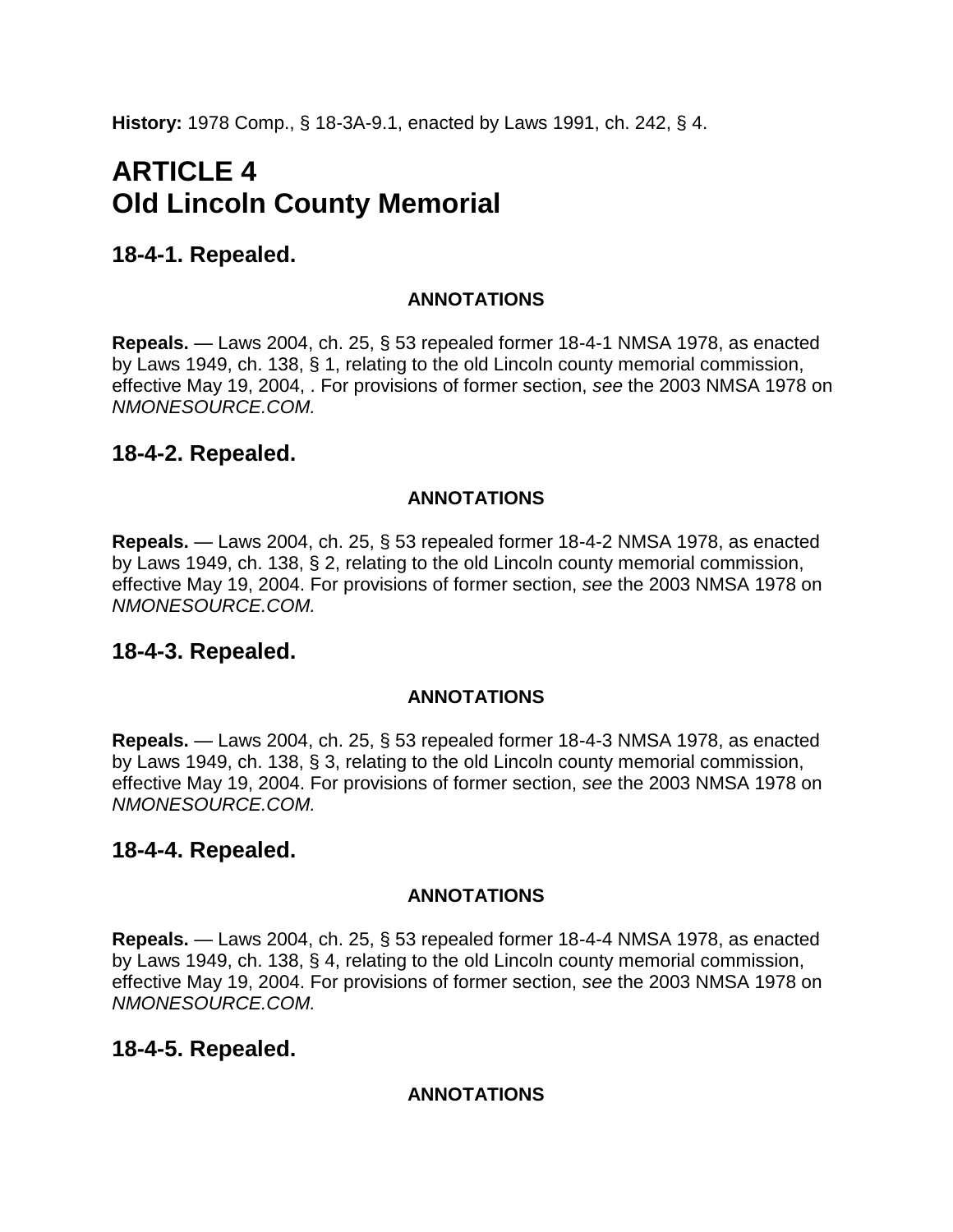**Repeals.** — Laws 2004, ch. 25, § 53 repealed former 18-4-5 NMSA 1978, as enacted by Laws 1977, ch. 246, § 22, relating to the old Lincoln county memorial commission, effective May 19, 2004. For provisions of former section, *see* the 2003 NMSA 1978 on *NMONESOURCE.COM.*

### **18-4-6. Lincoln historic site; state historic sites and monuments division; powers and duties.**

The state historic sites and monuments division of the cultural affairs department shall be entrusted with the protection and preservation of the old Lincoln county courthouse. The historic sites division shall:

A. maintain and operate the historic site as a state museum of old Lincoln county;

B. acquire and hold real estate in the name of the state;

C. act in cooperation with the federal government or any of its agencies in preserving the historic site; and

D. accept gifts, grants and donations from any person, firm, corporation, agency or any group of persons for the collections of the museum or the maintenance and operation of the historic site.

History: 1941 Comp., § 3-927, enacted by Laws 1949, ch. 138, § 5; 1951, ch. 139, § 1; 1953 Comp., § 4-12-27; Laws 1963, ch. 62, § 1; 1977, ch. 246, § 23; 1980, ch. 151, § 29; 2004, ch. 25, § 24; 2013, ch. 67, § 4.

#### **ANNOTATIONS**

**The 2013 amendment,** effective June 14, 2013, renamed state monuments as historic sites; in the catchline, after "Lincoln", deleted "monument" and added "historic site" and after "state", deleted "monuments" and added "historic sites and monuments"; in Subsections A, in the first sentence, deleted "monuments" and added "historic sites and monuments" and in the second sentence, deleted "state monuments" and added "historic sites"; in Subsections A, C, and D, deleted "monument" and added "historic site"; in Subsection A, after "historic site as a", deleted "memorial and", and after "Lincoln county", deleted "shall have power to"; in Subsection B, after "state", deleted "and to"; and in Subsection C, after "historic site; and", deleted "shall have power to".

**The 2004 amendment,** effective May 19, 2004, changed "museum division" to "cultural affairs department".

**Advertising.** — The duty formerly belonging to the old Lincoln county memorial commission (now belonging to the cultural affairs department) to maintain and operate the monument as a memorial and state museum, coupled with the power and authority to make necessary rules and regulations for the proper operation and maintenance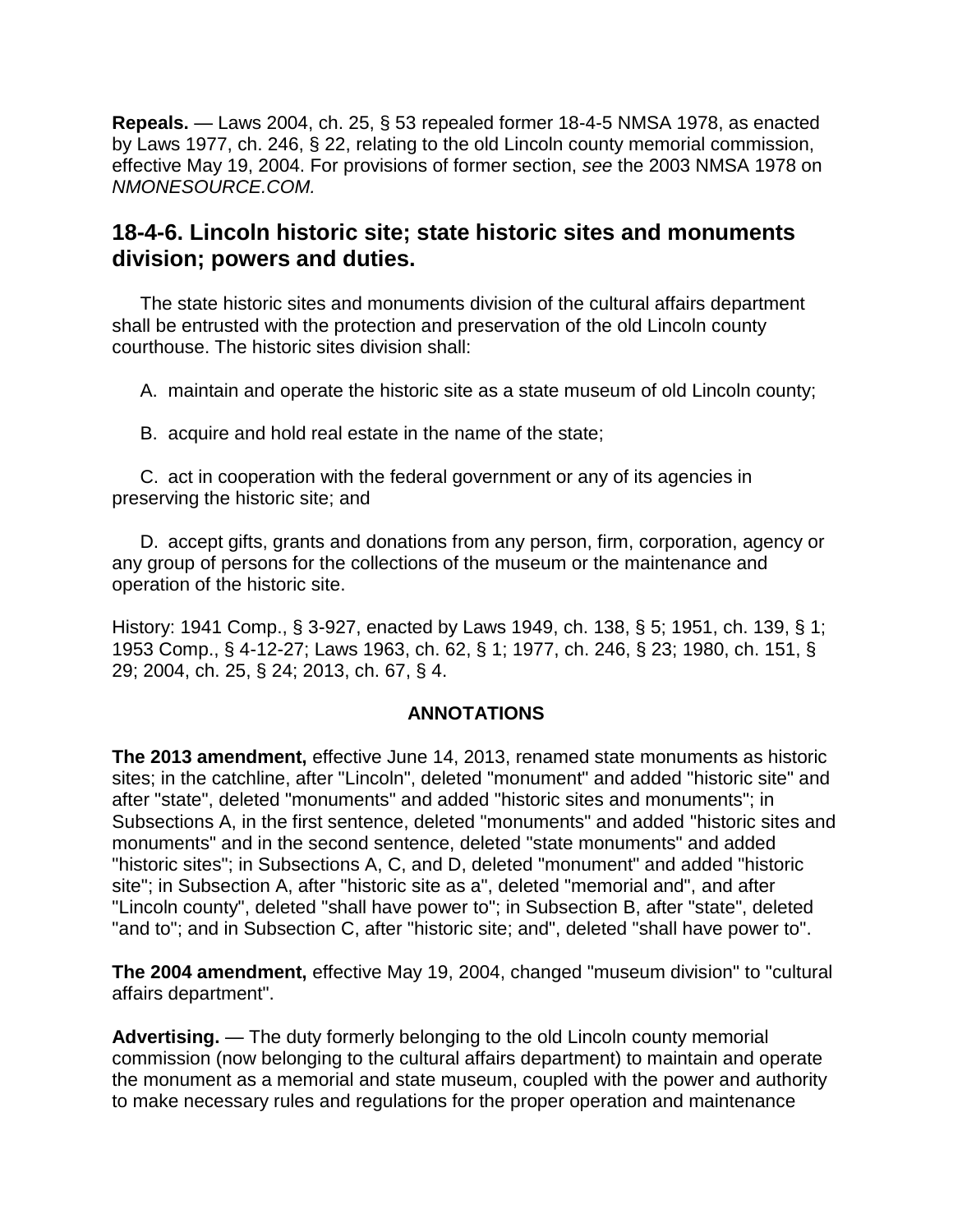thereof, permitted the commission to expend appropriated funds for advertising the memorial and state museum. 1970 Op. Att'y Gen. No. 70-83.

# **ARTICLE 5 Arts Commission and Division**

# **18-5-1. Findings; declaration.**

The legislature finds and declares:

A. that many people in this state lack the opportunity to view, enjoy or participate in living theatrical performances, musical concerts, operas, dance and ballet recitals, art exhibits, examples of fine architecture and the performing and visual arts, generally;

B. that many people in this state possess talents of an artistic and creative nature which cannot be utilized to their fullest extent under existing conditions;

C. that the general welfare of the people of this state will be promoted by giving further recognition to the arts as a vital part of our culture and heritage and as an important means of expanding the scope of our educational program; and

D. that increased activity in the arts will increase employment by encouraging the production of artistic events in various communities of this state, thus utilizing the talents and services of many local citizens.

**History:** 1953 Comp., § 4-23-1, enacted by Laws 1965, ch. 138, § 1.

# **18-5-2. Definitions.**

As used in Chapter 18, Article 5 NMSA 1978:

A. "commission" means the New Mexico arts commission;

B. "creative arts" means the act of writing, composing or designating and executing literature, including poetry; drama; music, including opera and choral works; ballet and dance; painting; sculpturing; graphic arts; photography; crafts; architecture; and films and television;

C. "director" means the executive head of the division;

D. "division" means the arts division of the cultural affairs department; and

E. "interpretative arts" means the act of interpreting the creative arts, including designing, publishing, printing and collecting of books; the producing, directing and performing of dramas; the performing of music and the producing, directing and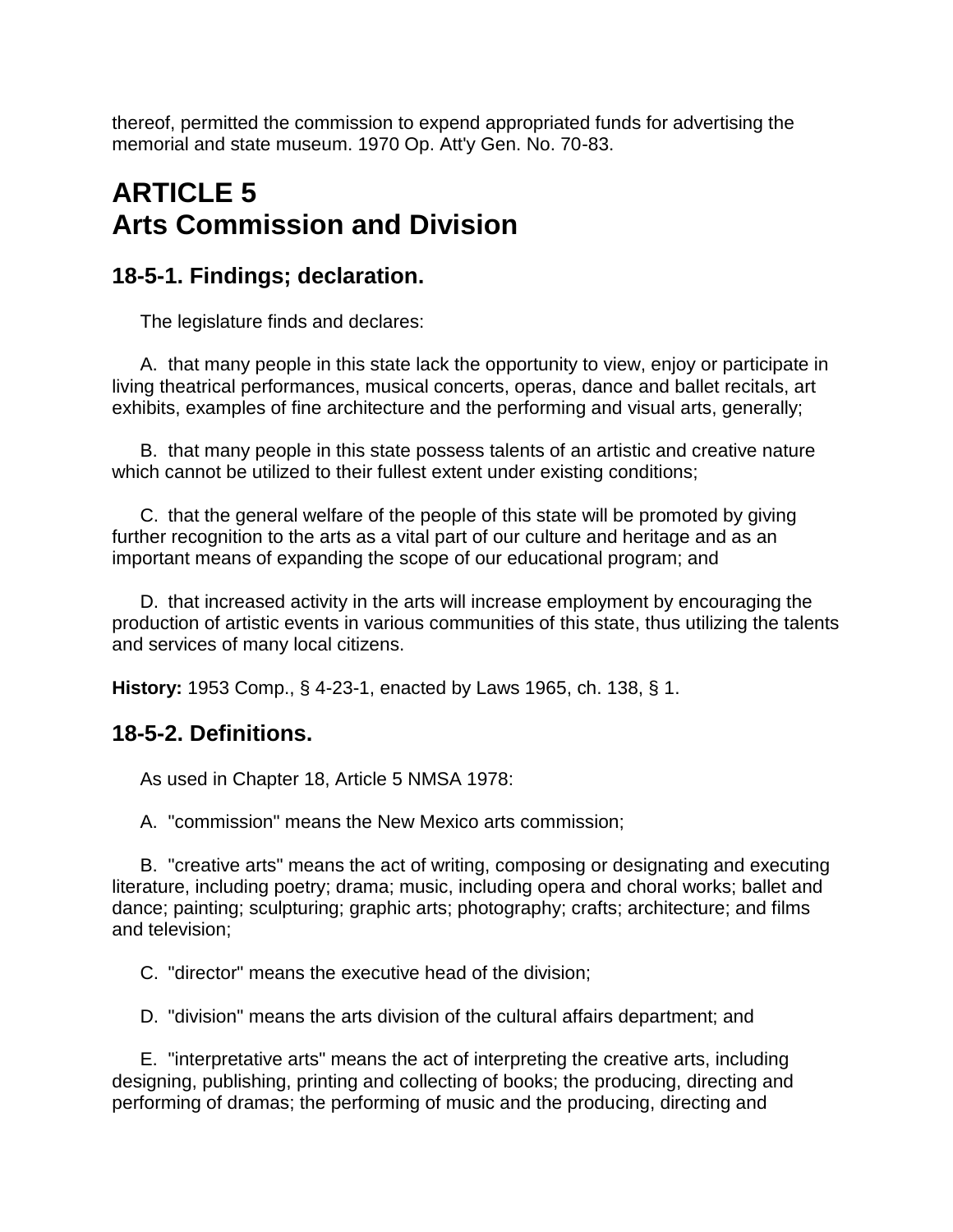performing of operas and choral works; the producing, directing and performing of ballet and dance; the conservation of architecture; and the producing, directing and performing of films and television.

History: 1953 Comp., § 4-23-2, enacted by Laws 1978, ch. 70, § 1; 1980, ch. 151, § 30; 2004, ch. 25, § 25.

#### **ANNOTATIONS**

**Repeals and reenactments.** — Laws 1978, Chapter 70 repealed former 4-23-2, 1953 Comp. (former 18-5-2 to 18-5-9 NMSA 1978), relating to the arts commission, effective March 31, 1978, and enacted a new 4-23-2, 1953 Comp.

**The 2004 amendment,** effective May 19, 2004, in Subsection D, changed "office of cultural affairs" to "cultural affairs department".

### **18-5-3. Commission; creation; members; terms; compensation.**

A. There is created the "New Mexico arts commission."

B. The commission is composed of fifteen members, appointed by the governor. Members shall be broadly representative of all fields of the creative and interpretative arts.

C. Members of the commission shall be residents of this state and shall be persons who are widely known for their professional competence and experience in connection with the creative or interpretative arts.

D. Members of the commission shall initially be appointed for terms as follows: five members shall be appointed for terms of one year, five members shall be appointed for terms of two years and five members shall be appointed for terms of three years. The first members of the commission shall be appointed on or before September 1, 1965, with the date of office of all these members to commence on the same day. After the expiration of the initial terms, all members shall be appointed for terms of three years. Vacancies resulting from the death or resignation of a member shall be filled by appointment for the unexpired portion of the term of the member creating the vacancy.

E. Members of the commission shall receive per diem and mileage as provided for nonsalaried public employees in the Per Diem and Mileage Act [10-8-1 through 10-8-8 NMSA 1978] and shall receive no other compensation, perquisite or allowance.

**History:** 1953 Comp., § 4-23-3, enacted by Laws 1978, ch. 70, § 2.

#### **ANNOTATIONS**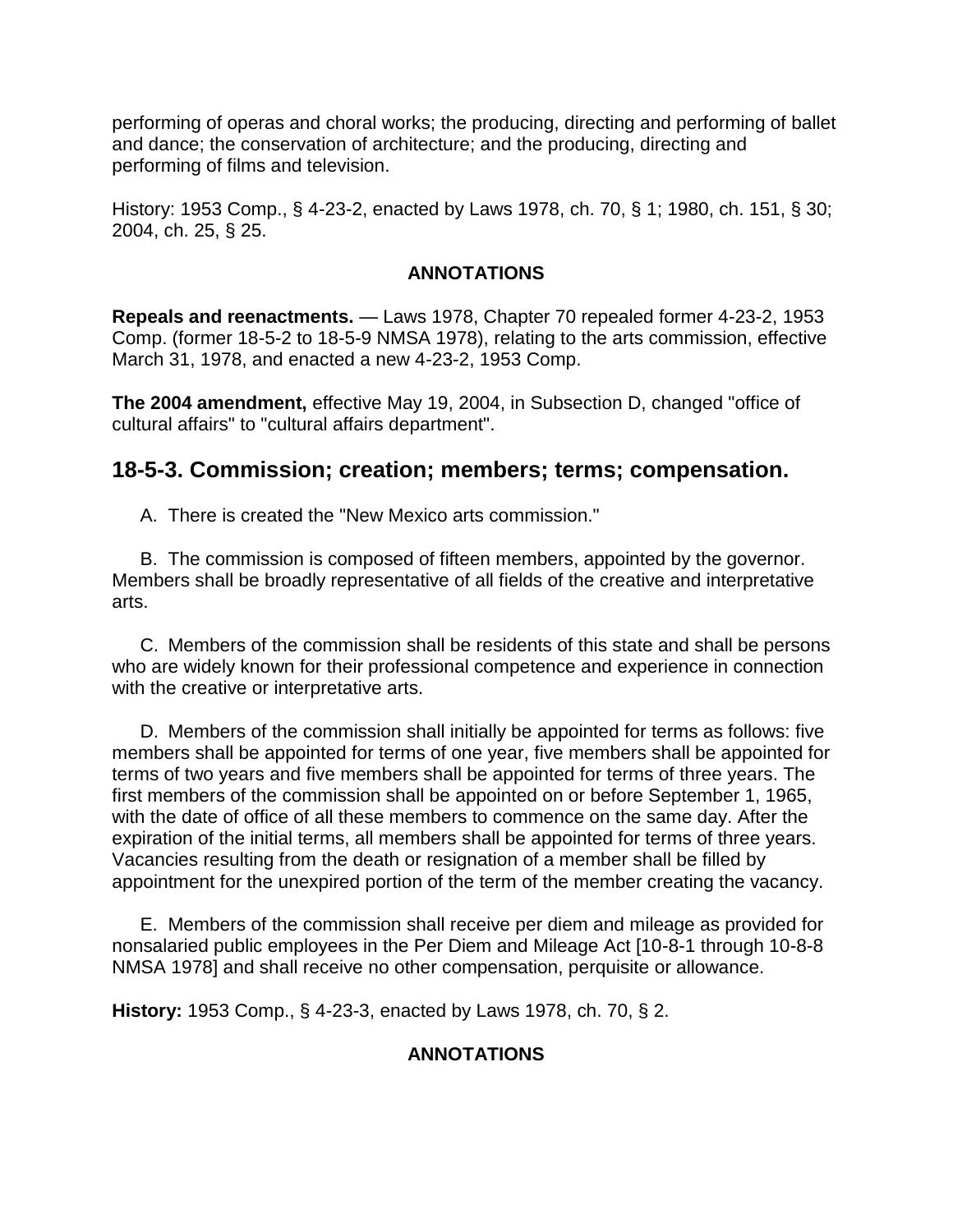**Repeals and reenactments.** — Laws 1978, Chapter 70 repealed former 4-23-3, 1953 Comp., relating to the arts commission, effective March 31, 1978, and enacted a new section.

# **18-5-4. Commission; officers; meetings.**

A. Annually, at the November meeting, the commission as a whole shall organize by the nomination, election and installation of a vice chairman and a secretary of the commission. The chairman of the commission, to be appointed by the governor, will take office at this time.

B. The commission shall hold at least four meetings in each calendar year.

C. All meetings of the commission shall be open to the public.

**History:** 1953 Comp., § 4-23-4, enacted by Laws 1978, ch. 70, § 3.

#### **ANNOTATIONS**

**Repeals and reenactments.** — Laws 1978, Chapter 70 repealed former 4-23-4, 1953 Comp., relating to the arts commission, effective March 31, 1978, and enacted a new section.

# **18-5-5. Commission; duties.**

A. The commission will be advisory to the director of the arts division, to the state cultural affairs officer and to state government in general where not in conflict with other statutory agencies. The governor will receive general counsel on the arts from the commission and from the division.

B. The commission will advise the director on all division policies, and the director shall provide the commission with all information requisite to such advice.

C. The commission shall be consulted by the director before he approves, disapproves or modifies the distribution of federal and state program funds. The director shall provide the commission with all information requisite to such consultation.

D. The director shall keep the commission informed of the fiscal affairs of the division, including budget requests, appropriations and disbursements.

**History:** 1953 Comp., § 4-23-5, enacted by Laws 1978, ch. 70, § 4; 1980, ch. 151, § 31.

#### **ANNOTATIONS**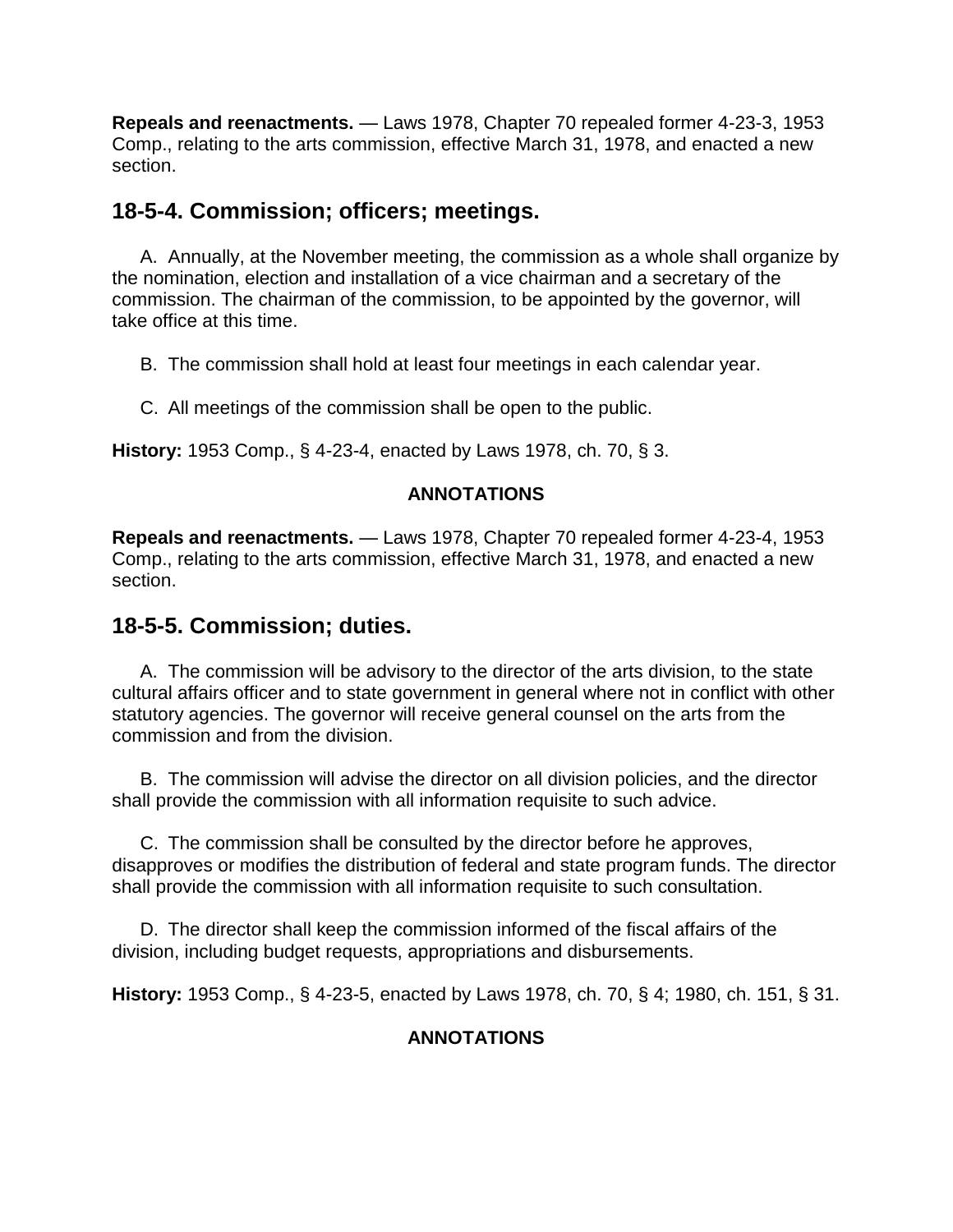**Repeals and reenactments.** — Laws 1978, Chapter 70 repealed former 4-23-5, 1953 Comp., relating to the arts commission, effective March 31, 1978, and enacted a new 4- 23-5, 1953 Comp.

### **18-5-6. Division; creation; director; appointment.**

A. The "arts division" is created within the cultural affairs department.

B. Subject to the authority of the secretary of cultural affairs, the administrative and executive head of the arts division is the "director" of the arts division. The director shall be hired by the secretary from a list of three to five names supplied by the commission.

History: 1953 Comp., § 4-23-6, enacted by Laws 1978, ch. 70, § 5; 1980, ch. 151, § 32; 2004, ch. 25, § 26.

#### **ANNOTATIONS**

**Repeals and reenactments.** — Laws 1978, Chapter 70 repealed former 4-23-6, 1953 Comp., relating to the arts commission, effective March 31, 1978, and enacted a new 4- 23-6, 1953 Comp.

**The 2004 amendment,** effective May 19, 2004, in Subsection A, changed "office of cultural affairs" to "cultural affairs department"; and Subsection B, changed "state cultural affairs officer" to "secretary of cultural affairs".

# **18-5-7. Division; powers; duties.**

The powers and duties of the arts division of the office of cultural affairs shall be:

A. to advise and assist public agencies in planning civic beautification;

B. to foster appreciation for the fine arts;

C. to make this state more appealing to the world;

D. to encourage the creative activity in the arts of residents of this state, and to attract to this state's residency additional outstanding creators in the field of fine arts through appropriate programs of publicity, education, coordination and direct activities such as sponsorship of performing and visual arts;

E. to accept on behalf of the state such donations of money, property or memorials as, in its discretion, are suitable and shall best further the aims of Sections 18-5-1 through 18-5-7 NMSA 1978. The division shall be empowered to accept any additional gifts, contributions or bequests from private persons, corporations, foundations or agencies or the federal government. Such money so gained may be reemployed as part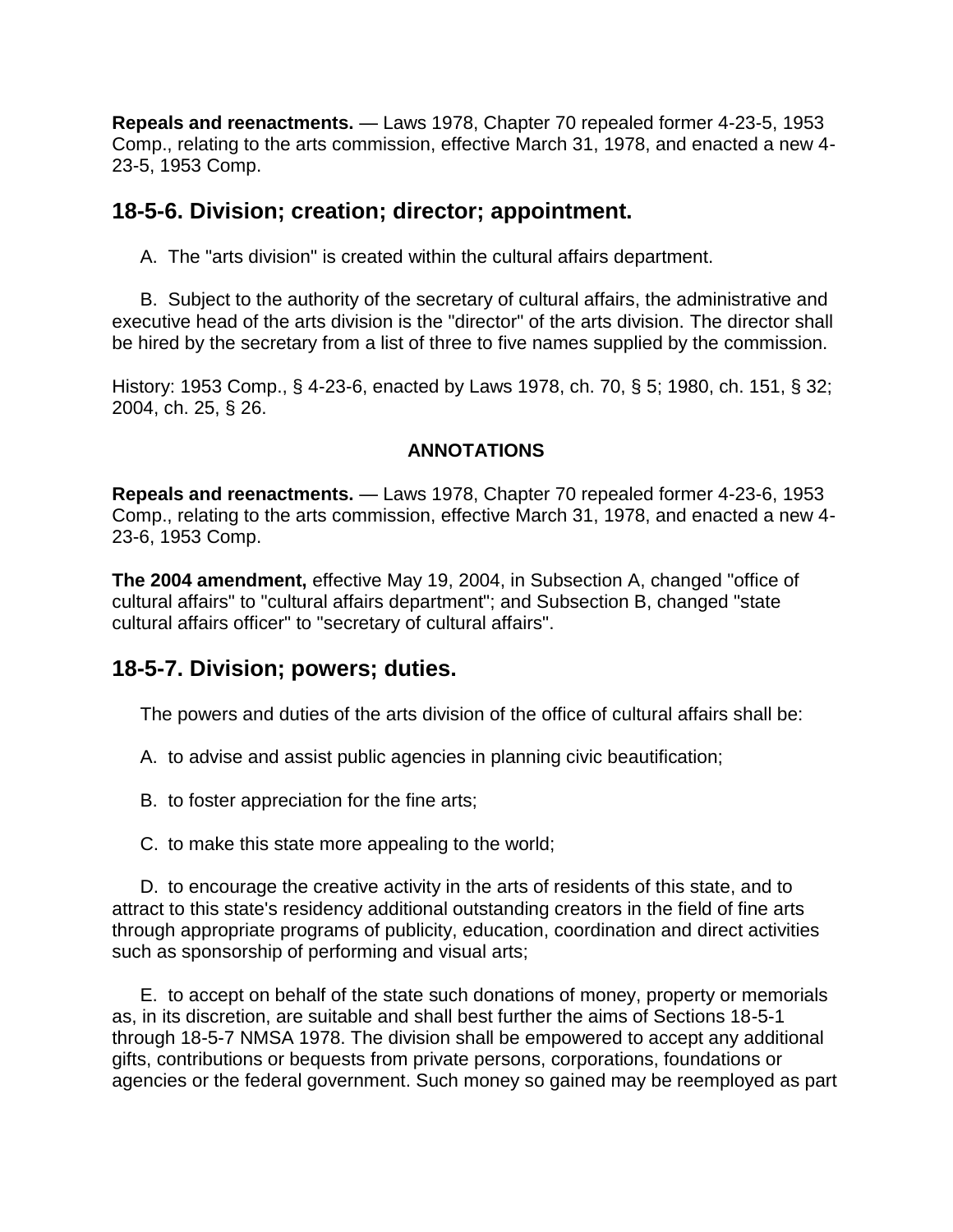of a revolving fund to be used to further the purpose of Sections 18-5-1 through 18-5-7 NMSA 1978;

F. to make, through its director, rules and regulations necessary to administer the division and as provided by law; and

G. to perform other duties as provided by law.

**History:** 1953 Comp., § 4-23-7, enacted by Laws 1978, ch. 70, § 6; 1980, ch. 151, § 33.

#### **ANNOTATIONS**

**Repeals and reenactments.** — Laws 1978, Chapter 70 repealed 4-23-2 to 4-23-6.1, 1953 Comp. (former 18-5-2 to 18-5-9 NMSA 1978), relating to the arts commission, effective March 31, 1978, and enacted new §§ 4-23-2 to 4-23-7, 1953 Comp.

**Artists-in-the-schools not employees of division.** — Artists participating in the artists-in-the-schools program are not employees of the New Mexico arts division and, therefore, are ineligible for unemployment compensation benefits through the division. 1980 Op. Att'y Gen. No. 80-08.

### **18-5-8, 18-5-9. Repealed.**

#### **ANNOTATIONS**

**Repeals.** — Laws 1978, ch. 70, § 7 repealed 4-23-2 to 4-23-6.1, 1953 Comp. (former 18-5-2 to 18-5-9 NMSA 1978), relating to the arts commission, effective March 31, 1978.

# **ARTICLE 6 Cultural Properties**

# **18-6-1. Short title**

Sections 18-6-1 through 18-6-17 NMSA 1978 may be cited as the "Cultural Properties Act".

History: 1953 Comp., § 4-27-4, enacted by Laws 1969, ch. 223, § 1; 1977, ch. 246, § 34; 2004, ch. 25, § 27.

#### **ANNOTATIONS**

**The 2004 amendment,** effective May 19, 2004, converted 1953 statutory citations to NMSA 1978 citations.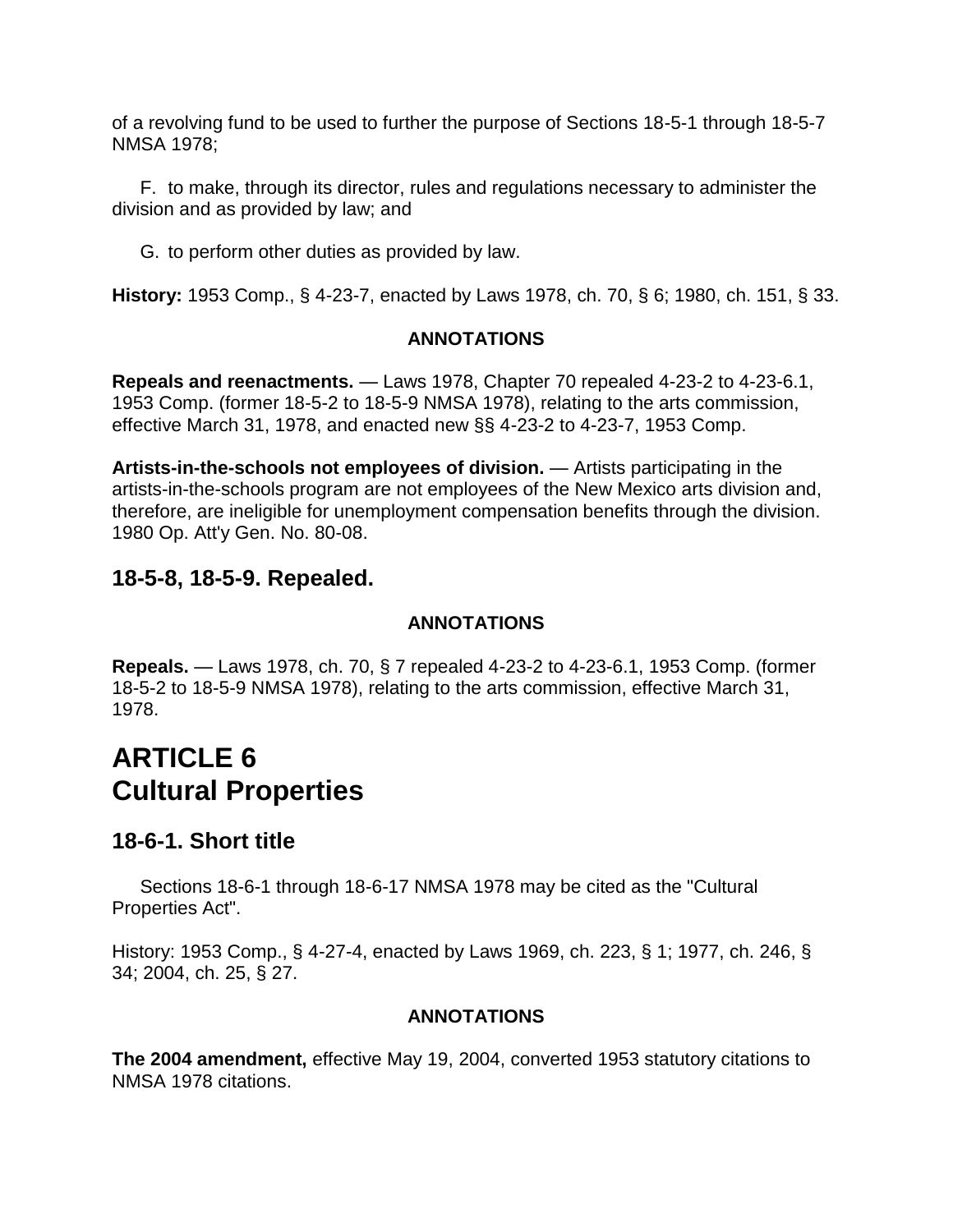### **18-6-2. Purpose of act.**

The legislature hereby declares that the historical and cultural heritage of the state is one of the state's most valued and important assets; that the public has an interest in the preservation of all antiquities, historic and prehistoric ruins, sites, structures, objects and similar places and things for their scientific and historical information and value; that the neglect, desecration and destruction of historical and cultural sites, structures, places and objects results in an irreplaceable loss to the public; and that therefore it is the purpose of the Cultural Properties Act [18-6-1 through 18-6-17 NMSA 1978] to provide for the preservation, protection and enhancement of structures, sites and objects of historical significance within the state, in a manner conforming with, but not limited by, the provisions of the National Historic Preservation Act of 1966 (P.L. 89-665).

**History:** 1953 Comp., § 4-27-5, enacted by Laws 1969, ch. 223, § 2.

#### **ANNOTATIONS**

**Cross references.** — For the National Historic Preservation Act of 1966 (P.L. 89-665), *see* 16 U.S.C. § 470 et seq.

**Law reviews.** — For note, "Cultural Properties Act — Turley v. State and the New Mexico Cultural Properties Act: A Matter of Interpretation", see 13 N.M.L. Rev. 737 (1983).

For student article, "The Efficacy of State Law in Protecting Native American Sacred Places: A Case Study of the Paseo Del Norte Extension," *see* 47 Nat. Resources J. 969 (2007).

**Am. Jur. 2d, A.L.R. and C.J.S. references.** — Validity and construction of statute or ordinance protecting historical landmarks, 18 A.L.R.4th 990.

Application and construction of § 106 of the National Historic Preservation Act of 1966 (16 USCS § 470f), dealing with federally sponsored projects which affect historic properties, 68 A.L.R. Fed. 578.

### **18-6-3. Definitions.**

As used in the Cultural Properties Act [18-6-1 through 18-6-17 NMSA 1978]:

A. "committee" means the cultural properties review committee;

B. "cultural property" means a structure, place, site or object having historic, archaeological, scientific, architectural or other cultural significance;

C. "registered cultural property" means a cultural property that has been placed on the official register on either a permanent or temporary basis by the committee;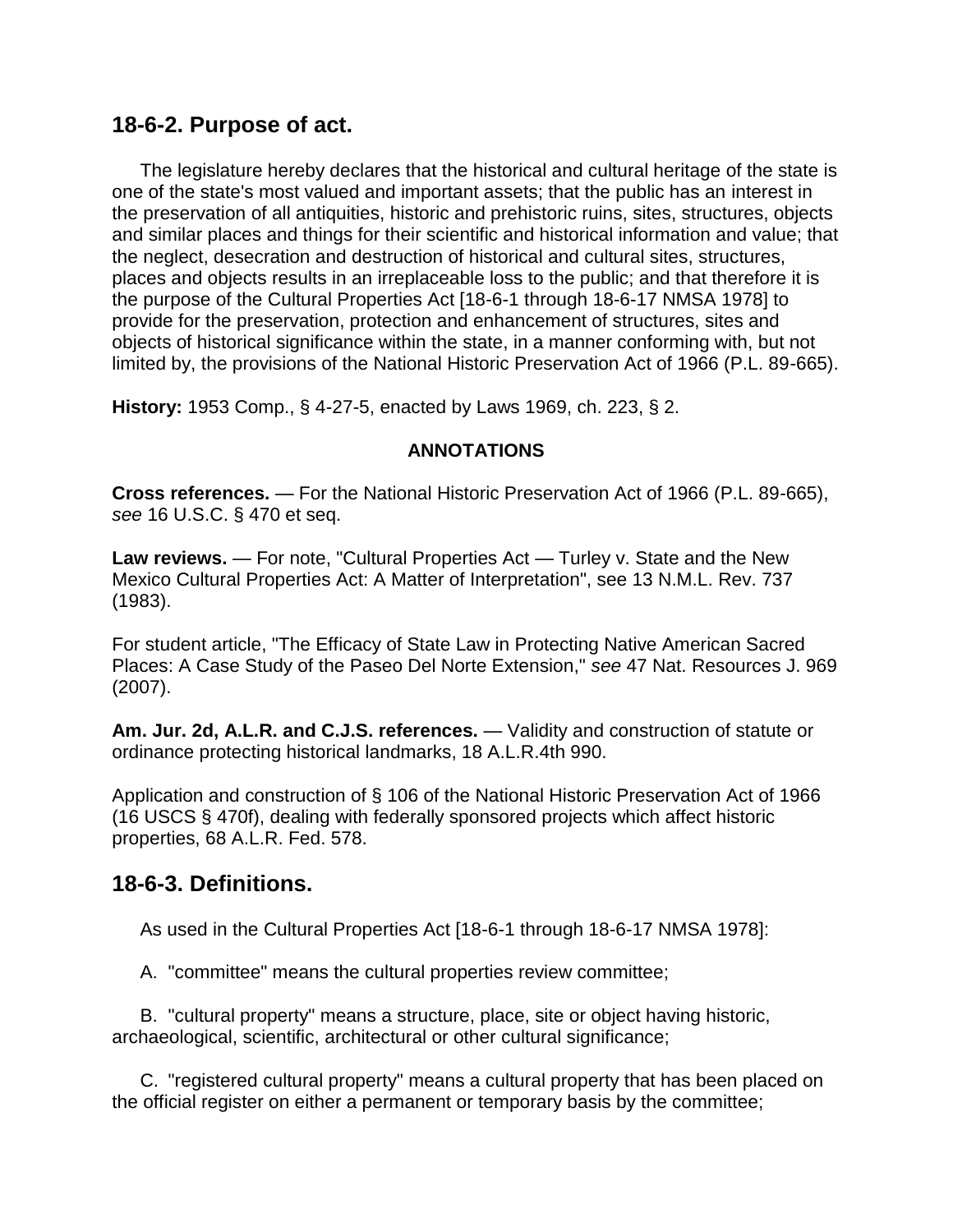D. "official register" means the New Mexico register of cultural properties maintained by the committee for the purpose of recording cultural properties deemed worthy of preservation; and

E. "state land" means property owned, controlled or operated by a department, agency, institution or political subdivision of the state.

**History:** 1953 Comp., § 4-27-6, enacted by Laws 1969, ch. 223, § 3; 1993, ch. 176, § 7.

#### **ANNOTATIONS**

**The 1993 amendment,** effective June 18, 1993, added Subsection E and made several minor stylistic changes throughout the section.

### **18-6-4. Committee created; membership; compensation; voting; term; chairman; meetings.**

A. The "cultural properties review committee" is created, which consists of nine members as follows:

(1) the state historian at the state archives and record center;

(2) one person professionally recognized in the discipline of architectural history;

(3) one person professionally recognized in the discipline of history;

(4) one person professionally recognized in the discipline of architecture;

(5) one person professionally recognized in the discipline of prehistoric archaeology;

(6) one person professionally recognized in the discipline of historic archaeology;

(7) one additional person who is professionally recognized in:

(a) history;

(b) architectural history or architecture; or

(c) archaeology;

(8) one person who is a member of a New Mexico Indian nation, tribe or pueblo; and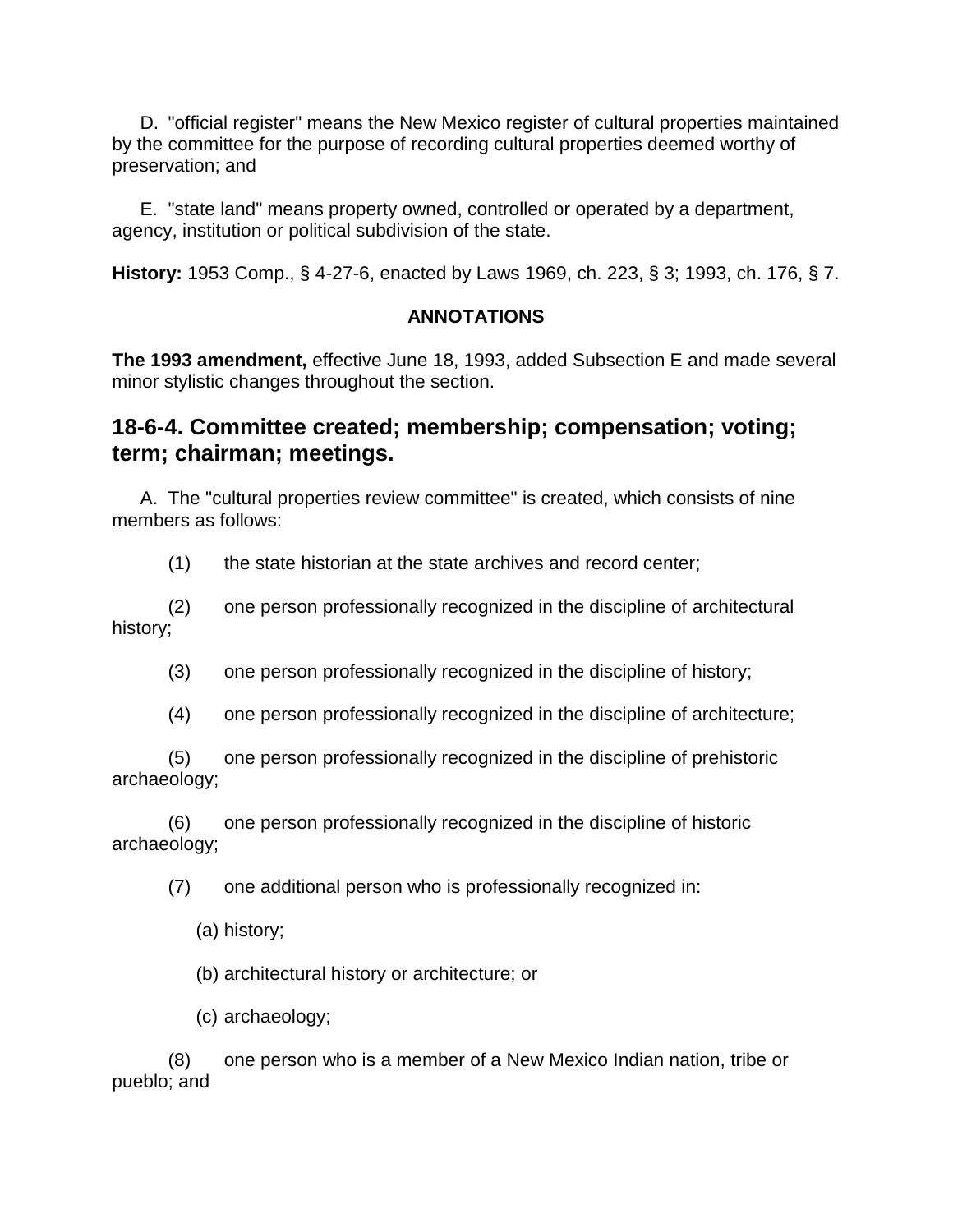(9) one person who is a resident of New Mexico and represents the general public.

Other than the state historian, all members shall be appointed by the governor. Each appointed professional member shall have achieved recognition for accomplishment in that member's field in the American southwest, and each shall have specialized knowledge of New Mexico.

B. Any member of the committee shall be reimbursed for necessary expenses in the discharge of the member's official duties in accordance with the rates set by the Per Diem and Mileage Act [10-8-1 through 10-8-8 NMSA 1978]. Any committee member who receives a salary from state funds shall not be entitled to per diem and mileage for service on the committee unless the service is away from the town in which the member's duty station is located, and, in that case, the member shall receive per diem and mileage allowance at the rate set for salaried state employees. Committee members shall receive no other compensation, perquisite or allowance for committee service, but this does not mean that committee members who receive a salary from state funds shall not continue to draw such salary while discharging committee duties.

C. A simple majority shall constitute a quorum. A member of the committee shall abstain from voting or the member's vote shall be disqualified on any matter in which the member has a pecuniary interest.

D. Appointed members shall serve terms of four years. Members shall be appointed without regard to partisan political affiliation, and any member may be reappointed to the committee.

E. A chairman, vice chairman and secretary shall be elected from the membership to serve for one year, subject to reelection.

F. The committee shall meet at least once each quarter.

**History:** 1953 Comp., § 4-27-7, enacted by Laws 1969, ch. 223, § 4; 1986, ch. 10, § 1; 2005, ch. 50, § 1.

#### **ANNOTATIONS**

**The 2005 amendment,** effective July 1, 2005, expanded the membership of the cultural properties review committee to include one person who is a member of a New Mexico Indian nation, tribe or pueblo and one person who is a resident of New Mexico and represents the general public.

#### **18-6-5. Committee; powers and duties.**

The primary function of the committee is to review proposals for the preservation of cultural properties. The committee is authorized to take such actions as are reasonable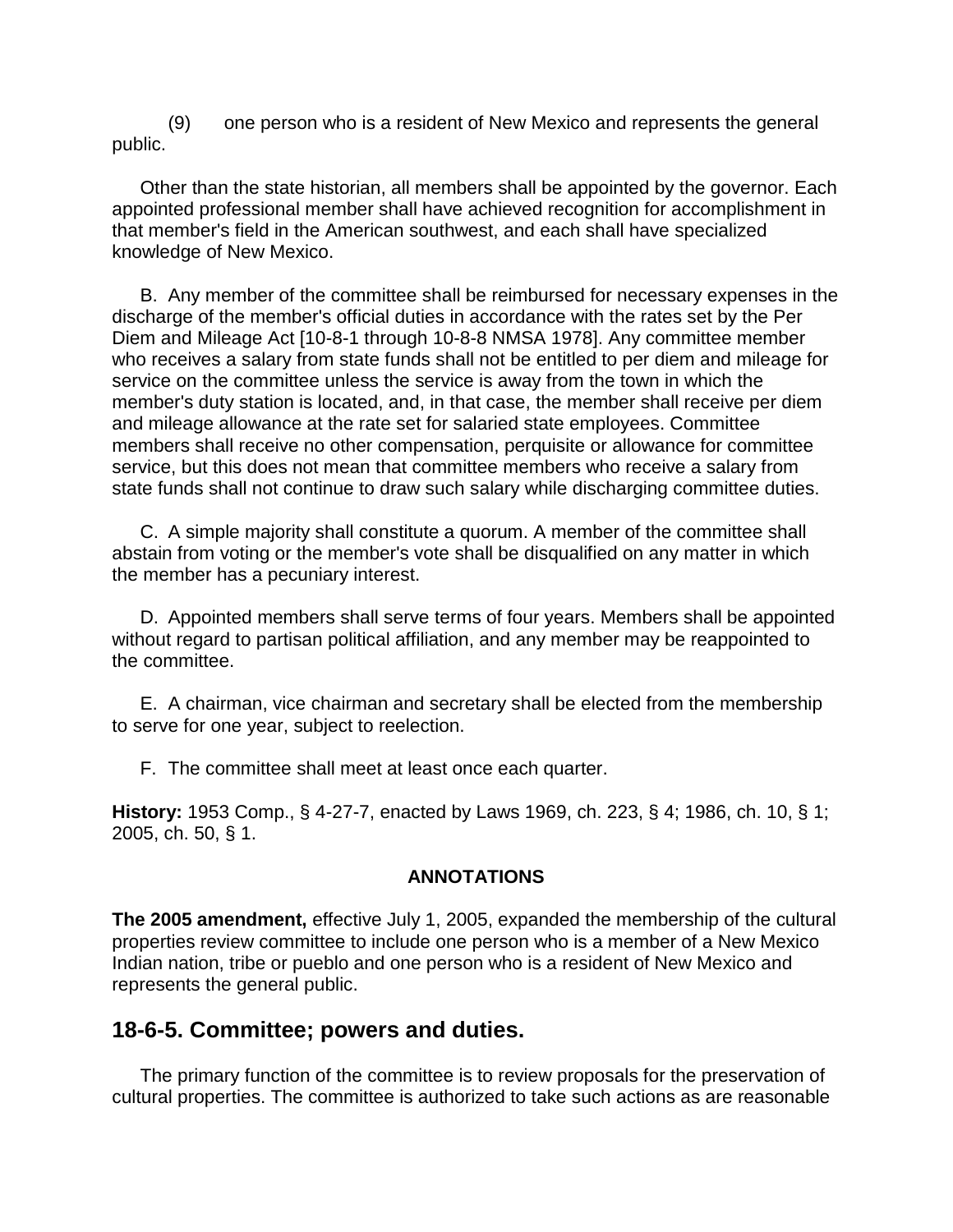and consistent with law to identify cultural properties and to advise on the protection and preservation of those properties. Among such actions as may be necessary and proper to the fulfillment of these responsibilities, and without being limited hereby, the committee:

A. shall determine what constitutes historical, archaeological, scientific, architectural and other cultural significance for the purpose of identifying cultural properties as used in the Cultural Properties Act [18-6-1 through 18-6-17 NMSA 1978];

B. shall prepare and keep up to date the official register. This official register shall be composed of properties identified by the committee as having historical or other cultural significance and integrity, being suitable for preservation and having educational significance;

C. shall prepare and maintain proper documentation of the historic or other significance of cultural properties. The committee is granted access to all state and local public documents that may be necessary for the documentation, and such state and local agencies as have custody of such documents are authorized to allow the committee to examine and reproduce those documents useful for the documentation;

D. shall inspect all registered cultural properties periodically to assure proper cultural or historical integrity and proper maintenance. The inspection may be made by an authorized representative of the committee or historic preservation division of the office of cultural affairs. Such inspection shall be made only with the written consent of the owner or his authorized representative.

E. shall, based upon the inspection of a registered cultural property, recommend such repairs, maintenance and other measures as should be taken to maintain registered status;

F. shall issue regulations pertaining to the identification, preservation and maintenance of registered cultural properties in order to maintain the integrity of those properties;

G. may delete from the official register any registered cultural property whose owner does not comply with the committee's regulations or follow its recommendations for repair and maintenance, or which upon presentation of further evidence does not merit continued official registry;

H. may recommend to the museum division of the office of cultural affairs and other public administrators of registered cultural properties measures for the investigation, restoration and protection of such properties;

I. may encourage and render technical advice to private owners of registered cultural properties in order that such properties may be preserved;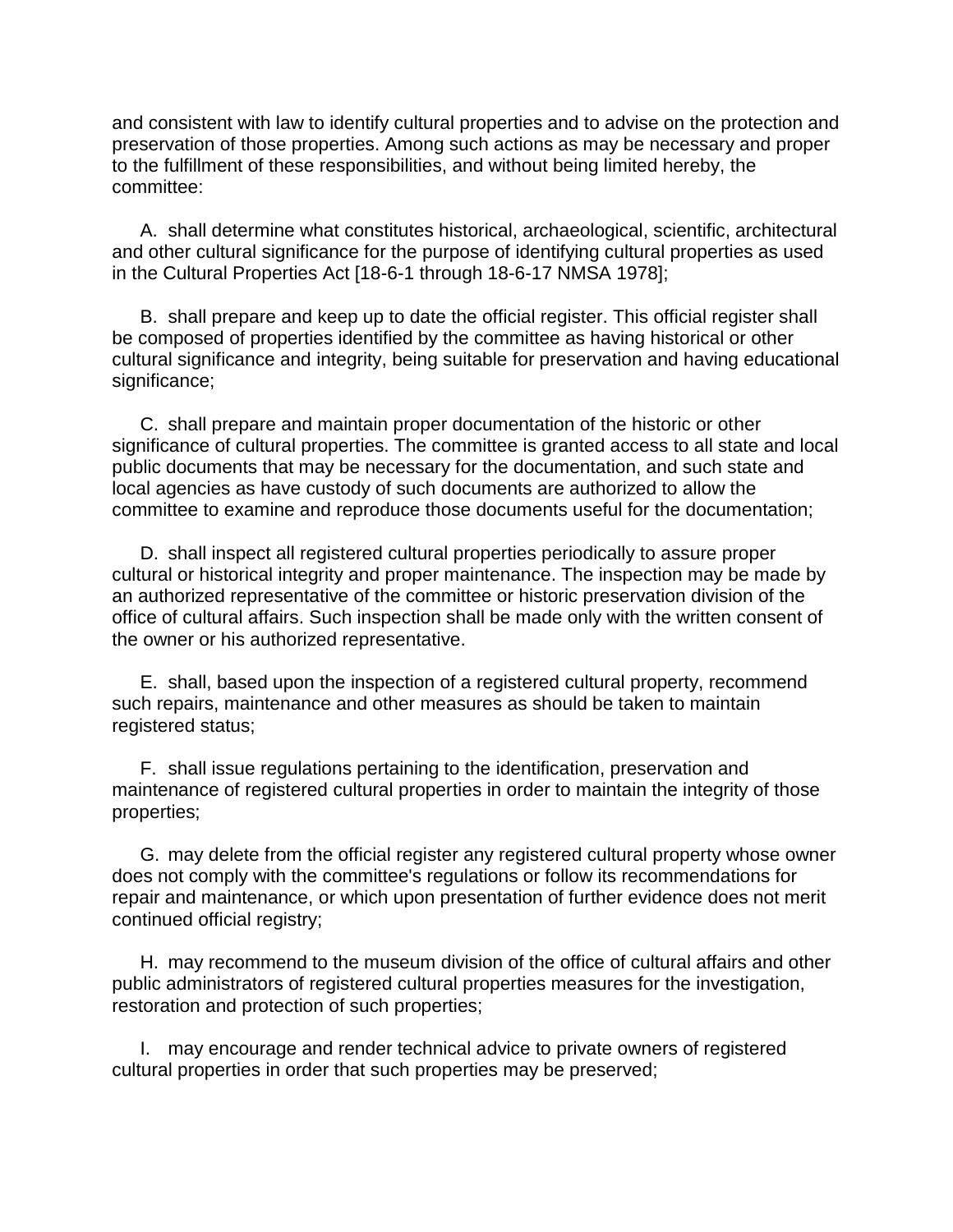J. may encourage and provide technical assistance to municipalities and counties in acquiring, preserving and developing cultural properties within their jurisdictions;

K. shall cooperate with federal, state, local and private agencies and persons engaged in the administration, development or other work relating to cultural properties within the state;

L. shall pursue all activities in a manner consistent with state and federal laws and regulations;

M. may encourage and promote public appreciation of New Mexico's historical and cultural heritage by:

(1) reviewing for accuracy the proposed publication of information on cultural properties; and

(2) reviewing the accuracy and adequacy of proposed marking of cultural properties;

N. may utilize the assistance of individuals, local organizations, state agencies and others interested in the identification and preservation of cultural properties;

O. may issue, with the concurrence of the state archaeologist and the state historic preservation officer, permits for the examination or excavation of sites and the collection or removal of objects of antiquity or general scientific interest, where such sites or objects are located on state lands, to institutions which the committee may deem to be properly qualified to conduct such examination, excavation or collection, subject to such rules and regulations as the committee may prescribe; provided that the examinations, excavations and collections are undertaken by reputable museums, universities, colleges or other historical, scientific or educational institutions or societies approved by the committee, with a view toward disseminating knowledge about cultural properties; and provided that a summary report of such investigations, containing relevant maps, documents, drawings and photographs be submitted to the committee which shall in turn submit the report to the appropriate agency or make other appropriate disposition of the report; and provided further, that all specimens so collected shall be the property of New Mexico, and that prior arrangements be made for the disposition of specimens derived from such investigations in an appropriate institution of the state for for loan of such specimens to qualified institutions in or out of the state;

P. shall provide advice to the state historic preservation officer in the historic preservation division and to the director of the museum division of the office of cultural affairs on cultural properties; and

Q. shall make, in conjunction with the historic preservation division, an annual report on its activities to the governor and the legislature. The report may contain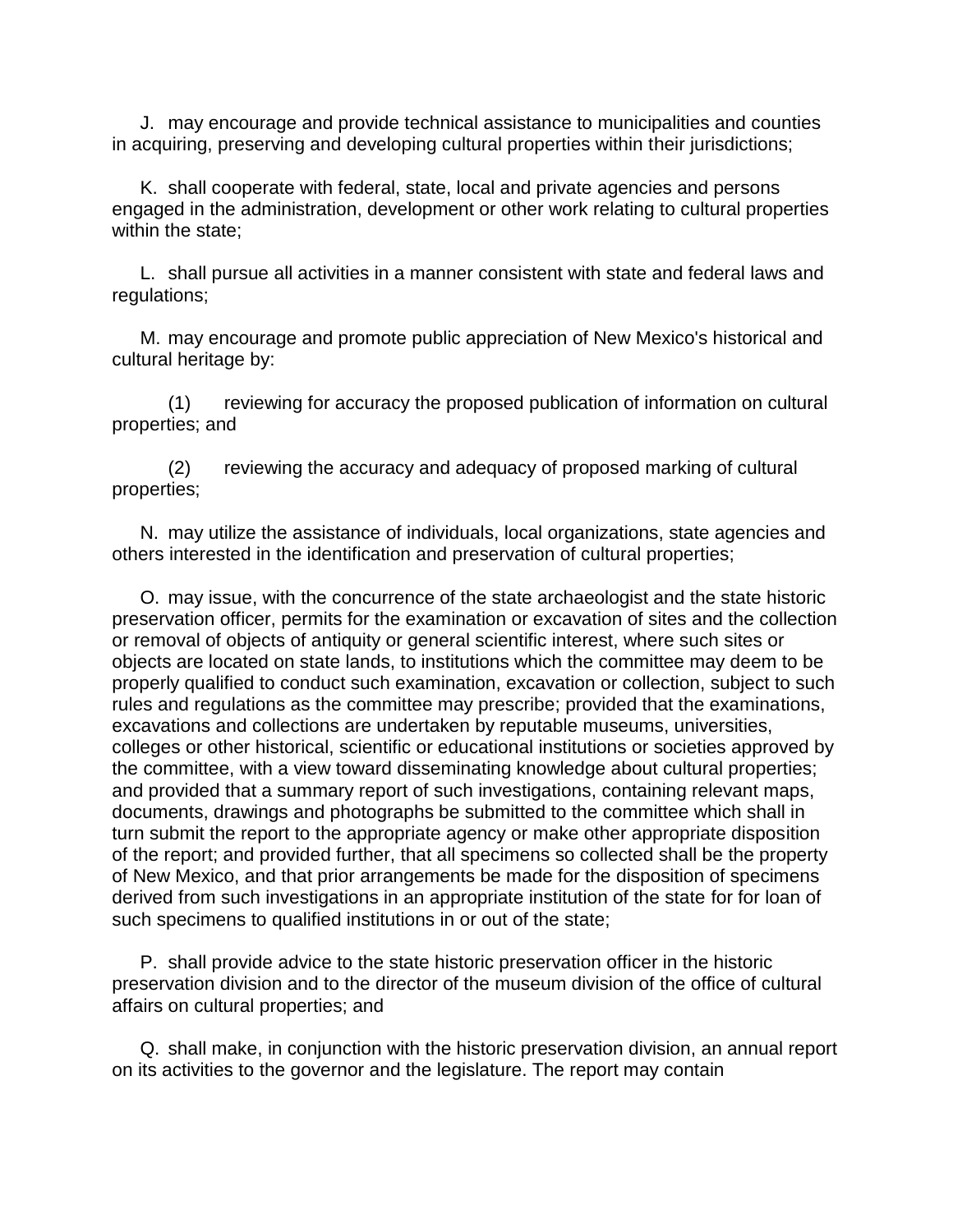recommendations for the more effective preservation of New Mexico's historic and cultural heritage.

**History:** 1953 Comp., § 4-27-8, enacted by Laws 1969, ch. 223, § 5; 1977, ch. 246, § 35; 1978, ch. 92, § 1; 1980, ch. 151, § 34; 1983, ch. 296, § 17; 1986, ch. 10, § 2.

#### **ANNOTATIONS**

**Cross references.** — For credit for preservation of cultural property on individual state income tax return, *see* 7-2-18.2 NMSA 1978.

For credit for preservation of cultural property on corporate state income tax return, *see* 7-2A-8.6 NMSA 1978.

**No limit on size of listed property.** — The Cultural Properties Act (18-6-1 NMSA 1978 et seq.) does not set a limit as to how large a listed property can be. Rayellen Res., Inc. v. N.M. Cultural Props. Review Comm., 2014-NMSC-006.

**Personal notice of the comment period is not required.** — Personal notice of the public comment period for the cultural properties review committee's review of the listing of a property as a registered cultural property under the Cultural Properties Act (18-6-1 NMSA 1978 et seq.) is not required because the action of the committee in listing the property is not an adjudication of individual property rights, but a regulatory rule-making action to effectuate the committee's statutory powers to identify and preserve the state's cultural and historic heritage. Rayellen Res., Inc. v. N.M. Cultural Props. Review Comm., 2014-NMSC-006.

**Designation of Mount Taylor as a registered cultural property was lawful.** —

Where Indian tribes filed a petition with the cultural properties review committee requesting that approximately 400,000 acres of public land on Mount Taylor be listed as a registered cultural property under the Cultural Properties Act (18-6-1 NMSA 1978 et seq.); the land consisted of federal land, state land, and Indian trust and pueblo land; private land was excluded from the listing; the committee published a general notice of the public comment period in two local newspapers, sent press releases to various print and broadcast media, published the nomination on the historic preservation division website, and sent personal notices to persons who expressed an interest in Mount Taylor's nomination and to property owners identified by petitioners' research of tax records in three counties; the committee did not send personal notices to owners of mineral estates; eighty percent of the property was owned by federal agencies and the state, both of which had inspection programs; the property made a significant contribution to the broad patterns of New Mexico history in association with persons significant in New Mexico's past and was integral to tribal community practices; the property's physical features that historically attracted various cultures had not changed; and after a public hearing, the committee permanently listed the property as a registered cultural property, the listing was lawful because the committee provided sufficient notice of the public comment period to satisfy due process guarantees and the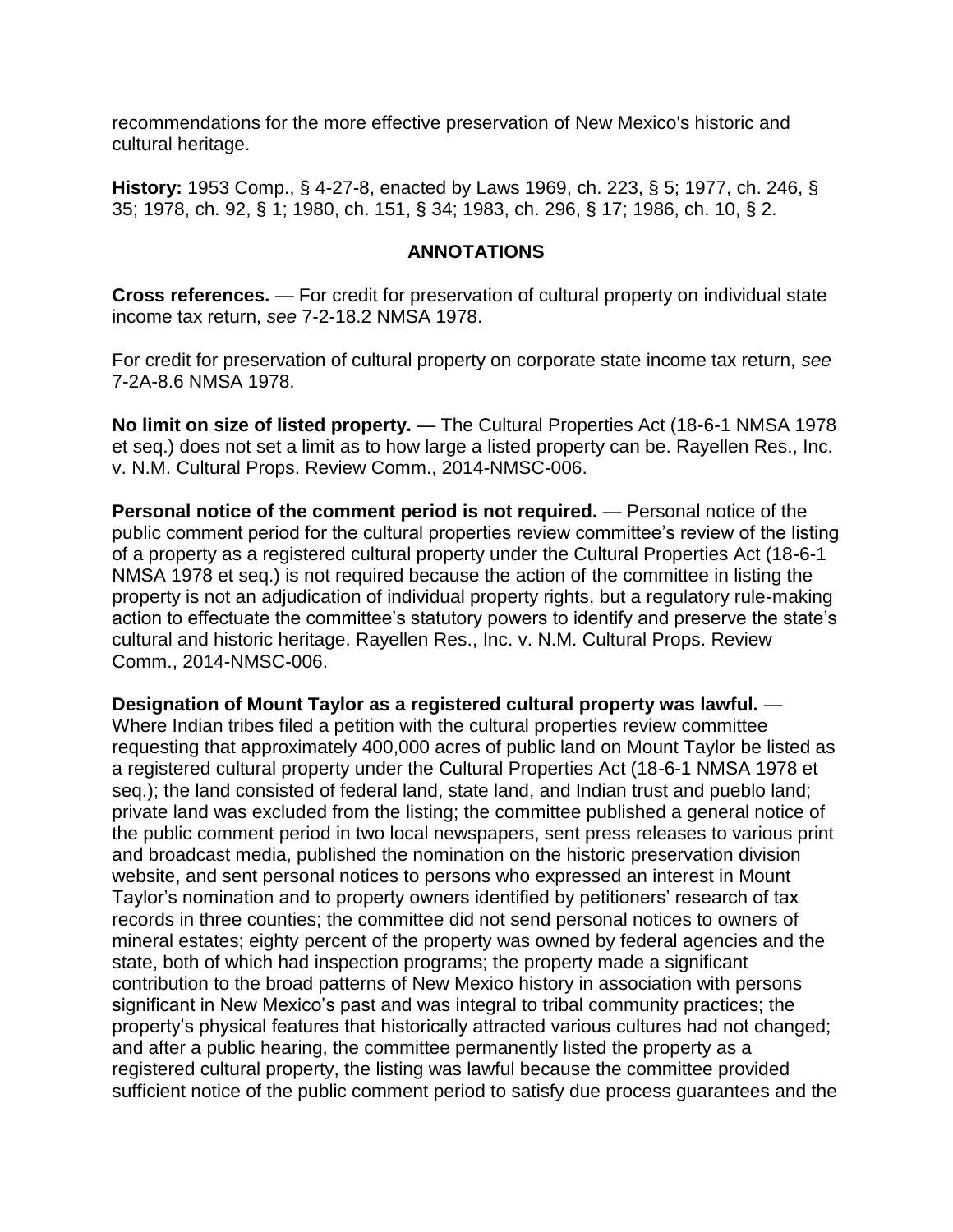listing conformed to statutory requirements regarding inspection, maintenance and integrity of place. Rayellen Res., Inc. v. N.M. Cultural Props. Review Comm., 2014- NMSC-006.

**Land grant was not state land subject listing as a registered cultural property.** — The cultural properties review committee erred when it included the Cebolleta land grant common lands in the listing of approximately 400,000 acres of land on Mount Taylor as a registered cultural property under the Cultural Properties Act (18-6-1 NMSA 1978 et seq.), because the Cebolleta land grant common lands were jointly held property by the heirs of the land gant and were not state lands for purposes of the act. Rayellen Res., Inc. v. N.M. Cultural Props. Review Comm., 2014-NMSC-006.

**Listing did not violate protections against establishment of religion.** — Where the cultural properties review committee approved the listing of property on Mount Taylor as a registered cultural property; petitioners claimed that the listing violated the constitutional protections against the establishment of religion, because the integrity criterion for the listing was satisfied by tribal communities' use of the property for performing pilgrimages and ceremonies; and the evidence established that the property was listed as a historical site to promote historical preservation, not to advance religion, the listing did not foster excessive governmental entanglement in religion, and the listing merely required interagency consultation on acts that might have an adverse effect on the historic site, the listing of the property did not violate the Establishment Clause. Rayellen Res., Inc. v. N.M. Cultural Props. Review Comm., 2014-NMSC-006.

**Fort Selden state park.** — Where federal money (or other appropriations dependent on such money) is not involved, the legislature intended that the park and recreation commission (now the state park and recreation division of the natural resources department) exercise primary control over the development and operation of Fort Selden state park, with the cultural properties review committee and state planning office (now, with the administrative division of the educational finance and cultural affairs department) offering advisory and consulting assistance. However, where the funds to be utilized are part of a national park service grant or state funds tied to such a grant, the plan is subject to approval by the committee. 1971 Op. Att'y Gen. No. 71-105.

**Law reviews.** — For note, "Cultural Properties Act — Turley v. State and the New Mexico Cultural Properties Act: A Matter of Interpretation", see 13 N.M.L. Rev. 737 (1983).

# **18-6-6. Cultural affairs department; powers and duties relating to the cultural properties act.**

A. The cultural affairs department is responsible for administering, developing and maintaining all registered cultural properties in its ownership or custody.

B. Unless other locations are deemed more appropriate by the committee, in consultation with the museum of New Mexico, because of the nature of the property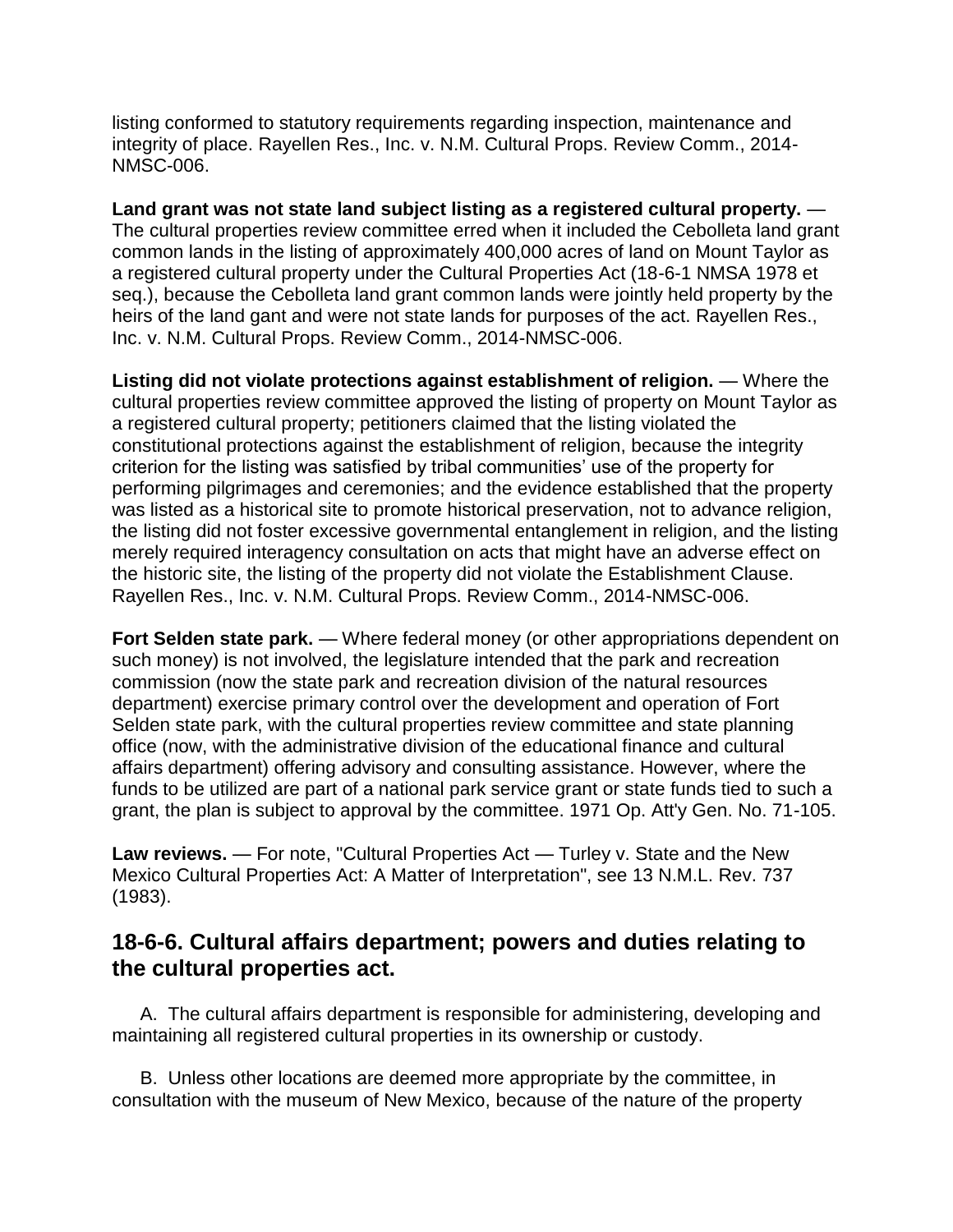involved, the cultural affairs department shall be the depository for all collections made under the provisions of the Cultural Properties Act [18-6-1 through 18-6-17 NMSA 1978] and shall make available material from such collections to museums in and out of the state on the request of the governing bodies of those museums when, in the opinion of the department, such use is appropriate and when arrangements are made for the safe custodianship and public exhibition of the material in accordance with department rules. The museum of New Mexico shall maintain a record of the location of all such collections.

C. The cultural affairs department may seek and accept gifts, donations and grants, subject to the provisions of Subsection B of Section 18-6-7 NMSA 1978, to be used to acquire, preserve or restore registered cultural properties.

D. The cultural affairs department may acquire by gift, purchase or, if no other means of acquisition are available, condemnation any cultural property or interest therein sufficient to preserve such property. Cultural properties so acquired shall be administered by the department or other appropriate state agencies in accordance with Subsections A and B of this section.

E. The cultural affairs department may enter into agreements with the committee to provide assistance in carrying out the duties of the committee.

History: 1953 Comp., § 4-27-9, enacted by Laws 1969, ch. 223, § 6; 1977, ch. 246, § 36; 1980, ch. 151, § 35; 1986, ch. 10, § 3; 2004, ch. 25, § 28.

#### **ANNOTATIONS**

**The 2004 amendment,** effective May 19, 2004, in Subsection A, changed "museum division" to "cultural affairs department".

# **18-6-7. Historic preservation division; planning; fiscal administration and cooperation for purposes of the cultural properties act.**

A. The state historic preservation officer of the historic preservation division of the cultural affairs department shall, with the concurrence of the committee, prepare a longrange plan for the preservation of cultural properties, including but not limited to the identification, acquisition, restoration and protection of historic and cultural properties and the maintenance and expansion of statewide historic and prehistoric site data bases.

B. The historic preservation division shall administer funds that are received, controlled and disbursed for the purposes of the Cultural Properties Act [18-6-1 through 18-6-17 NMSA 1978], unless such funds are specifically granted or appropriated to another agency.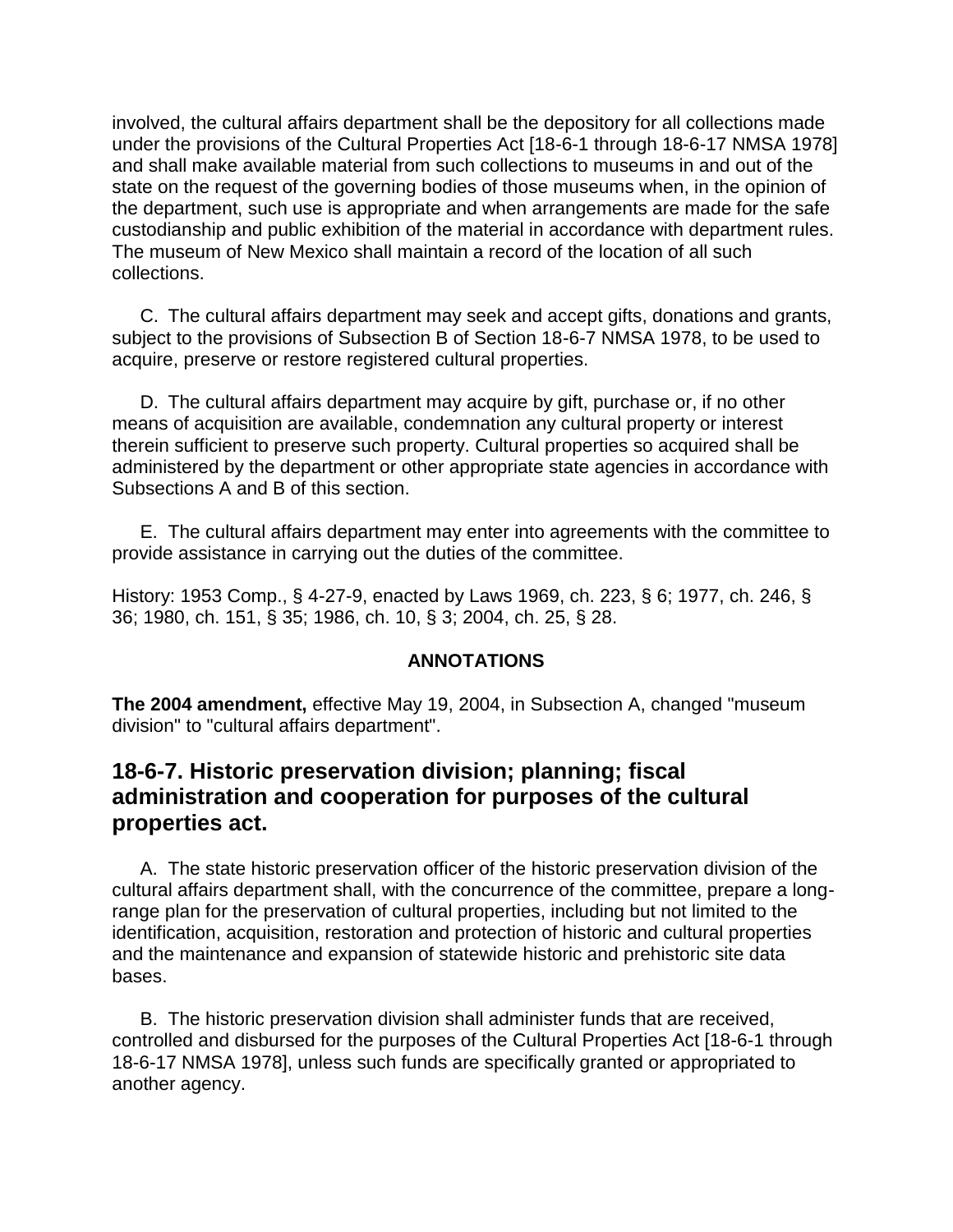C. Consistent with the Cultural Properties Act, the historic preservation division shall cooperate in all matters with the committee and other divisions of the cultural affairs department.

History: 1953 Comp., § 4-27-10, enacted by Laws 1969, ch. 223, § 7; 1977, ch. 246, § 37; 1978, ch. 92, § 2; 1980, ch. 151, § 36; 1983, ch. 296, § 18; 1986, ch. 10, § 4; 2004, ch. 25, § 29.

#### **ANNOTATIONS**

**The 2004 amendment,** effective May 19, 2004, in Subsection A, changed "office of cultural affairs" to "cultural affairs department"; and in Subsection B, changed "museum division" to "historic preservation division".

### **18-6-8. State historic preservation officer; appointment; qualifications; duties.**

A. The "historic preservation division" is created within the cultural affairs department.

B. The state historic preservation officer shall be the director of the division and shall be hired by the secretary of cultural affairs with the consent of the governor. The position's qualifications shall be consistent with but not limited to the following:

(1) a graduate degree in American history, anthropology, architecture or historic preservation;

(2) at least five years of professional experience in American history, anthropology, architecture or historic preservation or any combination of these; or

(3) a substantial contribution through research and publication to the body of scholarly knowledge in the field of American history, anthropology, architecture or historic preservation or any combination of these.

C. The state historic preservation officer shall administer the Cultural Properties Act [18-6-1 through 18-6-17 NMSA 1978], including but not limited to being administrative head of all Cultural Properties Act functions assigned to the historic preservation division by law or executive order. In addition, the state historic preservation officer shall coordinate all duties performed by, and cooperate with, the committee, the secretary of cultural affairs and any other entities, public or private, involved with cultural properties.

D. The state historic preservation officer, in conjunction with the secretary of cultural affairs:

(1) shall provide staff to the committee;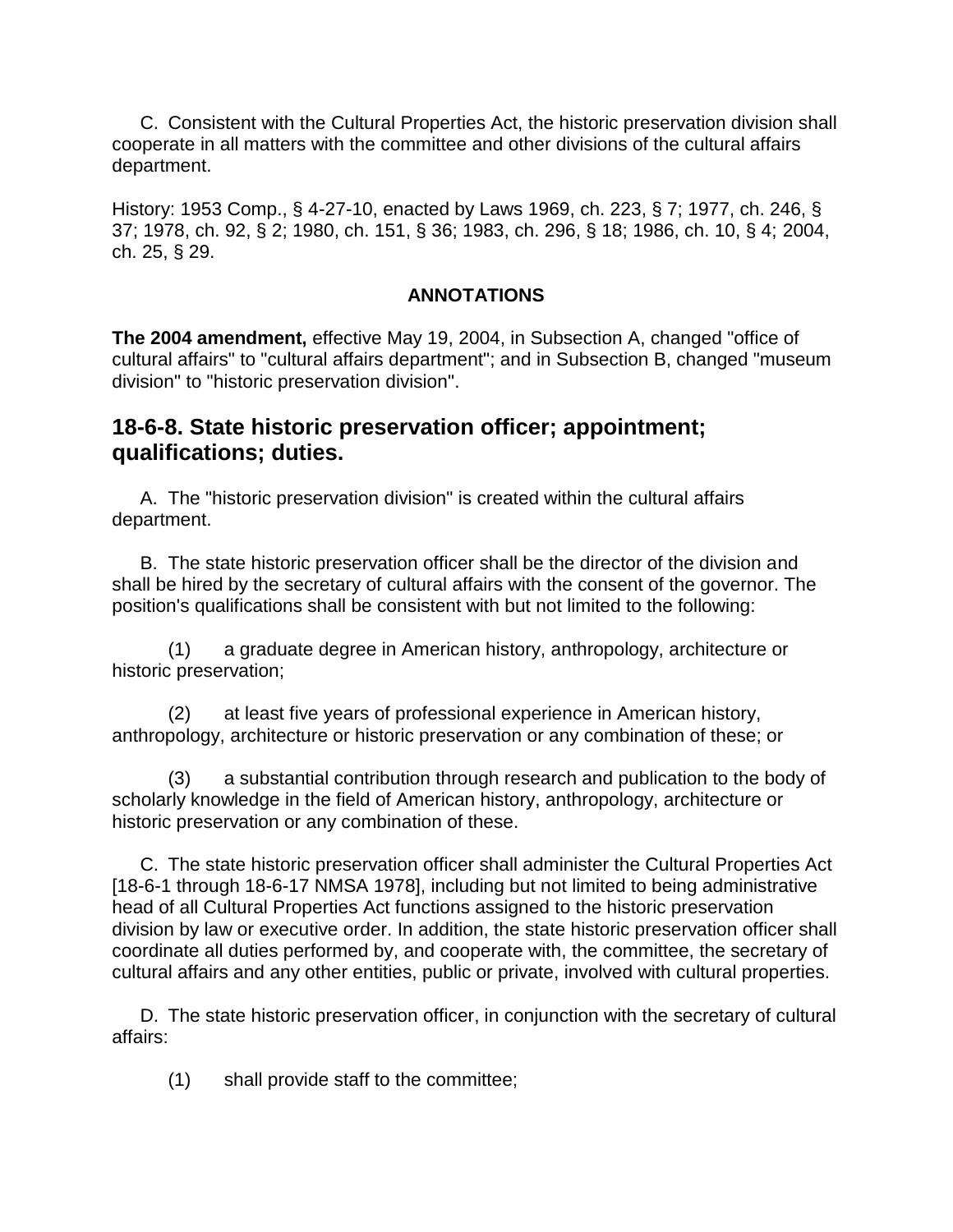(2) shall maintain the state register of cultural properties;

(3) may fund historic site surveys and may fund restorations;

(4) shall administer historic preservation tax benefit programs;

(5) shall review state undertakings to determine their effect upon significant historic properties; and

(6) shall adopt and promulgate rules regulating the use of the division's statewide historic and prehistoric site databases and archives, including a fee schedule to cover the reasonable cost of using the databases and archives.

E. Fees collected pursuant to Paragraph (6) of Subsection D of this section shall be used to maintain and administer the division's statewide historic and prehistoric site databases and archives.

History: 1953 Comp., § 4-27-10.1, enacted by Laws 1977, ch. 246, § 38; 1980, ch. 151, § 37; 1983, ch. 296, § 19; 2004, ch. 25, § 30; 2015, ch. 19, § 7.

#### **ANNOTATIONS**

**Cross references.** — For credit for preservation of cultural property on individual state income tax return, *see* 7-2-18.2 NMSA 1978.

For credit for preservation of cultural property on corporate state income tax return, *see* 7-2A-8.6 NMSA 1978.

**The 2015 amendment,** effective July 1, 2015, provided for additional duties of the state historic preservation officer within the cultural affairs department; in Paragraph (4) of Subsection D, after the semicolon, deleted "and"; in Paragraph (5) of Subsection D, after the semicolon, added "and"; added Paragraph (6) of Subsection D; added Section E.

**The 2004 amendment,** effective May 19, 2004, in Subsection A, changed "cultural affairs officer" to "secretary of cultural affairs"; in Subsection B, provided for the state historic preservation officer to coordinate with the secretary of cultural affairs; and in Subsection D, changed "cultural affairs officer" to "secretary of cultural affairs".

# **18-6-8.1. Review of proposed state undertakings.**

The historic preservation division of the office of cultural affairs shall periodically furnish copies of the official register, or relevant sections of the official register, to state agencies and departments and shall periodically advise state agencies and departments of the status of the division's program of cultural property identification and registration. The head of any state agency or department having direct or indirect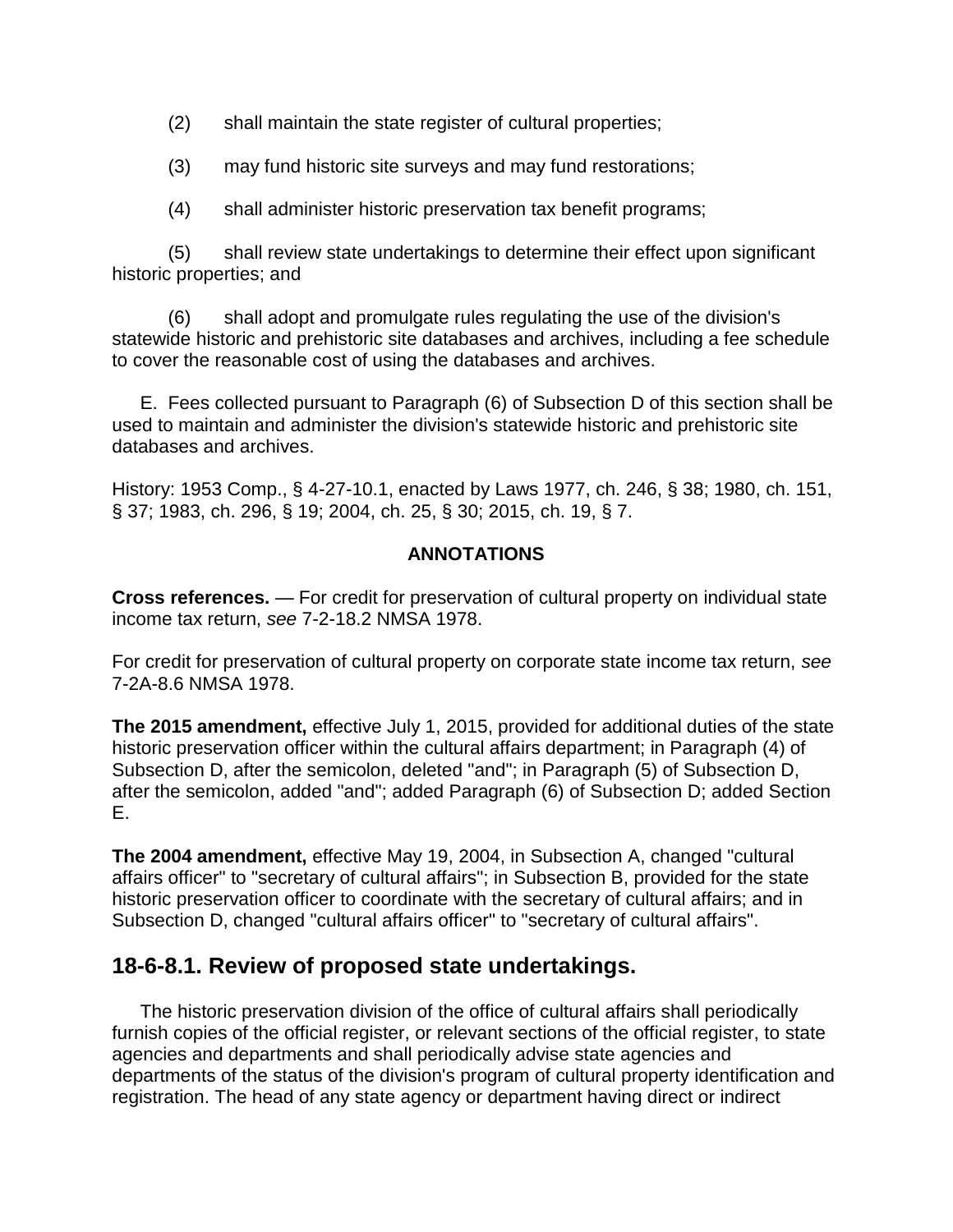jurisdiction over any land or structure modification which may affect a registered cultural property shall afford the state historic preservation officer a reasonable and timely opportunity to participate in planning such undertaking so as to preserve and protect, and to avoid or minimize adverse effects on, registered cultural properties.

**History:** 1978 Comp., § 18-6-9.1, enacted by Laws 1986, ch. 10, § 5; recompiled as 1978 Comp., § 18-6-8.1 by Laws 1993, ch. 176, § 12.

#### **ANNOTATIONS**

**Registered cultural property on private land.** — This section enables the state historic preservation officer to participate in the environmental improvement division's deliberation whether to license a private discharge plan when the license would affect a registered cultural property on private land. Although the catchline of this section refers to "state undertakings," its text does not qualify undertakings as "state undertakings." 1987 Op. Att'y Gen. No. 87-64.

### **18-6-9. Cultural property; unauthorized excavation, injury or destruction; criminal damage to property.**

A. Any person who knowingly excavates, injures or destroys cultural property located on state land without a permit is guilty of criminal damage to property.

B. Any person who solicits, employs or counsels another person to excavate, injure or destroy cultural property located on state land without a permit is guilty of criminal damage to property.

C. Whoever commits criminal damage to property pursuant to the provisions of this section and the value of the property excavated, injured or destroyed is:

 $(1)$  less than one thousand dollars (\$1,000) is guilty of a petty misdemeanor and shall be sentenced according to the provisions of Section 31-19-1 NMSA 1978; or

(2) one thousand dollars (\$1,000) or more is guilty of a fourth degree felony and shall be sentenced according to the provisions of Section 31-18-15 NMSA 1978.

**History:** 1978 Comp., § 18-6-9, enacted by Laws 1993, ch. 176, § 8.

#### **ANNOTATIONS**

**Repeals and reenactments.** — Laws 1993, ch. 176, § 8 repealed former 18-6-9 NMSA 1978, as amended by Laws 1977, ch. 246, § 39 and enacted a new section, effective June 18, 1993.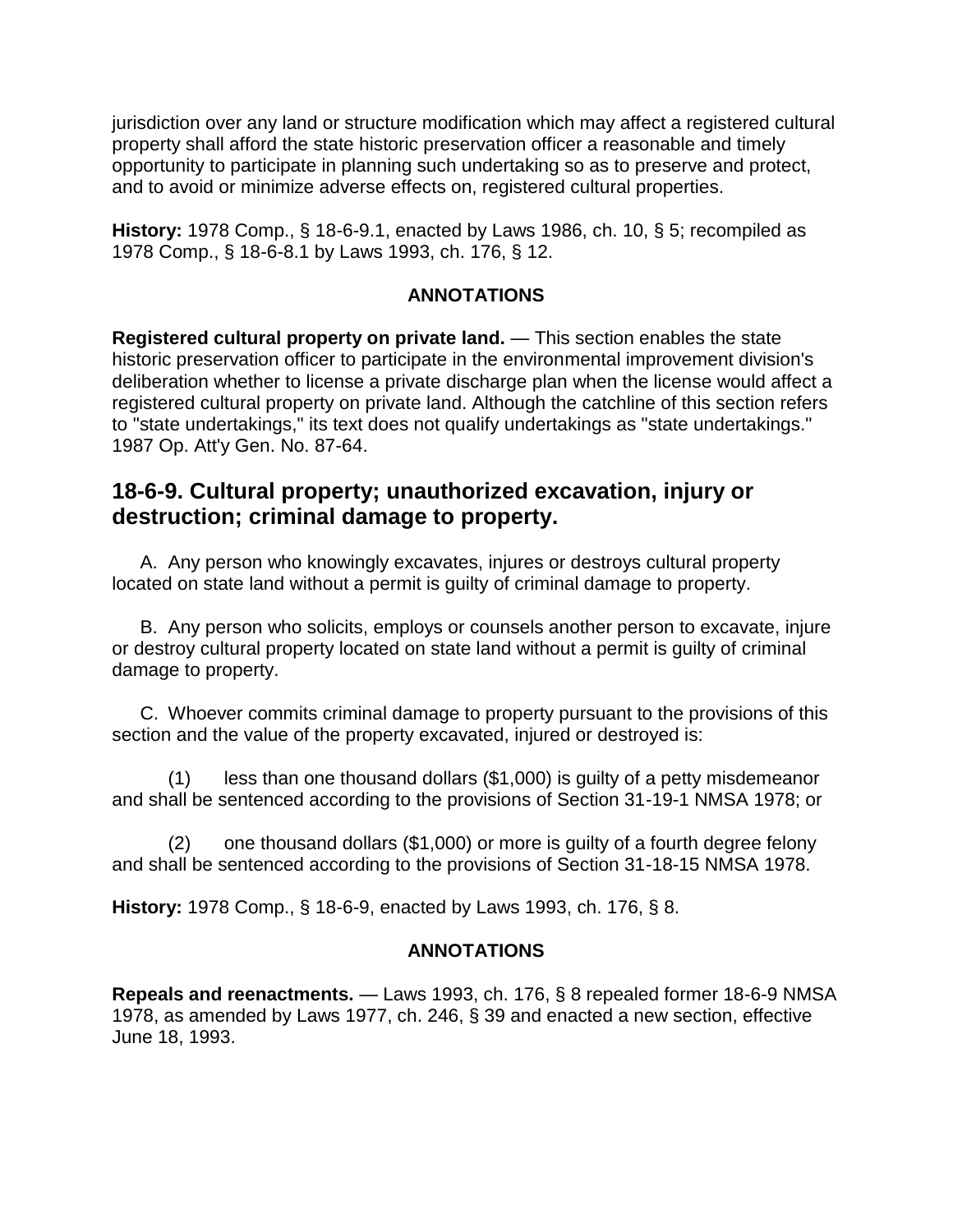**Law reviews.** — For note, "Cultural Properties Act — Turley v. State and the New Mexico Cultural Properties Act: A Matter of Interpretation", see 13 N.M.L. Rev. 737 (1983).

# **18-6-9.1. Cultural property; unauthorized appropriation; larceny.**

A. Any person who knowingly appropriates cultural property located on state land without a permit is guilty of larceny.

B. Any person who solicits, employs or counsels another person to appropriate cultural property located on state land without a permit is guilty of larceny.

C. Any person who receives, traffics in or sells cultural property appropriated from state land without a valid permit is guilty of larceny.

D. Whoever commits larceny pursuant to the provisions of this section and the value of the property appropriated is:

(1) less than one hundred dollars (\$100) is guilty of a petty misdemeanor and shall be sentenced pursuant to the provisions of Section 31-19-1 NMSA 1978;

(2) over one hundred dollars (\$100) but less than two hundred fifty dollars (\$250) is guilty of a misdemeanor and shall be sentenced pursuant to the provisions of Section 31-19-1 NMSA 1978;

(3) two hundred dollars (\$200) or more but less than two thousand five hundred (\$2,500) is guilty of a fourth degree felony and shall be sentenced pursuant to the provisions of Section 31-18-15 NMSA 1978;

(4) two thousand five hundred dollars (\$2,500) or more but less than twenty thousand dollars (\$20,000) is guilty of a third degree felony and shall be sentenced pursuant to the provisions of Section 31-18-15 NMSA 1978; or

(5) more than twenty thousand dollars (\$20,000) is guilty of a second degree felony and shall be sentenced pursuant to the provisions of Section 31-18-15 NMSA 1978.

**History:** 1978 Comp., § 18-6-9.1, enacted by Laws 1993, ch. 176, § 9.

### **ANNOTATIONS**

**Recompilations.** — Laws 1993, ch. 176, § 12, recompiles former 18-6-9.1 NMSA 1978, as enacted by Laws 1986, ch. 10, § 5, relating to the review of proposed state undertakings, as 18-6-8.1 NMSA 1978, effective June 18, 1993.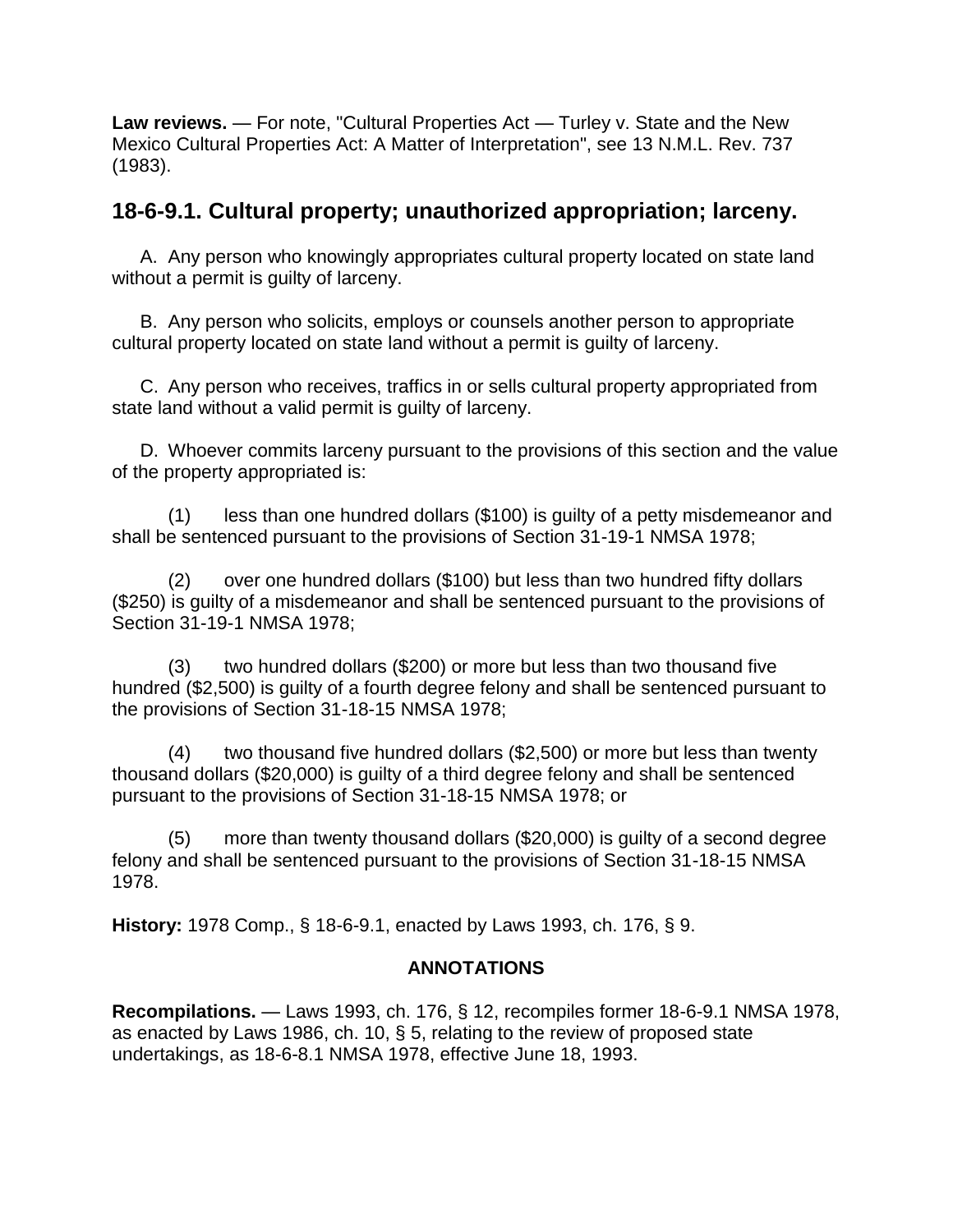# **18-6-9.2. Cultural property; unauthorized damage or appropriation; civil penalties.**

Any person violating the provisions of the Cultural Properties Act [18-6-1 through 18- 6-17 NMSA 1978] shall be liable for civil damages to the state agency, department, institution or political subdivision having jurisdiction over the cultural property in an amount equal to the cost or, in the discretion of the court, in an amount equal to twice the cost of restoration, stabilization and interpretation of the cultural property.

**History:** 1978 Comp., § 18-6-9.2, enacted by Laws 1993, ch. 176, § 10.

# **18-6-9.3. Cultural property; forfeiture of instruments.**

Any instrument, vehicle, tool or equipment used or intended to be used to violate the provisions of the Cultural Properties Act [18-6-1 through 18-6-17 NMSA 1978] is subject to forfeiture, and the provisions of the Forfeiture Act [31-27-1 through 31-27-8 NMSA 1978] apply to the seizure, forfeiture and disposal of such property.

**History:** 1978 Comp., § 18-6-9.3, enacted by Laws 1993, ch. 176, § 11; 2002, ch. 4, § 10.

#### **ANNOTATIONS**

**The 2002 amendment,** effective July 1, 2002, deleted the Subsection A designation; deleted the exception at the end of former Subsection A and Subsections B through F, which contained standards and procedures for the forfeiture of instruments, vehicles, tools or property used to violate the provisions of the Cultural Property Act; and added at the end of the section "and the provisions of the Forfeiture Act apply to the seizure, forfeiture and disposal of such property."

### **18-6-10. Cultural properties on private land.**

A. It is the declared intent of the legislature that field archeology on privately owned lands should be discouraged except in accordance with the provisions and spirit of the Cultural Properties Act [18-6-1 through 18-6-17 NMSA 1978]; and persons having knowledge of the location of archeological sites are encouraged to communicate such information to the committee.

B. It shall be deemed an act of trespass and a misdemeanor for any person to remove, injure or destroy registered cultural properties situated on private lands or controlled by a private owner without the owner's prior permission. Where the owner of a registered cultural property has submitted his acceptance in writing to the committee's registration of that cultural property, the provisions of Section 8 [18-6-9 NMSA 1978] of the Cultural Properties Act shall apply to that registered cultural property.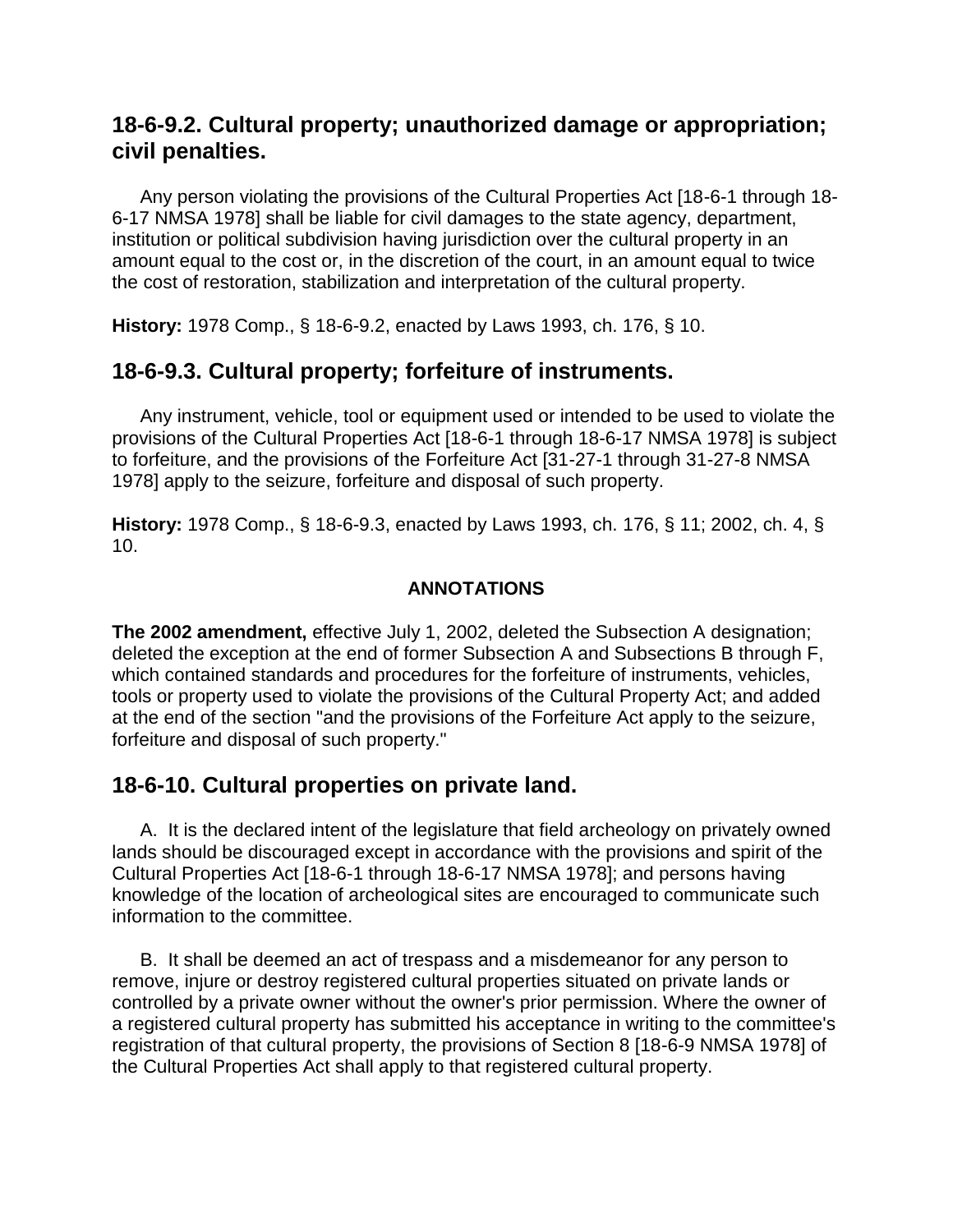C. Where a cultural property is on private land or is otherwise privately owned and the committee determines that such cultural property is worthy of preservation and inclusion on the official register, the committee may recommend the procedure best calculated to ensure preservation. Such procedures may include:

(1) providing technical assistance to the owner who is willing to restore, preserve and maintain the cultural property;

(2) acquiring the property or an easement or other right therein by gift or purchase;

(3) advising the county or municipality within which the cultural property is located on zoning the property as an historic area or district in accordance with the Historic District Act [Chapter 3, Article 22 NMSA 1978];

(4) advising the county or municipality within which the cultural property is located on the use of agreements, purchases or the right of eminent domain to obtain control of the cultural property in accordance with the Historic District Act; and

(5) acquiring the property for the state by use of the right of eminent domain.

**History:** 1953 Comp., § 4-27-12, enacted by Laws 1969, ch. 223, § 9.

#### **ANNOTATIONS**

**Cross references.** — For provisions on exercise of right of eminent domain, *see* 42A-1- 1 NMSA 1978 et seq.

**County ordinance cannot limit cultural properties review committee's authority.** — County land use ordinances attempting to restrict traditional federal and state regulatory authority are preempted by this section which allows the state cultural properties review committee to acquire lands to ensure preservation of cultural property and, thus, such county ordinances are of no consequence. 1994 Op. Att'y Gen. No. 94- 01.

# **18-6-11. Permit required for excavation of archaeological sites; penalty.**

A. It is unlawful for a person or the person's agent or employee to excavate with the use of mechanical earthmoving equipment an archaeological site for the purpose of collecting or removing objects of antiquity if the archaeological site is located on private land in this state, unless the person has first obtained a permit issued pursuant to the provisions of this section for the excavation. As used in this section, "archaeological site" means a location where there exists material evidence of the past life and culture of human beings in this state but excludes the sites of burial of human beings.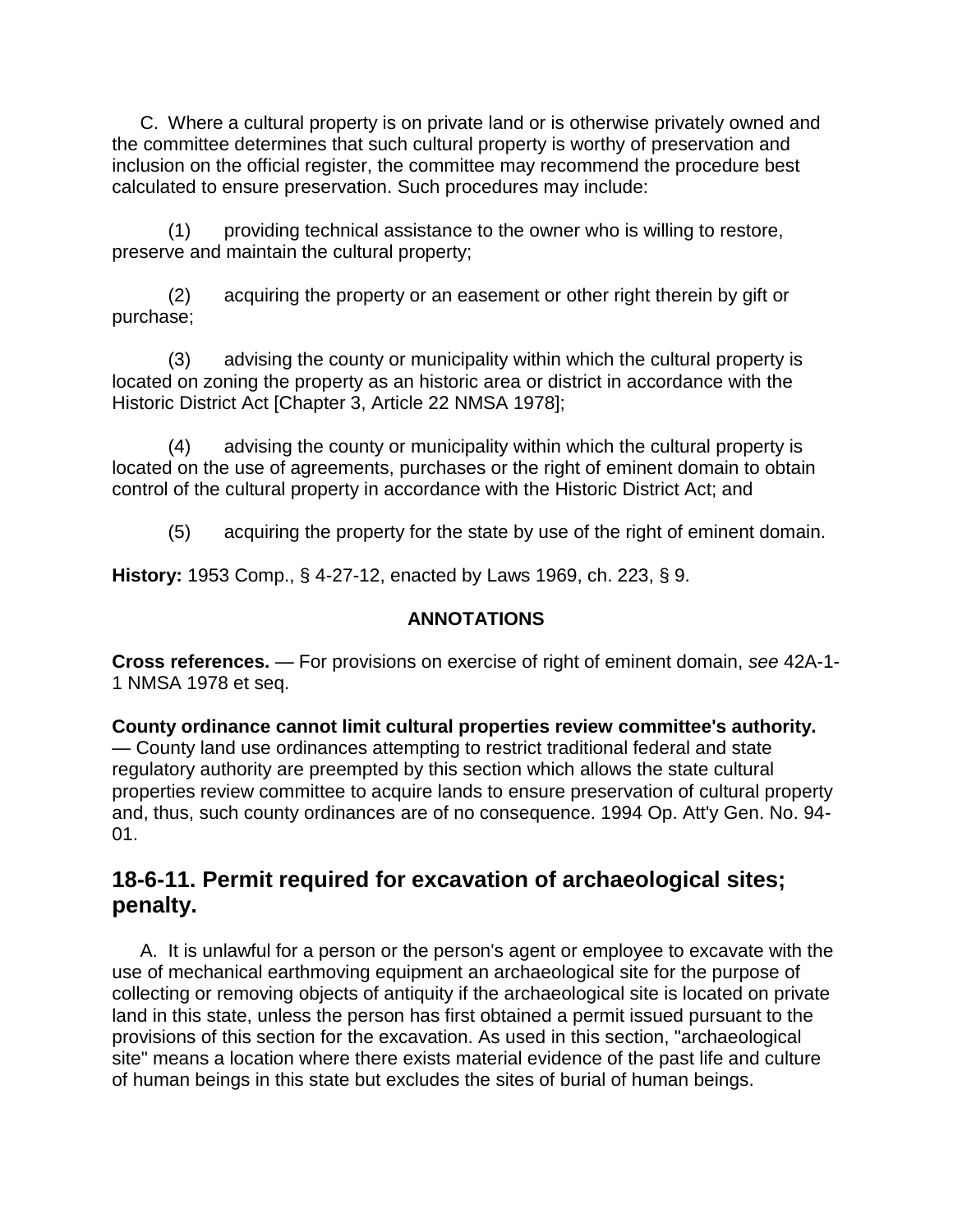B. Permits for excavation pursuant to Subsection A of this section may be issued by the committee upon approval by the state archaeologist and the state historic preservation officer if the applicant:

(1) submits written authorization for the excavation from the owner of the land;

(2) furnishes satisfactory evidence of being qualified to perform the archaeological excavation by experience, training and knowledge;

(3) submits a satisfactory plan of excavation for the archaeological site and states in the plan the method by which excavation will be undertaken; and

(4) agrees in writing, upon the completion of the excavation, to submit a summary report to the committee of the excavation, which report shall contain relevant maps, documents, drawings and photographs, together with a description of the archaeological specimens removed as a result of the excavation. Failure to file the summary report shall be grounds for refusing issuance of a future permit to the person.

C. All archaeological specimens collected or removed from the archaeological site as a result of excavation pursuant to Subsections A and B of this section shall be the property of the person owning the land on which the site is located.

D. Nothing in this section shall be deemed to limit or prohibit the use of the land on which the archaeological site is located by the owner of the land or to require the owner to obtain a permit for personal excavation on the owner's own land; provided that no transfer of ownership is made with the intent of excavating archaeological sites as prohibited in this section; and provided further that this exemption does not apply to marked or unmarked burial grounds.

E. A person convicted of violating the provisions of this section is guilty of a misdemeanor and shall be punished by a fine not to exceed one thousand dollars (\$1,000) and, in accordance with the provisions of the Forfeiture Act [Chapter 31, Article 27 NMSA 1978], shall forfeit to the state all equipment used in committing the violation for which the person is convicted.

History: 1953 Comp., § 4-27-12.1, enacted by Laws 1977, ch. 75, § 1; 1989, ch. 267, § 2; 2015, ch. 152, § 14.

#### **ANNOTATIONS**

**The 2015 amendment,** effective July 1, 2015, provided that equipment used in committing a violation of the provisions of this section are subject to forfeiture in accordance with the provisions of the Forfeiture Act; in Subsection A, after "unlawful for", deleted "any" and added "a", after "person or", deleted "his" and added "the person's", after "antiquity", deleted "when" and added "if", after "this section", deleted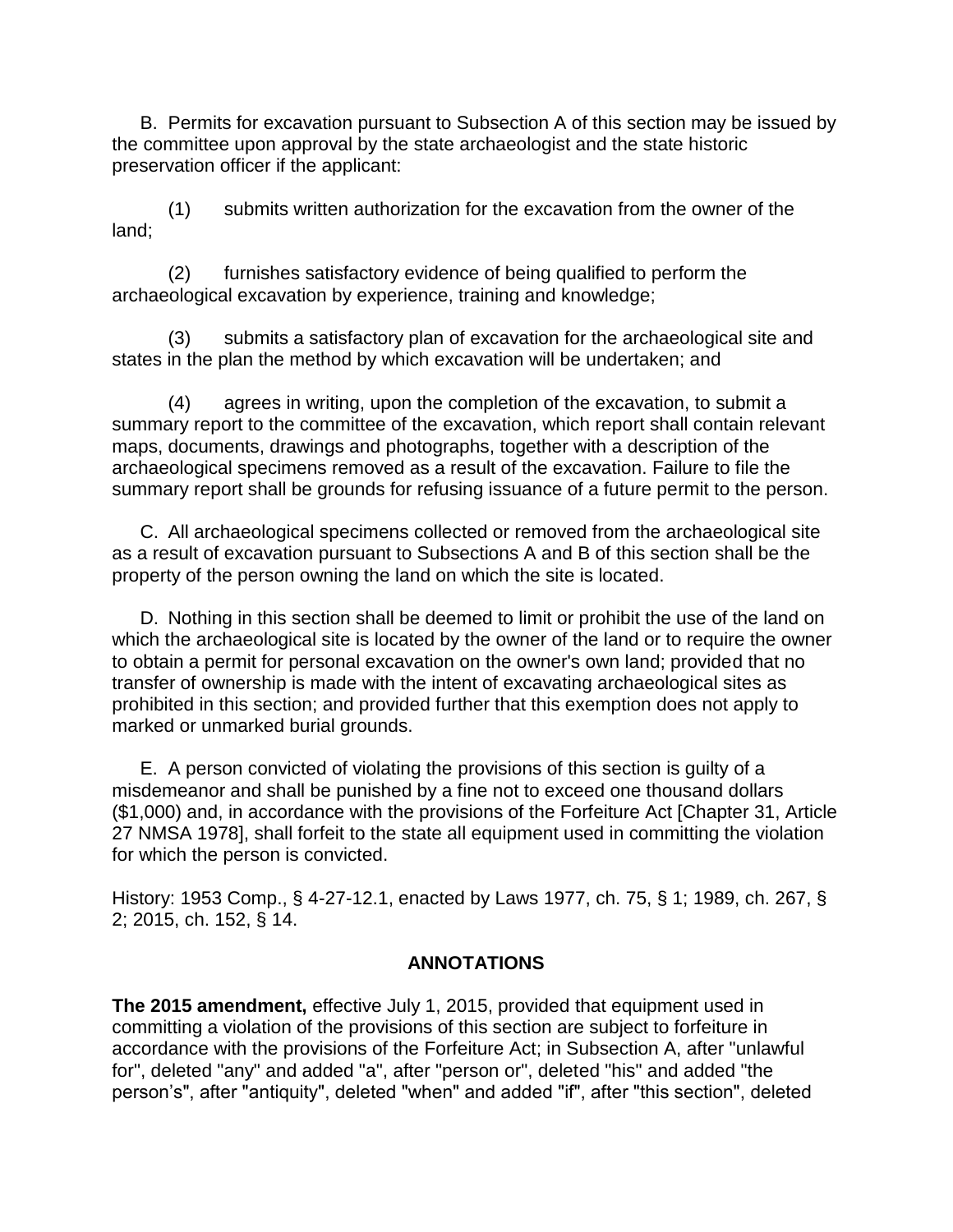"an"; in Subsection B, after "preservation officer", deleted "when" and added "if"; in Subsection D, after "excavation on", deleted "his" and added "the owner's"; and in Subsection E, deleted "Any" and added "A", and after "(\$1,000) and, in", deleted "addition thereto" and added "accordance with the provisions of the Forfeiture Act".

**"Archaeological site".** — The definition of "archaeological site," in Subsection A, is not void for vagueness. State v. Turley, 1980-NMCA-167, 96 N.M. 592, 633 P.2d 700 (Ct. App. 1980), rev'd on other grounds, 96 N.M. 579, 633 P.2d 687 (1981), overruled on other grounds, United States Brewers Ass'n v. Director of N.M. Dep't of ABC, 1983- NMSC-059, 100 N.M. 216, 668 P.2d 1093 (1983), appeal dismissed, 465 U.S. 1093, 104 S. Ct. 1581, 80 L. Ed. 2d 115 (1984).

**Landowner exemption from permit requirement covers landowner's employee or agent.** — In exempting the landowner from the permit requirement of Subsection A, Subsection D also allows the landowner to use an employee or agent to accomplish the task of excavation without a permit. Turley v. State, 96 N.M. 579, 633 P.2d 687 (1981), overruled on other grounds, United States Brewers Ass'n v. Director of N.M. Dep't of ABC, 1983-NMSC-059, 100 N.M. 216, 668 P.2d 1093 (1983), appeal dismissed, 465 U.S. 1093, 104 S. Ct. 1581, 80 L. Ed. 2d 115 (1984).

**Law reviews.** — For annual survey of New Mexico law relating to property, see 13 N.M.L. Rev. 435 (1983).

For note, "Cultural Properties Act — Turley v. State and the New Mexico Cultural Properties Act: A Matter of Interpretation", see 13 N.M.L. Rev. 737 (1983).

# **18-6-11.1. Confidentiality of site location.**

A. Any information in the custody of a public official concerning the location of archaeological resources, the preservation of which is in the interest of the state of New Mexico, shall remain confidential unless the custodian of such information determines that the dissemination of such information will further the purposes of the Cultural Properties Act [18-6-1 through 18-6-17 NMSA 1978], as set forth in Section 18-6-2 NMSA 1978 and will not create a risk of loss of archaeological resources.

B. As used in Subsection A of this section, "archaeological resources" means a location where there exists material evidence of the past life and culture of human beings in this state and includes the sites of burial and habitats of human beings.

**History:** 1978 Comp., § 18-6-11.1, enacted by Laws 1979, ch. 66, § 1.

# **18-6-11.2. Permit required for excavation of unmarked burials; penalty.**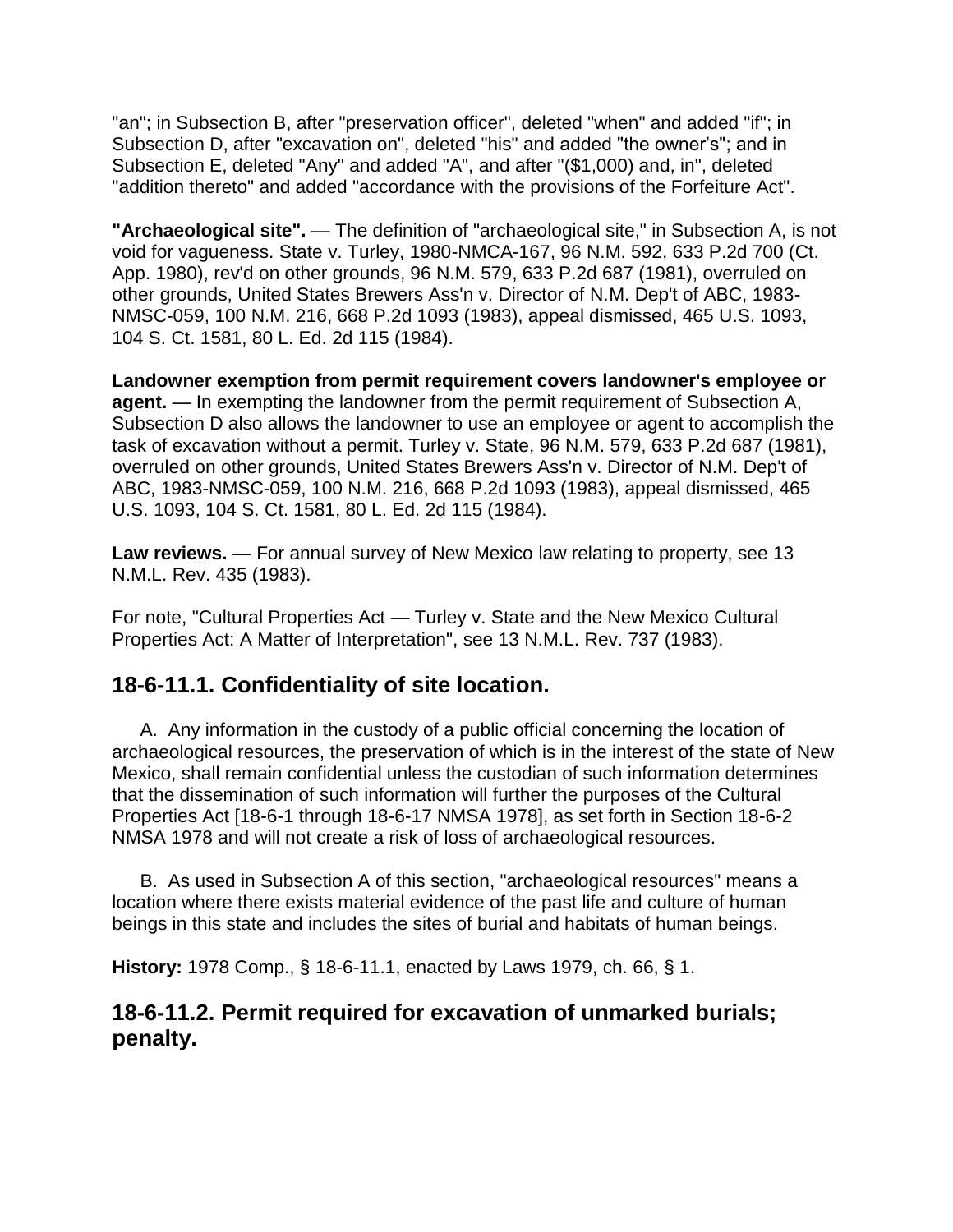A. Each human burial in the state interred in any unmarked burial ground is accorded the protection of law and shall receive appropriate and respectful treatment and disposition.

B. A person who knowingly, willfully and intentionally excavates, removes, disturbs or destroys any human burial buried, entombed or sepulchered in any unmarked burial ground in the state, or any person who knowingly, willfully and intentionally procures or employs any other person to excavate, remove, disturb or destroy any human burial buried, entombed or sepulchered in any unmarked burial ground in the state, except by authority of a permit issued by the state medical investigator or by the committee with the concurrence of the state archaeologist and state historic preservation officer, is guilty of a fourth degree felony and shall be punished by a fine not to exceed five thousand dollars (\$5,000) or by imprisonment for a definite term of eighteen months or both. The offender shall upon conviction forfeit to the state all objects, artifacts and human burials excavated or removed from an unmarked burial ground in violation of this section, and any proceeds from the sale by the offender of any of the foregoing shall also be forfeited. The provisions of the Forfeiture Act [Chapter 31, Article 27 NMSA 1978] shall apply to a forfeiture provided for in this section. As used in this section:

(1) "unmarked burial ground" means a location where there exists a burial of any human being that is not visibly marked on the surface of the ground in any manner traditionally or customarily used for marking burials and includes any funerary object, material object or artifact associated with the burial; and

(2) "human burial" means a human body or human skeletal remains and includes any funerary object, material object or artifact buried, entombed or sepulchered with that human body or skeletal remains.

C. Any person who discovers a human burial in any unmarked burial ground shall cease any activity that may disturb that burial or any object or artifact associated with that burial and shall notify the local law enforcement agency having jurisdiction in the area. The local law enforcement agency shall notify the state medical investigator and the state historic preservation officer.

D. The state medical investigator may, consistent with the statutes governing medical investigations, have authority over or take possession of any human burial discovered in the state, in which case the provisions of Subsections E and F of this section shall not apply.

E. Permits for excavation of a human burial discovered in an unmarked burial ground shall be issued by the committee within sixty days of receipt of application when the applicant:

(1) submits written authorization for that excavation from the owner of the land on which the human burial is located or the applicant is the owner of the land;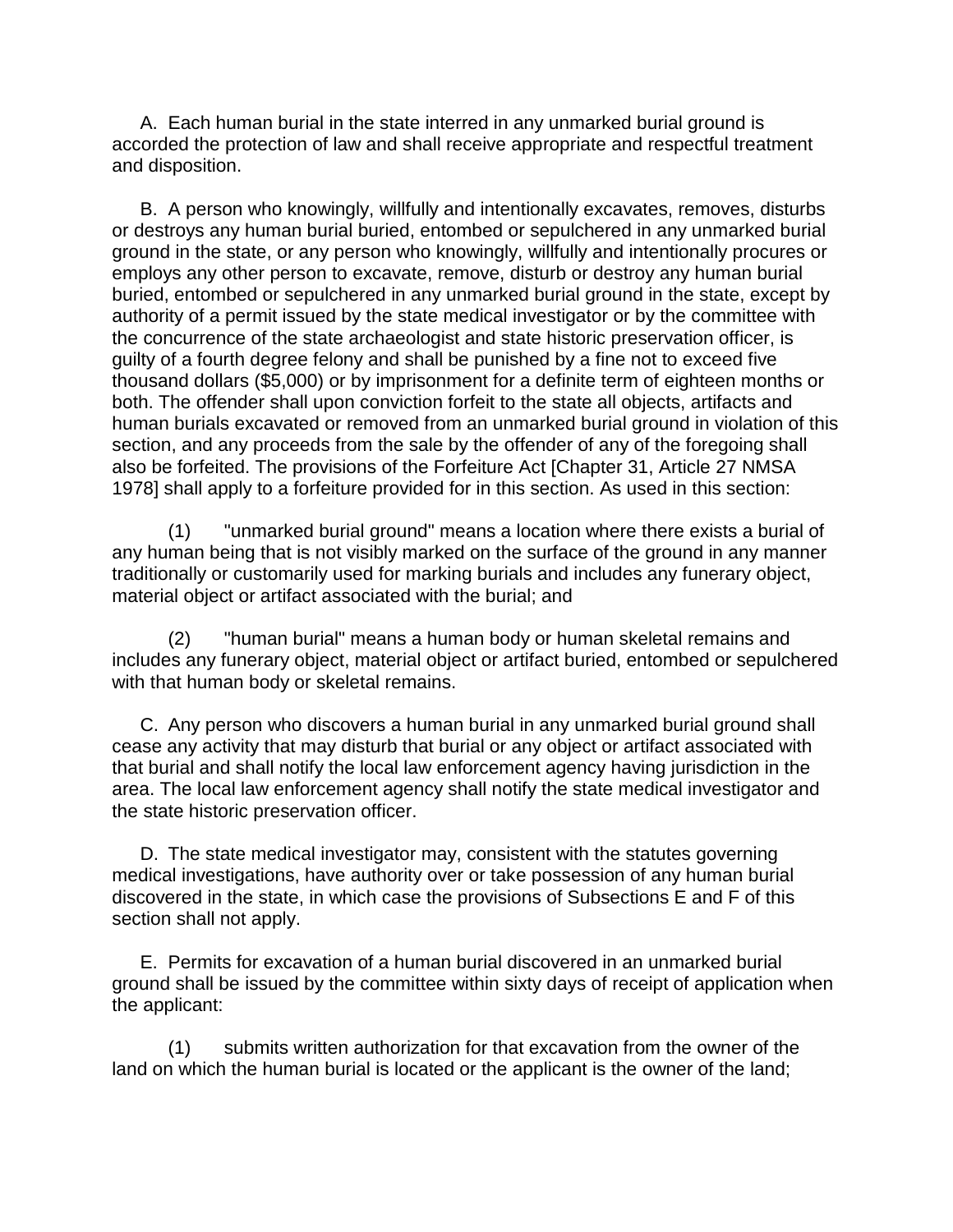(2) demonstrates appropriate efforts to determine the age of the human burial and to identify and consult with any living person who may be related to the human burial interred in the unmarked burial ground;

(3) complies with permit procedures and requirements established by regulations authorized in this section to ensure the complete removal of the human burial and the collection of all pertinent scientific information in accordance with proper archaeological methods; and

(4) provides for the lawful disposition or reinterment of the human burial either in the original or another appropriate location and of any objects or artifacts associated with that human burial, consistent with regulations issued by the state historic preservation officer, except that the committee shall not require, as a condition of issuance of a permit, reinterment or disposition, any action that unduly interferes with the owner's use of the land.

F. Permits for the excavation of any human burial discovered in the course of construction or other land modification may be issued by the committee with the concurrence of the state archaeologist and the state historic preservation officer on an annual basis to professional archaeological consultants or organizations.

G. Except when the committee requires as a condition of the permit that any object or artifact associated with a human burial be reinterred or disposed of with that burial, that object or artifact shall be the property of the person owning the land on which that burial is located.

H. Any object or artifact and any human burial excavated or removed from an unmarked burial ground in violation of this section shall be forfeited to the state and shall be lawfully disposed of or reinterred in accordance with regulations issued by the state historic preservation officer; provided that no object or artifact so forfeited shall ever be sold by the state; and provided further that any object or artifact removed from the land without the owner's consent and in violation of this section shall be returned to the lawful owner consistent with Subsection G of this section.

I. The state historic preservation officer shall issue regulations with the concurrence of the state medical investigator for the implementation of this section.

History: 1978 Comp., § 18-6-11.2, enacted by Laws 1989, ch. 267, § 1; 2015, ch. 152, § 15.

#### **ANNOTATIONS**

**The 2015 amendment,** effective July 1, 2015, provided that the provisions of the Forfeiture Act apply to forfeitures provided for in this section; in Subsection B, after "foregoing shall also be forfeited.", added "The provisions of the Forfeiture Act shall apply to a forfeiture provided for in this section."; and in Paragraph (1) of Subsection B,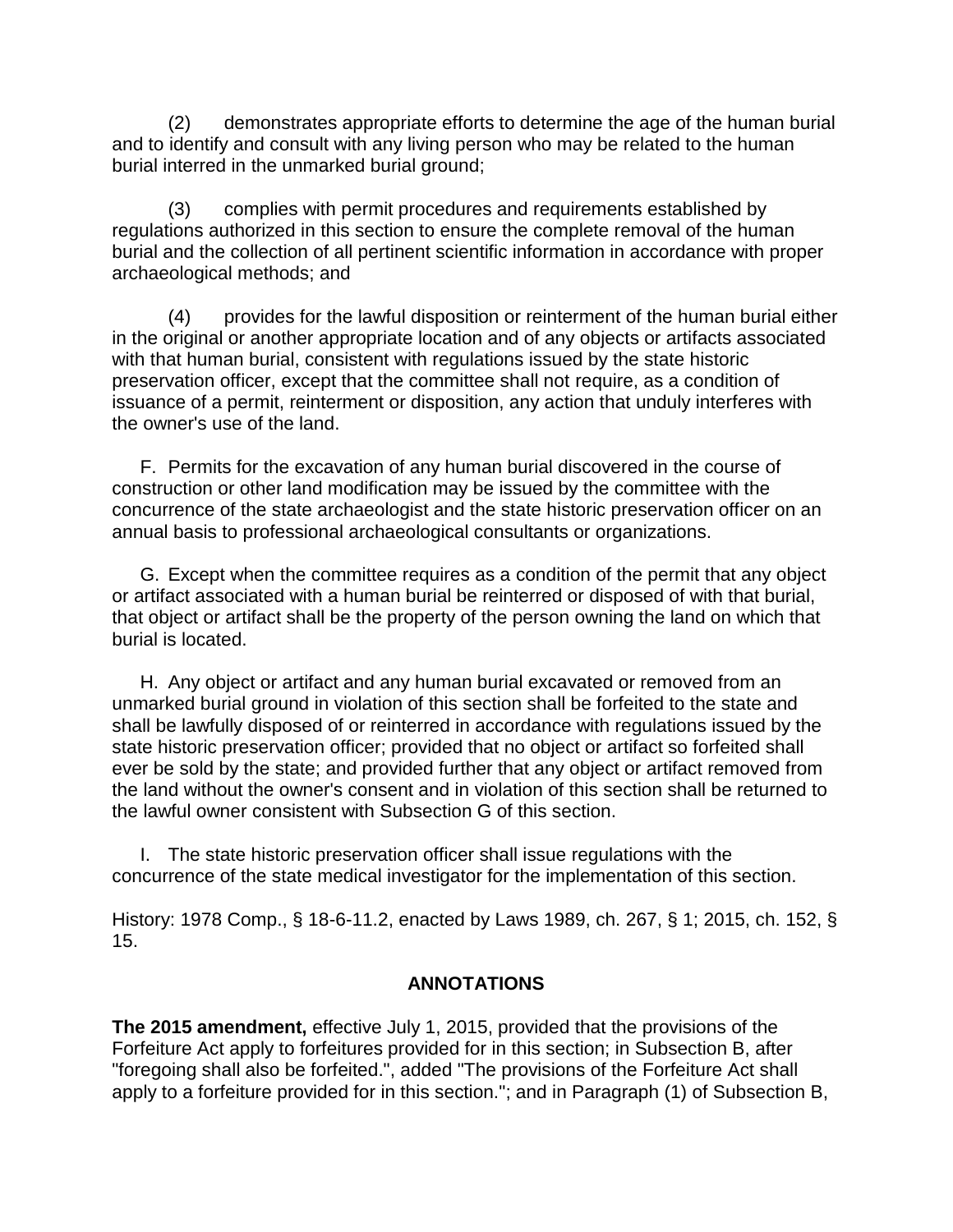after "exists a burial", deleted "or burials", after "human being", deleted "which" and added "that", and after "with the burial", deleted "or burials".

# **18-6-12. Emergency classification pending investigation.**

A cultural property which the committee thinks may be worthy of preservation may be included on the official register on a temporary basis for not more than one year, during which time the committee shall investigate the property and make a determination as to whether it may be permanently placed on the official register. If the cultural property is on private land, the temporary classification shall not be considered a taking of private property, but the owner may receive a fair rental value for the part of the land affected if the temporary classification unduly interferes with the owner's normal use of the land. The owner shall be immediately notified of the committee's determination. If at the expiration of one year from the time the temporary classification was imposed the owner has not been notified of any committee action, the temporary classification shall lapse, and it shall not be renewed for five years.

**History:** 1953 Comp., § 4-27-13, enacted by Laws 1969, ch. 223, § 10.

# **18-6-13. Repealed.**

### **ANNOTATIONS**

**Repeals.** — Laws 1984, ch. 34, § 4 repealed 18-6-13 NMSA 1978, as enacted by Laws 1969, ch. 223, § 11, relating to tax exemption of cultural properties from certain property taxes, effective February 16, 1984. For present provisions relating to tax credits for preservation of cultural properties on state income tax returns, *see* 7-2-18.2 and 7-2A-8.6 NMSA 1978.

# **18-6-14. State historian.**

The state historian at the state records center is designated as "state historian" for purposes of the Cultural Properties Act [18-6-1 through 18-6-17 NMSA 1978].

**History:** 1953 Comp., § 4-27-15, enacted by Laws 1969, ch. 223, § 12; 1981, ch. 48, § 1.

#### **ANNOTATIONS**

**Legislature implicitly recognized existence of position of deputy for archives** when it enacted this section, as it read prior to the 1981 amendment, designating the deputy for archives for the state records center as the state historian. 1980 Op. Att'y Gen. No. 80-25.

# **18-6-15. State archaeologist.**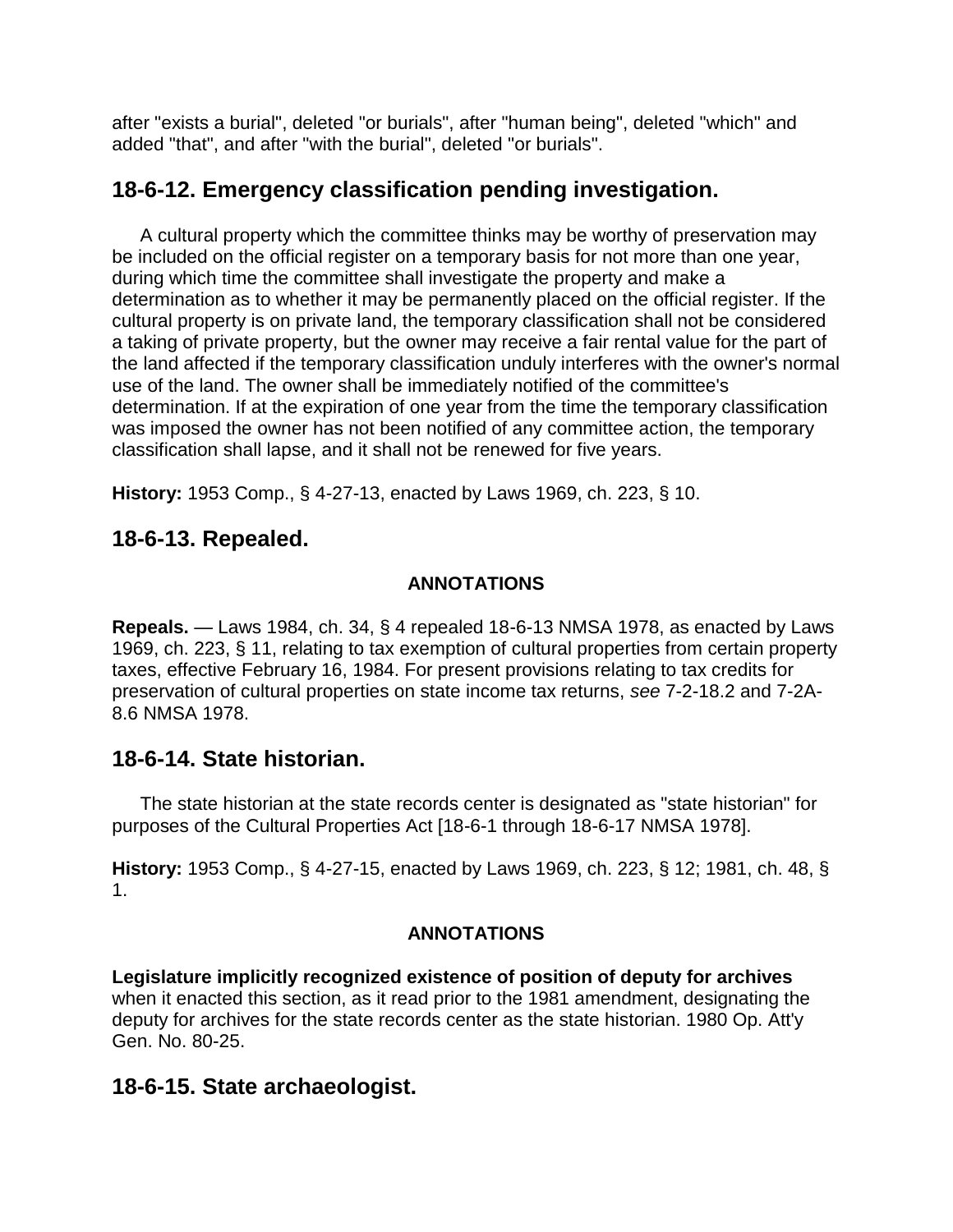The state archaeologist in the cultural affairs department is designated as "state archaeologist" for the purposes of the Cultural Properties Act [18-6-1 through 18-6-17 NMSA 1978]. The state archaeologist shall be professionally recognized in the discipline of archaeology, shall have achieved recognition for accomplishments in his field in the American southwest and shall have a specialized knowledge of New Mexico.

History: 1953 Comp., § 4-27-16, enacted by Laws 1969, ch. 223, § 13; 1986, ch. 10, § 6; 2004, ch. 25, § 31.

#### **ANNOTATIONS**

**The 2004 amendment,** effective May 19, 2004, changed "office of cultural affairs" to "cultural affairs department".

### **18-6-16. Preparation and sale of cultural properties publications; revolving fund; report.**

The historic preservation division shall encourage and promote publications relating to cultural properties that have been prepared pursuant to the Cultural Properties Act [18-6-1 through 18-6-17 NMSA 1978]. The historic preservation division may prepare or contract for the preparation of such publications on the condition that it receives from the sale of the publications the amount expended plus interest on that amount compounded annually at the prime lending rate quoted in the Wall Street Journal on the effective date of the contract until the expended amount is reimbursed in full to the division. All receipts from such sales shall go into a special revolving fund, which is hereby established. The historic preservation division shall adopt rules establishing guidelines and fiscal controls over the use of the revolving fund.

History: 1953 Comp., § 4-27-17, enacted by Laws 1978, ch. 53, § 1; 1980, ch. 151, § 38; 1983, ch. 296, § 20; 1994, ch. 70, § 1; 2004, ch. 25, § 32.

#### **ANNOTATIONS**

**Repeals and reenactments.** — Laws 1978, ch. 53, § 1, repealed former 4-27-17, 1953 Comp., relating to preparation and sale of cultural properties publications, revolving fund and report, and enacted a new 4-27-17, 1953 Comp.

**The 2004 amendment,** effective May 19, 2004, deleted the reference to the office of cultural affairs.

**The 1994 amendment,** effective May 18, 1994, deleted "duties of the committee under the" following "pursuant to the" in the first sentence, substituted "historic preservation division" for "committee" in the second sentence, substituted the language beginning "interest on that" for "ten percent" at the end of the second sentence, deleted "and shall annually report to the legislative finance committee on or before June 30 the fund's receipts, disbursements and unencumbered balance, together with a detailed statement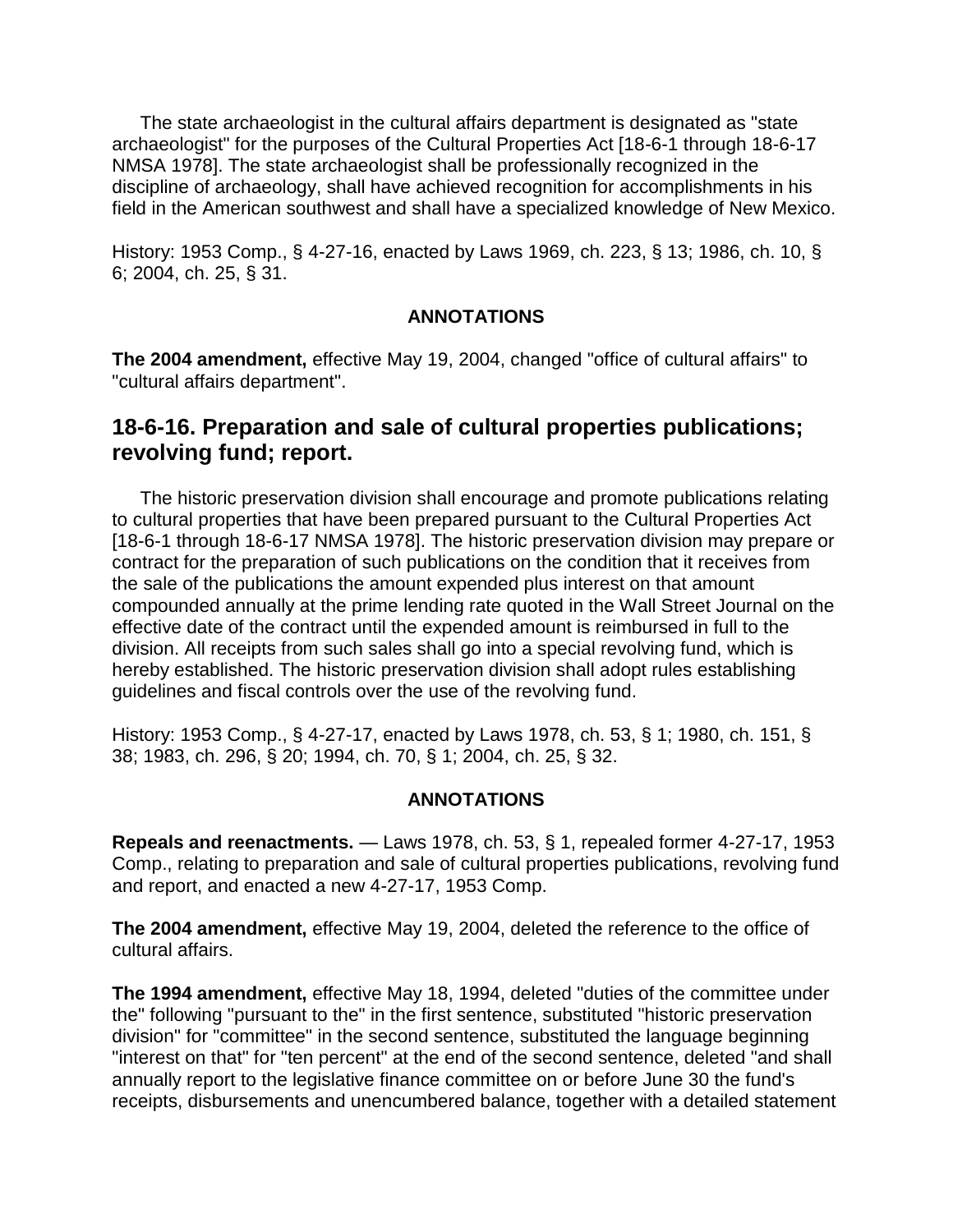of the expenditures" from the end of the last sentence, and made a minor stylistic change.

### **18-6-17. Designation of state historic sites; reservation of lands for historic site care and management.**

The governor is authorized, upon the recommendation of the committee and the board of regents of the museum of New Mexico, to declare by public proclamation that any cultural property situated on lands owned or controlled by the state shall be a state historic site and may reserve as a part thereof such parcels of land as may be necessary for the proper care and management of the cultural property to be protected. In the case of proposed state historic sites situated on state trust lands, the federal laws granting same shall be complied with. Any such historic site shall be administered by the state historic sites division of the cultural affairs department in accordance with the provisions of Section 18-6-6 NMSA 1978.

**History:** 1953 Comp., § 4-27-18, enacted by Laws 1973, ch. 16, § 1; 1977, ch. 246, § 41; 1980, ch. 151, § 39; 1986, ch. 10, § 7; 2013, ch. 67, § 5.

#### **ANNOTATIONS**

**The 2013 amendment,** effective June 14, 2013, renamed state monuments as historic sites; in the title of the section, after "state", deleted "monuments" and added "historic sites" and after "lands for", deleted "monument" and added "historic site"; deleted "monument" and added "historic site" throughout the section; in the third sentence, after "administered by the", deleted "museum" and added "state historic sites"; and after "division of the", changed "office of cultural affairs" to "cultural affairs department".

#### **18-6-18. Short title.**

This act [18-6-18 through 18-6-23 NMSA 1978] may be cited as the "Historic Preservation Loan Act".

**History:** Laws 1987, ch. 7, § 1.

### **18-6-19. Purpose.**

The purpose of the Historic Preservation Loan Act [18-6-18 through 18-6-23 NMSA 1978] is to provide owners of registered cultural properties in New Mexico with low-cost financial assistance in the restoration, rehabilitation and repair of properties listed in the state register of cultural properties or national register of historic places, which are a part of the state's heritage and which contribute substantially to the state's economic well being and to a sound and proper balance between preservation and development, through the creation of a self-sustaining revolving loan program to rehabilitate, repair and restore historic properties.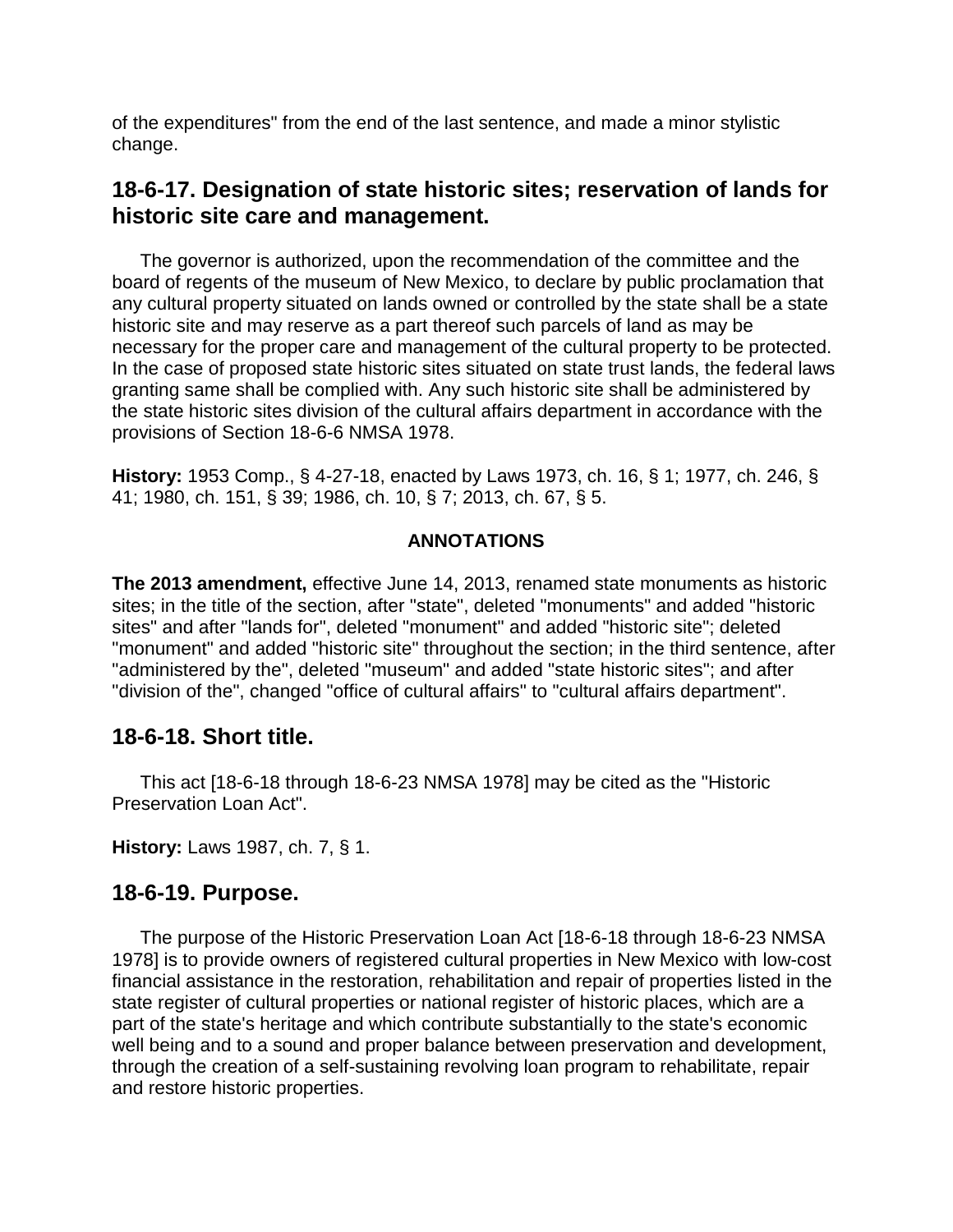**History:** Laws 1987, ch. 7, § 2.

# **18-6-20. Definitions.**

As used in the Historic Preservation Loan Act [18-6-18 through 18-6-23 NMSA 1978]:

A. "committee" means the cultural properties review committee;

B. "division" means the historic preservation division of the cultural affairs department;

C. "fund" means the historic preservation loan fund;

D. "property owner" means the sole owner, joint owner, owner in partnership or corporate owner of a registered cultural property. As used in this subsection, the term "property owner" includes the owner of a leasehold interest in a registered cultural property, if the term of the lease is not less than nineteen years; and

E. "registered cultural property" means a site, structure, building or object entered in the state register of cultural properties or the national register of historic places or both.

History: Laws 1987, ch. 7, § 3; 2004, ch. 25, § 33.

#### **ANNOTATIONS**

**The 2004 amendment,** effective May 19, 2004, in Subsection B, changed "office of cultural affairs" to "cultural affairs department".

# **18-6-21. Fund created; administration.**

A. There is created in the state treasury a revolving loan fund which shall be known as the "historic preservation loan fund". The division shall administer the fund and may make loans from the fund in accordance with the Historic Preservation Loan Act [18-6- 18 through 18-6-23 NMSA 1978].

B. The division shall deposit in the fund all receipts from the repayment of loans made pursuant to the Historic Preservation Loan Act.

C. The division may deposit in the fund any private funds made available for the purposes of the Historic Preservation Loan Act and any federal funds made available for the purpose of making grants or loans to owners of registered historic properties. Such funds may be used by the division to make or to subsidize loans made pursuant to the Historic Preservation Loan Act.

**History:** Laws 1987, ch. 7, § 4.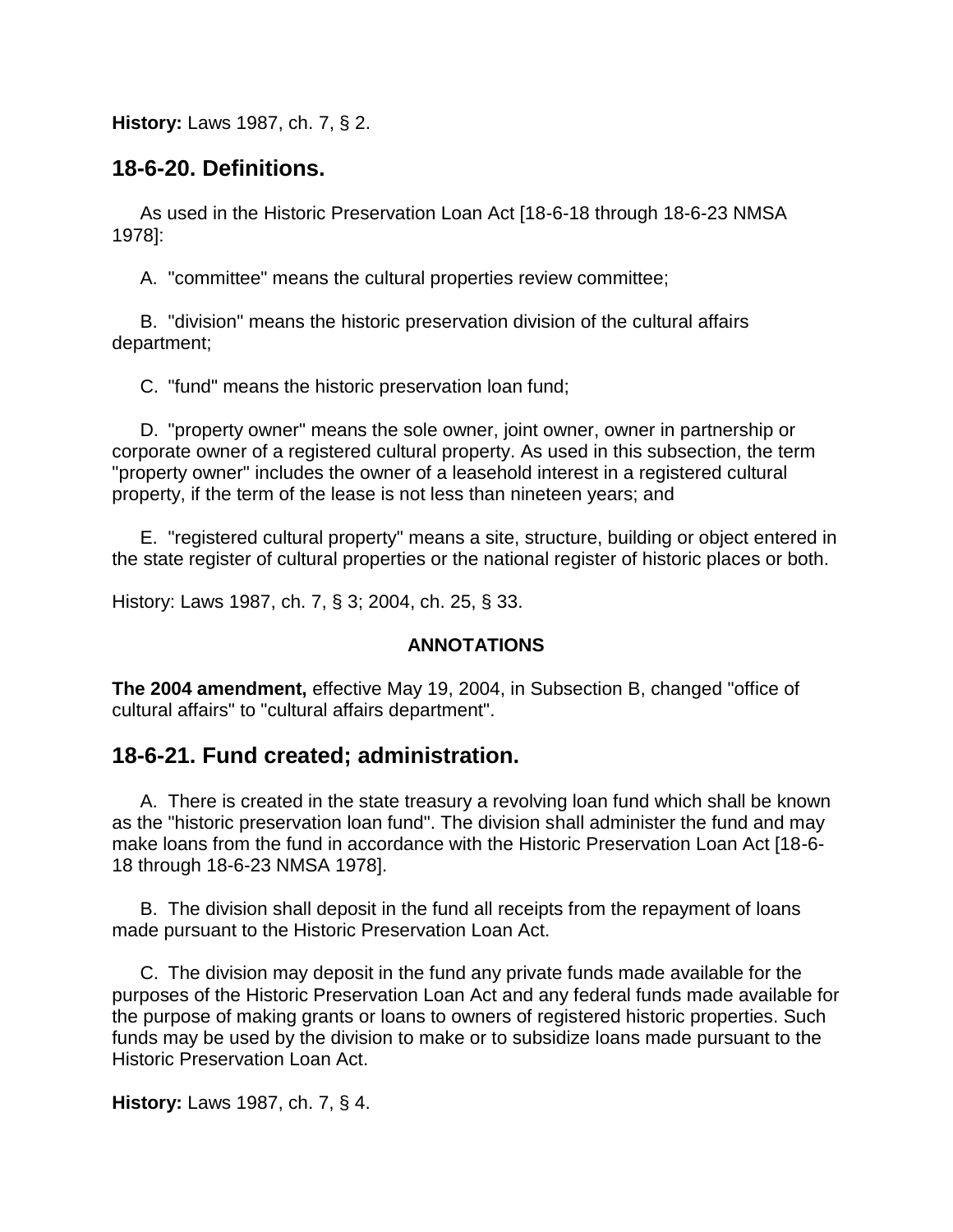# **18-6-22. Loan program; duties of division and committee.**

A. The division shall establish a program to make direct loans or loan subsidies and a program to contract with one or more lending institutions for deposits to be used for the purpose of making or subsidizing loans to owners of registered cultural properties for the restoration, rehabilitation or repair of those properties in accordance with the Historic Preservation Loan Act [18-6-18 through 18-6-23 NMSA 1978].

B. The division shall adopt rules and regulations to govern the application procedure and requirements for making or subsidizing loans under the Historic Preservation Loan Act.

C. The division shall adopt rules and regulations to govern the deposits with lending institutions for making or subsidizing loans under the Historic Preservation Loan Act.

D. The division and committee in cooperation shall adopt a system for the priority ranking of historic preservation projects, both eligible and ineligible for federal funding assistance, for which loan or loan subsidy applications have been received by the division. The system shall be based on factors including geographic distribution of recipient projects, severity of deterioration of the registered property, the degree of architectural and construction detail in the loan application demonstrating the feasibility of the proposed restoration, rehabilitation or repair of the registered cultural property and availability of other funding for the project. All loans or loan subsidies from the fund shall be granted pursuant to this system and the system shall be reviewed annually by the division and committee.

E. The committee and division shall monitor the fund and shall prepare an annual report to the governor and the legislature detailing the operations of the fund.

F. The division has the authority necessary and appropriate for the exercise of the powers and duties conferred by the Historic Preservation Loan Act.

**History:** Laws 1987, ch. 7, § 5.

#### **18-6-23. Loans; criteria.**

A. Loans or loan subsidies from the fund shall be made only to property owners who:

(1) agree to repay the loan and to maintain the registered cultural property as restored, rehabilitated or repaired for a specified period but in no case less than seven years;

(2) agree to maintain complete and proper financial records regarding the registered cultural property and to make these available to the division on request;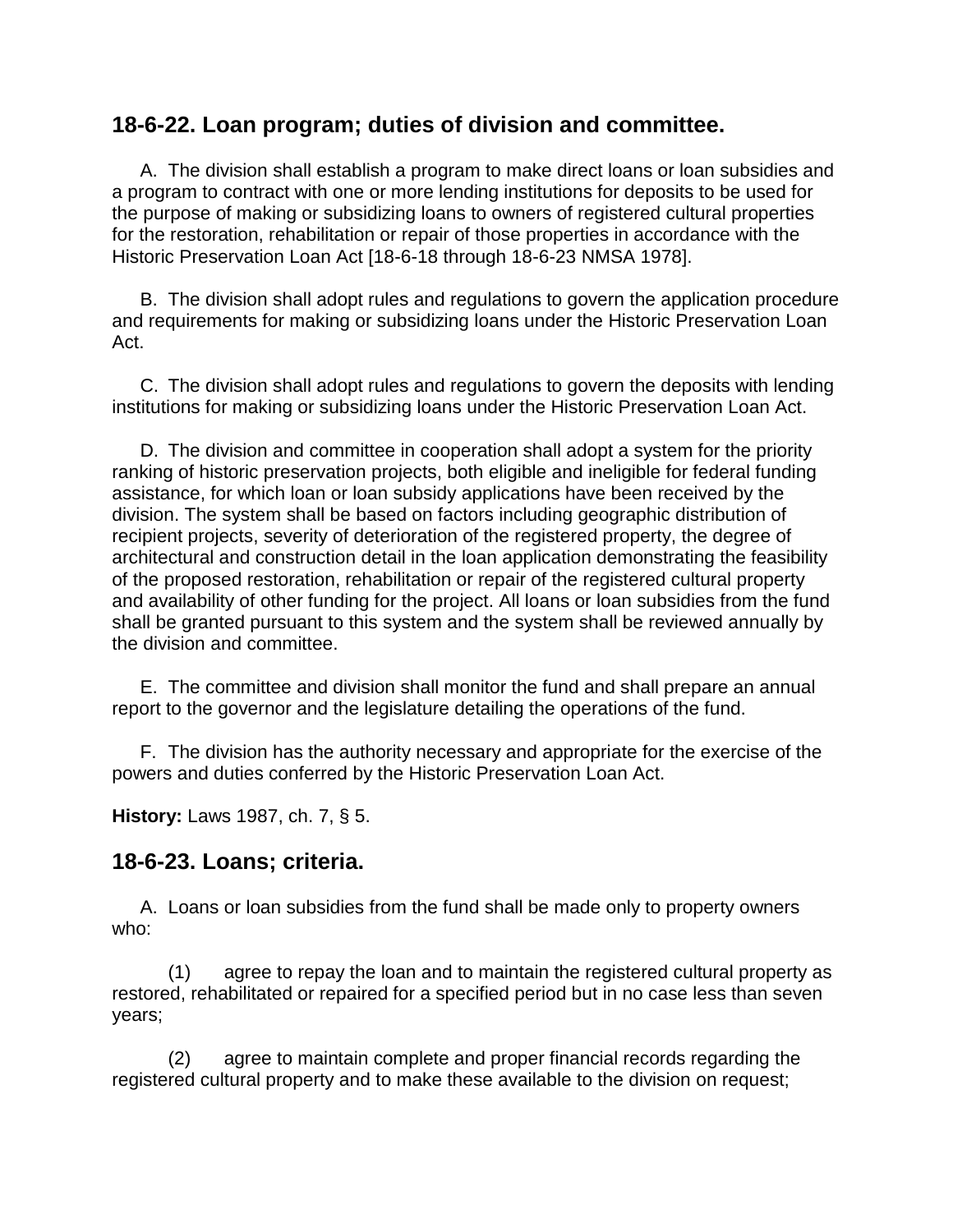(3) agree to complete the proposed rehabilitation, repair or restoration work on the registered cultural property within two years from the date of project loan approval by the division; and

(4) provide sufficient collateral security interest in the registered cultural property to the state of New Mexico in accordance with rules and regulations established by the committee and division.

B. A loan shall be made for a period not to exceed five years with interest on the unpaid balance at a rate not greater than the yield at the time of loan approval on United States treasury bills with a maturity of 365 days plus three and one-half percent. A loan shall be repaid by the property owner in equal installments not less often than annually with the first installment due within one year of the date the loan is issued.

C. Loans shall be made only for eligible costs. Eligible costs include architectural, engineering and planning costs, inspection of work in progress, contracted restoration, rehabilitation and repair costs and costs necessary to meet code requirements. Eligible costs shall not include costs of land acquisition, legal costs or fiscal agents' fees.

**History:** Laws 1987, ch. 7, § 6.

#### **ANNOTATIONS**

**Severability clauses.** — Laws 1987, ch. 7, § 7 provided for the severability of the act if any part or application thereof is held invalid.

### **18-6-24. Short title.**

This act [18-6-24 through 18-6-27 NMSA 1978] may be cited as the "Reburial Grounds Act".

History: Laws 2007, ch. 299, § 1 and Laws 2007, ch. 300, § 1.

#### **ANNOTATIONS**

**Compiler's notes.** — Laws 2007, ch. 299, § 1 and Laws 2007, ch. 300, § 1 enacted identical sections, effective June 15, 2007. The section was set out as enacted by Laws 2007, ch. 300, § 1. *See* 12-1-8 NMSA 1978.

#### **18-6-25. Definitions.**

As used in the Reburial Grounds Act [18-6-24 through 18-6-27 NMSA 1978]:

A. "department" means the cultural affairs department;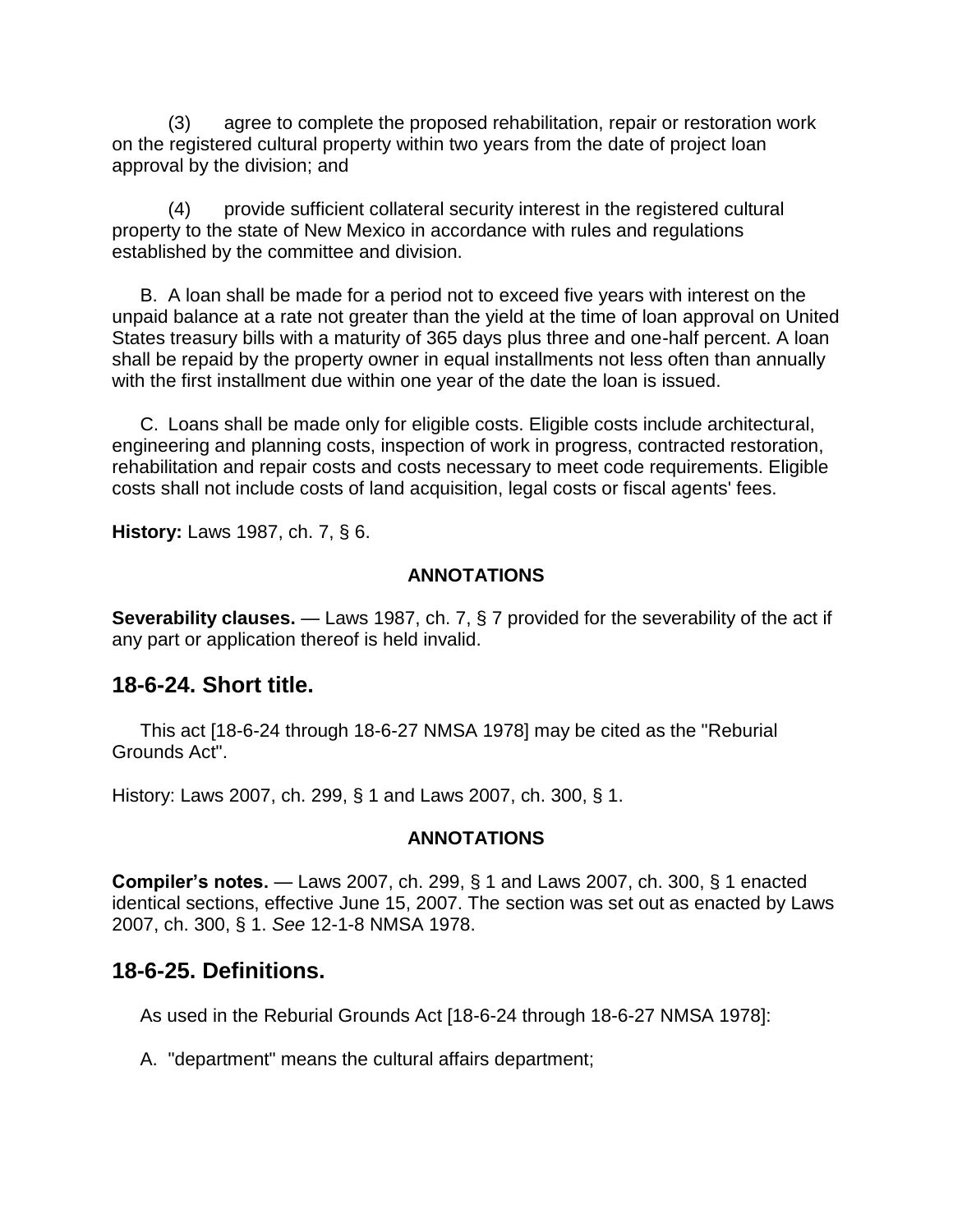B. "descendant group" means persons demonstrably related to the remains by consanguinity, family affiliation, clan or direct historical association and includes a Native American nation, band, tribe or pueblo in New Mexico;

C. "funerary object" means an object or artifact associated with a human burial;

D. "reburial grounds" means state or federal land set aside pursuant to the Reburial Grounds Act that secures and preserves unmarked graves for remains not claimed by a descendant group;

E. "remains" means a human body, skeletal remains or mummified remains discovered during construction and other projects or exposed through erosion, excavation or accident or other means on state, federal and private lands and includes a funerary object or artifact associated with the remains; and

F. "state land" means property owned, controlled or operated by a department, agency, institution or political subdivision of the state.

History: Laws 2007, ch. 299, § 2 and Laws 2007, ch. 300, § 2.

#### **ANNOTATIONS**

**Compiler's notes.** — Laws 2007, ch. 299, § 2 and Laws 2007, ch. 300, § 2 enacted identical sections, effective June 15, 2007. The section was set out as enacted by Laws 2007, ch. 300, § 2. *See* 12-1-8 NMSA 1978.

#### **18-6-26. Remains designated for reburial.**

Except as otherwise designated by the department, remains shall be reburied in the reburial grounds unless a descendant group that demonstrates a relationship to the remains requests otherwise.

History: Laws 2007, ch. 299, § 3 and Laws 2007, ch. 300, § 3.

#### **ANNOTATIONS**

**Compiler's notes.** — Laws 2007, ch. 299, § 3 and Laws 2007, ch. 300, § 3 enacted identical sections, effective June 15, 2007. The section was set out as enacted by Laws 2007, ch. 300, § 3. *See* 12-1-8 NMSA 1978.

### **18-6-27. Designation of reburial grounds site.**

The department shall facilitate the designation of state or federal land for reburial of unmarked remains not claimed by a descendant group and shall: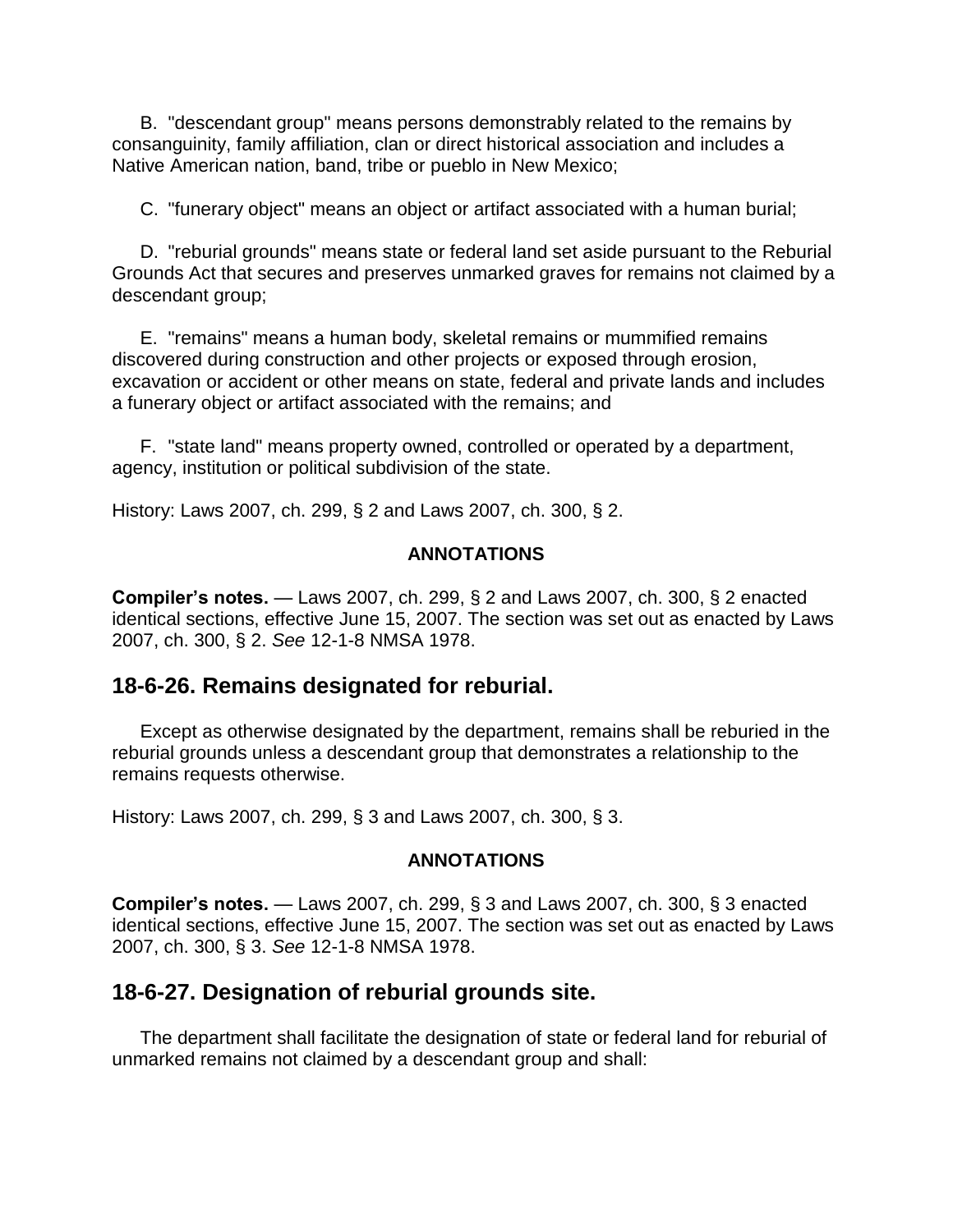A. by September 1, 2007, organize a working group that includes representatives of the department, the Indian affairs department and the tribal-state workgroup on repatriation and sacred places to:

(1) recommend rules for the acquisition of remains and the maintenance and preservation of the reburial grounds;

(2) distinguish between remains that can be reburied and remains that cannot; and

(3) establish procedures and priorities for reburying remains held in state collections;

B. by December 30, 2008, promulgate rules for:

(1) platting remains placed in the reburial grounds and ensuring that the information is confidential pursuant to Section 18-6-11.1 NMSA 1978;

(2) accepting and acquiring remains and coordinating activities with the state historic preservation officer;

(3) preserving the natural environment of the reburial grounds;

(4) distinguishing between remains that can be reburied and those that cannot;

(5) working with descendant groups that request access to the reburial grounds for ceremonies; and

(6) providing for security and confidentiality of the site; and

C. by July 1, 2009:

(1) accept the first remains for reburial, including remains currently at the museum of New Mexico, the museum of Indian arts and culture and the department;

(2) begin platting the reburial grounds so that reburied remains are not disturbed by later burials and so that the plat is confidential pursuant to Section 18-6- 11.1 NMSA 1978; and

(3) provide security for the reburial grounds.

History: Laws 2007, ch. 299, § 4 and Laws 2007, ch. 300, § 4.

### **ANNOTATIONS**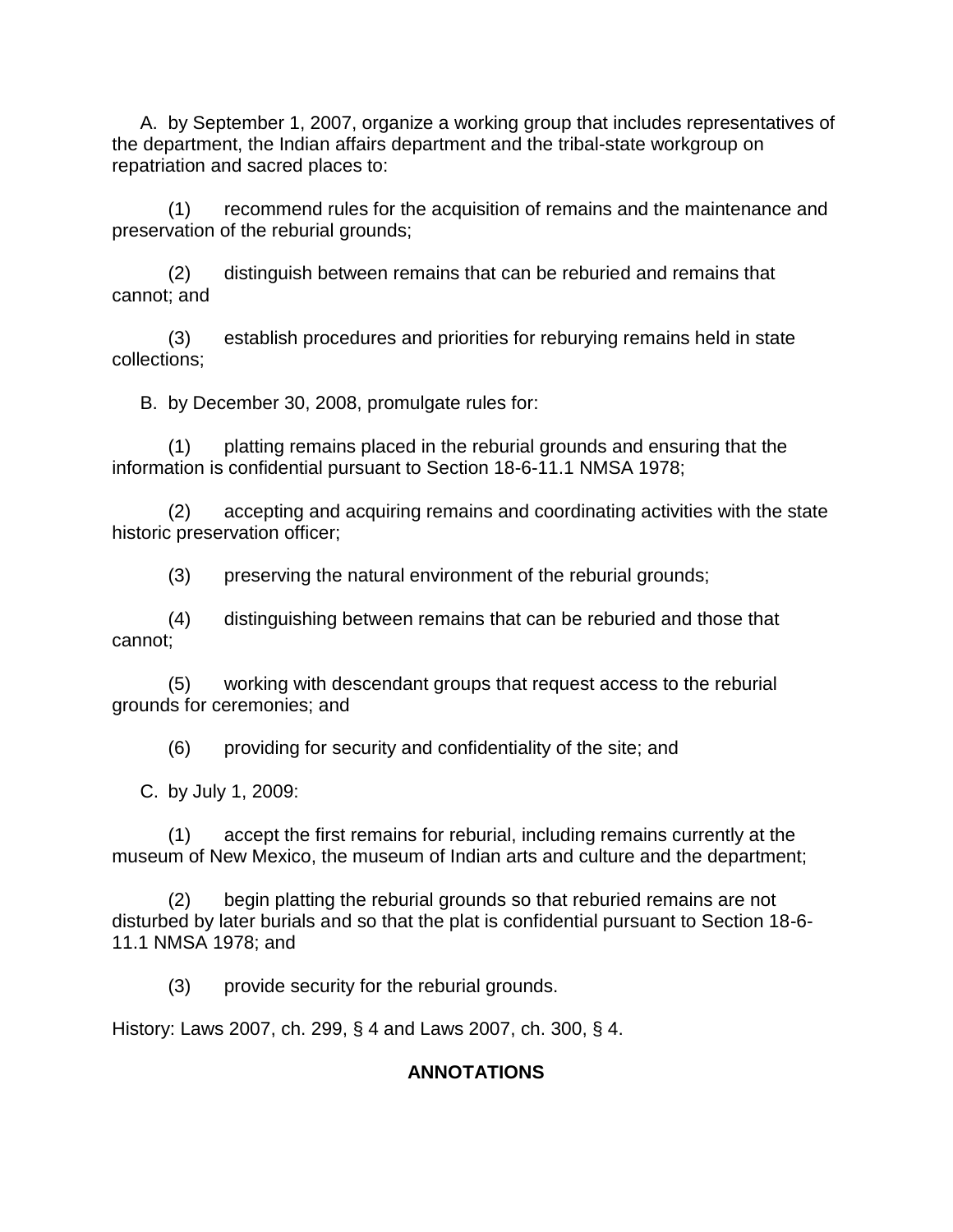**Cross references.** — For the department referred to in this section, *see* the cultural affairs department, 18-6-6 NMSA 1978.

**Compiler's notes.** — Laws 2007, ch. 299, § 4 and Laws 2007, ch. 300, § 4 enacted identical sections, effective June 15, 2007. The section was set out as enacted by Laws 2007, ch. 300, § 4. *See* 12-1-8 NMSA 1978.

# **ARTICLE 6A Cultural Properties Protection**

### **18-6A-1. Short title.**

Chapter 18, Article 6A NMSA 1978 may be cited as the "Cultural Properties Protection Act".

History: Laws 1993, ch. 176, § 1; 2004, ch. 25 , § 34.

#### **ANNOTATIONS**

**The 2004 amendment,** effective May 19, 2004, provided that the Cultural Properties Protection Act be cited as "Chapter 18, Article 6A".

# **18-6A-2. Definitions.**

As used in the Cultural Properties Protection Act:

A. "committee" means the cultural properties review committee;

B. "cultural property" means a structure, place, site or object having historic, archaeological, scientific, architectural or other cultural significance;

C. "division" means the historic preservation division of the cultural affairs department;

D. "fund" means the cultural properties restoration fund;

E. "interpretation" means the inventory, registration, mapping and analysis of cultural properties and public educational programs designed to prevent the loss of cultural properties;

F. "officer" means the state historic preservation officer;

G. "preservation" means sustaining the existing form, integrity and material of a cultural property or the existing form and vegetative cover of a cultural property and may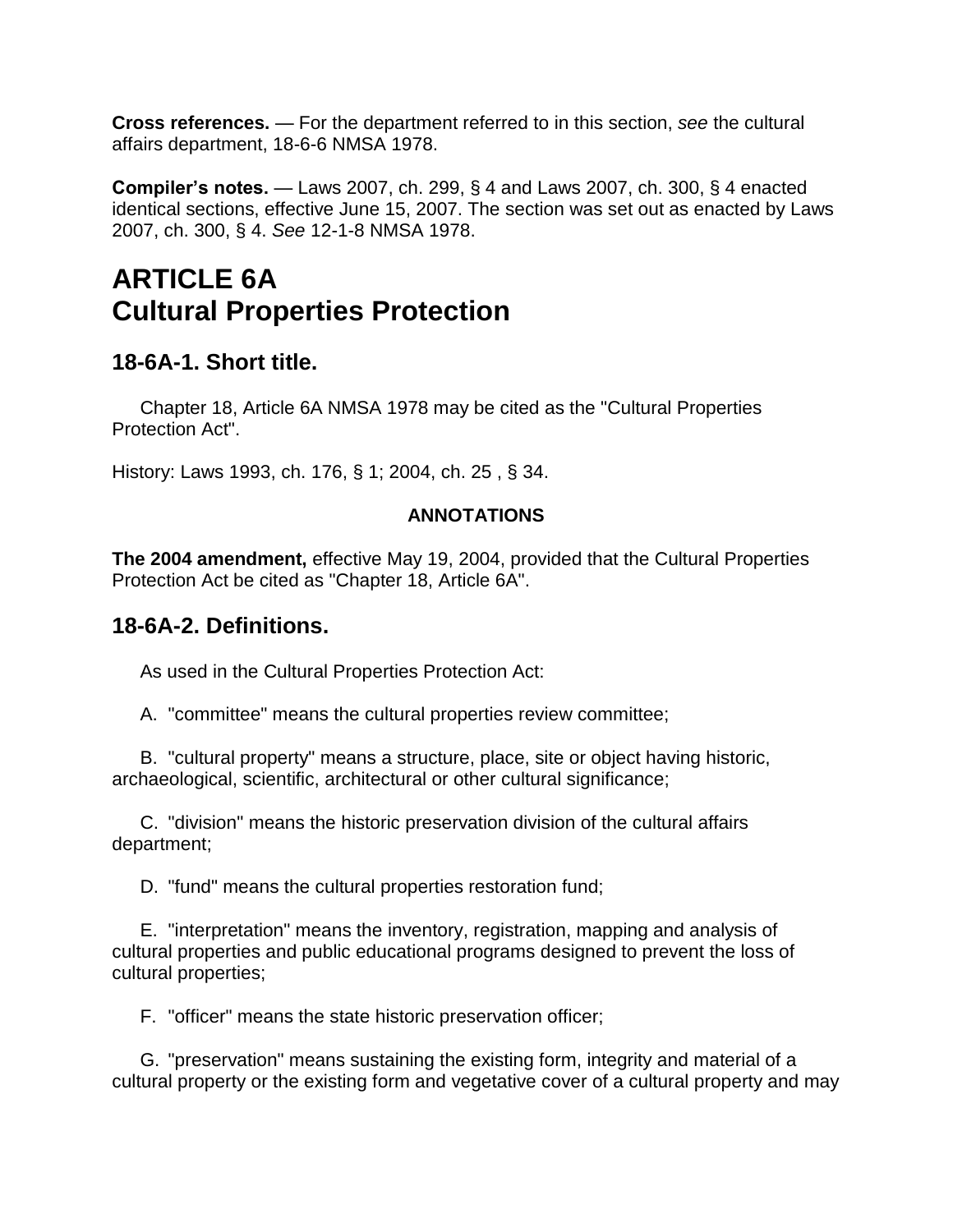include protective maintenance or stabilization where necessary in the case of archaeological sites;

H. "professional survey" means an archaeological or architectural survey;

I. "protection" means safeguarding the physical condition or environment of a cultural property from deterioration or damage caused by weather or other natural, animal or human intrusions;

J. "restoration" means recovering the general historic appearance of a cultural property or the form and details of an object or structure by removing incompatible natural or human-caused accretions and replacing missing elements as appropriate;

K. "stabilization" means reestablishing the structural stability or weather-resistant condition of a cultural property or arresting deterioration that may lead to structural failure;

L. "state agency" means a department, agency, institution or political subdivision of the state; and

M. "state land" means property owned, controlled or operated by a state agency.

History: Laws 1993, ch. 176, § 2; 2004, ch. 25, § 35.

#### **ANNOTATIONS**

**The 2004 amendment,** effective May 19, 2004, in Subsection C, changed "office of cultural affairs" to "cultural affairs department".

# **18-6A-3. Fund; created; purpose.**

A. The "cultural properties restoration fund" is created in the state treasury. The fund may receive money appropriated by the legislature or gifts, grants, bequests or payments for services rendered by the division from any public or private source. All money appropriated to the fund or accruing to the fund as a result of gifts, grants, bequests, payments for services rendered, investment of the fund or from any other source shall not be transferred to another fund but shall remain in the fund to be encumbered and disbursed according to the provisions of the Cultural Properties Protection Act. Money in the fund shall not revert to the general fund or to any other fund from which money was appropriated.

B. Money in the fund shall be used solely for the purpose of providing grants for interpretation, restoration, preservation, stabilization and protection of cultural property that is state property.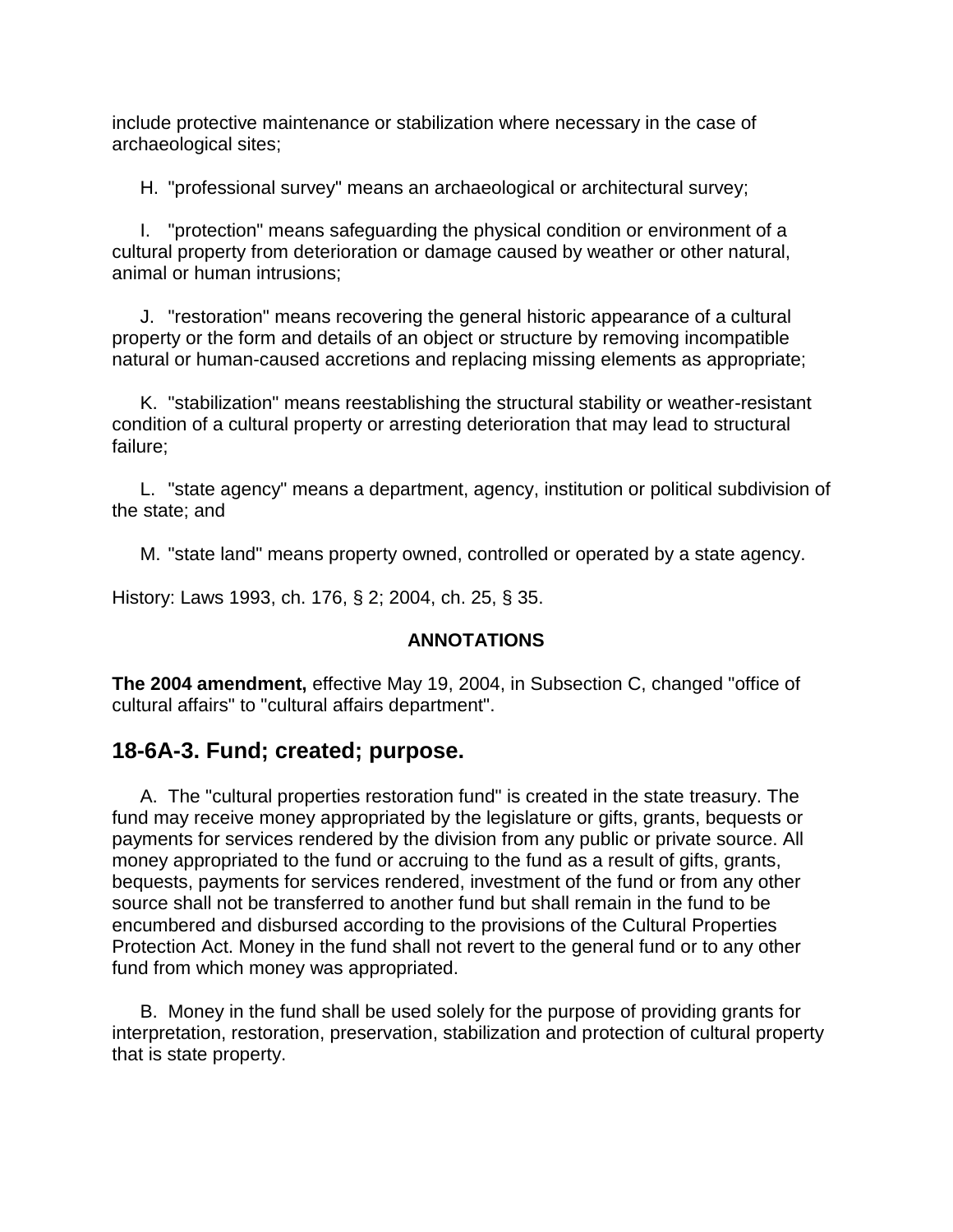C. Disbursements from the fund shall be made only upon warrants drawn by the secretary of finance and administration pursuant to vouchers signed by the officer.

**History:** Laws 1993, ch. 176, § 3.

# **18-6A-4. Administration; regulatory authority.**

A. The officer shall administer the provisions of the Cultural Properties Protection Act and shall adopt rules, regulations and criteria for reviewing and awarding grants as necessary to carry out the provisions of that act.

B. Rules and regulations shall include:

(1) the method to be used to determine the eligibility of a state agency to receive grants from the fund;

(2) a procedure for application, approval and rejection of grant proposals;

(3) a requirement that an interpretation, restoration, preservation, stabilization or protection project be undertaken in accordance with specifications approved by the officer; and

(4) a requirement that a cultural property assisted by a grant be preserved and protected for a specified period of time, but in no case less than ten years.

C. Criteria for reviewing and awarding grants shall include the:

(1) degree of physical damage or deterioration of the cultural property;

(2) special status of the cultural property, including whether the property is listed on a national, state or local register of historic places; and

(3) suitability of the cultural property for interpretation.

D. At least annually, the officer, in consultation with the committee and with the approval of the officials having jurisdiction over cultural properties being considered, shall select:

(1) cultural properties to be restored, preserved, stabilized and protected; and

(2) programs for interpretation.

E. The officer may contract with state agencies, architectural and engineering firms, private nonprofit organizations or individuals for interpretation, restoration, preservation, stabilization and protection.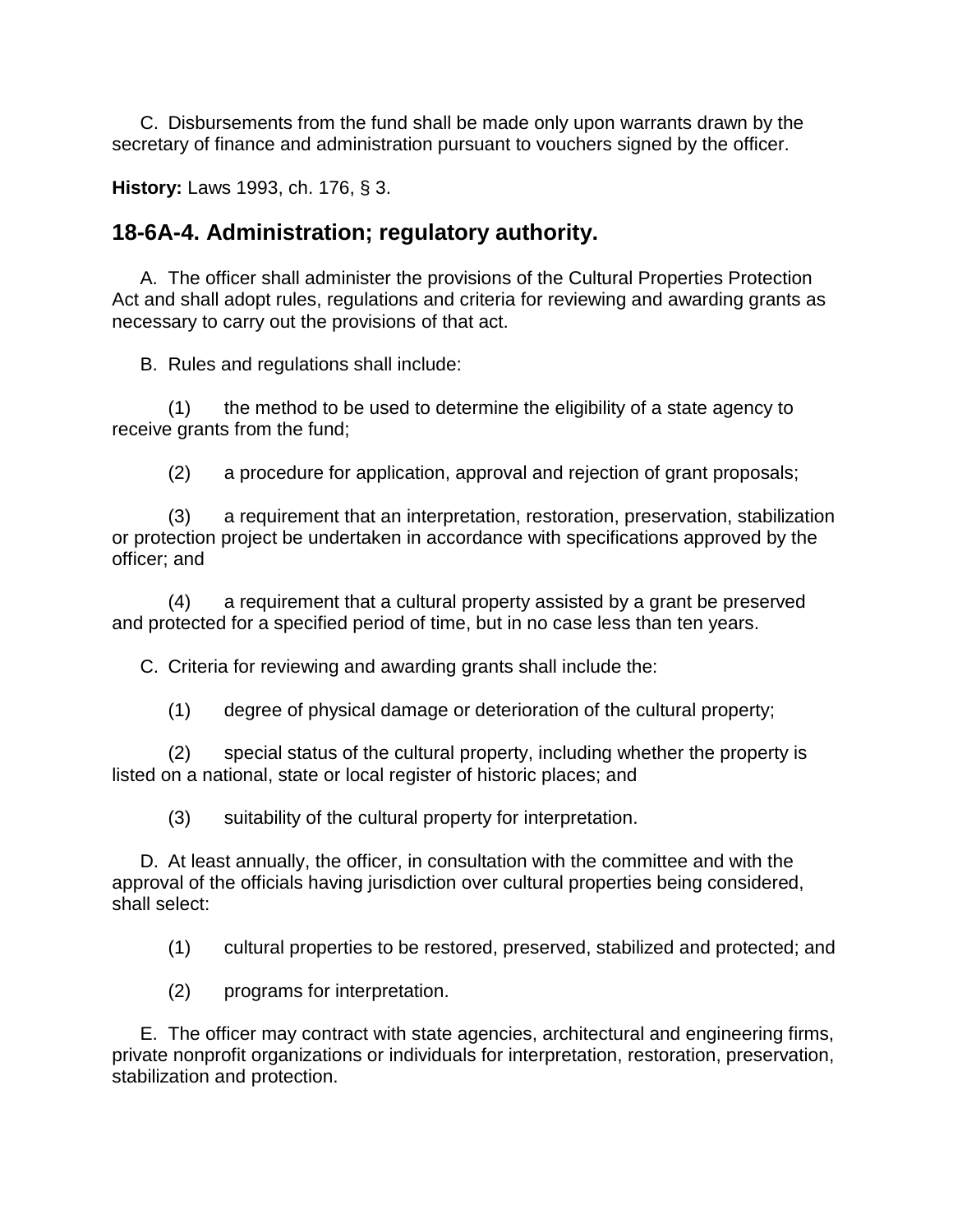**History:** Laws 1993, ch. 176, § 4.

## **18-6A-5. Professional surveys.**

The officer shall, in cooperation with the heads of state agencies, establish a system of professional surveys of cultural properties on state lands. State agencies shall cooperate with the officer and exercise due caution to ensure that cultural properties are not inadvertently damaged or destroyed.

**History:** Laws 1993, ch. 176, § 5.

### **18-6A-6. Joint powers agreements.**

As authorized by the Joint Powers Agreements Act [11-1-1 NMSA 1978], any state agency may enter into a joint powers agreement with the division to effect the purposes of the Cultural Properties Protection Act.

**History:** Laws 1993, ch. 176, § 6.

# **ARTICLE 7 Museum of Space History**

## **18-7-1. Museum of space history division; creation.**

The "museum of space history division" is created within the cultural affairs department. The principal facility of the division is the "museum of space history" located in Alamogordo. The site shall be held in the name of the state.

History: 1953 Comp., § 73-46-1, enacted by Laws 1978, ch. 72, § 1; 1980, ch. 151, § 40; 1987, ch. 313, § 1; 2001, ch. 275, § 2; 2001, ch. 278, § 2; 2004, ch. 25, § 36.

#### **ANNOTATIONS**

**Repeals and reenactments.** — Laws 1978, Chapter 72 repealed 73-46-1 to 73-46-3, 1953 Comp. (former 18-7-1 to 18-7-4 NMSA 1978), relating to the international space hall of fame, effective March 31, 1978, and enacted new §§ 73-46-1 to 73-46-3, 1953 Comp.

**Cross references.** — For special recreation and museum privileges for veterans and their immediate families on Veteran's Day, *see* 28-13A-1 NMSA 1978.

**The 2004 amendment,** effective May 19, 2004, changed "office of cultural affairs" to "cultural affairs department" and designated Alamogordo as the location of the museum of space history.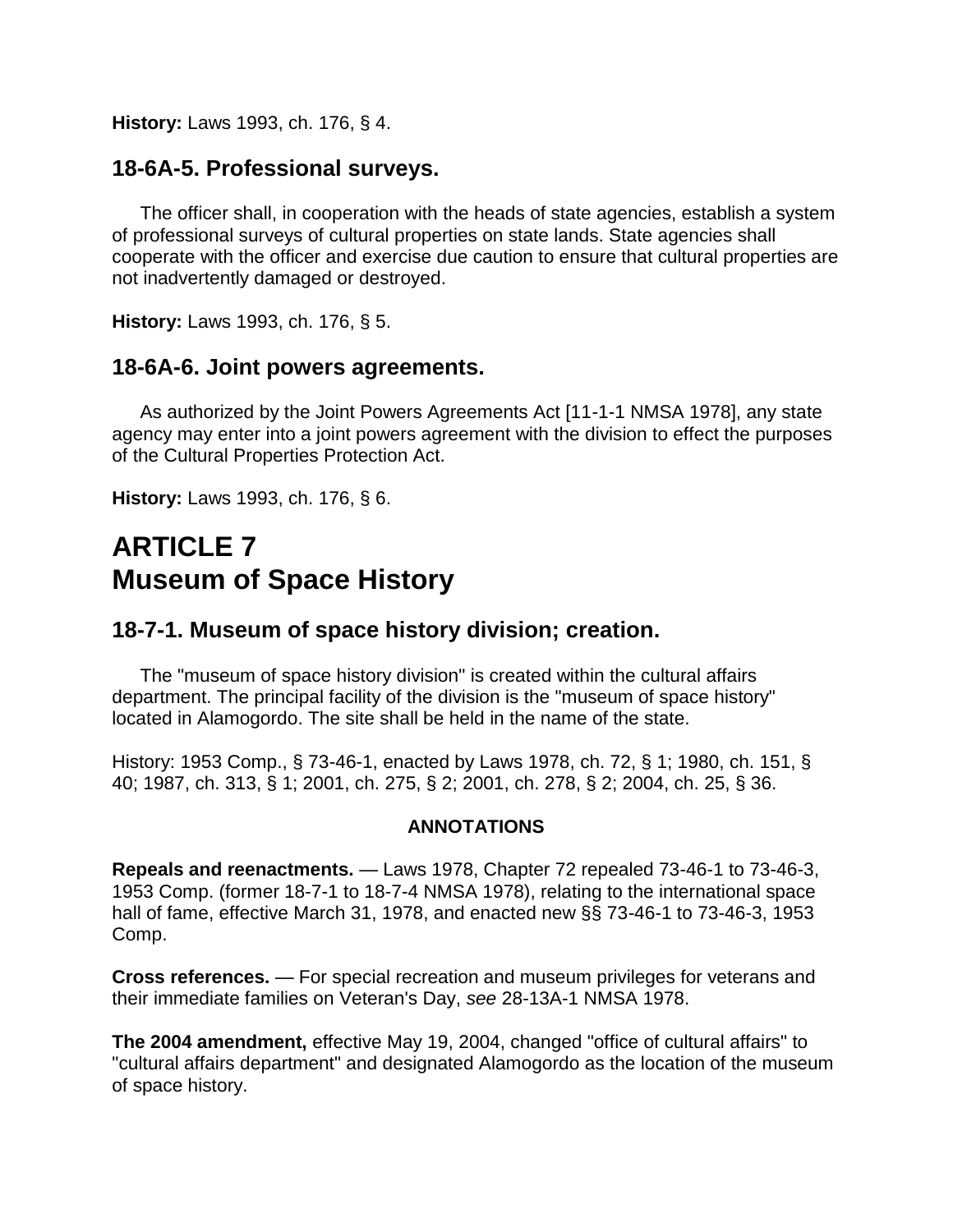**The 2001 amendment,** effective June 15, 2001, substituted "museum of space history division" for "space center division" in the section heading and within the section.

## **18-7-2. New Mexico museum of space history commission.**

There is created the "New Mexico museum of space history commission" consisting of eleven members appointed by the governor. Four members of the commission shall be appointed at large and one member shall be appointed from each of the planning and development districts. Three members shall be appointed to the commission for a term ending December 31, 1974, four members shall be appointed to the commission for a term ending December 31, 1975 and four members shall be appointed to the commission for a term ending December 31, 1976. Thereafter, members of the commission shall be appointed for terms of three years or less in such manner that the staggered expiration date is maintained. Necessary officers shall be elected by the commission. The commission members shall be reimbursed for their necessary and actual mileage and per diem expenses as provided in the Per Diem and Mileage Act [10-8-1 NMSA 1978].

**History:** 1953 Comp., § 73-46-2, enacted by Laws 1978, ch. 72, § 2; 1987, ch. 313, § 2; 2001, ch. 275, § 3; 2001, ch. 278, § 3.

#### **ANNOTATIONS**

**Repeals and reenactments.** — Laws 1978, Chapter 72 repealed 73-46-1 to 73-46-3, 1953 Comp. (former 18-7-1 to 18-7-4 NMSA 1978), relating to the international space hall of fame, effective March 31, 1978, and enacted new §§ 73-46-1 to 73-46-3, 1953 Comp.

**The 2001 amendment,** effective June 15, 2001, substituted "New Mexico museum of space history commission" for "space center commission" in the catchline and within the section.

Laws 2001, ch. 275, § 3, effective June 15, 2001, enacted identical amendments to this section. The section was set out as amended by Laws 2001, ch. 278, § 3. *See* 12-1-8 NMSA 1978.

## **18-7-3. New Mexico museum of space history commission; powers and duties.**

The New Mexico museum of space history commission shall:

A. establish museum of space history policy and determine the mission and direct the development of the museum subject to the approval of the secretary of cultural affairs;

B. hold title to all property for museum use;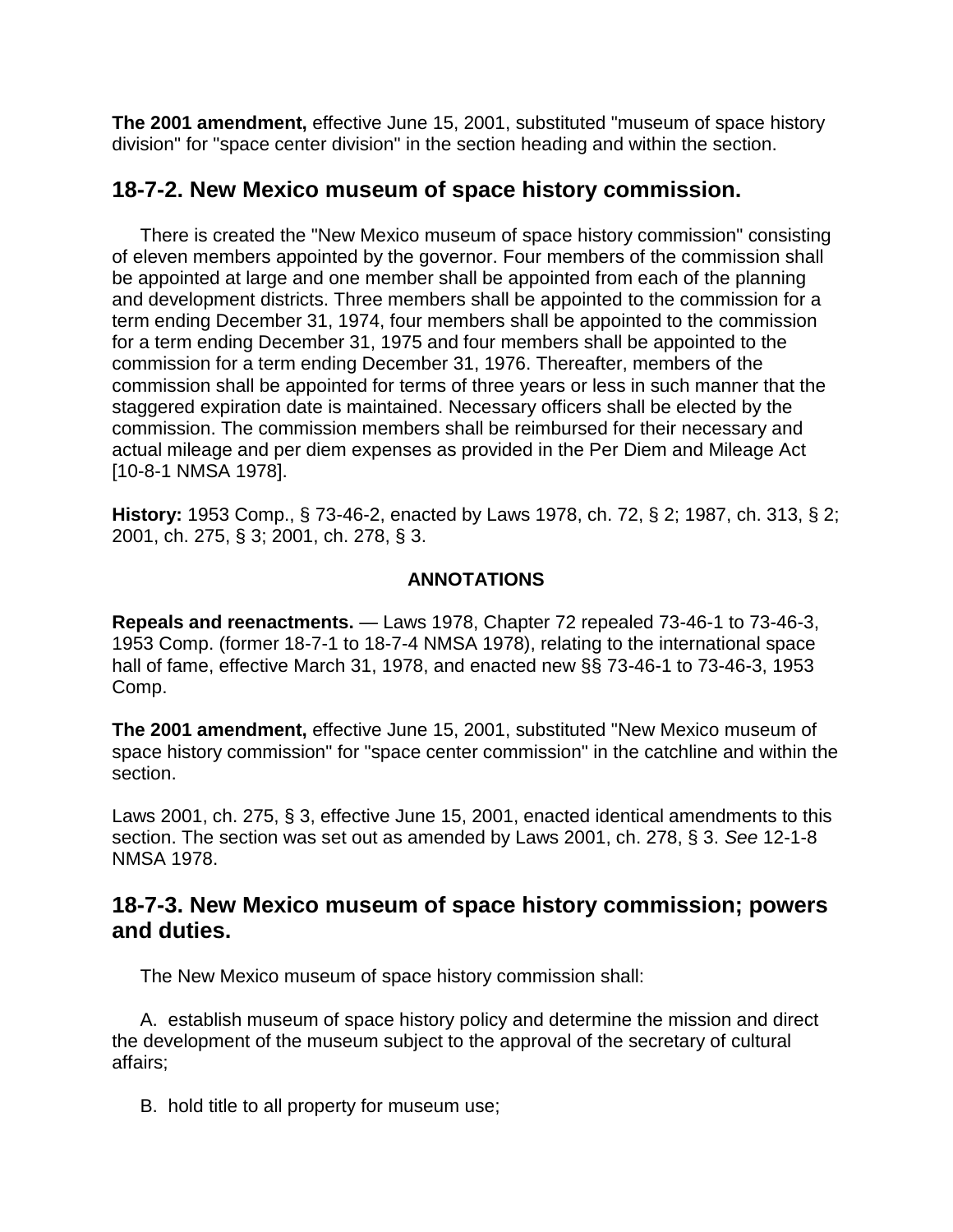C. exercise trusteeship over the collections of the museum;

D. acquire objects relating to the history of rocketry, space flight, astronomy and related fields of interest to the public and real property for museum use or benefit by purchase, donation and bequest;

E. solicit funds for the purpose of developing, restoring and equipping the museum and its property and for the purchase of objects and works of art for its collections and for the development of exhibits and other public programs;

F. adopt rules as appropriate governing:

(1) the loan of objects and exhibits to qualified institutions and agencies for the purpose of exhibition;

(2) gifts, donations or loans of exhibit or collection materials for the museum;

(3) the licensure of the museum's intellectual property; and

(4) other matters necessary to carry out the provisions of Chapter 18, Article 7 NMSA 1978;

G. enter into leases with public or private organizations or agencies for the use of museum premises or facilities for periods of time that exceed forty-five days;

H. cooperate with other agencies and political subdivisions of state, tribal and federal governments and private organizations and individuals to the extent necessary to establish and maintain the museum and its programs;

I. subject to other provisions of law and excepting temporary statewide initiatives of the secretary of cultural affairs, impose admission fees to the museum facilities and programs; and

J. review annually the performance of the director and report its findings to the secretary of cultural affairs.

History: 1953 Comp., § 73-46-3, enacted by Laws 1978, ch. 72, § 3; 1980, ch. 151, § 41; 1987, ch. 313, § 3; 1989, ch. 75, § 1; 1991, ch. 242, § 5; 2001, ch. 275, § 4; 2001, ch. 278, § 4; 2004, ch. 25, § 37; 1978 Comp., § 18-7-3, repealed and reenacted by Laws 2015, ch. 19, § 8.

#### **ANNOTATIONS**

**Repeals and reenactments.** — Laws 1978, Chapter 72 repealed 73-46-1 to 73-46-3, 1953 Comp. (former 18-7-1 to 18-7-4 NMSA 1978), relating to the international space hall of fame, effective March 31, 1978, and enacted a new 73-46-3, 1953 Comp.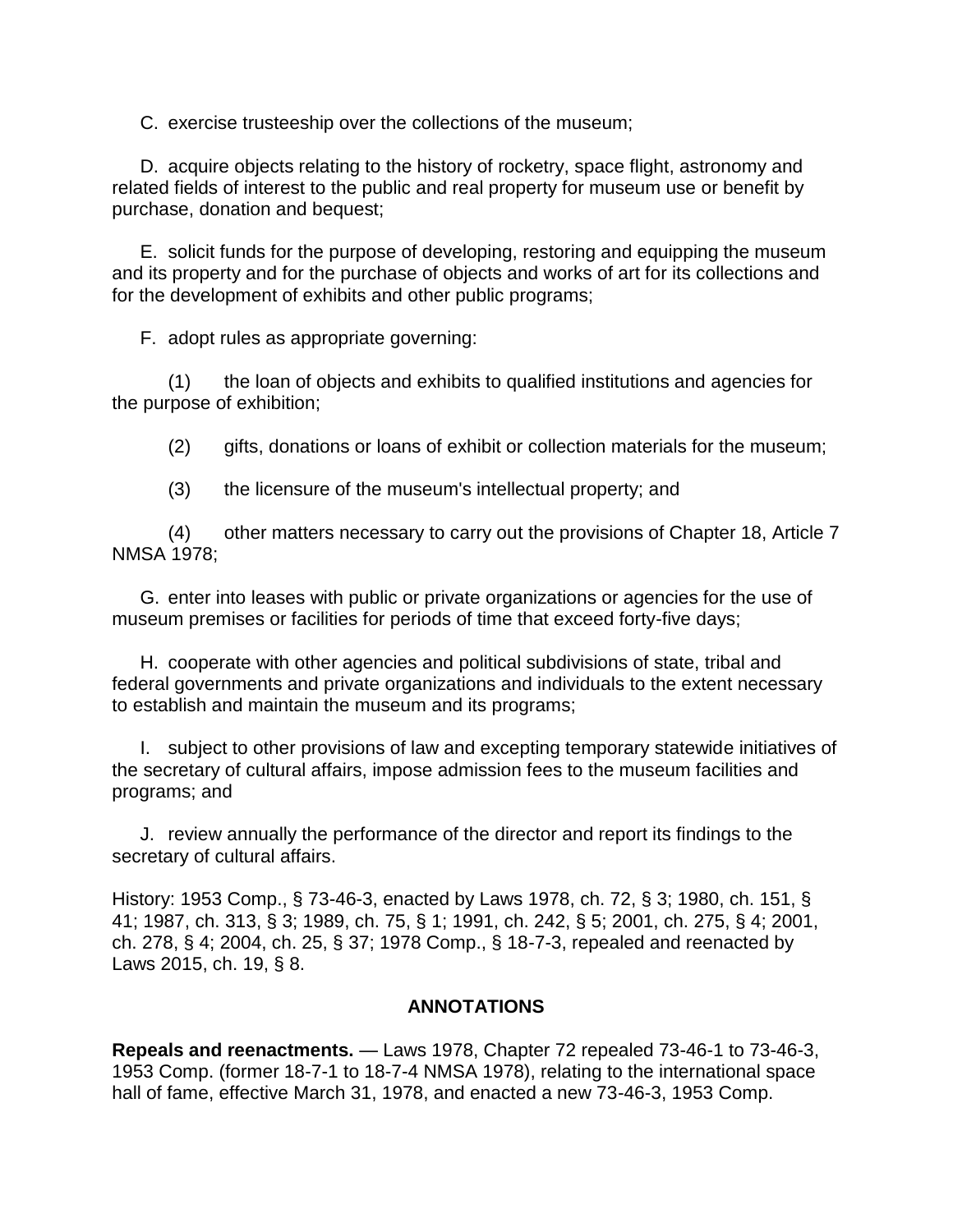Laws 2015, ch. 19, § 8 repealed and reenacted 18-7-3 NMSA 1978, effective July 1, 2015.

**The 2004 amendment,** effective May 19, 2004, deleted the reference to the office of cultural affairs, deleted the duty of the commission to establish general operations policies for the museum and made other minor revisions.

**The 2001 amendment,** effective June 15, 2001, substituted "museum of space history" for "space center" throughout the section.

**The 1991 amendment,** effective June 14, 1991, added Subsection M and made a related stylistic change.

# **18-7-3.1. Museum admission policy.**

The commission shall establish a policy to permit New Mexico residents age sixty years and above to enter all publicly accessible exhibit and program areas, except special exhibits and programs where commissions or royalties are paid by contract, free of charge every Wednesday that is not a holiday that the museum is open.

**History:** 1978 Comp., § 18-7–3.1, enacted by Laws 1991, ch. 242, § 6.

# **18-7-4. Museum of space history director; appointment; qualifications.**

A. Subject to the authority of the secretary of cultural affairs, the administrative and executive officer of the museum of space history division and the museum of space history is the "director" of the division.

B. The director shall meet the following minimum qualifications:

(1) hold a bachelor's or higher degree in a discipline related to the functions of the division; and

(2) have significant experience in the management and operation of an organization similar to the division.

C. The director of the museum of space history division shall be appointed by the secretary of cultural affairs with the approval of the governor from a list of qualified candidates provided by the museum of space history commission.

History: 1953 Comp., § 73-46-4, enacted by Laws 1978, ch. 72, § 4; 1980, ch. 151, § 42; 1987, ch. 313, § 4; 2001, ch. 275, § 5; 2001, ch. 278, § 5; 2004, ch. 25, § 38; 2015, ch. 19, § 9.

#### **ANNOTATIONS**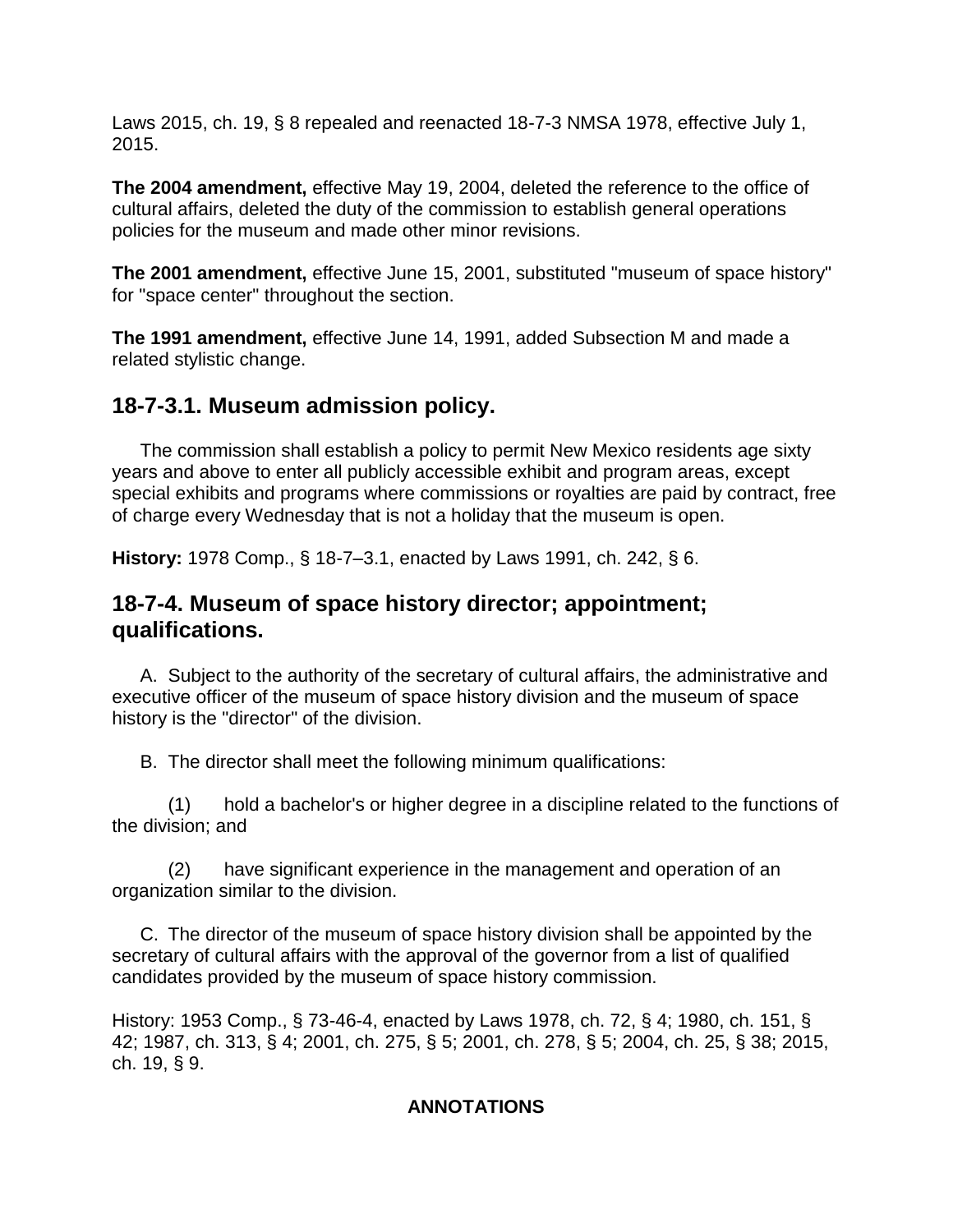**The 2015 amendment,** effective July 1, 2015, provided for qualifications for the director of the museum of space history; in the catchline, added "Museum of space history", and after "director", deleted "employment" and added "appointment; qualifications"; added Subsections A and B and redesignated the previously undesignated first paragraph of the section as Subsection C; in Subsection C, after "shall be", deleted "hired" and added "appointed", and after "cultural affairs", added "with the approval of the governor from a list of qualified candidates provided by the museum of space history commission."

**The 2004 amendment,** effective May 19, 2004, provided for the hiring and removal of the director of the museum by the secretary of cultural affairs instead of the museum of space history commission.

**The 2001 amendment,** effective June 15, 2001, substituted "museum of space history" for "space center" throughout the section.

# **18-7-5. Museum of space history director duties.**

Consistent with the policies of the secretary of cultural affairs and the New Mexico museum of space history commission, the director of the museum of space history:

A. may:

(1) solicit and receive funds or property, including federal funds and public and private grants, for the development of the museum, its collections and its programs;

(2) as authorized by the secretary, enter into contracts related to the programs and operations of the museum, including services related to the location, acquisition, preservation, restoration, salvage or development of culturally related sites, structures or objects in the state;

(3) as authorized by the commission, lend collections or materials to qualified persons for purposes of exhibition and study and borrow collections or materials from other persons for like purposes;

(4) conduct facilities rentals for forty-five days or less and such retail sales as appropriate for the operation of the museum; and

(5) publish journals, books, reports and other materials as appropriate to the operation of the museum; and

B. shall:

(1) administer and operate the museum in accordance with applicable statutes and rules;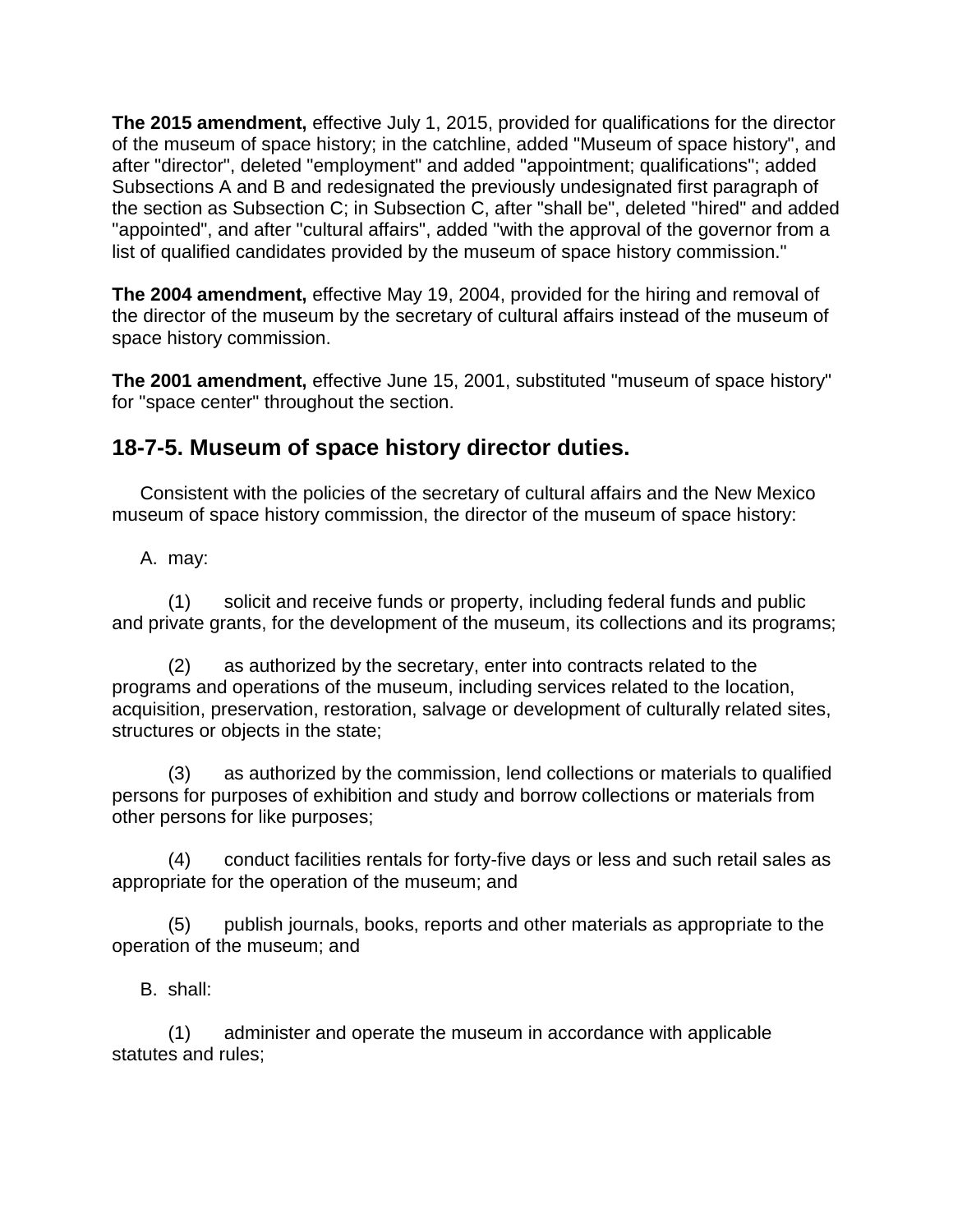(2) develop exhibits and programs of an educational nature for the benefit of the public and in particular the students of the state;

(3) recommend acquisitions to the commission, by donation or other means, of collections and related materials appropriate to the mission of the museum;

(4) direct research, preservation and conservation as is appropriate to render the collections beneficial to the public;

(5) cooperate with educational institutions and other agencies and political subdivisions of state, tribal and federal governments to establish, maintain and extend the programs of the museum;

(6) employ and discharge personnel necessary for the operation of the museum in accordance with the provisions of the Personnel Act [Chapter 10, Article 9 NMSA 1978];

(7) propose budgets for operations and capital improvements;

(8) collect admission fees as determined by the commission; and

(9) perform such other appropriate duties as may be delegated by the commission, the secretary of cultural affairs or the governor or as may be provided by law.

History: Laws 2015, ch. 19, § 10.

#### **ANNOTATIONS**

**Effective dates.** — Laws 2015, ch. 19, § 20 made Laws 2015, ch. 19, § 10, effective July 1, 2015.

# **ARTICLE 8 Prehistoric and Historic Sites Preservation**

# **18-8-1. Short title.**

This act [18-8-1 through 18-8-8 NMSA 1978] may be cited as the "New Mexico Prehistoric and Historic Sites Preservation Act".

**History:** Laws 1989, ch. 13, § 1.

#### **ANNOTATIONS**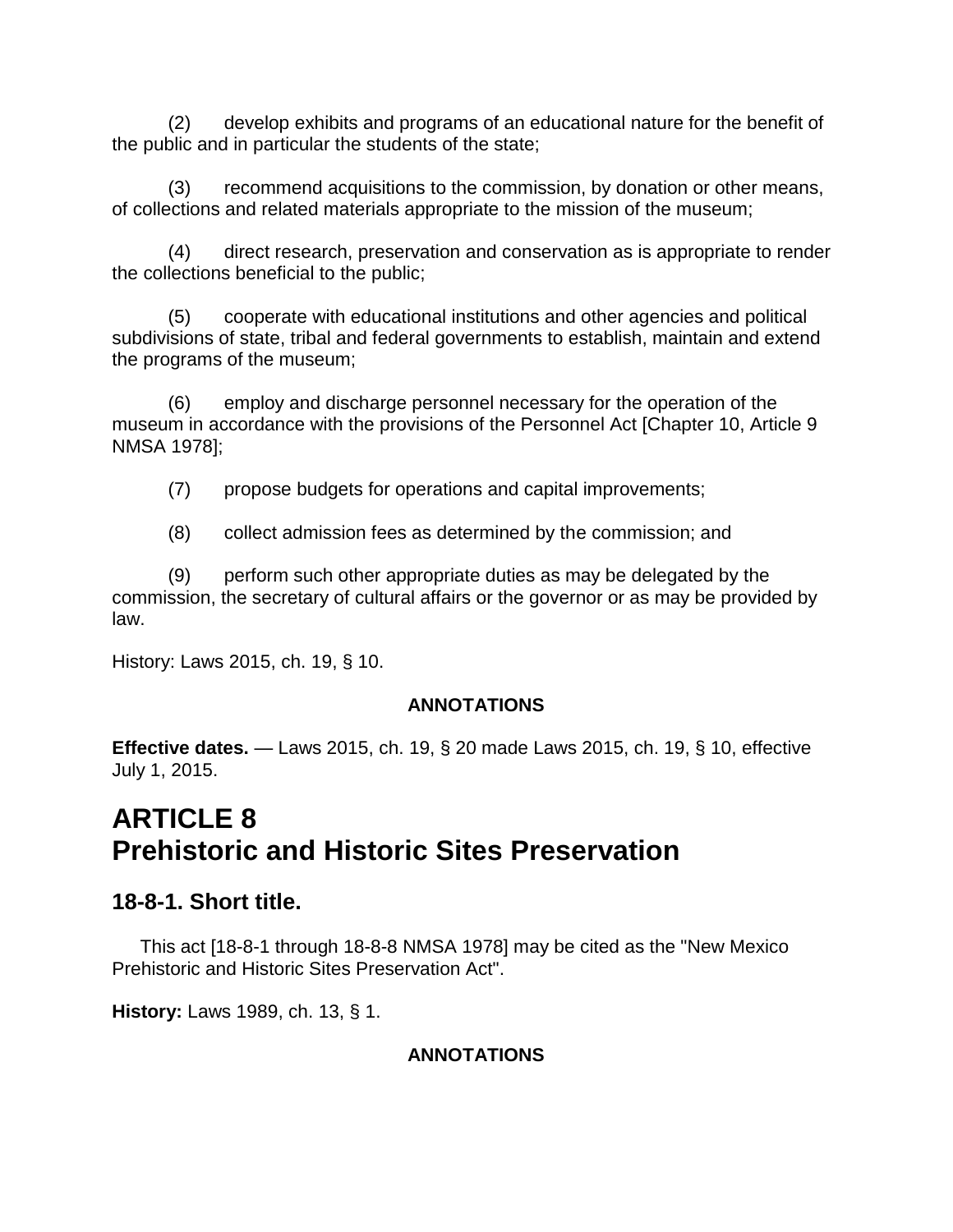**Law reviews.** — For student article, "The Efficacy of State Law in Protecting Native American Sacred Places: A Case Study of the Paseo Del Norte Extension," *see* 47 Nat. Resources J. 969 (2007).

## **18-8-2. Purpose.**

The purpose of the New Mexico Prehistoric and Historic Sites Preservation Act is the acquisition, stabilization, restoration or protection of significant prehistoric and historic sites by the state of New Mexico and corporations.

**History:** Laws 1989, ch. 13, § 2.

# **18-8-3. Definitions.**

As used in the New Mexico Prehistoric and Historic Sites Preservation Act:

A. "corporation" means a nonprofit corporation, formally recognized as tax exempt under Section 501(c)3 of the Internal Revenue Code of 1986, whose declared purposes include the investigation, preservation or conservation of significant prehistoric or historic sites;

B. "division" means the historic preservation division of the cultural affairs department; and

C. "significant prehistoric or historic sites" means properties listed in the state register of cultural properties or national register of historic places.

History: Laws 1989, ch. 13, § 3; 2004, ch. 25, § 39.

#### **ANNOTATIONS**

**Cross references.** — For Section 501(c)3 of the federal Internal Revenue Code of 1986, *see* 26 U.S.C. § 501(c)(3).

**The 2004 amendment,** effective May 19, 2004, changed "office of cultural affairs" to "cultural affairs department".

# **18-8-4. Administration; cost sharing formula; limitations.**

A. The New Mexico Prehistoric and Historic Sites Preservation Act shall be administered by the state historic preservation officer in consultation with the cultural properties review committee.

B. The division and the cultural properties review committee shall cooperatively develop criteria for the acquisition, stabilization, restoration or protection of significant historic or prehistoric sites. Such criteria shall be reviewed by them at a public meeting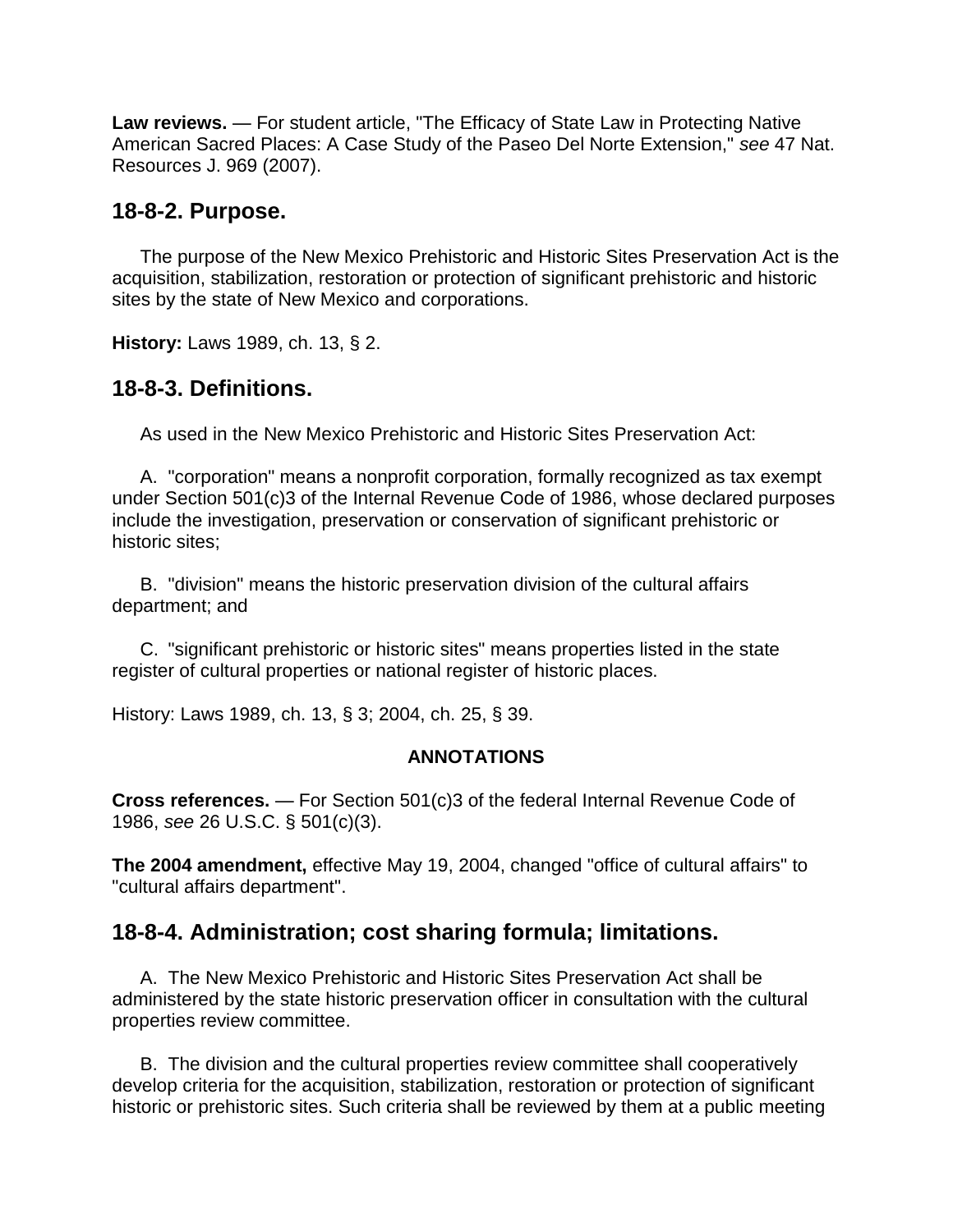held annually in accordance with the Open Meetings Act [Chapter 10, Article 15 NMSA 1978].

C. The division shall annually solicit proposals from state agencies, subdivisions of state government and corporations for the acquisition, stabilization, restoration or protection of significant prehistoric and historic sites.

D. Subject to the availability of funds, the state may pay up to ninety percent of the cost of acquisition, stabilization, restoration or protection of a significant prehistoric or historic site. Title to that site shall vest in the state or a political subdivision of the state and a corporation that participates in acquiring a minimum of at least a ten percent undivided interest in the site or defrays not less than ten percent of the cost of acquisition, stabilization, restoration or protection of the site.

E. In the event of joint acquisition by the state or a political subdivision of the state and a corporation, the state or the subdivision and the corporation shall hold undivided interests in the property, in proportion to the state's and the corporation's share, and the property shall be held in the name of the state and the corporation.

F. Criteria for the acquisition and protection of significant prehistoric and historic sites include:

(1) the degree to which the property is threatened by deterioration or destruction;

- (2) the rarity or uniqueness of the property or property type; and
- (3) the value of the property for public interpretation and visitation.

**History:** Laws 1989, ch. 13, § 4.

#### **ANNOTATIONS**

**Standing in private action.** — Plaintiff organizations had standing to bring a private cause of action against city, seeking injunctive relief against further planning, funding, contracting and construction of a segment of a city boulevard that bordered a national monument, where they contended the project violated the New Mexico Prehistoric and National Historic Sites Preservation Act. Nat'l Trust for Historic Preservation v. City of Albuquerque, 1994-NMCA-057, 117 N.M. 590, 874 P.2d 798 (Ct. App. 1994).

## **18-8-5. Management.**

A. The corporation shall be required to prepare a long-term management plan for any site acquired, stabilized, restored or protected as provided for in Subsection D of Section 4 [18-8-4 NMSA 1978] of the New Mexico Prehistoric and Historic Sites Preservation Act. The management plan shall be subject to the approval of the division.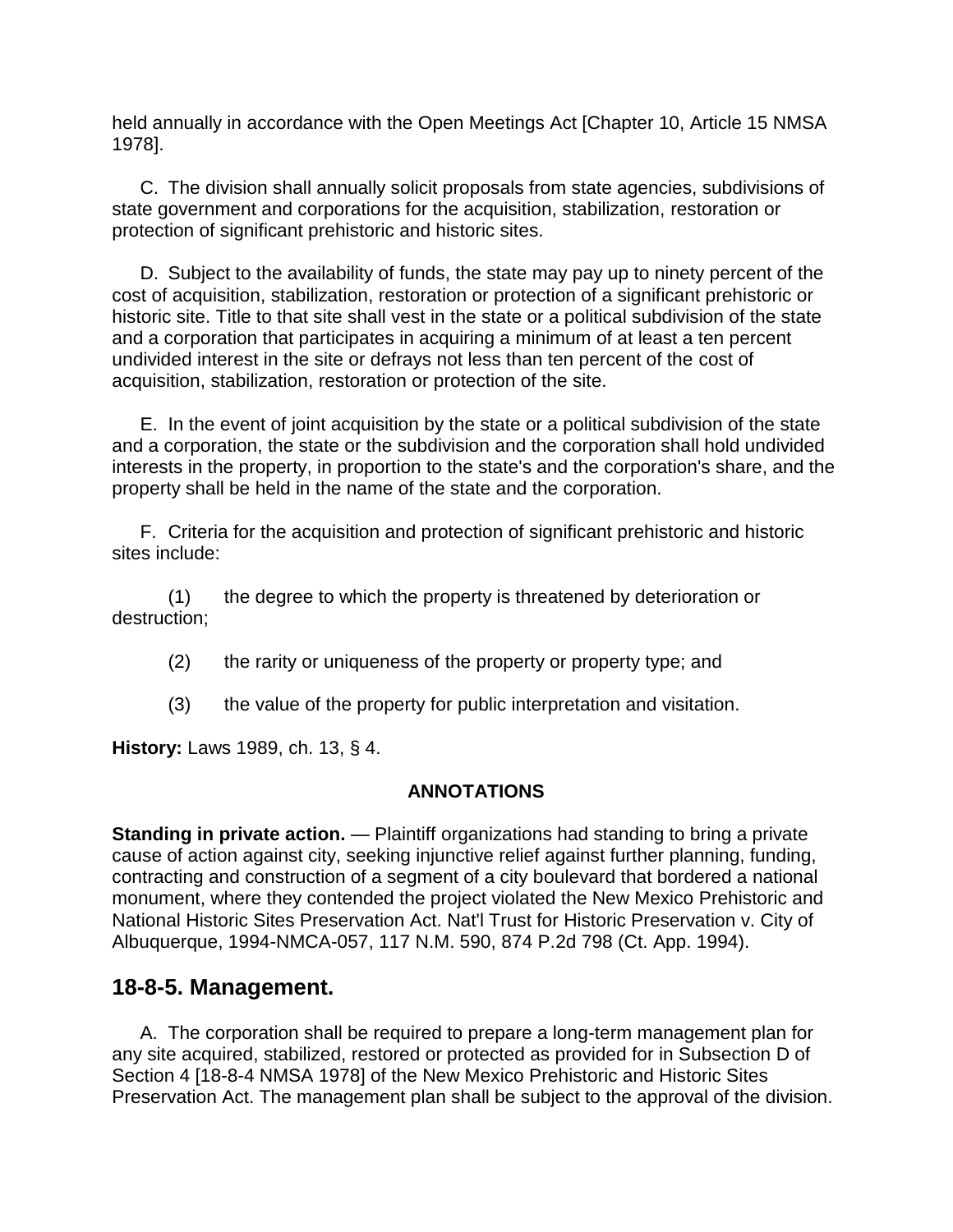That plan shall provide for disposition of the corporation's interest in the property, in the event that the corporation ceases to exist, either to another corporation or to the state. The division and the corporation shall enter into a contract providing for management, interpretation and preservation of any property acquired, stabilized, restored or protected under the provisions of the New Mexico Prehistoric and Historic Sites Preservation Act.

B. A contract for the management, interpretation or preservation of a site may be enforced by injunction or other appropriate proceeding in any court of competent jurisdiction.

**History:** Laws 1989, ch. 13, § 5.

# **18-8-6. No power of eminent domain.**

No property or right of access may be acquired under the New Mexico Prehistoric and Historic Sites Preservation Act through exercise of the state's power of eminent domain or other condemnation process.

**History:** Laws 1989, ch. 13, § 6.

# **18-8-7. Preservation of significant prehistoric or historic sites.**

No public funds of the state or any of its agencies or political subdivisions shall be spent on any program or project that requires the use of any portion of or any land from a significant prehistoric or historic site unless there is no feasible and prudent alternative to such use, and unless the program or project includes all possible planning to preserve and protect and to minimize harm to the significant prehistoric or historic site resulting from such use. The provisions of this section may be enforced by an action for injunction or other appropriate relief in a court of competent jurisdication [jurisdiction].

**History:** Laws 1989, ch. 13, § 7.

#### **ANNOTATIONS**

**Bracketed material.** — The bracketed material was inserted by the compiler and is not part of the law.

**Inapplicability of retroactive effect.** — The provisions of this section have no retroactive effect as to those portions of the project for which planning was complete and the city had previously received authorization and approval to construct prior to June 16, 1989. City of Albuquerque v. State ex rel. Village of Los Ranchos de Albuquerque, 1991-NMCA-015, 111 N.M. 608, 808 P.2d 58 (Ct. App. 1991), cert. denied, 113 N.M. 524, 828 P.2d 957 (1992).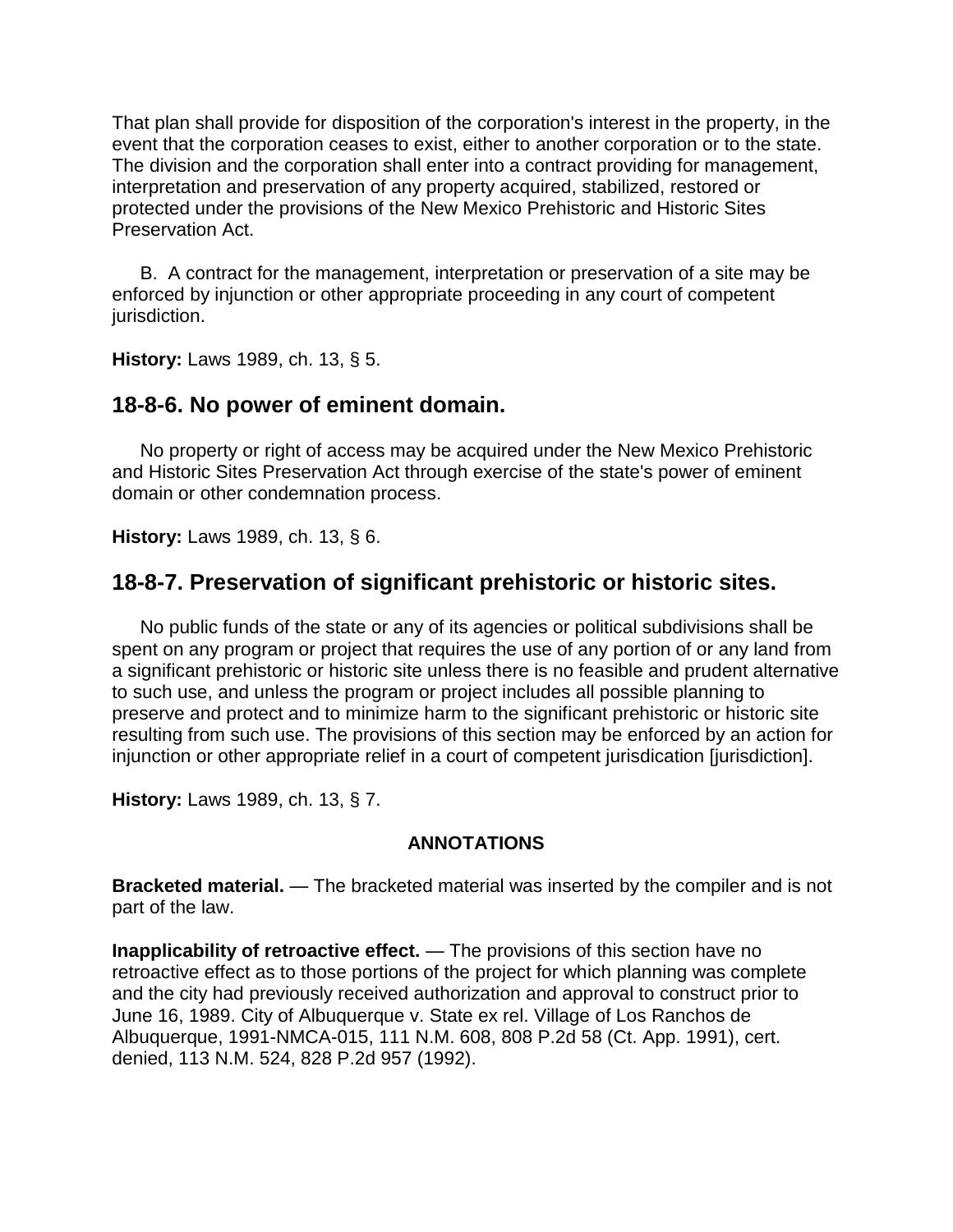**Authority of state historic preservation officer.** — The state historic preservation officer's authority to issue regulations for the implementation of the Prehistoric and Historic Sites Preservation Act does not encompass the power to shift the burden of persuasion in a court proceeding from it or its allies to an opposing party; the state historic preservation officer cannot by regulation contradict the act. Nat'l Trust for Historic Preservation v. City of Albuquerque, 1994-NMCA-057, 117 N.M. 590, 874 P.2d 798 (Ct. App. 1994).

**Standing in private action.** — Plaintiff organizations had standing to bring a private cause of action against city, seeking injunctive relief against further planning, funding, contracting and construction of a segment of a city boulevard which bordered a national monument, where they contended the project violated the New Mexico Prehistoric and National Historic Sites Preservation Act. Nat'l Trust for Historic Preservation v. City of Albuquerque, 1994-NMCA-057, 117 N.M. 590, 874 P.2d 798 (Ct. App. 1994).

**Remedy for violation.** — If a public agency is expending funds in violation of this section, the remedy is to bring an action in court. Nat'l Trust for Historic Preservation v. City of Albuquerque, 1994-NMCA-057, 117 N.M. 590, 874 P.2d 798 (Ct. App. 1994).

# **18-8-8. Regulation.**

The state historic preservation officer shall issue regulations for the implementation of the New Mexico Prehistoric and Historic Sites Preservation Act.

**History:** Laws 1989, ch. 13, § 8.

# **ARTICLE 9 Library Privacy**

# **18-9-1. Short title.**

This act [18-9-1 through 18-9-6 NMSA 1978] may be cited as the "Library Privacy Act".

**History:** Laws 1989, ch. 151, § 1.

## **18-9-2. Purpose.**

The purpose of the Library Privacy Act is to preserve the intellectual freedom guaranteed by Sections 4 and 17 of Article 2 of the constitution of New Mexico by providing privacy for users of the public libraries of the state with respect to the library materials that they wish to use.

**History:** Laws 1989, ch. 151, § 2.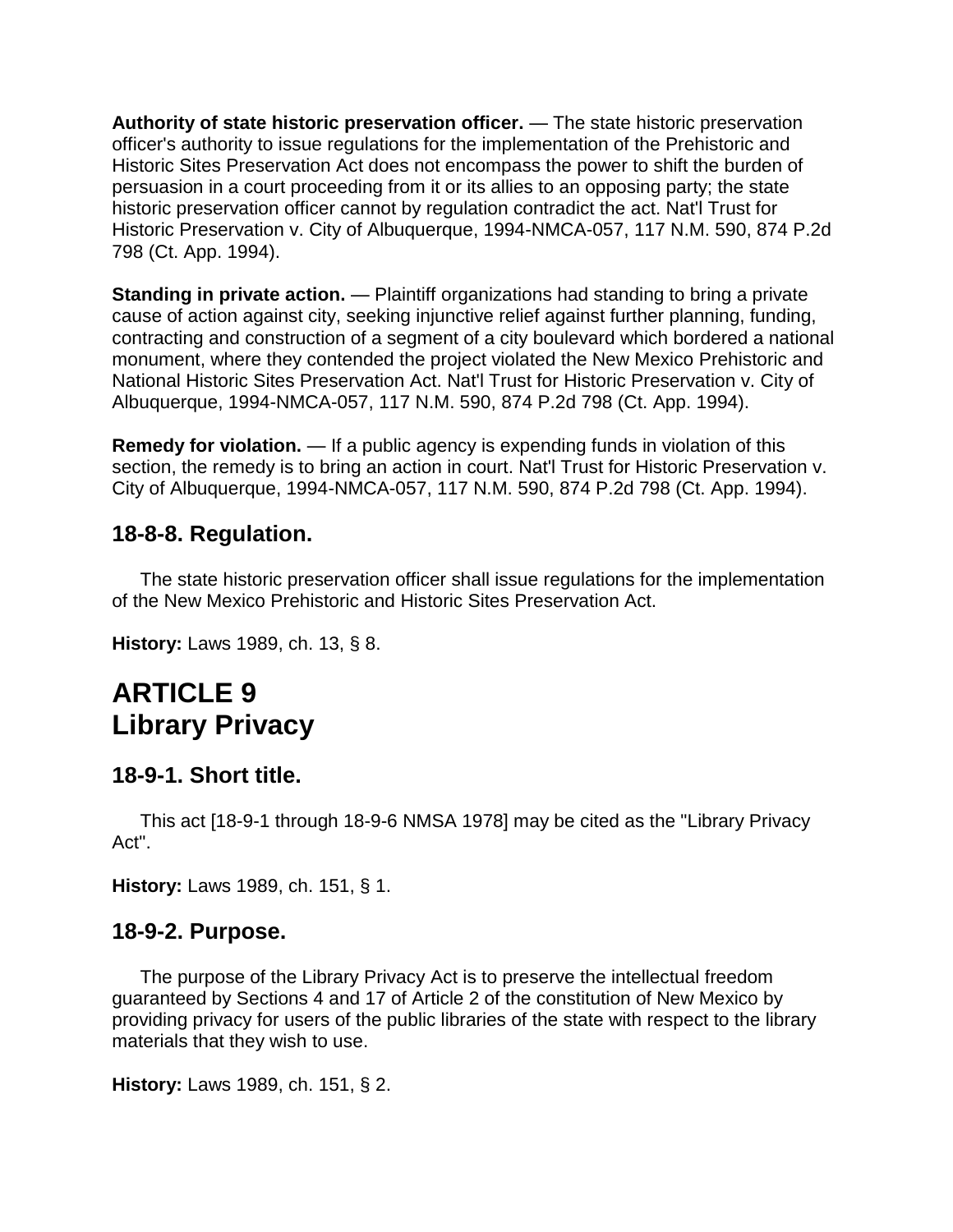# **18-9-3. Definitions.**

As used in the Library Privacy Act:

A. "library" includes any library receiving public funds, any library that is a state agency and any library established by the state, an instrumentality of the state, a local government, district or authority, whether or not that library is regularly open to the public; and

B. "patron record" means any document, record or other method of storing information retained by a library that identifies, or when combined with other available information identifies, a person as a patron of the library or that indicates use or request of materials from the library. "Patron record" includes patron registration information and circulation information that identifies specific patrons.

**History:** Laws 1989, ch. 151, § 3.

### **18-9-4. Release of patron records prohibited.**

Patron records shall not be disclosed or released to any person not a member of the library staff in the performance of his duties, except upon written consent of the person identified in the record, or except upon court order issued to the library. The library shall have the right to be represented by counsel at any hearing on disclosure or release of its patron records.

**History:** Laws 1989, ch. 151, § 4.

## **18-9-5. Exceptions.**

The prohibition on the release or disclosure of patron records in Section 4 [18-9-4 NMSA 1978] of the Library Privacy Act shall not apply to overdue notices or to the release or disclosure by school libraries to the legal guardian of the patron records of unemancipated minors or legally incapacitated persons.

**History:** Laws 1989, ch. 151, § 5.

## **18-9-6. Violations; civil liability.**

Any person who violates Section 4 [18-9-4 NMSA 1978] of the Library Privacy Act shall be subject to civil liability to the person identified in the released records for damages and costs of the action as determined by the court.

**History:** Laws 1989, ch. 151, § 6.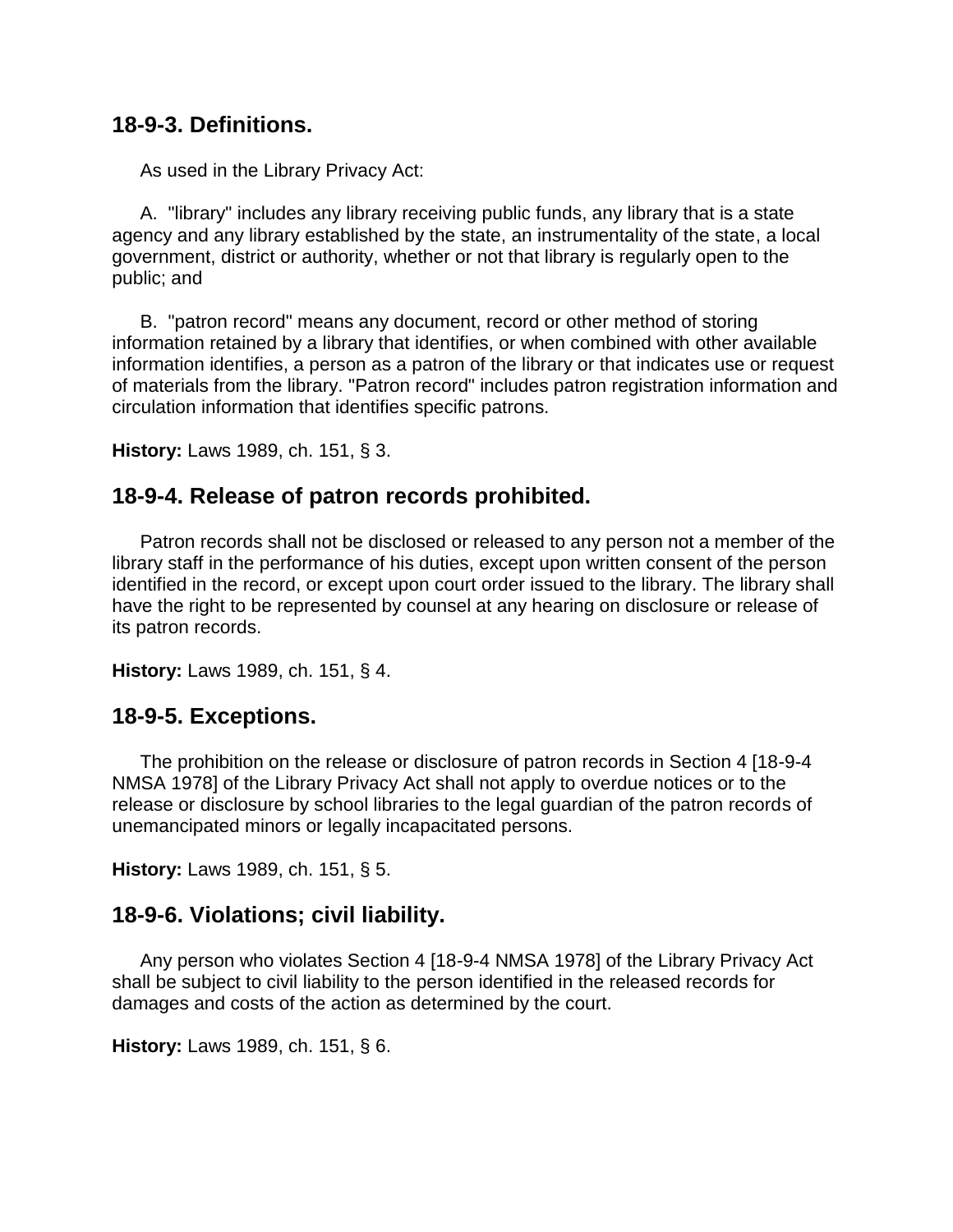# **ARTICLE 10 Abandoned Cultural Properties**

# **18-10-1. Short title.**

Sections 1 through 5 [18-10-1 through 18-10-5 NMSA 1978] of this act may be cited as the "Abandoned Cultural Properties Act".

**History:** Laws 1989, ch. 211, § 1.

# **18-10-2. Definitions.**

As used in the Abandoned Cultural Properties Act:

A. "lender" means a person whose name appears on the records of the museum or, in the event of the death of the person, the successor in interest to the property as the person entitled to property held in the museum;

B. "loan" means all deposits of property with a museum which are not accompanied by a transfer of title to the property;

C. "museum" means an institution located in New Mexico and operated by a nonprofit corporation or public agency, primarily educational, scientific or aesthetic in purpose, which owns, borrows, cares for, studies, archives or exhibits property; and

D. "property" means all tangible objects, animate or inanimate, under a museum's care which have scientific, historic, artistic or cultural value.

**History:** Laws 1989, ch. 211, § 2.

# **18-10-3. Abandonment of property.**

A. Property on loan to a museum shall be deemed abandoned:

(1) if, since the expiration date of the loan, seven years have passed with no written notice of termination of the loan from the lender to the museum; or

(2) if the loan has no expiration date, at least seven years have passed since the loan was made and the lender has failed to respond to written notice from the museum.

B. A museum shall acquire title to property deemed to be abandoned by providing the lender with a notice of abandonment. If no valid claim has been made for the property within sixty-five days from the date of notice of abandonment, title to the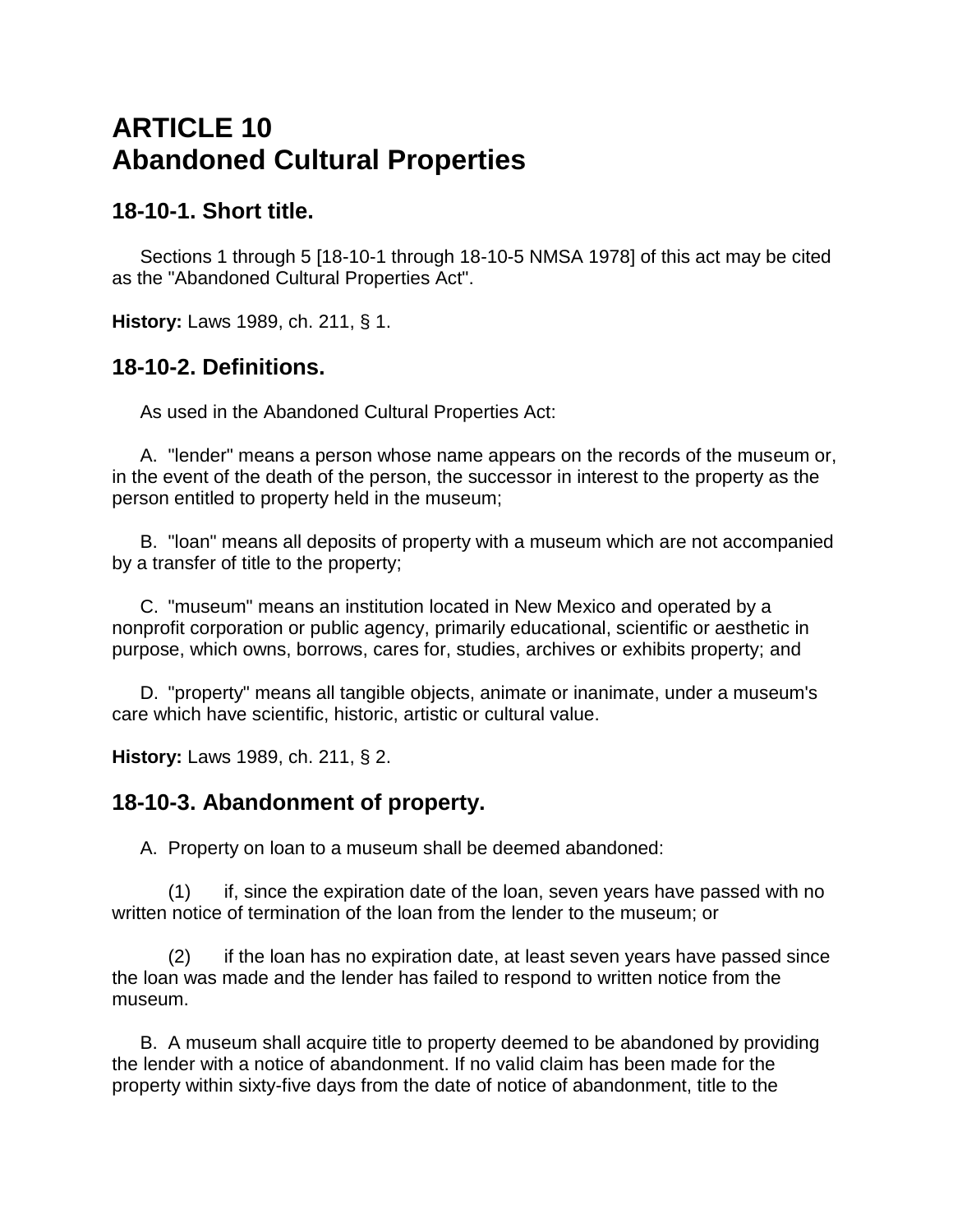property shall vest in the museum free of all claims of the lender and all persons claiming on behalf of the lender.

C. Notwithstanding the provisions of Sections 13-6-1 and 13-6-2 NMSA 1978, property acquired by a museum through abandonment procedures established in the Abandoned Cultural Properties Act may be kept by the museum, may be sold, with the proceeds going to the museum, or may be destroyed. The museum shall notify the state auditor or, in the case of private museums, the governing authority of the museum regarding the disposition of all abandoned property.

**History:** Laws 1989, ch. 211, § 3.

## **18-10-4. Notice of abandonment.**

A. A notice of abandonment shall contain, if known, the lender's name, the lender's address, the date of the loan, a brief description of the loaned property and the name, address and telephone number of the appropriate office or official to be contacted at the museum for information regarding the loan.

B. A notice of abandonment shall be mailed by certified mail, return receipt requested, by the museum to the lender at the lender's last known address as shown in museum records. If the museum does not have an address for the lender, or if proof of receipt of notice is not received within thirty days from the mailing of a notice of abandonment, a notice of abandonment shall be published at least once a week for two successive weeks in a newspaper of general circulation in both the county in which the museum is located and the county of the lender's last known address. The museum shall exercise diligence in attempting to contact the lender.

**History:** Laws 1989, ch. 211, § 4.

## **18-10-5. Disclosure of act; notification of address change.**

A. Effective July 1, 1989, any museum accepting a loan of property shall notify the lender, if known, in writing at the time of the loan of the provisions of the Abandoned Cultural Properties Act.

B. Within one year of the passage of this act, any museum holding property on loan shall notify the lender, if known, in writing, of the provisions of this act.

C. It is the responsibility of the lender to notify the museum in writing of any changes of address or of a change in the ownership of the property. It is the responsibility of the museum to notify the lender, in writing, of any change of address of the museum.

**History:** Laws 1989, ch. 211, § 5.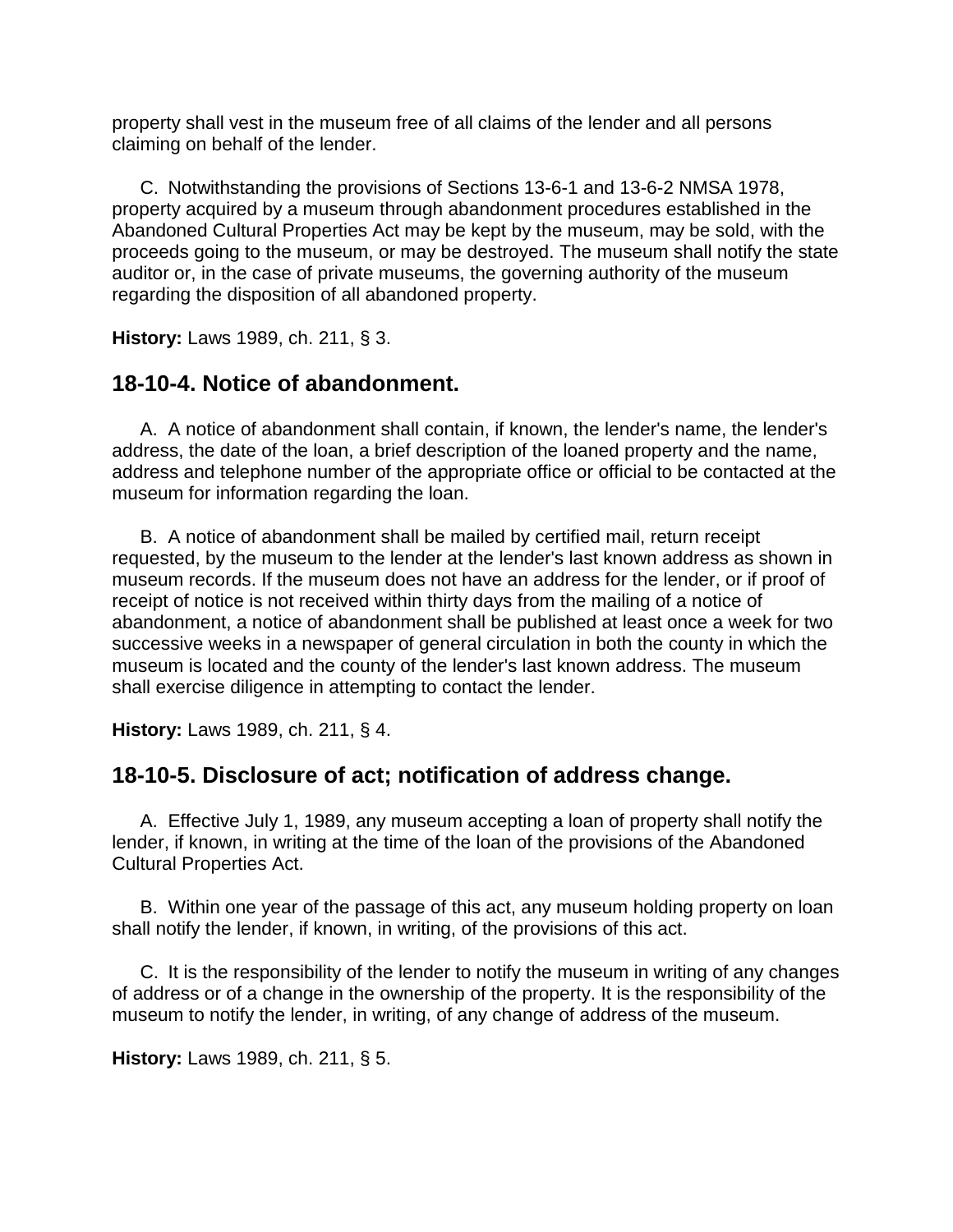# **ARTICLE 11 Farm and Ranch Heritage Museum**

## **18-11-1. Short title.**

Chapter 18, Article 11 NMSA 1978 may be cited as the "Farm and Ranch Heritage Museum Act".

History: Laws 1991, ch. 48, § 1; 2004, ch. 25, § 40.

#### **ANNOTATIONS**

**The 2004 amendment,** effective May 19, 2004, designated Chapter 18, Article 11 as the Farm and Ranch Heritage Museum Act.

# **18-11-2. Declaration and purpose of act.**

The legislature declares that the farming and ranching industry of the state has produced a unique common heritage of which all persons should receive knowledge and benefit. The purpose of the Farm and Ranch Heritage Museum Act is to create a farm and ranch heritage museum, which shall collect, preserve, study and display materials representative of the farming and ranching of the state and region and develop and maintain exhibits and programs of an educational nature for the benefit of the citizens of New Mexico and visitors to the state.

History: Laws 1991, ch. 48, § 2; 2004, ch. 25, § 41.

#### **ANNOTATIONS**

**The 2004 amendment,** effective May 19, 2004, deleted "division of the office of cultural affairs" from the name of the museum.

## **18-11-3. Definitions.**

As used in the Farm and Ranch Heritage Museum Act:

A. "board" means the board of the farm and ranch heritage museum;

B. "director" means the director of the division;

C. "division" means the farm and ranch heritage museum division of the cultural affairs department;

D. "farm and ranch" means that which pertains to the field of agriculture and the various industries that affect agriculture, including but not limited to agronomy, livestock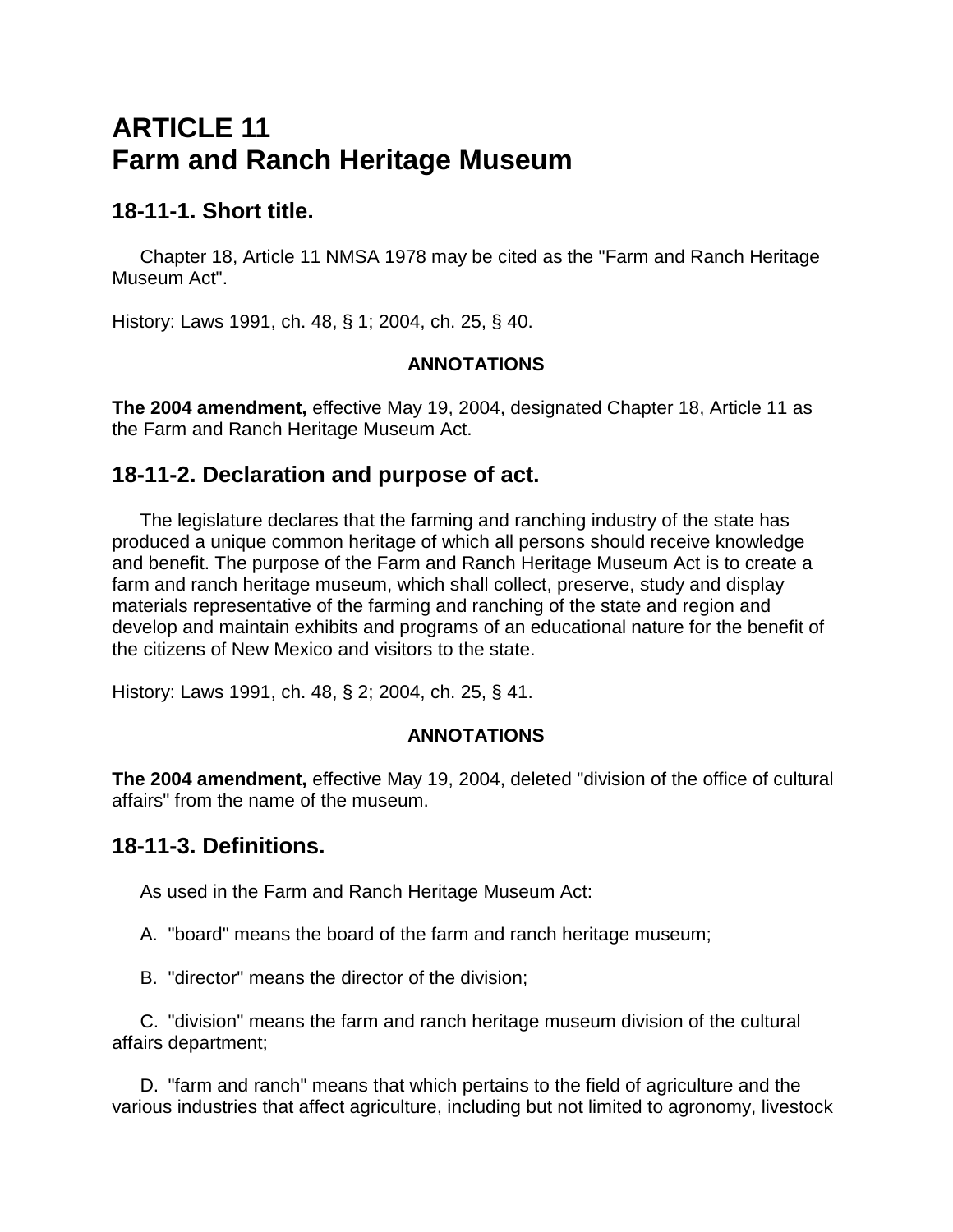management, veterinary medicine, agricultural nutrition and other related agricultural businesses and sciences; and

E. "museum" means the principal facility of the division, including all real and personal property of the division.

History: Laws 1991, ch. 48, § 3; 2004, ch. 25, § 42.

#### **ANNOTATIONS**

**The 2004 amendment,** effective May 19, 2004, in Subsection A, changed the name of the board; and in Subsection C, changed "office of cultural affairs" to "cultural affairs department".

# **18-11-4. Division created; operation; location; property.**

A. The "farm and ranch heritage museum division" is created within the cultural affairs department.

B. The "farm and ranch heritage museum" shall be located on the campus of New Mexico state university in Dona Ana county.

C. All property, real or personal, now held or subsequently acquired for the operation of the museum shall be under the control and authority of the cultural affairs department.

D. Funds or other property received by gift, endowment or legacy shall remain under the control of the cultural affairs department and shall, upon acceptance, be employed for the purpose specified.

History: Laws 1991, ch. 48, § 4; 2004, ch. 25, § 43.

#### **ANNOTATIONS**

**The 2004 amendment,** effective May 19, 2004, in Subsections A, C and D, changed "office of cultural affairs" to "cultural affairs department" and made other minor changes.

## **18-11-5. Board created; appointment; terms; officers.**

A. The "board of the farm and ranch heritage museum" is created.

B. The board shall consist of one nonvoting member and eleven voting members who are residents of New Mexico, as follows:

(1) nine members shall be appointed by the governor with the advice and consent of the senate. Five of those nine members shall be farmers or ranchers and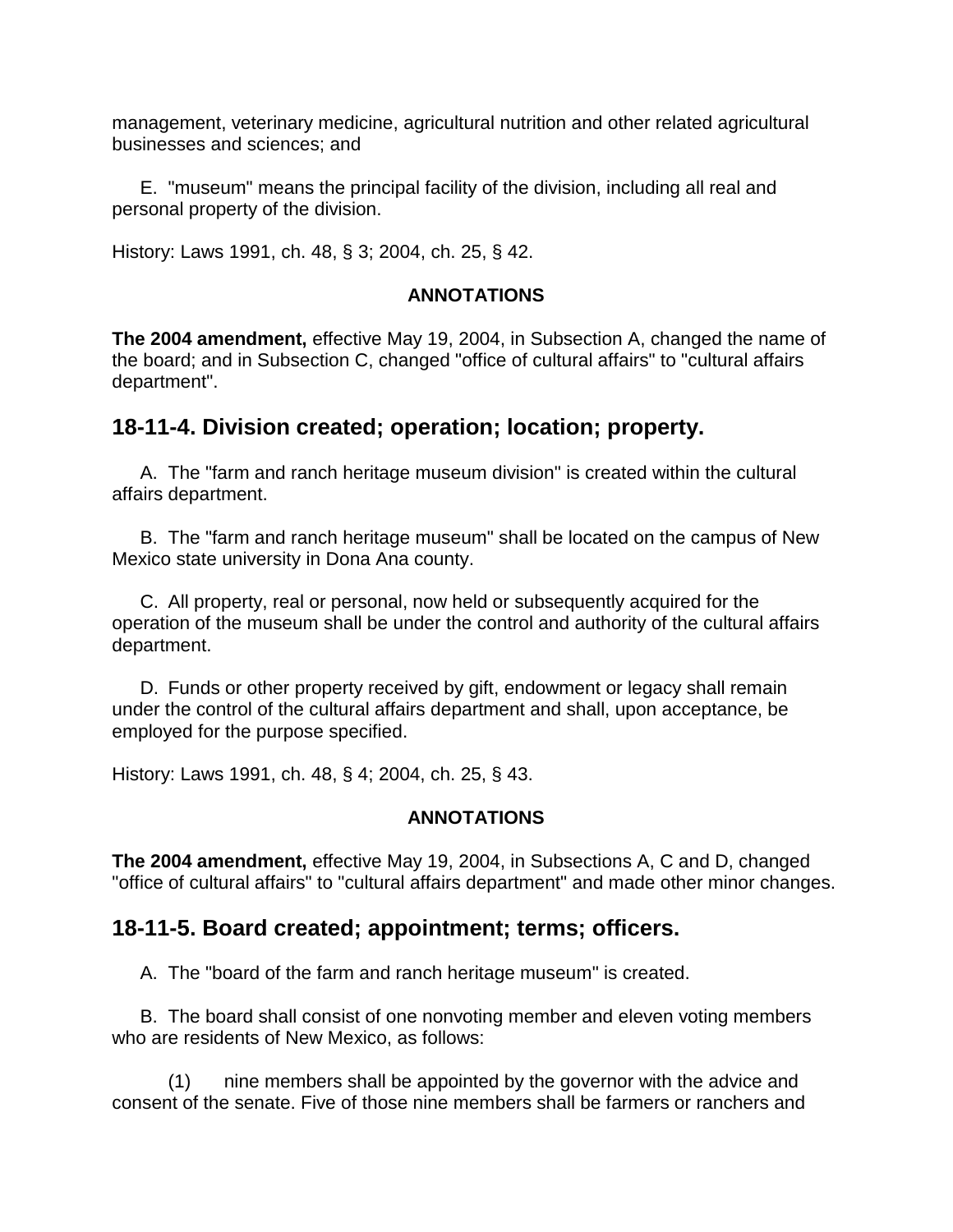four members shall be from the general public. The five farmer and rancher members of the original board shall be appointed from a list of eight names submitted by the board of directors of the New Mexico farm and ranch heritage institute foundation, incorporated, from a list of persons recommended by farm and ranch organizations. When a vacancy occurs in any of the five farmer and rancher positions, two names shall be submitted to the governor by the board for each vacancy from a list of persons recommended by farm and ranch organizations. No more than five of the nine appointed members shall be from the same political party. In making these appointments, due consideration shall be given to the distribution of places of residence and to individual interests and backgrounds in farming and ranching. Initially, two members shall be appointed for terms of two years, three members shall be appointed for terms of three years and three members shall be appointed for terms of four years. The member appointed pursuant to this 2015 amendment shall serve an initial term of two years. Thereafter, members of the board shall be appointed for terms of four years or less so that the staggered expiration dates are maintained;

(2) the following shall have permanent seats on the board:

(a) the director of the New Mexico department of agriculture or the director's designee; and

(b) the dean of the college of agriculture and home economics of New Mexico state university or the dean's designee; and

(3) the director shall be a nonvoting member of the board.

C. A member of the board shall not be removed during the member's term except for misconduct, incompetence, neglect of duty or malfeasance in office. No removal shall be made without prior approval of the senate.

D. The chair of the board and other officers, as deemed necessary by the board, shall be elected by the board annually at its first scheduled meeting after July 1.

History: Laws 1991, ch. 48, § 5; 2004, ch. 25, § 44; 2015, ch. 19, § 11.

#### **ANNOTATIONS**

**The 2015 amendment,** effective July 1, 2015, provided for an additional general public member on the board of the farm and ranch heritage museum and removed the secretary of cultural affairs or the secretary's designee as a permanent member of the board of the farm and ranch heritage museum; in Subsection B, Paragraph (1), deleted "eight" preceding "members" and added "nine", after "Five of those", deleted "eight" and added "nine", after "ranchers and", deleted "three" and added "four", after "No more than", deleted "four" and added "five", after "five of the", deleted "eight" and added "nine", and after "terms of four years.", added "The member appointed pursuant to this 2015 amendment shall serve an initial term of two years."; in Subsection B, Paragraph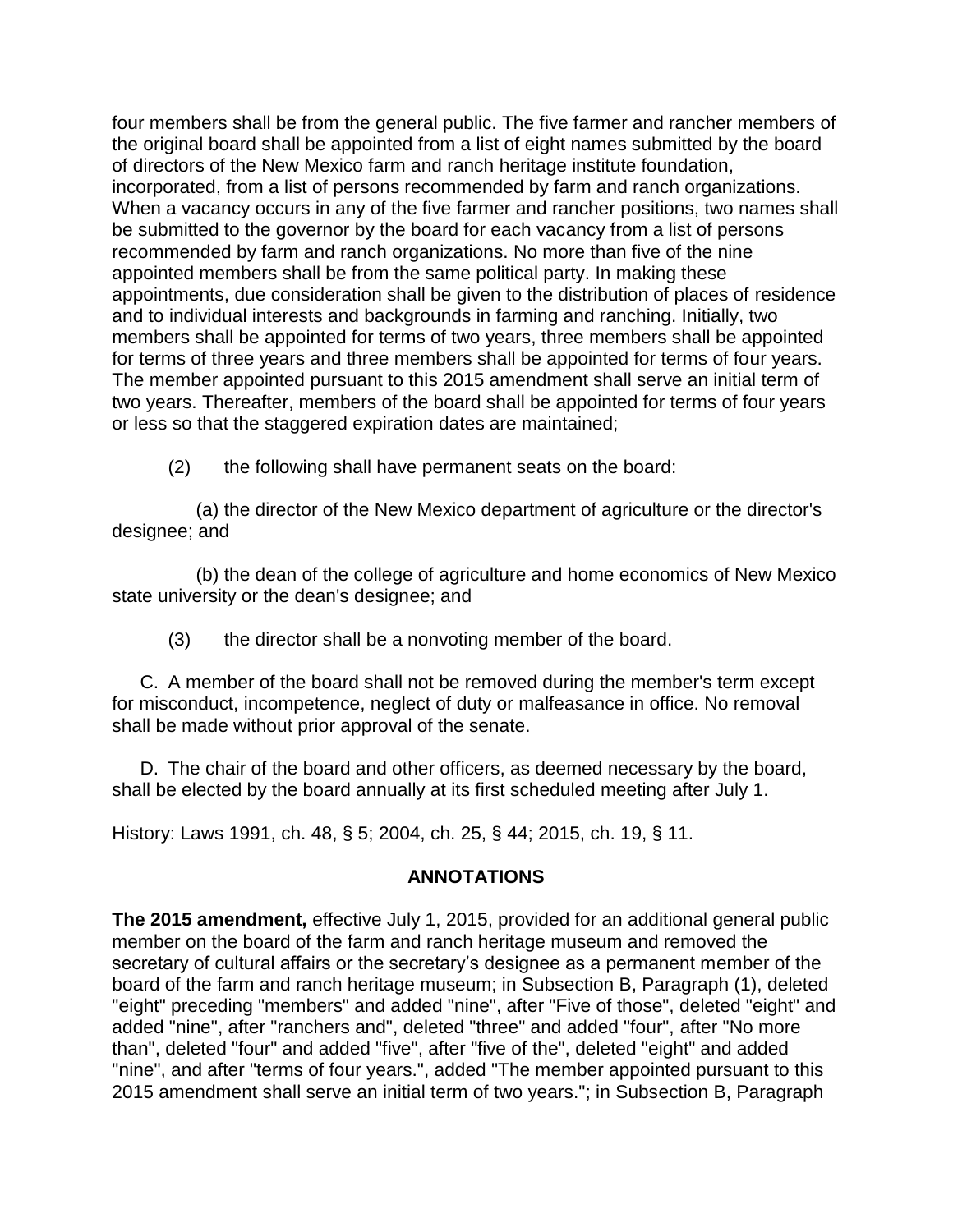(2)(b), after "designee", deleted "and"; deleted Subsection B, Paragraph (2)(c); in Subsection C, after "during", deleted "his" and added "the member's"; and in Subsection D, after "The", deleted "chairman" and added "chair".

**The 2004 amendment,** effective May 19, 2004, in Subsection A, changed the name of the board; and in Subsection B, Subparagraph (2)(c), changed "cultural affairs officer" to "secretary of cultural affairs".

# **18-11-6. Board; compensation.**

The appointed members of the board shall receive per diem and mileage as provided in the Per Diem and Mileage Act [10-8-1 through 10-8-8 NMSA 1978] and shall receive no other compensation, perquisite or allowance.

**History:** Laws 1991, ch. 48, § 6.

# **18-11-7. Board; powers and duties.**

The board shall:

A. establish museum policy and determine the mission and direct the development of the museum subject to the approval of the secretary of cultural affairs;

B. exercise trusteeship over the collections of the museum;

C. accept and hold title to all property for museum use;

D. acquire objects relating to farming and ranching of interest to the public and real property for museum use or benefit by purchase, donation or bequest;

E. adopt rules as appropriate governing:

(1) the loan of objects and exhibits to qualified institutions and agencies for the purpose of exhibition;

(2) gifts, donations or loans of exhibits or collection materials for the museum;

(3) the licensure of the museum's intellectual property; and

(4) other matters necessary to carry out the provisions of the Farm and Ranch Heritage Museum Act;

F. enter into leases with public or private agencies or organizations for the use of museum premises or facilities for periods of time that exceed forty-five days;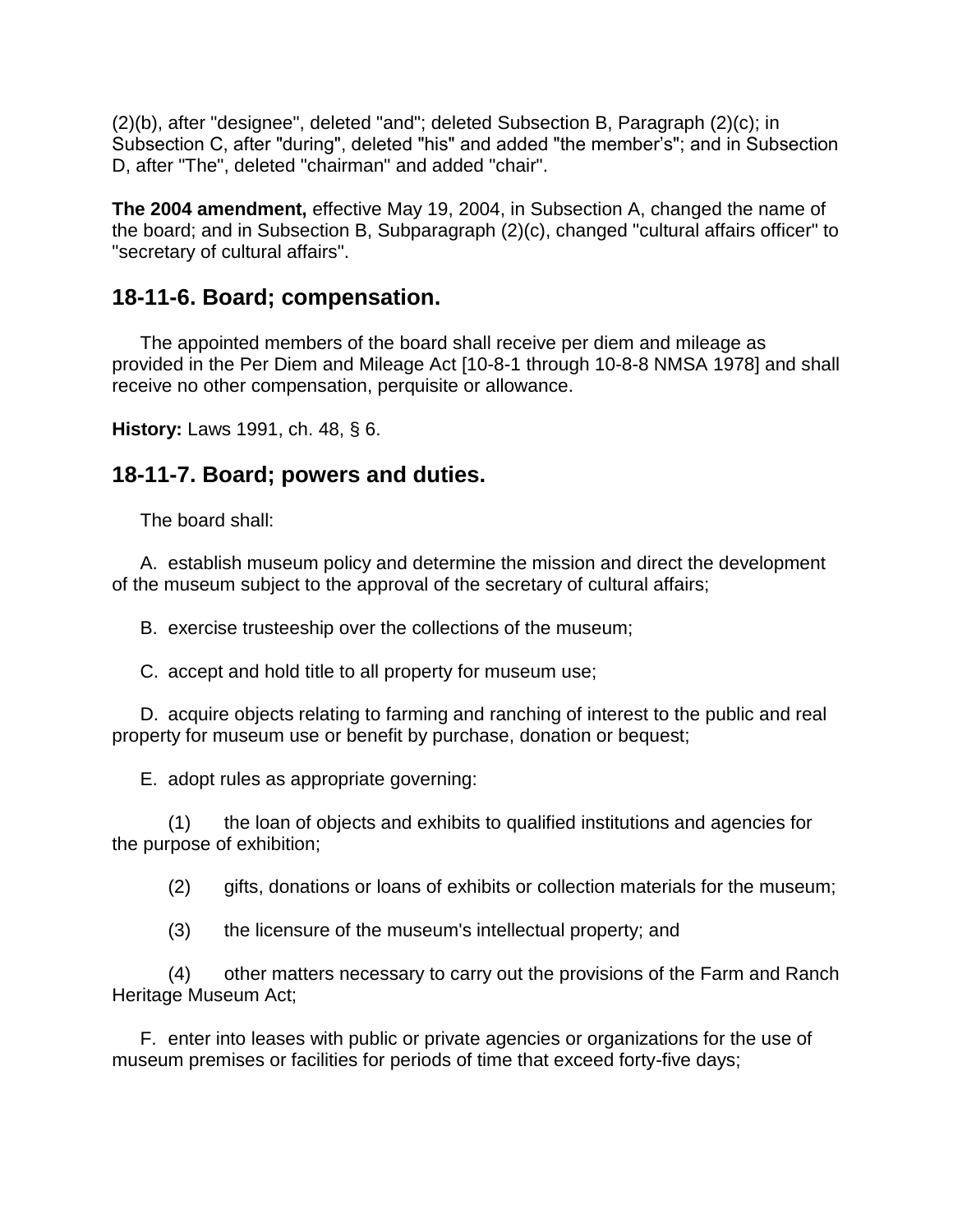G. solicit funds or property for the purpose of developing, restoring and equipping the museum, its collections and its programs and for the purchase of objects for its collections and for the development of exhibits and other public programs;

H. cooperate with other agencies and political subdivisions of state, tribal and federal governments and private organizations and individuals to the extent necessary to establish and maintain the museum and its programs;

I. subject to other provisions of law and excepting temporary statewide initiatives of the secretary of cultural affairs, impose admission fees to the museum facilities and programs; and

J. review annually the performance of the director and report its findings to the secretary of cultural affairs.

History: Laws 1991, ch. 48, § 7; 2004, ch. 25, § 45; 2015, ch. 19, § 12.

#### **ANNOTATIONS**

**The 2015 amendment,** effective July 1, 2015, provided for additional duties for the board of the farm and ranch heritage museum; deleted former Subsection B, and redesignated former Subsections C and D as Subsections B and C, respectively; deleted former Subsection E relating to approving contracts with private or public entities; added Subsections D, E and F; in former Subsection F, deleted "authorize the director to", redesignated former Subsection F as Subsection G, and after "solicit", deleted "and receive", after "property", deleted "of any nature for the development of" and added "for the purpose of developing, restoring and equipping", and after "programs", added "for the purchase of objects for its collections and for the development of exhibits and other public programs"; added Subsections H and I; and redesignated former Subsection G as Subsection J.

**The 2004 amendment,** effective May 19, 2004, in Subsections A and G, changed "state cultural affairs officer" to "secretary of cultural affairs".

## **18-11-8. Director; appointment; qualifications.**

A. Subject to the authority of the state cultural affairs officer, the executive officer of the division and museum shall be the "director" of the division and museum.

B. The director shall be appointed by the state cultural affairs officer with the approval of the governor from a list of candidates provided by the board.

C. The director shall be a person with previous administrative experience in a museum or institution of related character and shall have a degree, or the equivalent thereof, in one or more fields of agriculture from an institution of higher learning.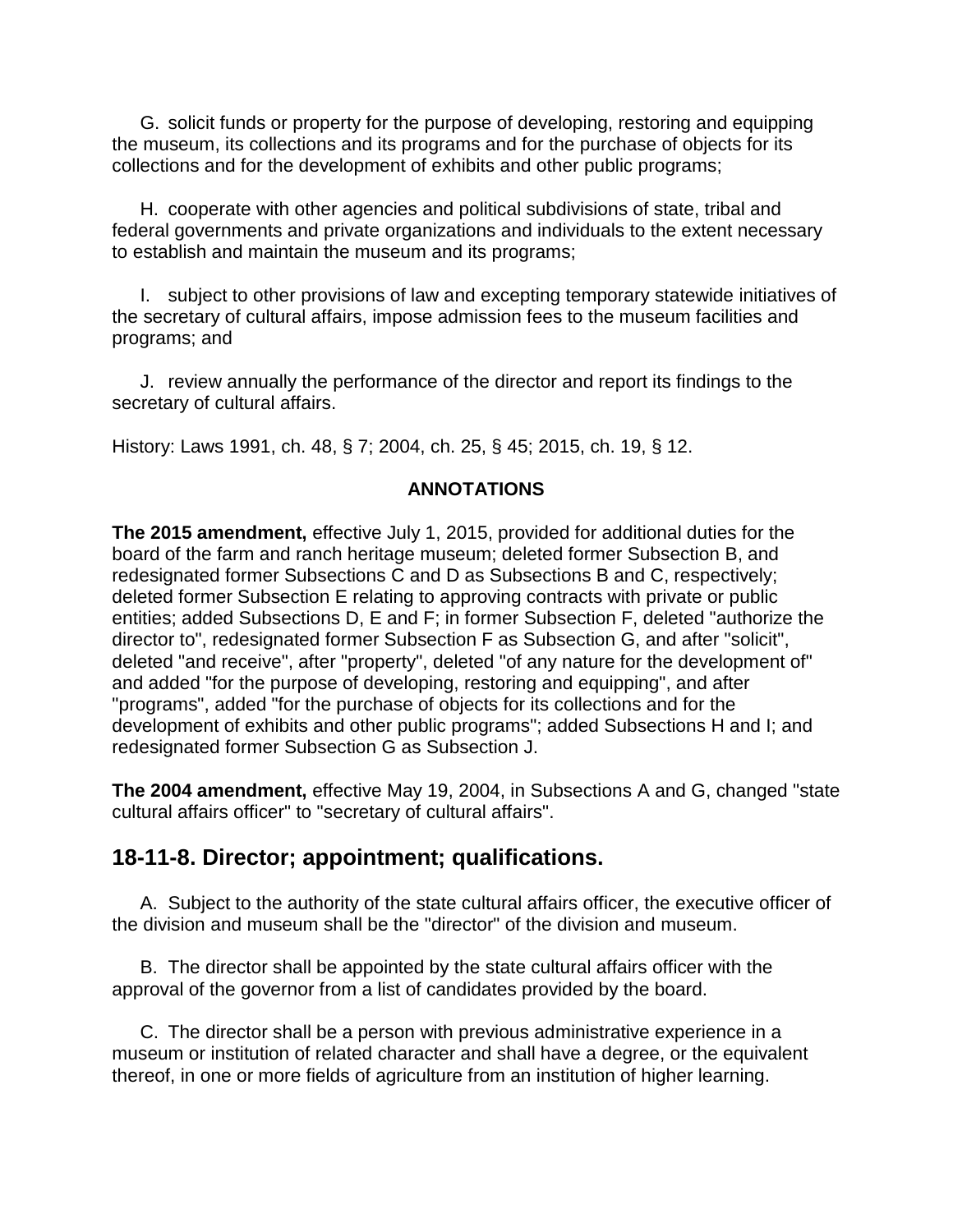**History:** Laws 1991, ch. 48, § 8.

# **18-11-9. Director; powers and duties.**

Consistent with the policies agreed to by the board and the secretary of cultural affairs, the director:

A. may:

(1) solicit and receive funds or property, including federal funds and public and private grants, for the development of the museum, its collections and its programs;

(2) as authorized by the secretary, enter into contracts related to the programs and operations of the museum, including services related to the location, acquisition, preservation, restoration, salvage or development of culturally related sites, structures or objects in the state;

(3) as authorized by the board, lend collections or materials to qualified persons for purposes of exhibition and study and borrow collections or materials from other persons for like purposes;

(4) conduct facilities rentals for forty-five days or less and such retail sales as appropriate for the operation of the museum; and

(5) publish journals, books, reports and other materials as appropriate to the operation of the museum; and

B. shall:

(1) administer and operate the museum in accordance with applicable statutes and rules;

(2) develop exhibits and programs of an educational nature for the benefit of the public and in particular the students of the state;

(3) recommend acquisitions to the board, by donation or other means, of collections and related materials appropriate to the mission of the museum;

(4) direct research, preservation and conservation as is appropriate to render the collections beneficial to the public;

(5) cooperate with educational institutions and other agencies and political subdivisions of state, tribal and federal governments to establish, maintain and extend the programs of the museum;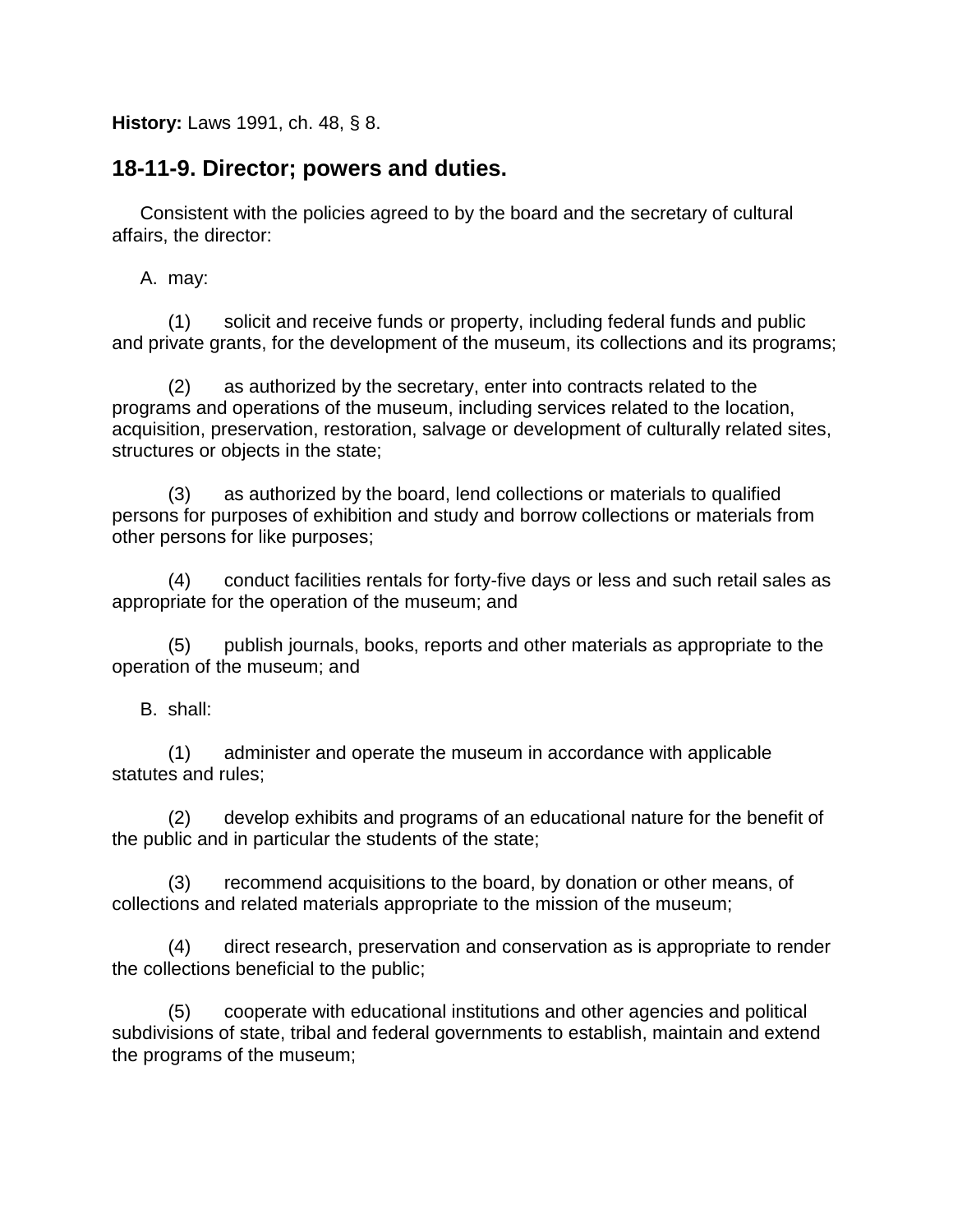(6) employ and discharge personnel necessary for the operation of the museum in accordance with the provisions of the Personnel Act [Chapter 10, Article 9 NMSA 1978];

(7) propose budgets for operations and capital improvements;

(8) collect admission fees as determined by the board; and

(9) perform such other appropriate duties as may be delegated by the board, the secretary of cultural affairs or the governor or as may be provided by law.

History: Laws 1991, ch. 48, § 9; 2004, ch. 25, § 46; 1978 Comp., § 18-11-9, repealed and reenacted by Laws 2015, ch. 19, § 13.

#### **ANNOTATIONS**

**Repeals and reenactments.** — Laws 2015, ch. 19, § 13 repealed and reenacted 18- 11-9 NMSA 1978, effective July 1, 2015.

**The 2004 amendment,** effective May 19, 2004, in the introductory sentence, changed "state cultural affairs officer" to "secretary of cultural affairs" and made other minor changes.

#### **18-11-10. Museum admission policy.**

The board shall establish a policy to allow New Mexico residents age sixty years and over to enter all publicly accessible exhibit and program areas, except special exhibits and programs for which commissions or royalties are paid by contract, free of charge every Wednesday that is not a holiday that the museum is open.

History: Laws 2015, ch. 19, § 14.

#### **ANNOTATIONS**

**Effective dates.** — Laws 2015, ch. 19, § 20 made Laws 2015, ch. 19, § 14 effective July 1, 2015.

# **ARTICLE 12 Hispanic Cultural Center**

#### **18-12-1. Short title.**

Chapter 18, Article 12 NMSA 1978 may be cited as the "National Hispanic Cultural Center Act".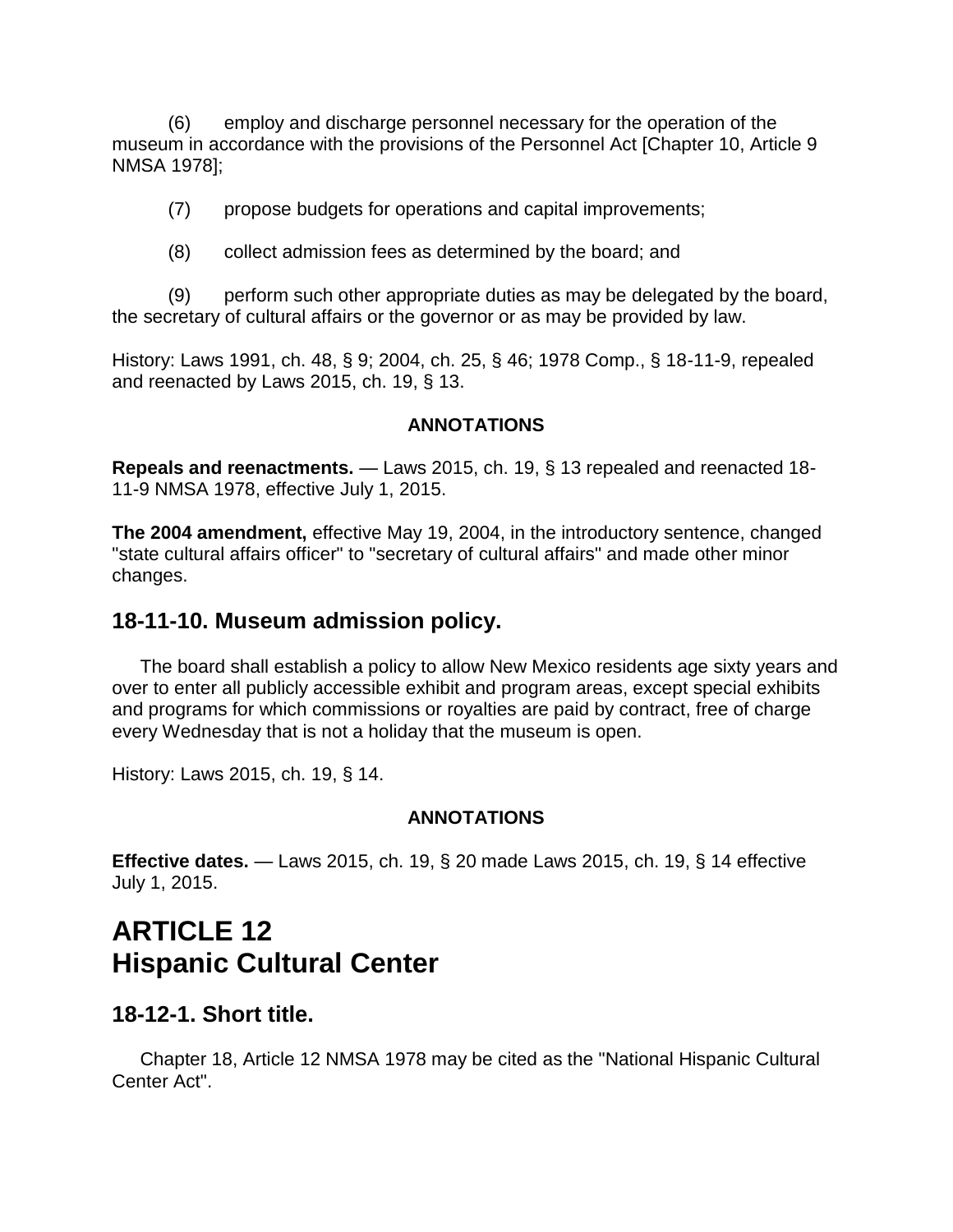**History:** Laws 1993, ch. 42, § 1; 1999, ch. 56, § 1; 2003, ch. 403, § 3.

#### **ANNOTATIONS**

**The 2003 amendment,** effective June 20, 2003, deleted "of New Mexico" following "Hispanic Cultural Center" near the end of the section.

**The 1999 amendment,** effective June 18, 1999, updated statutory references and substituted "National Hispanic Cultural Center of New Mexico Act" for "New Mexico Hispanic Cultural Center Act".

## **18-12-2. Definitions.**

As used in the National Hispanic Cultural Center Act:

- A. "board" means the board of directors of the center;
- B. "center" means the national Hispanic cultural center;

C. "division" means the Hispanic cultural division of the cultural affairs department; and

D. "director" means the director of the division."

History: Laws 1993, ch. 42, § 2; 1999, ch. 56, § 2; 2003, ch. 403, § 4; 2004, ch. 25, § 47.

#### **ANNOTATIONS**

**The 2004 amendment,** effective May 19, 2004, in Subsection C, changed "office of cultural affairs" to "cultural affairs department".

**The 2003 amendment,** effective June 20, 2003, deleted "of New Mexico" following "Hispanic Cultural Center" near the end of the first paragraph; and deleted "of New Mexico" following "Hispanic cultural center" at the end of Subsection B.

**The 1999 amendment,** effective June 18, 1999, substituted "National Hispanic Cultural Center of New Mexico Act" for "New Mexico Hispanic Cultural Center Act" in the introductory language and in Subsection B; deleted "New Mexico Hispanic cultural" following "directors of the" in Subsection A; deleted "or its successor agency" following "cultural affairs" in Subsection C; and deleted "Hispanic cultural" following "director of the" in Subsection D.

# **18-12-3. Hispanic cultural division; creation; property.**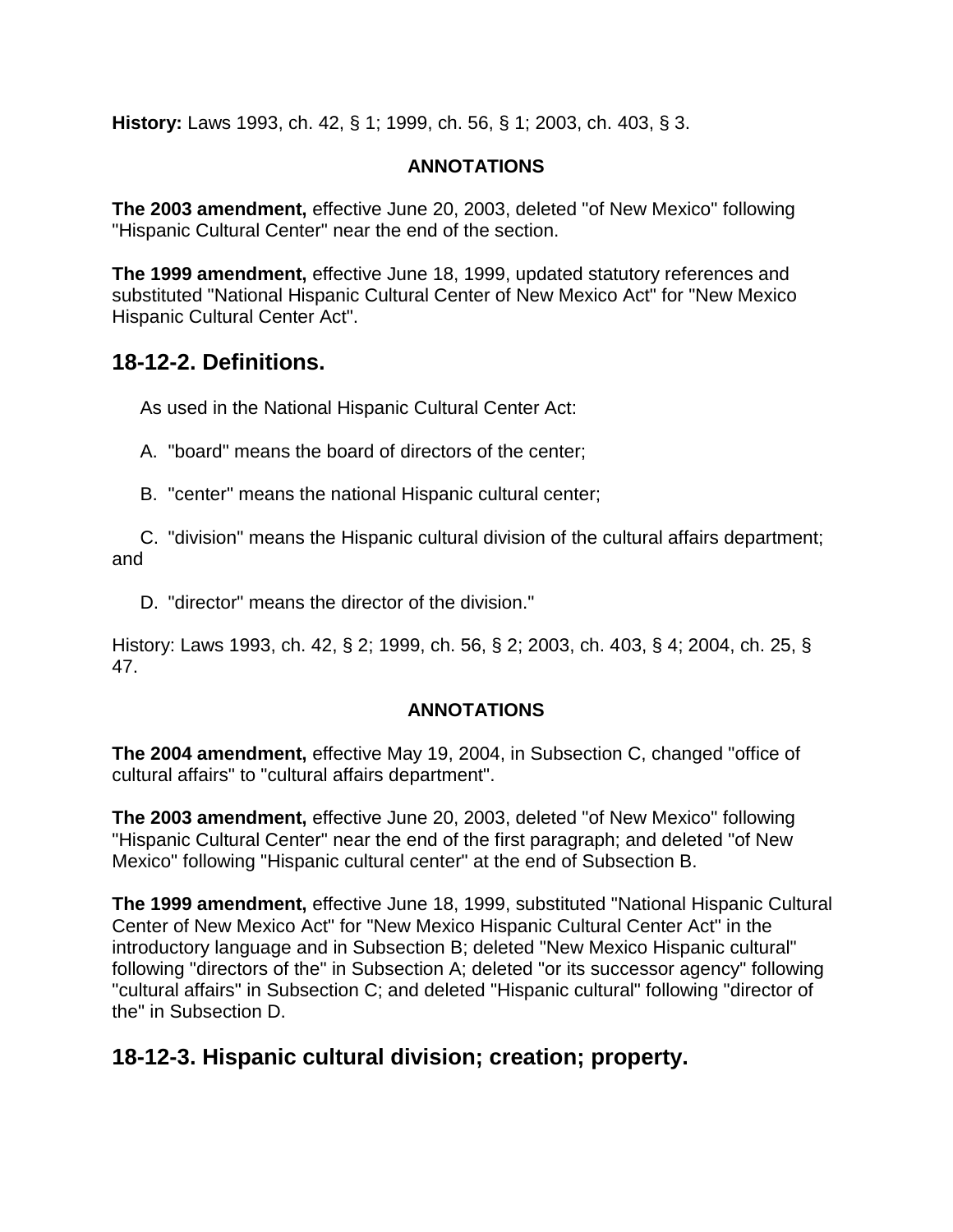A. The "Hispanic cultural division" is created within the cultural affairs department. The principal facility of this division shall be known as the "national Hispanic cultural center".

B. All property, real or personal, now held or subsequently acquired for the operation of the center shall be under the control and authority of the board.

C. Funds or other property received by gift, endowment or legacy shall remain under the control of the board and shall, upon acceptance, be employed for the purpose specified.

History: Laws 1993, ch. 42, § 3; 1999, ch. 56, § 3; 2003, ch. 403, § 5; 2004, ch. 25, § 48.

#### **ANNOTATIONS**

**The 2004 amendment,** effective May 19, 2004, in Subsection A, changed "office of cultural affairs" to "cultural affairs department".

**The 2003 amendment,** effective June 20, 2003, deleted "of New Mexico" following "Hispanic cultural center" at the end of Subsection A.

**The 1999 amendment,** effective June 18, 1999, in Subsection A deleted "or its successor agency" at the end of the first sentence and substituted "national Hispanic cultural center of New Mexico" for "New Mexico Hispanic cultural center" in the second sentence; and deleted "New Mexico Hispanic cultural" preceding "center" in Subsection B.

# **18-12-4. Board of directors; created; appointment; terms; officers.**

A. The "board of directors of the national Hispanic cultural center" is created. The board shall consist of fifteen residents of New Mexico. Thirteen public members shall be appointed by the governor with the advice and consent of the senate. Two of the appointees shall be employees of state institutions of higher education or appropriate state agencies. In making the appointments, the governor shall give due consideration to:

(1) the ethnic, economic and geographic diversity of the state;

(2) individuals who have demonstrated an awareness of and support for traditional and contemporary Hispanic culture, arts and humanities, including a strong knowledge of New Mexico Hispanic history; and

(3) individuals who are knowledgeable in the areas of Hispanic performing, visual and oral arts, genealogy, family issues, education, business and administration.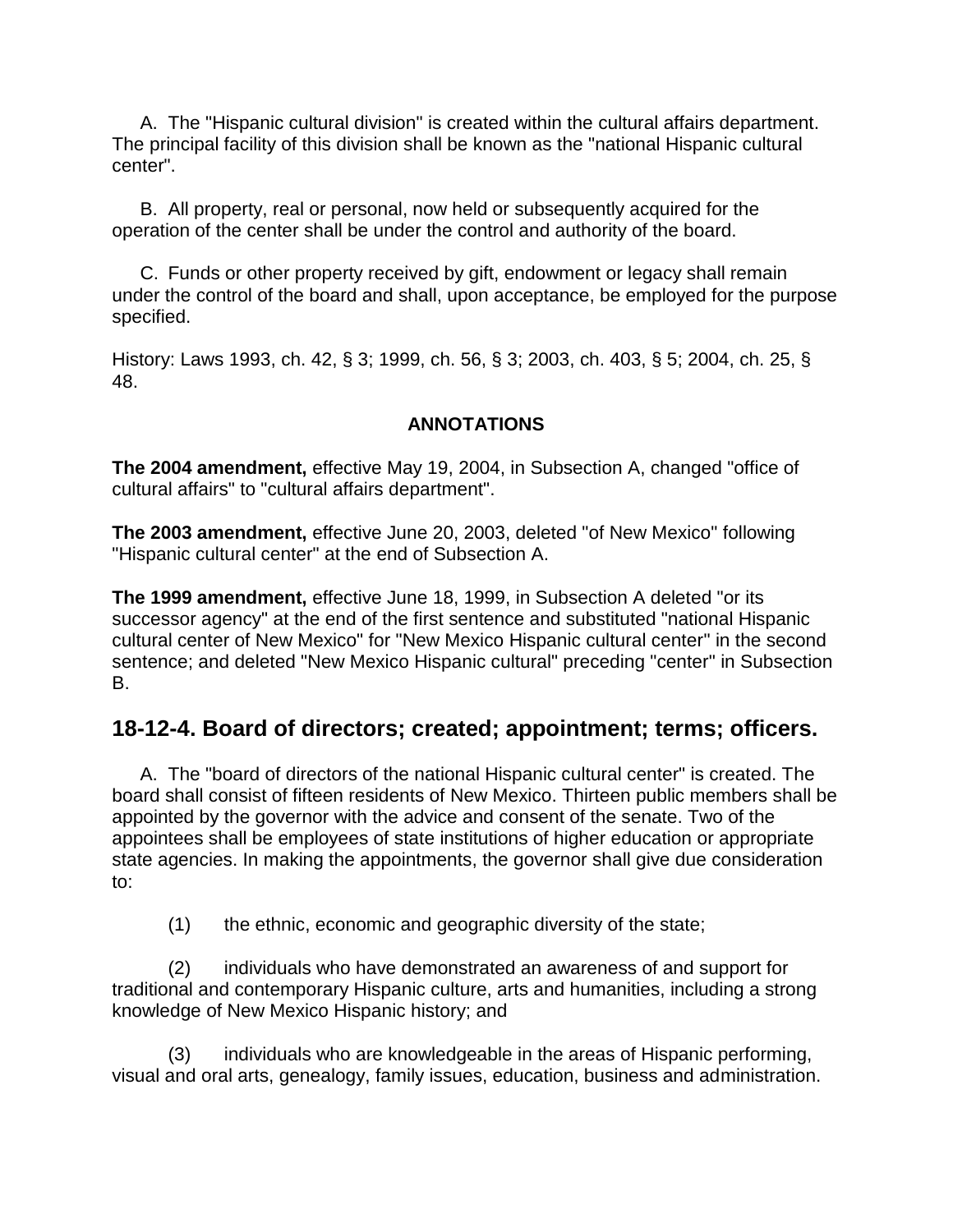B. The public members shall be appointed for staggered four-year terms.

C. Two private members shall be appointed by the board of a nonprofit organization that has an operating agreement with the center that complies with the provisions of Section 6-5A-1 NMSA 1978. The private members shall be appointed for one-year terms expiring on June 30 of each year.

D. A majority of the board members currently serving shall constitute a quorum at any meeting or hearing.

E. A public member failing to attend three consecutive meetings after receiving proper notice shall be recommended for removal by the governor. The governor may also remove a public member of the board for neglect of any duty required by law, for incompetency, for unprofessional conduct or for violating any provisions of the National Hispanic Cultural Center Act. If a vacancy occurs on the board, the original appointing authority shall appoint another member to complete the unexpired term.

F. The executive director shall be an ex-officio nonvoting member of the board.

G. The governor shall designate the president of the board, who shall serve in that capacity at the pleasure of the governor. The board may elect other officers from among its membership.

History: Laws 1993, ch. 42, § 4; 1999, ch. 56, § 4; 2003, ch. 403, § 6; 2015, ch. 19, § 15.

#### **ANNOTATIONS**

**The 2015 amendment,** effective July 1, 2015, amended the appointment provisions and the terms of the board of directors of the national Hispanic cultural center; in the introductory paragraph of Subsection A, after "New Mexico.", added "Thirteen public members shall be"; at the beginning of Subsection B, deleted "Of the initial appointees, five members shall be appointed for four-year terms, five members shall be appointed for three-year terms and five members shall be appointed for two-year terms. All subsequent", and added "The public", and after "appointed for", added "staggered"; added Subsection C and redesignated the succeeding subsections accordingly; at the beginning of Subsection E, changed "Any" to "A public", after "may also remove", deleted "any" and added "a public", and after "on the board, the", deleted "governor" and added "original appointing authority"; and in Subsection G, after "governor", added "The board may elect other officers from among its membership".

**The 2003 amendment,** effective June 20, 2003, deleted "of New Mexico" following "Hispanic cultural center" near the end of the first sentence of Subsection A; and deleted "of New Mexico" following "Hispanic Cultural Center" near the end of the second sentence of Subsection D.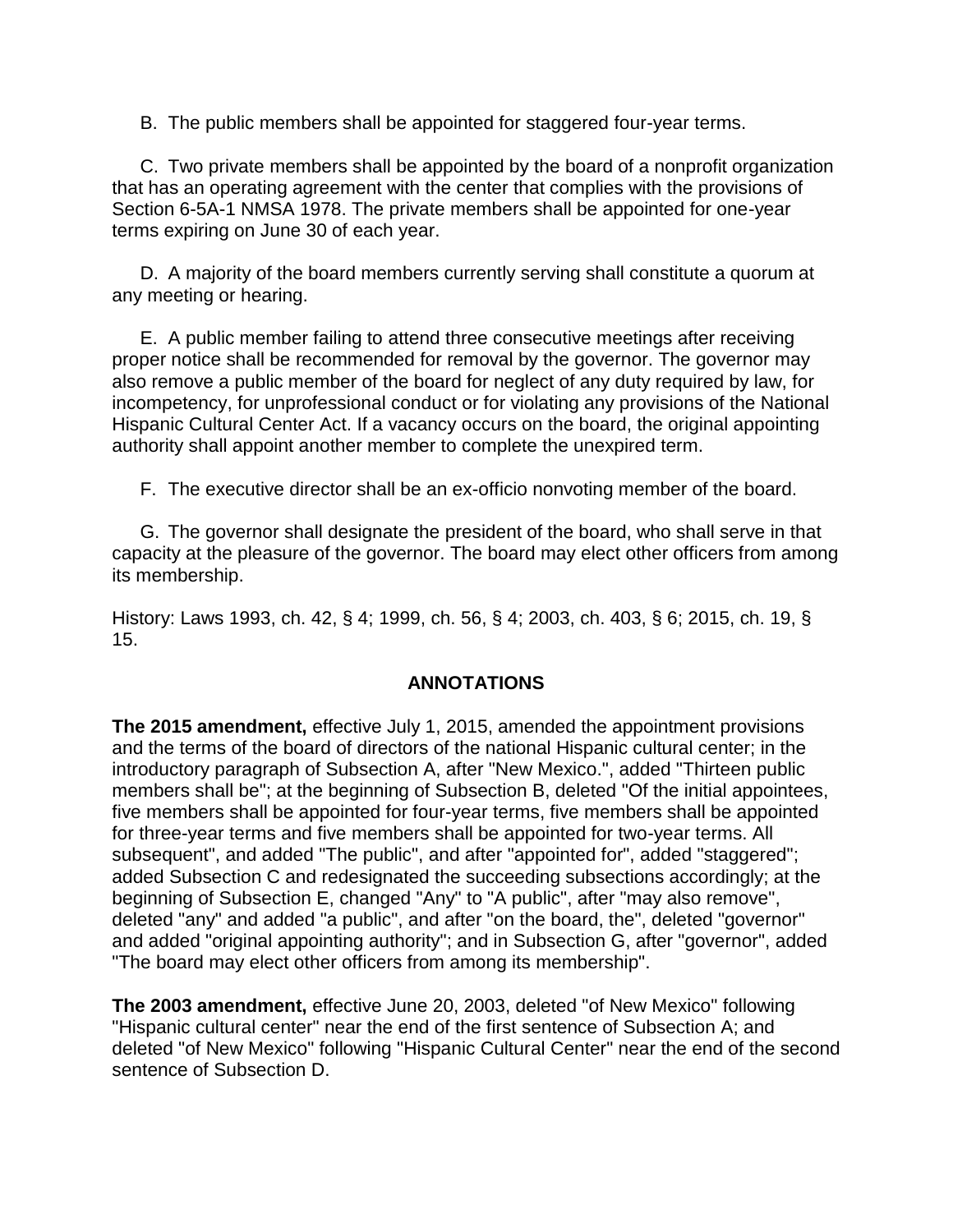**The 1999 amendment,** effective June 18, 1999, substituted "national Hispanic cultural center of New Mexico" for "New Mexico Hispanic cultural center" in the first sentence of Subsection A and the second sentence of Subsection D.

# **18-12-5. Board; powers and duties.**

A. The board shall:

(1) exercise trusteeship over the collections of the center;

(2) accept and hold title to all property for the center's use;

(3) review annually the performance of the director and report its findings to the secretary of cultural affairs;

(4) acquire objects relating to Hispanic culture and history of interest to the public and real property for the center's use or benefit by purchase, donation and bequest;

(5) solicit funds or property for the development of the center, its collections and its programs;

(6) adopt rules as appropriate governing:

(a) the loan of objects and exhibits to qualified institutions and agencies for the purpose of exhibition;

(b) gifts, donations or loans of exhibit or collection materials to the center;

(c) the licensure of the center's intellectual property; and

(d) other matters necessary to carry out the provisions of the National Hispanic Cultural Center Act;

(7) enter into leases with public or private organizations or agencies for the use of center premises or facilities for periods of time that exceed forty-five days;

(8) cooperate with other agencies and political subdivisions of municipal, state, tribal and federal governments and private organizations and individuals to the extent necessary to establish and maintain the center and its programs;

(9) subject to other provisions of law and excepting temporary statewide initiatives of the secretary of cultural affairs, impose admission fees to the center's facilities and programs; and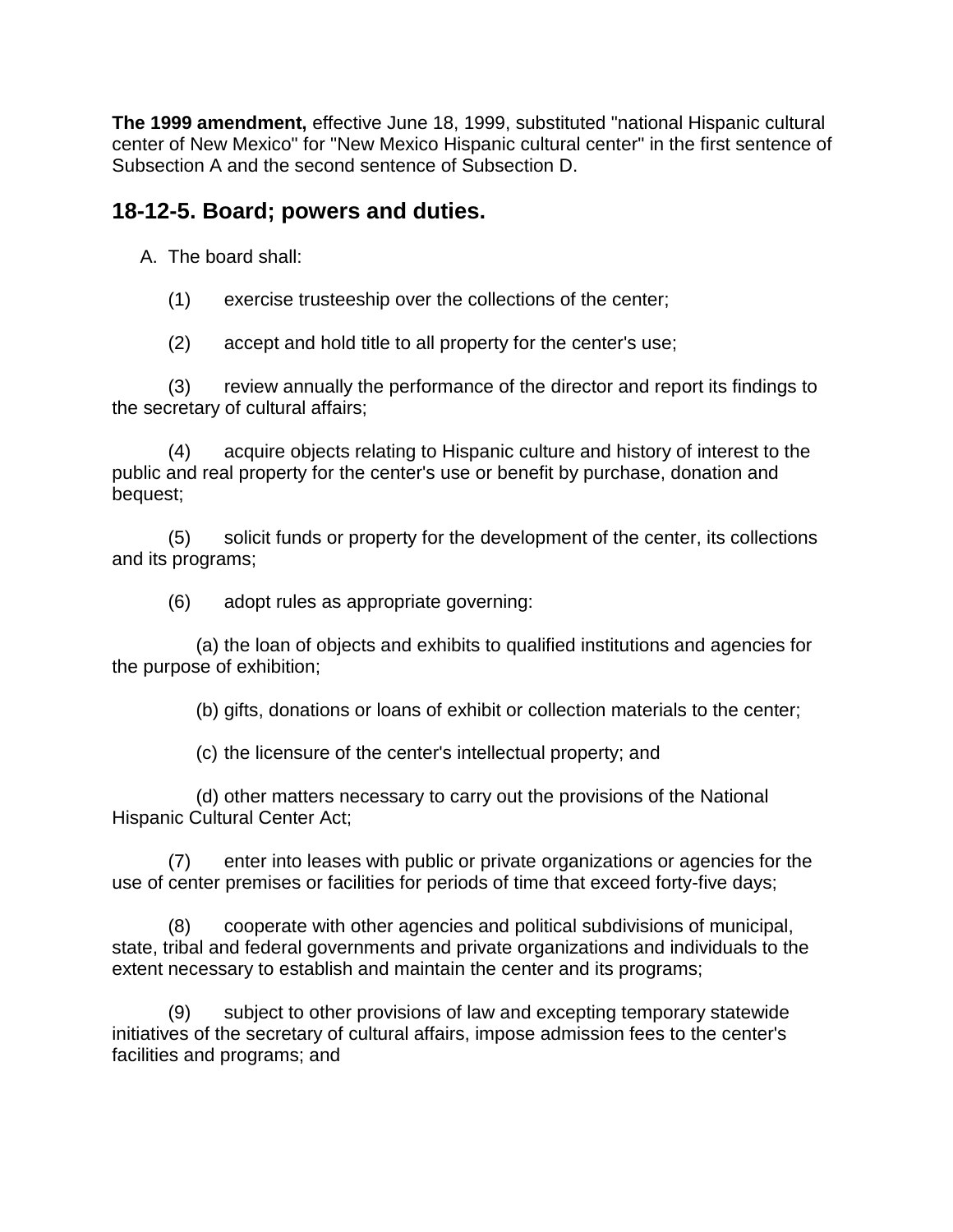(10) establish policy, determine the mission and direct the development of the center.

B. The board may, beginning July 1, 2015, enter into or remain a party to an operating agreement with a nonprofit organization only if the operating agreement allows the governing board of the nonprofit organization to appoint two of its voting board members to serve on the center's board and only if the governing board of the nonprofit organization has at least five members.

C. If a person is concurrently a member of the center's board and a member of the governing board of the nonprofit organization that has an operating agreement with the board that complies with Section 6-5A-1 NMSA 1978, that person shall not vote on matters relating to the operating agreement.

History: Laws 1993, ch. 42, § 5; 2004, ch. 25, § 49; 2015, ch. 19, § 16.

#### **ANNOTATIONS**

**The 2015 amendment,** effective July 1, 2015, provided for additional duties and responsibilities for the board of directors of the national Hispanic cultural center; redesignated the previously undesignated introductory phrase "The board shall" as Subsection A and redesignated former Subsections A, B and C as Paragraphs (1), (2) and (3) of Subsection A, respectively; deleted former Subsection D relating to the power to enter into agreements with private or public entities and added Paragraph (4) of Subsection A; in former Subsection E, deleted "authorize the director to", and redesignated the subsection as Paragraph (5) of Subsection A, and at the beginning, after "solicit", deleted "and receive", and after "property", deleted "of any nature"; deleted former Subsection F relating to the adoption of rules; added Paragraphs (6), (7), (8) and (9) of Subsection A; redesignated former Subsection G as Paragraph (10) of Subsection A; and added Subsections B and C.

**The 2004 amendment,** effective May 19, 2004, in Subsection C, changed "cultural affairs officer" to "secretary of cultural affairs".

# **18-12-6. Executive director; appointment; qualifications.**

A. The executive director of the Hispanic cultural division shall be appointed by the state cultural affairs officer or his successor, with the approval of the governor, from a list of qualified finalists provided by the board of directors.

B. Subject to the authority of the state cultural affairs officer or his successor, the executive director of the division shall be the administrative and executive officer of the division. The executive director shall be exempt from the provisions of the Personnel Act [Chapter 10, Article 9 NMSA 1978].

**History:** Laws 1993, ch. 42, § 6.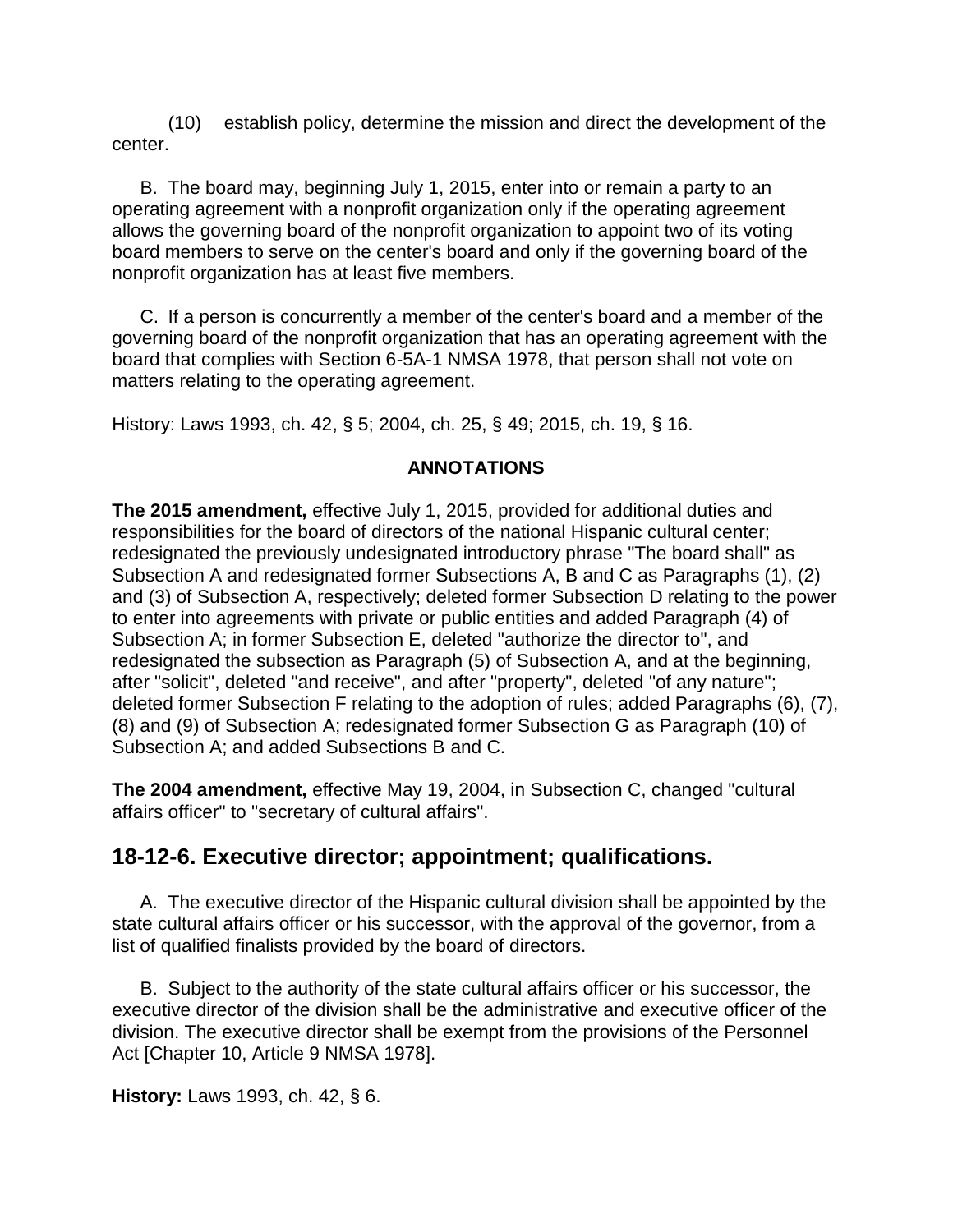# **18-12-7. Director; powers and duties.**

Consistent with the policies of the secretary of cultural affairs and the board, the director:

A. may:

(1) solicit and receive funds or property, including federal funds and public and private grants, for the development of the center, its collections and its programs;

(2) as authorized by the secretary, enter into contracts related to the programs and operations of the center, including services related to the location, acquisition, preservation, restoration, salvage or development of culturally related sites, structures or objects in the state;

(3) as authorized by the board, lend collections or materials to qualified persons for purposes of exhibition and study and borrow collections or materials from other persons for like purposes;

(4) conduct facilities rentals for forty-five days or less and such retail sales as appropriate for the operation of the center; and

(5) publish journals, books, reports and other materials as appropriate to the operation of the center; and

B. shall:

(1) administer and operate the center in accordance with applicable statutes and rules;

(2) develop exhibits and programs of an educational nature for the benefit of the public and in particular the students of the state;

(3) recommend acquisitions to the board, by donation or other means, of collections and related materials appropriate to the mission of the center;

(4) direct research, preservation and conservation as is appropriate to render the collections beneficial to the public;

(5) cooperate with educational institutions and other agencies and political subdivisions of state, tribal and federal governments to establish, maintain and extend the programs of the center;

(6) employ and discharge personnel necessary for the operation of the center in accordance with the provisions of the Personnel Act [Chapter 10, Article 9 NMSA 1978];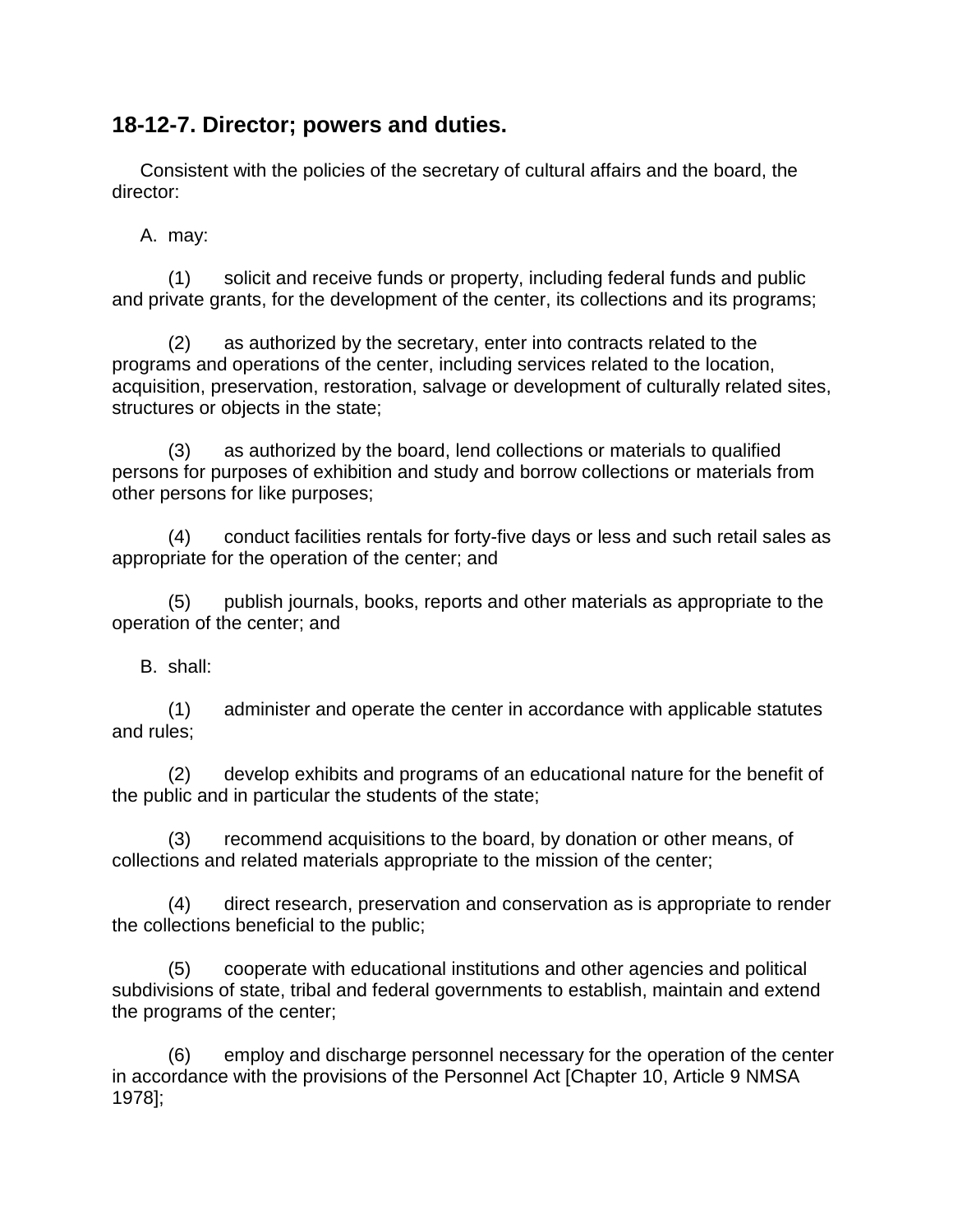- (7) propose budgets for operations and capital improvements;
- (8) collect admission fees as determined by the board; and

(9) perform such other appropriate duties as may be delegated by the board, the secretary of cultural affairs or the governor or as may be provided by law.

History: Laws 1993, ch. 42, § 7; 2004, ch. 25, § 50; 1978 Comp., § 18-12-7, repealed and reenacted by Laws 2015, ch. 19, § 17.

#### **ANNOTATIONS**

**Repeals and reenactments.** — Laws 2015, ch. 19, § 17 repealed and reenacted 18- 12-7 NMSA 1978, effective July 1, 2015.

**The 2004 amendment,** effective May 19, 2004, in Subsection K, changed "cultural affairs officer" to "secretary of cultural affairs" and made other minor changes.

## **18-12-8. Board; compensation.**

The members of the board shall receive per diem and mileage as provided in the Per Diem and Mileage Act [10-8-1 NMSA 1978] and shall receive no other compensation, perquisite or allowance.

**History:** Laws 1993, ch. 42, § 8.

# **18-12-9. Museum admission policy.**

The board, the secretary of cultural affairs and the director shall establish and implement a policy to permit New Mexico residents age sixty years and above to enter all publicly accessible visual arts exhibit areas, except special exhibits where commission or royalties are paid by contract, free of charge every Wednesday that is not a holiday that the museum is open.

History: Laws 2015, ch. 19, § 18.

#### **ANNOTATIONS**

**Effective dates.** — Laws 2015, ch. 19, § 20 made Laws 2015, ch. 19, § 18 effective July 1, 2015.

# **ARTICLE 13 Historic Landscapes**

**18-13-1. Short title.**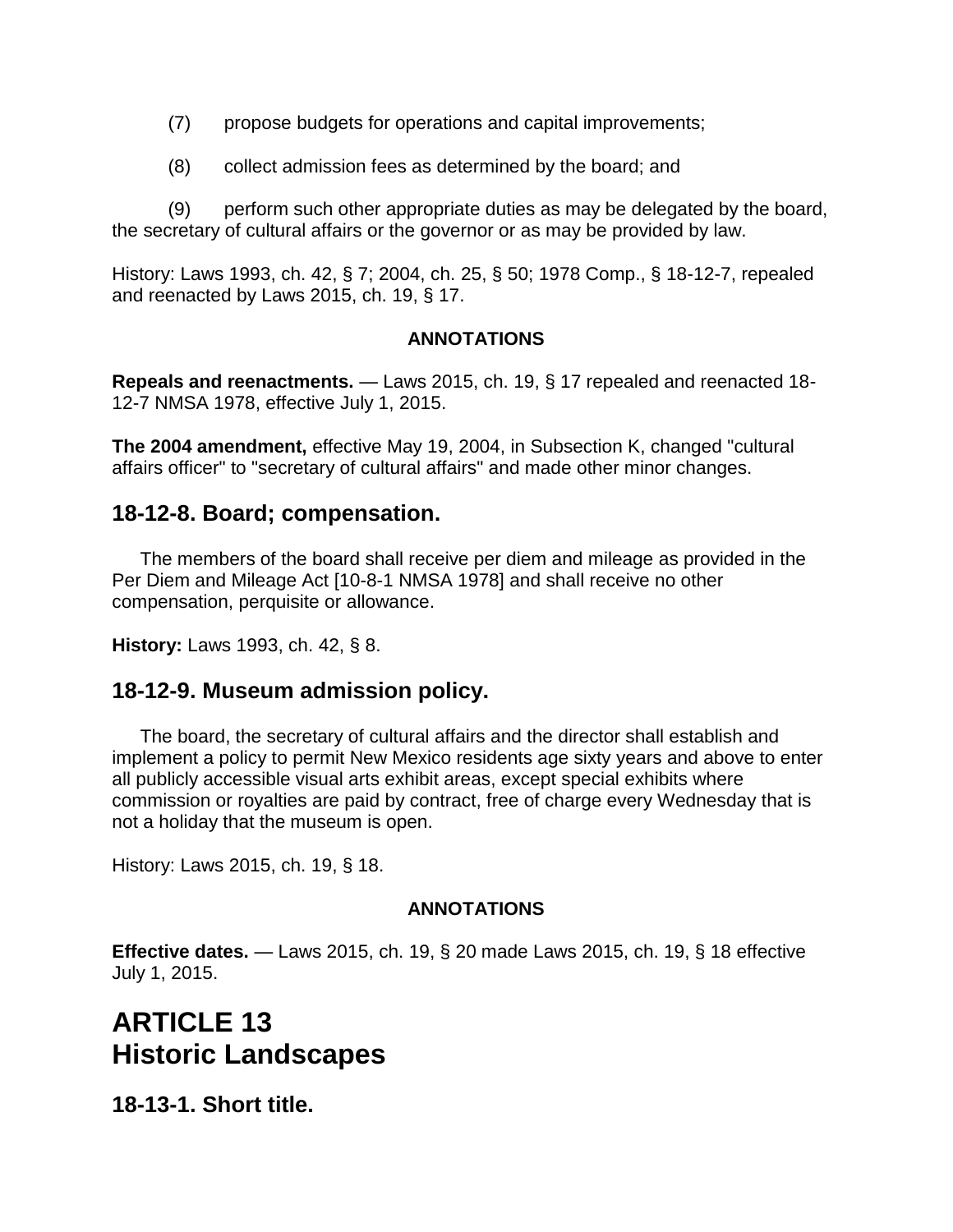This act [18-13-1 through 18-13-7 NMSA 1978] may be cited as the "Historic Landscape Act".

**History:** Laws 2003, ch. 234, § 1.

#### **ANNOTATIONS**

**Cross references.** — For cultural properties preservation easements, *see* Chapter 47, Article 12A NMSA 1978.

**Effective dates.** — Laws 2003, ch. 234, § 9 made Laws 2003, ch. 234, § 1 effective July 1, 2003.

# **18-13-2. Definitions.**

As used in the Historic Landscape Act:

A. "board" means the board of trustees of the historic landscape trust;

B. "historic landscape" means a historic manmade or cultural landscape:

(1) that is limited in scope;

(2) generally comprising a plaza, square, park, garden, terrace, streetscape, estate, grounds of a building or other open space designed formally or informally; and

(3) that has contributed to the cultural history of its time; and

C. "trust" means the historic landscape trust created by the Historic Landscape Act.

**History:** Laws 2003, ch. 234, § 2.

#### **ANNOTATIONS**

**Effective dates.** — Laws 2003, ch. 234, § 9 made Laws 2003, ch. 234, § 2 effective July 1, 2003.

## **18-13-3. Historic landscape trust created.**

The "historic landscape trust" is created. It is a public nonprofit corporation and shall be organized pursuant to the Nonprofit Corporation Act.

**History:** Laws 2003, ch. 234, § 3.

#### **ANNOTATIONS**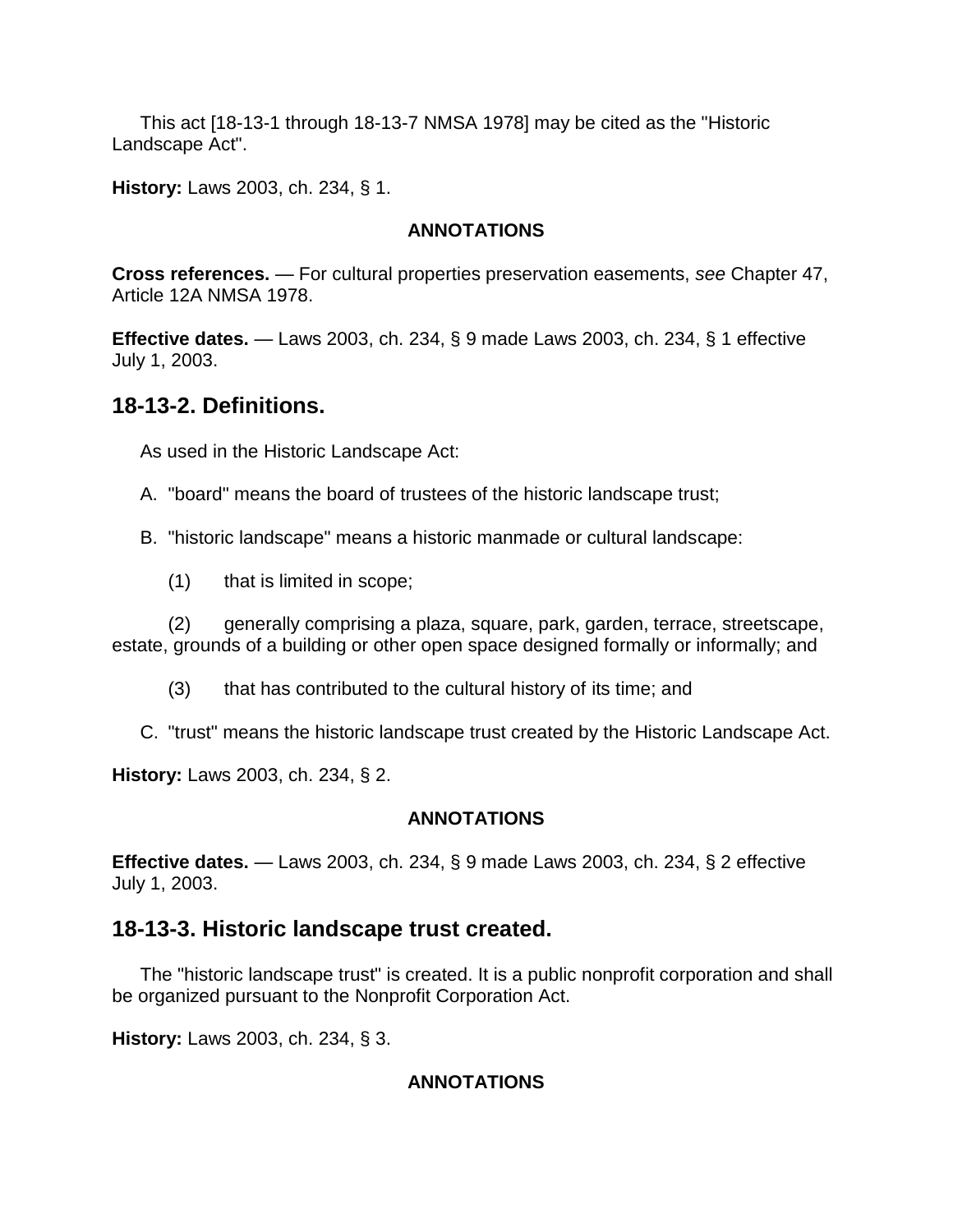**Effective dates.** — Laws 2003, ch. 234, § 9 made Laws 2003, ch. 234, § 3 effective July 1, 2003.

# **18-13-4. Board of trustees.**

A. The trust shall be governed by the board. The members of the initial board shall be:

(1) two individuals who are New Mexico licensed landscape architects;

(2) an attorney licensed to practice law in the state;

(3) a New Mexico certified public accountant;

(4) three New Mexico residents who have demonstrated their interest in and knowledge about historic landscapes;

(5) two New Mexico residents who are active members of garden clubs;

(6) the state cultural affairs officer or his designee; and

(7) the director of tourism or his designee.

B. The terms of the initial board members are for two years. Thereafter, the board shall be selected in accordance with the articles of incorporation and bylaws of the trust.

C. Vacancies on the initial board shall be filled by appointment of the governor. Thereafter, vacancies shall be filled in accordance with the articles of incorporation and bylaws of the trust.

**History:** Laws 2003, ch. 234, § 4.

#### **ANNOTATIONS**

**Effective dates.** — Laws 2003, ch. 234, § 9 made Laws 2003, ch. 234, § 4 effective July 1, 2003.

**Temporary provisions.** — Laws 2003, ch. 234, § 8, effective July 1, 2003, provided:

The initial board of trustees of the historic landscape trust shall report to the first session of the forty-seventh legislature on the date it convenes. The report shall include:

A. copies of the articles of incorporation and bylaws of the trust;

B. a ten-year plan for implementing a historic landscape system in the state: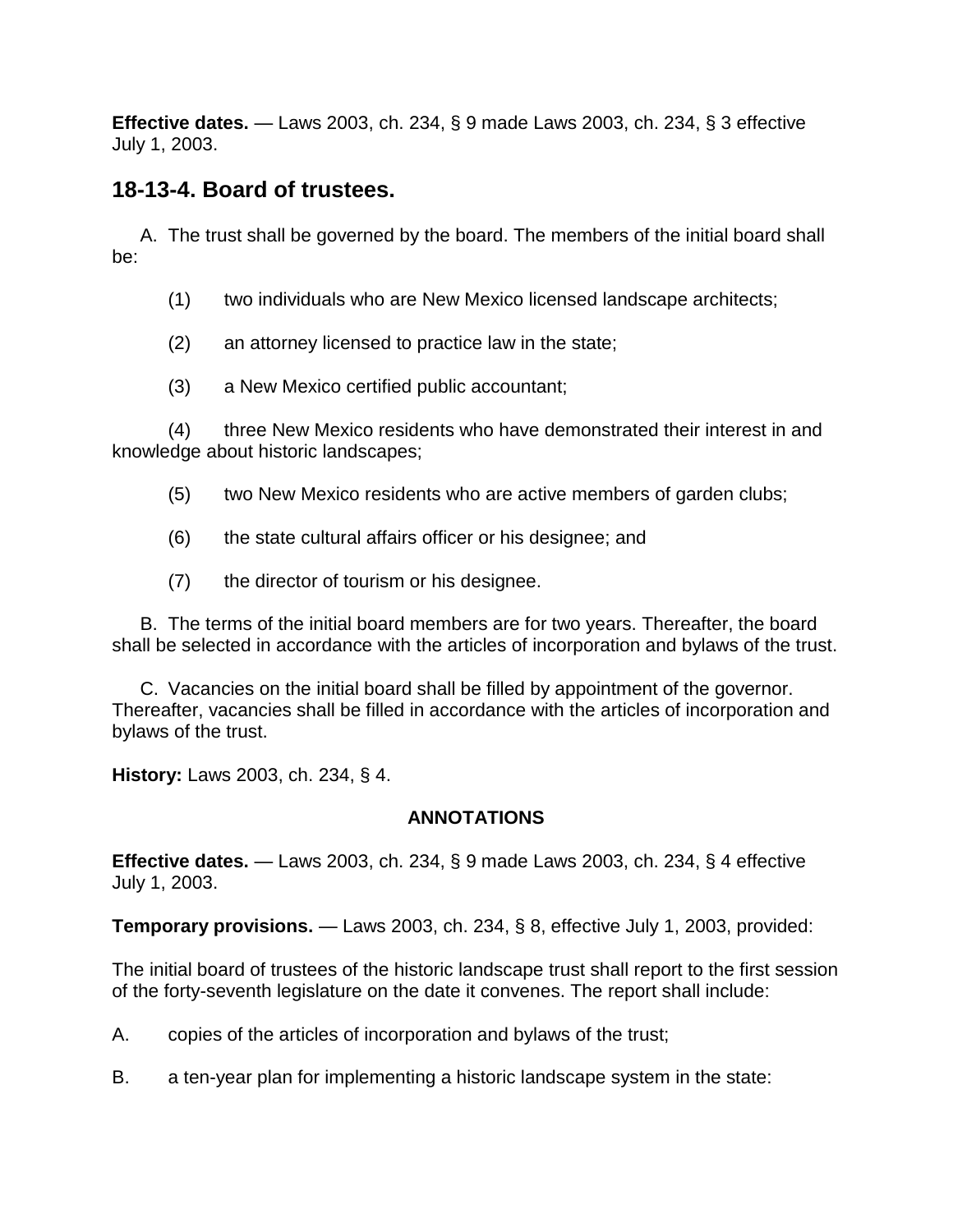(1) that shall rely entirely upon acquisition of historic landscapes by purchase or gift;

(2) that shall not include a historic landscape in the system without the consent of all persons owning property rights in the historic landscape; and

(3) that shall not place limitations or restrictions on a person's use or freedom of alienation of a historic landscape by designation or otherwise without the free consent of the person; and

C. strategies and recommendations for funding the trust in fiscal year 2006 and subsequent fiscal years.

# **18-13-5. Articles of incorporation and bylaws.**

The initial board shall prepare and file articles of incorporation and bylaws. The articles shall state as the purposes of the trust:

A. the preservation of significant historic landscapes in the state;

B. the identification of sites in the state deserving of inclusion in the historic landscape system; and

C. the development of a historic landscape system that provides opportunities for persons to appreciate and better understand the history and development of the state.

**History:** Laws 2003, ch. 234, § 5.

#### **ANNOTATIONS**

**Effective dates.** — Laws 2003, ch. 234, § 9 made Laws 2003, ch. 234, § 5 effective July 1, 2003.

## **18-13-6. Executive director.**

The bylaws of the trust shall provide for the employment of an executive director and shall specify his duties.

**History:** Laws 2003, ch. 234, § 6.

#### **ANNOTATIONS**

**Effective dates.** — Laws 2003, ch. 234, § 9 made Laws 2003, ch. 234, § 6 effective July 1, 2003.

# **18-13-7. Funding.**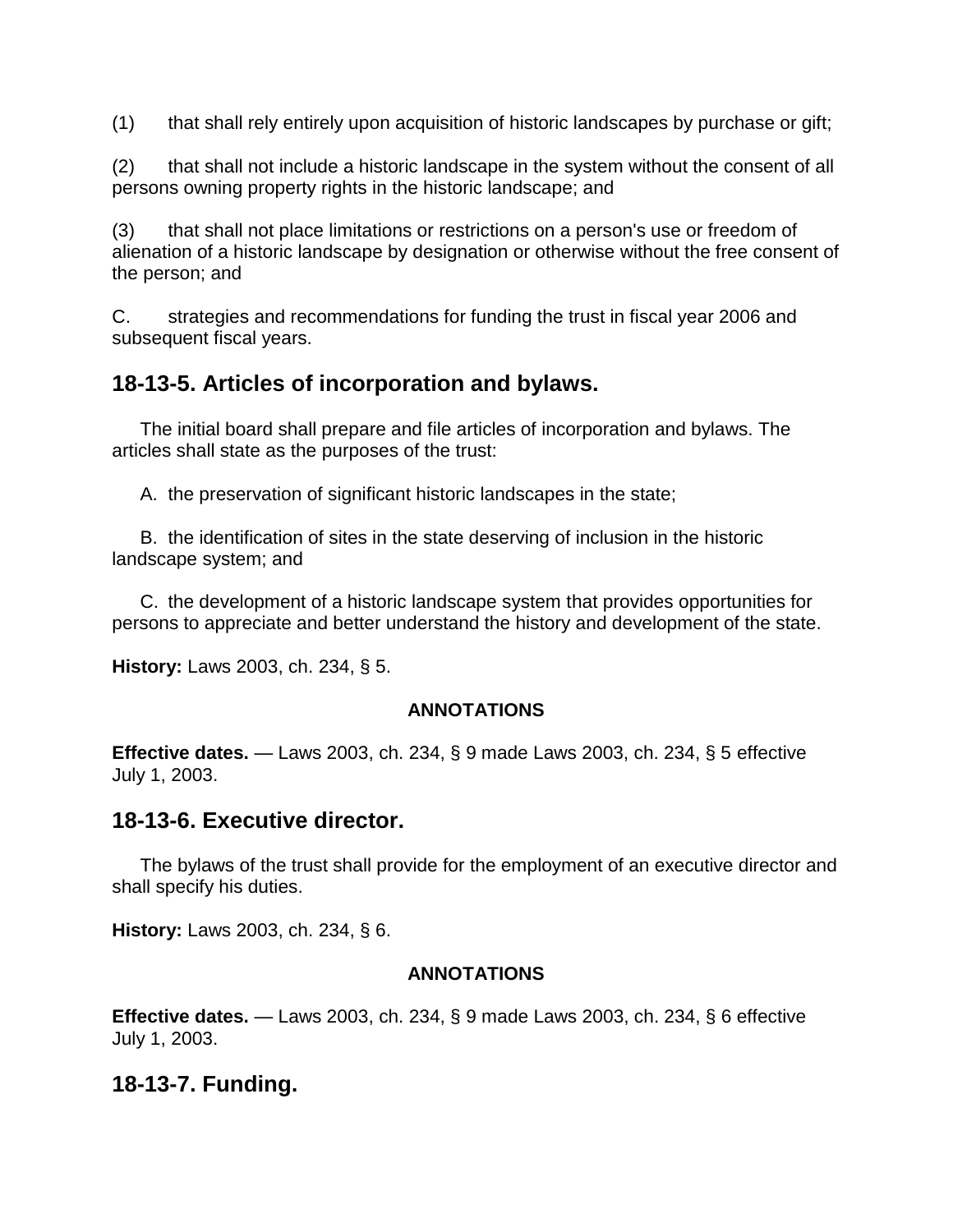The initial board shall seek private and public funding for the trust and is authorized to accept gifts and grants of both private and public funds. The "historic landscape trust fund" is created in the state treasury. All funds accepted by the initial board shall be deposited in the fund. The fund is appropriated to the initial board and may be expended as authorized by vouchers drawn by the chair of the initial board on warrants drawn by the department of finance and administration. Expenditures are authorized in fiscal years 2004 and 2005 only for organization expenses of the trust and per diem and mileage pursuant to the Per Diem and Mileage Act [10-8-1 through 10-8-8 NMSA 1978] for the appointed members of the initial board.

**History:** Laws 2003, ch. 234, § 7.

### **ANNOTATIONS**

**Effective dates.** — Laws 2003, ch. 234, § 9 made Laws 2003, ch. 234, § 7 effective July 1, 2003.

# **ARTICLE 14 Film Museum**

# **18-14-1. Short title.**

Chapter 18, Article 14 NMSA 1978 may be cited as the "New Mexico Film Museum Act".

**History:** Laws 2003, ch. 250, § 1; 2006, ch. 47, § 1.

#### **ANNOTATIONS**

**The 2006 amendment,** effective July 1, 2006, provided that sections enacted as Chapter 18, Article 14 of the NMSA are part of the New Mexico Film Museum Act.

# **18-14-2. Definitions.**

As used in the New Mexico Film Museum Act:

- A. "board" means the board of trustees of the museum; and
- B. "museum" means the New Mexico film museum.

**History:** Laws 2003, ch. 250, § 2.

## **ANNOTATIONS**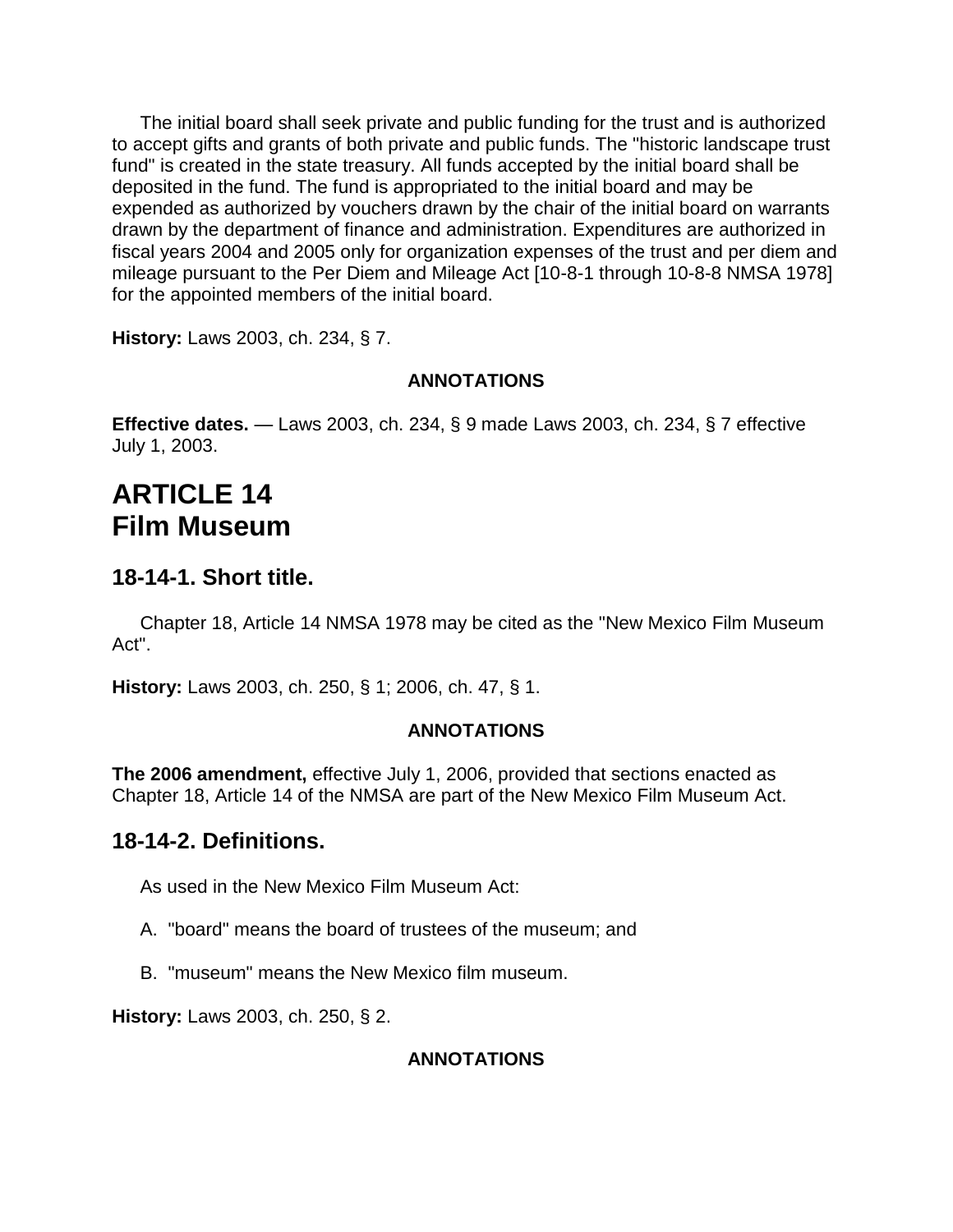**Effective dates.** — Laws 2003, ch. 250, § 7 made Laws 2003, ch. 250, § 2 effective July 1, 2003.

# **18-14-3. Museum; location; property.**

A. The "New Mexico film museum" is created within the cultural affairs department. The museum shall be located in Santa Fe.

B. All real or personal property held or subsequently acquired for the operation of the museum shall be under the control and authority of the board.

C. Funds or other property received as a gift, endowment or legacy shall remain under the control of the board and shall, upon acceptance, be used for the operation of the museum.

**History:** Laws 2003, ch. 250, § 3; 2006, ch. 47, § 2.

#### **ANNOTATIONS**

**The 2006 amendment,** effective July 1, 2006, transferred the New Mexico film museum from the tourism department to the cultural affairs department in Subsection A.

**Temporary provision.** — Laws 2006, ch. 47, § 4, effective July 1, 2006, provided that on the effective date of Laws 2006, ch. 47, all functions, appropriations, money, personnel, records, files, furniture, equipment and other property of the New Mexico film museum of the tourism department shall be transferred to the cultural affairs department and that all contractual obligations of the New Mexico film museum of the tourism department shall be binding on the cultural affairs department.

# **18-14-4. Board; appointment; terms; officers.**

A. The board of trustees of the museum is created.

B. The board shall consist of eleven members who are residents of New Mexico, appointed by the governor with the advice and consent of the senate. In making the appointments, the governor shall give due consideration to the geographic distribution of the members' places of residence. The members shall be persons who have expertise or have demonstrated a continuing interest in the fields of film, filmmaking or museums; provided that one of the members shall be the director of the New Mexico film division of the economic development department or the director's designee.

C. The board members shall be appointed for terms of four years or less so that all terms are coterminous with the current term of the governor who appointed them. The board members shall serve at the pleasure of the governor.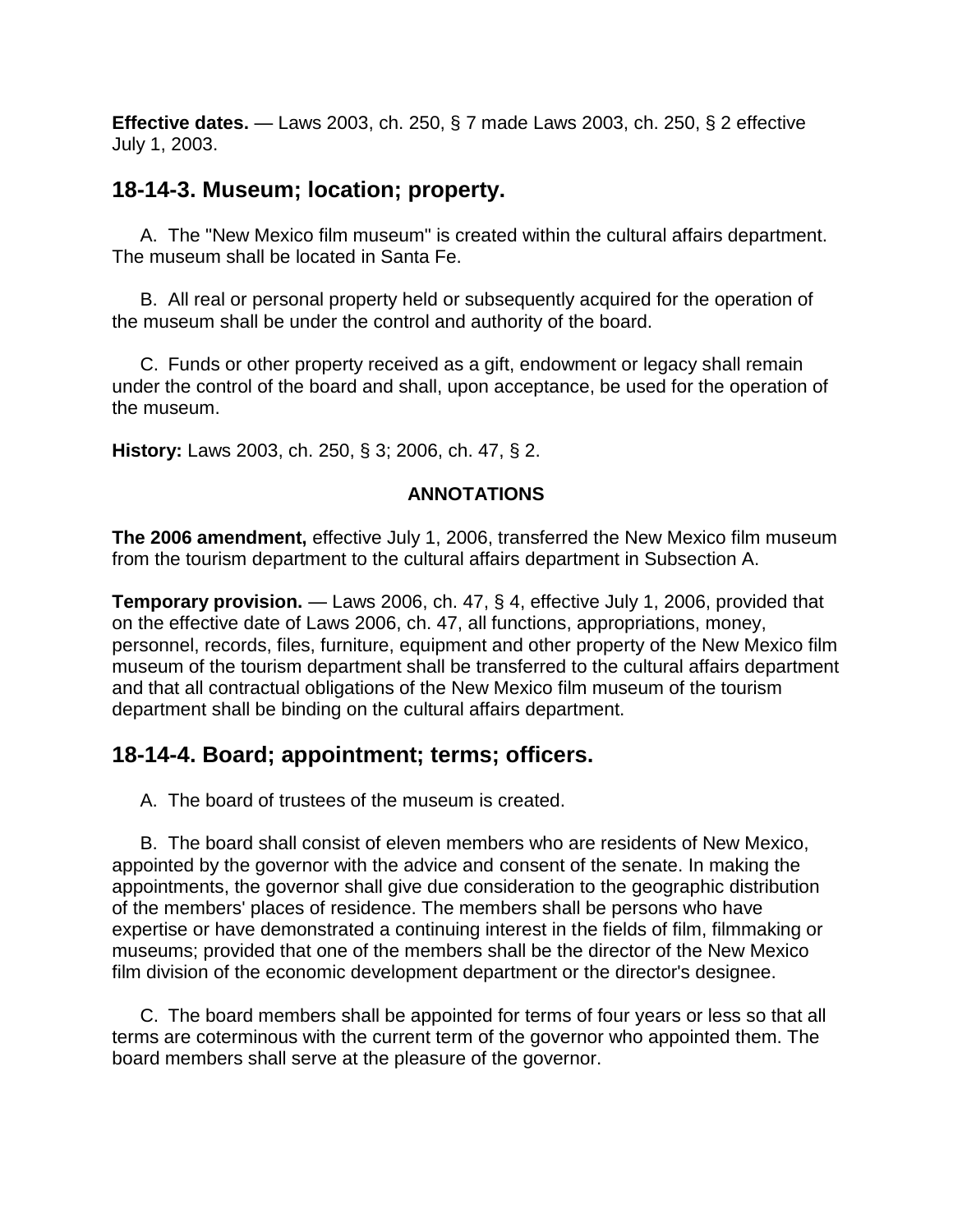D. The secretary of cultural affairs or the secretary's designee shall be an ex-officio nonvoting member of the board.

E. The president of the board shall be designated by the governor and shall serve in that capacity at the pleasure of the governor. Other officers shall be elected annually by the board at its first scheduled meeting after July 1 of each year.

**History:** Laws 2003, ch. 250, § 4; 2006, ch. 47, § 3.

#### **ANNOTATIONS**

**The 2006 amendment,** effective July 1, 2006, provided in Subsection B that the members of the board shall be persons who have expertise or have demonstrated interest in film, filmmaking or museums; deleted the former Paragraph (1) of Subsection B, which provided that one member shall be the director of the museum division of the office of cultural affairs; deleted Paragraphs (3) through (6) of Subsection B which provided for members of the board to consist of film actors, screenwriters, film technicians and representatives of Indian nations, tribes and pueblos in New Mexico; and in Subsection D, deleted the secretary of tourism as an ex-officio member and provided that the secretary of cultural affairs shall be an ex-officio member of the board.

### **18-14-5. Board; compensation.**

The members of the board shall receive per diem and mileage as provided in the Per Diem and Mileage Act [10-8-1 through 10-8-8 NMSA 1978] and shall receive no other compensation, perquisite or allowance.

**History:** Laws 2003, ch. 250, § 5.

#### **ANNOTATIONS**

**Effective dates.** — Laws 2003, ch. 250, § 7 made Laws 2003, ch. 250, § 5 effective July 1, 2003.

## **18-14-6. Board; powers and duties.**

The board shall:

- A. exercise trusteeship over the collections of the museum;
- B. accept and hold title to property for museum use;

C. enter into agreements or contracts with private or public organizations, agencies or individuals for the purpose of obtaining real or personal property for museum use;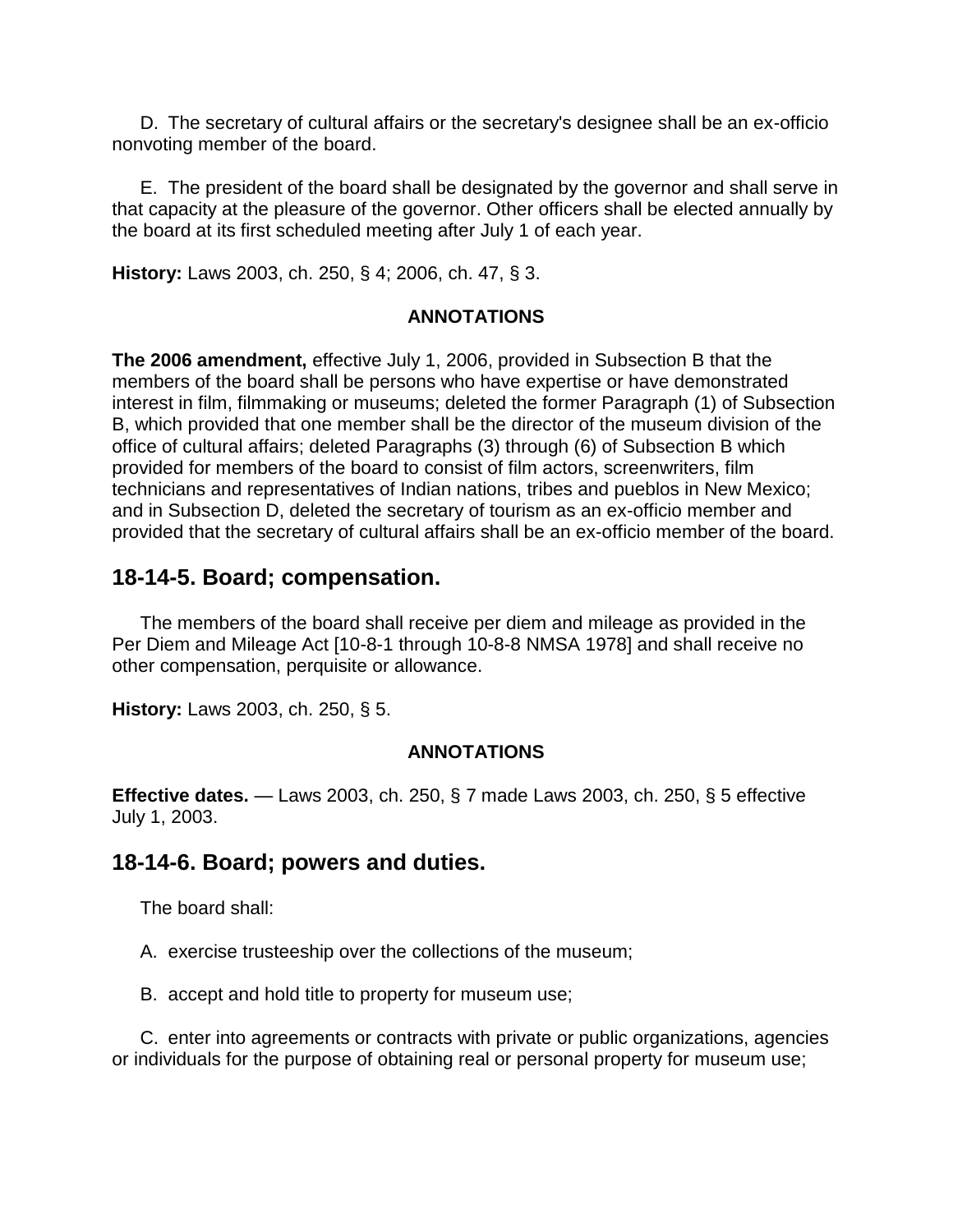D. solicit and receive funds or property of any nature for the development of the museum, its collections and its programs;

E. establish a New Mexico film museum foundation, incorporated, for the purpose of raising funds for the development of the museum, its collections and its programs; and

F. adopt rules as may be necessary to carry out the provisions of the New Mexico Film Museum Act.

**History:** Laws 2003, ch. 250, § 6.

#### **ANNOTATIONS**

**Effective dates.** — Laws 2003, ch. 250, § 7 made Laws 2003, ch. 250, § 6 effective July 1, 2003.

# **ARTICLE 15 Rural Library Development Act**

## **18-15-1. Short title.**

This act [Chapter 18, Article 15 NMSA 1978] may be cited as the "Rural Library Development Act".

History: Laws 2007, ch. 83, § 1.

#### **ANNOTATIONS**

**Effective dates.** — Laws 2007, ch. 83, contained no effective date provision, but, pursuant to N.M. Const., art. IV, § 23, was effective June 15, 2007, 90 days after the adjournment of the legislature.

## **18-15-2. Definitions.**

As used in the Rural Library Development Act:

A. "division" means the library division of the cultural affairs department; and

B. "rural library" means a public library in a municipality or unincorporated village, tribes, Indian nations, pueblos or community with a population of less than fifteen thousand as determined by the latest federal decennial census.

History: Laws 2007, ch. 83, § 2.

#### **ANNOTATIONS**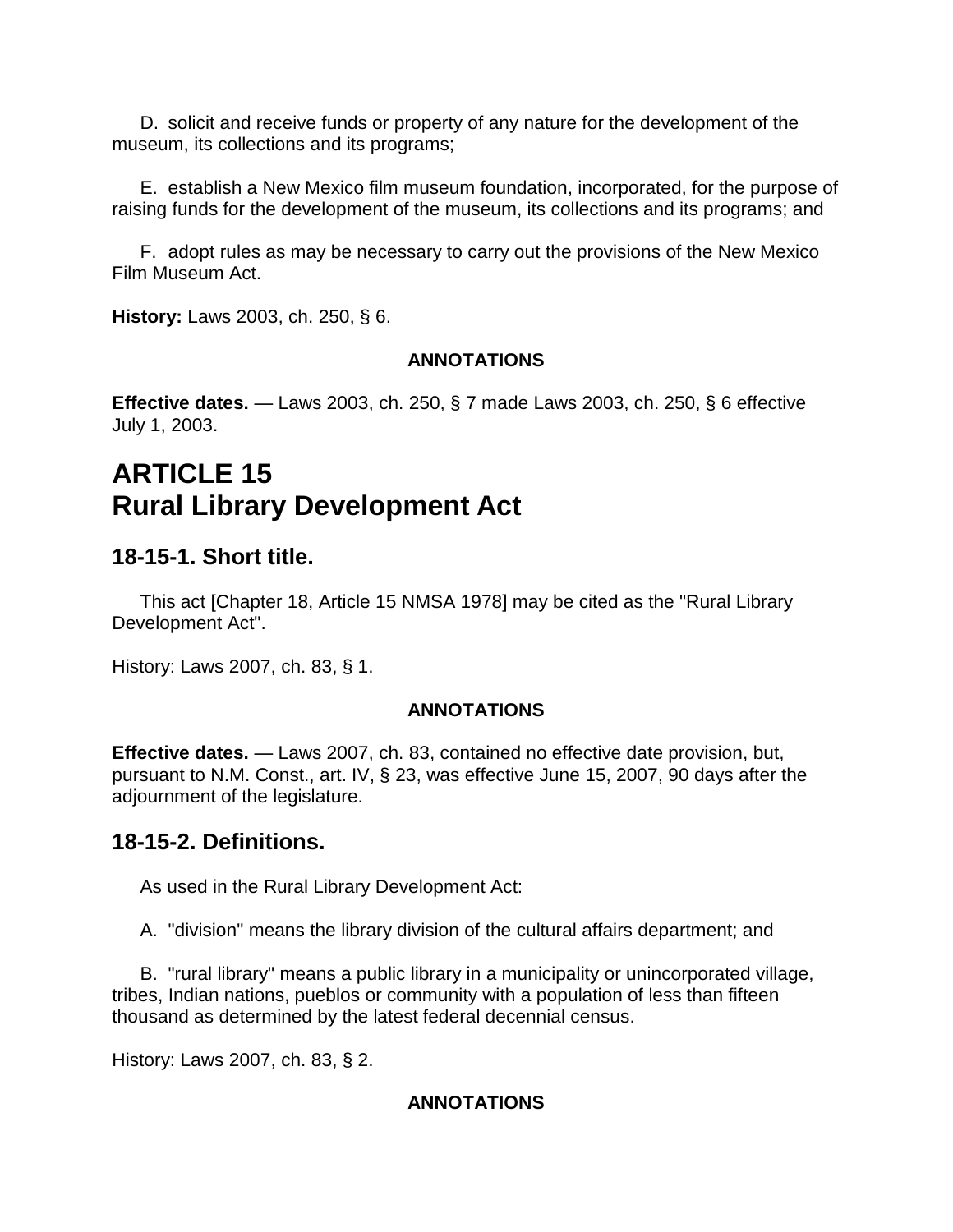**Effective dates.** — Laws 2007, ch. 83, contained no effective date provision, but, pursuant to N.M. Const., art. IV, § 23, was effective June 15, 2007, 90 days after the adjournment of the legislature.

# **18-15-3. Rural library development program.**

A. The division shall establish a rural library development program that provides grants-in-aid to:

(1) improve existing rural libraries' collections and services and provide resources to plan and establish new rural libraries;

(2) improve access to library materials and technology for rural citizens;

(3) connect rural libraries to communications networks, such as wire New Mexico and national lambdarail;

(4) provide professional development to librarians and other library staff in rural libraries; and

(5) provide support for rural libraries to participate in the New Mexico group catalog and the New Mexico library portal, a statewide resource-sharing network.

B. Municipalities and counties may apply for rural library development grants-in-aid to improve or connect a rural library and provide training and supplemental salaries not to exceed forty percent of compensation for a period not to exceed three years to rural librarians. A grant-in-aid may be awarded for qualifying rural libraries based on an application process developed by the division.

C. The division shall establish by rule the application and grant process to distribute available money equitably across the state. Priority shall be given to rural libraries that are:

(1) located more than twenty miles from a municipality with a population of greater than fifty thousand as determined by the latest federal decennial census; and

(2) being connected to wire New Mexico and national lambdarail.

History: Laws 2007, ch. 83, § 3.

## **ANNOTATIONS**

**Effective dates.** — Laws 2007, ch. 83, contained no effective date provision, but, pursuant to N.M. Const., art. IV, § 23, was effective June 15, 2007, 90 days after the adjournment of the legislature.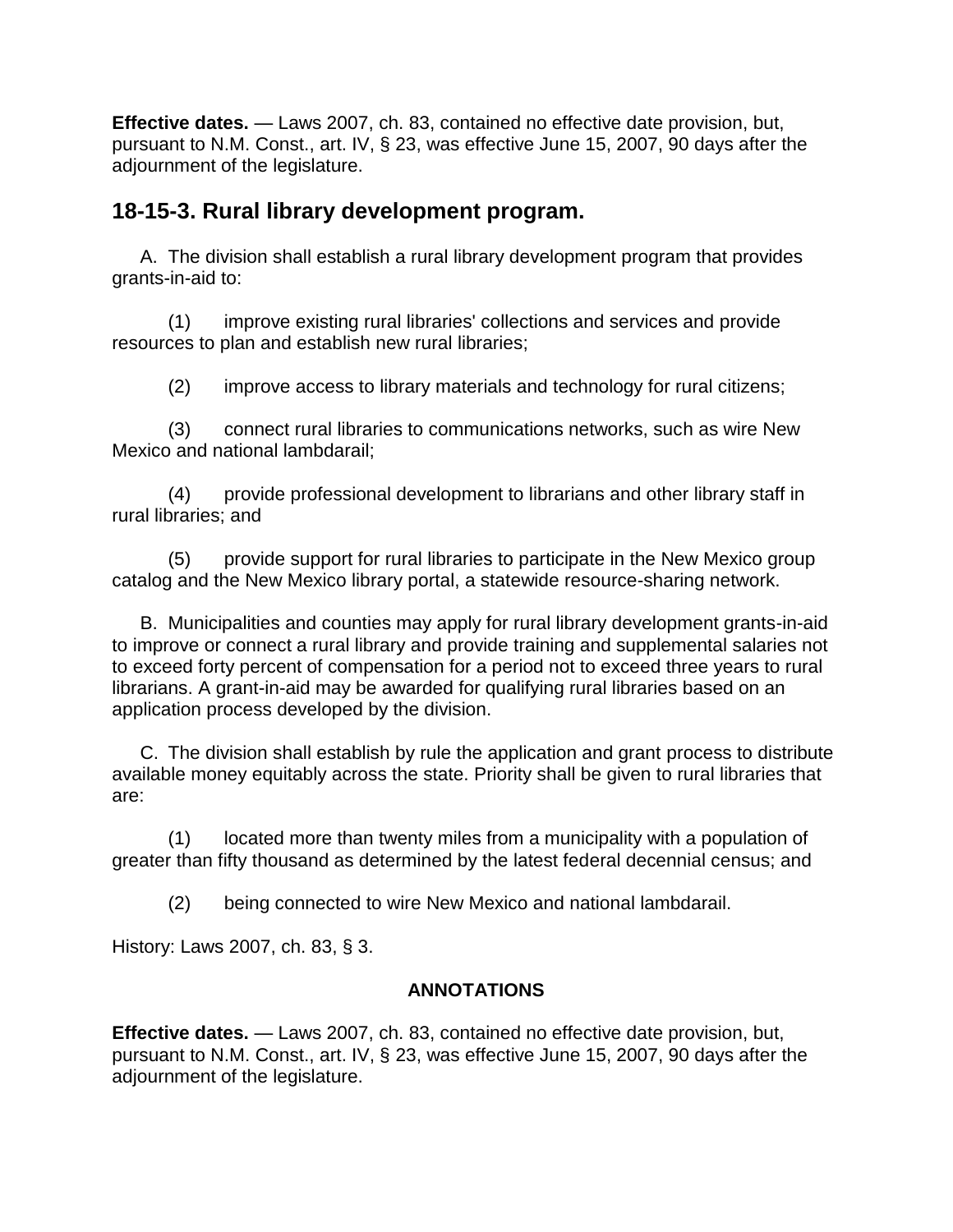# **18-15-4. Rural library development fund; created; purpose.**

The "rural library development fund" is created as a nonreverting fund in the state treasury. The fund consists of appropriations; other revenue credited to the fund; gifts, grants and donations to the fund; and income from investment of the fund. The fund shall be administered by the division, and money in the fund is subject to appropriation by the legislature to carry out the provisions of the Rural Library Development Act. No more than five percent of the fund each year may be used for administration. Disbursements from the fund shall be by warrant of the secretary of finance and administration pursuant to vouchers signed by the state librarian or the state librarian's authorized representative.

History: Laws 2007, ch. 83, § 4.

#### **ANNOTATIONS**

**Effective dates.** — Laws 2007, ch. 83, contained no effective date provision, but, pursuant to N.M. Const., art. IV, § 23, was effective June 15, 2007, 90 days after the adiournment of the legislature.

# **ARTICLE 16 Music Commission**

## **18-16-1. Short title.**

This act [18-16-1 through 18-16-4 NMSA 1978] may be cited as the "Music Commission Act".

History: Laws 2009, ch. 13, § 1.

#### **ANNOTATIONS**

**Effective dates.** — Laws 2009, ch. 13 contained no effective date provision, but, pursuant to N.M. Const., art. IV, § 23, was effective June 19, 2009, 90 days after the adjournment of the legislature.

#### **18-16-2. Definitions.**

As used in the Music Commission Act:

- A. "commission" means the music commission;
- B. "department" means the cultural affairs department; and
- C. "division" means the arts division of the department.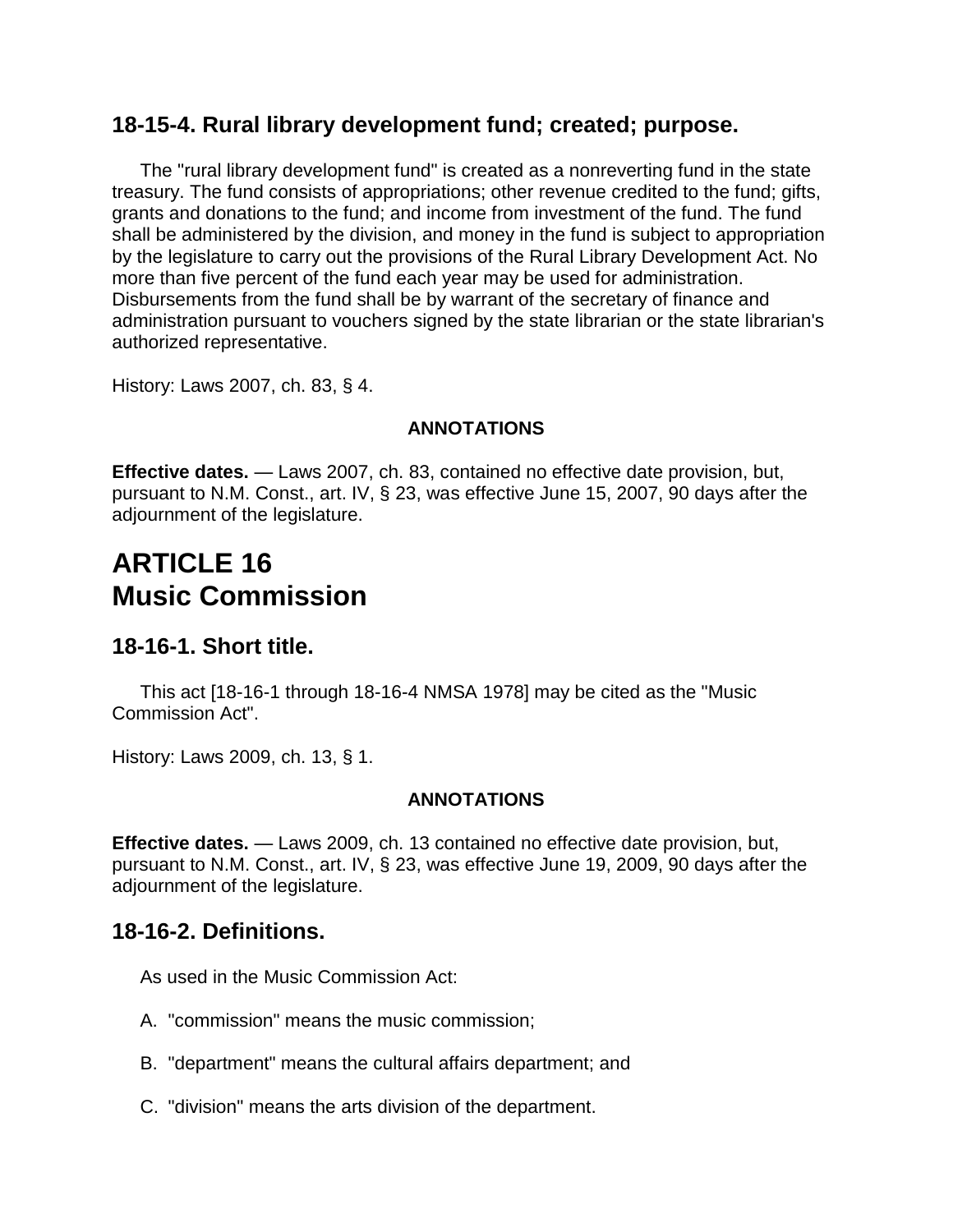History: Laws 2009, ch. 13, § 2.

#### **ANNOTATIONS**

**Effective dates.** — Laws 2009, ch. 13 contained no effective date provision, but, pursuant to N.M. Const., art. IV, § 23, was effective June 19, 2009, 90 days after the adjournment of the legislature.

# **18-16-3. Music commission; created; members; terms; compensation.**

A. The "music commission" is created. The commission is administratively attached to the division.

B. The commission is composed of fifteen members appointed by the governor. Members shall be residents of New Mexico, broadly representative of the various fields of music, and widely known for their professional competence and experience.

C. Five members of the commission shall serve initial terms of one year, five members shall serve initial terms of two years and five members shall serve initial terms of three years as determined by the governor; thereafter, terms shall be for three years. A vacancy on the commission shall be filled by appointment by the governor for the unexpired portion of the term of the member creating the vacancy.

D. The governor shall appoint the chairperson of the commission, and the commission may appoint other officers as it deems necessary to carry out the purposes of the Music Commission Act. The commission shall hold at least four meetings each calendar year.

E. Members of the commission shall not receive any compensation, perquisite or allowance.

History: Laws 2009, ch. 13, § 3.

#### **ANNOTATIONS**

**Effective dates.** — Laws 2009, ch. 13 contained no effective date provision, but, pursuant to N.M. Const., art. IV, § 23, was effective June 19, 2009, 90 days after the adjournment of the legislature.

### **18-16-4. Music commission; duties.**

The commission shall: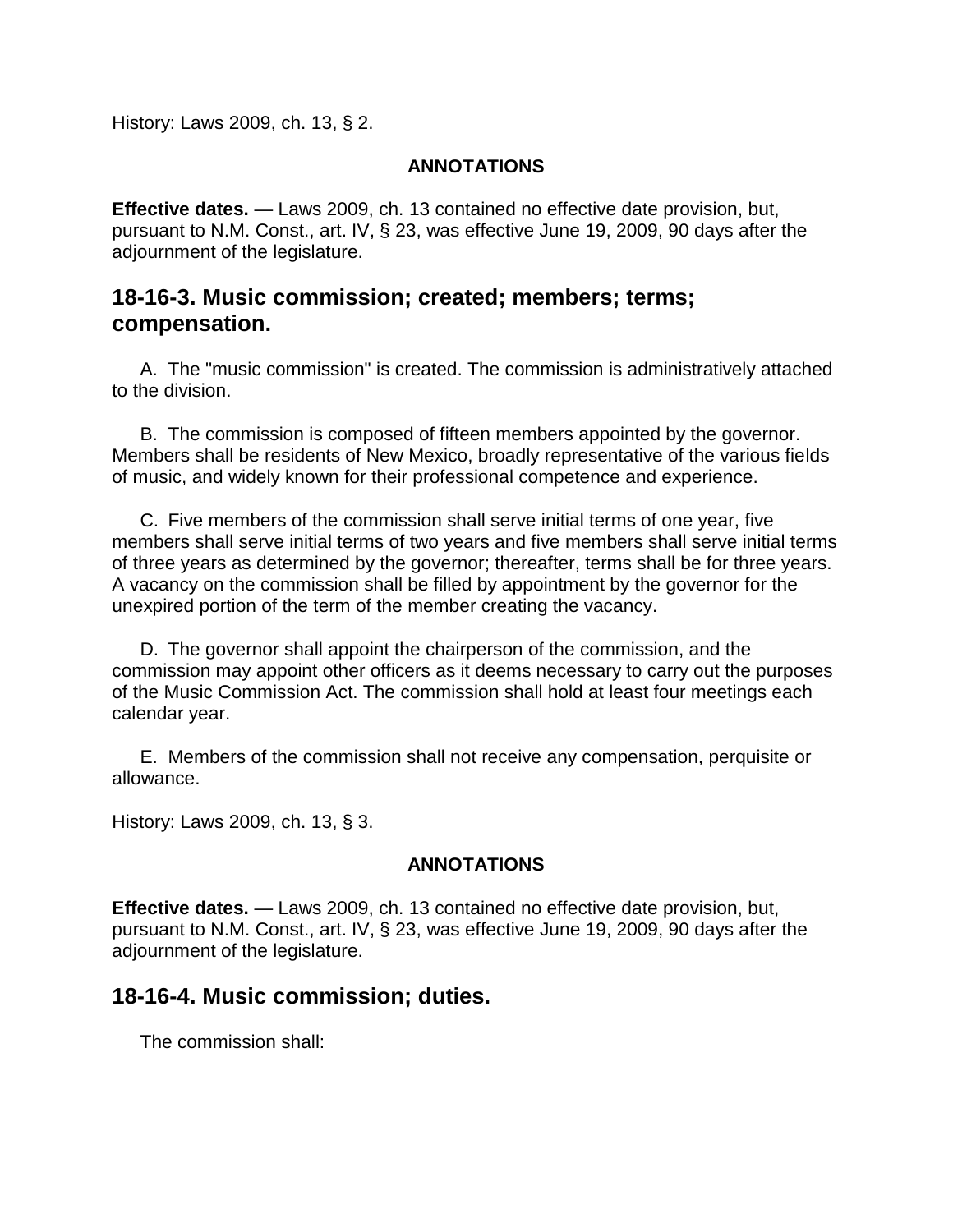A. advise the division, the department, other state agencies and the governor concerning the protection, promotion and preservation of music and the music industry in New Mexico;

B. advise the division on music-related policies;

C. advise and assist public agencies in elevating the role of music in New Mexico;

D. foster appreciation of the value of music;

E. make New Mexico a music destination for both visitors and music professionals;

F. encourage the educational, creative and professional musical activities of the residents of New Mexico and attract outstanding musicians to New Mexico through appropriate programs of publicity, education and coordination and through direct activities, such as sponsorship of music;

G. protect, promote and preserve the musical traditions of New Mexico; and

H. accept on behalf of the state donations of money, property and other things of value as, in the division's discretion, are suitable and will best further the aims of the Music Commission Act.

History: Laws 2009, ch. 13, § 4.

### **ANNOTATIONS**

**Effective dates.** — Laws 2009, ch. 13 contained no effective date provision, but, pursuant to N.M. Const., art. IV, § 23, was effective June 19, 2009, 90 days after the adjournment of the legislature.

# **ARTICLE 17 Veterans Museum**

# **18-17-1. Short title.**

Sections 1 through 8 [18-17-1 through 18-17-8 NMSA 1978] of this act may be cited as the "Veterans Museum Act".

History: Laws 2009, ch. 33 § 1.

### **ANNOTATIONS**

**Effective dates.** — Laws 2009, ch. 33, § 10 made Laws 2009, ch. 33 § 1 effective July 1, 2009.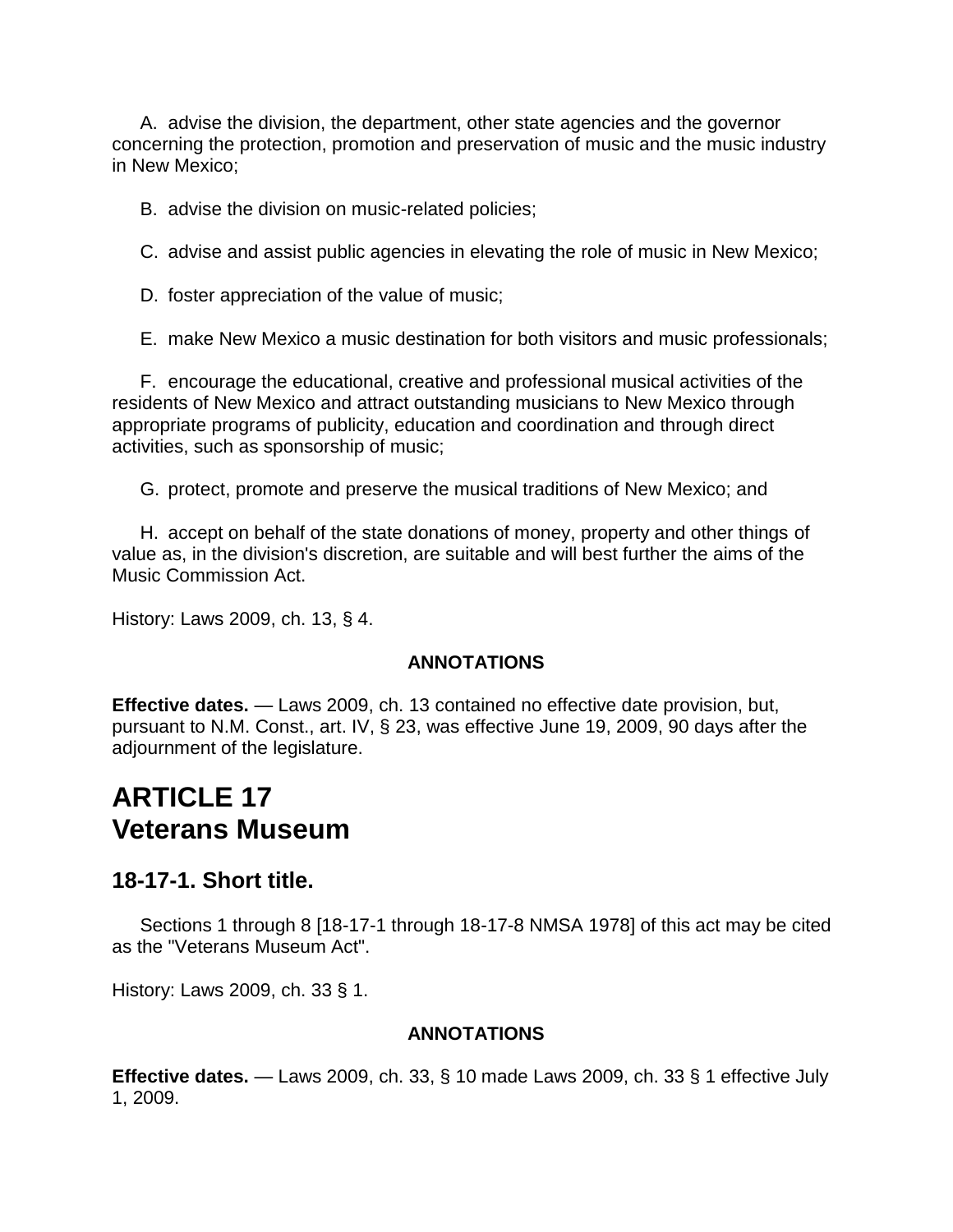# **18-17-2. Definitions.**

As used in the Veterans Museum Act:

- A. "board" means the board of trustees of the museum;
- B. "director" means the director of the division;
- C. "division" means the veterans museum division of the cultural affairs department;
- D. "museum" means the New Mexico veterans museum; and
- E. "secretary" means the secretary of cultural affairs.

History: Laws 2009, ch. 33, § 2.

### **ANNOTATIONS**

**Effective dates.** — Laws 2009, ch. 33, § 10 made Laws 2009, ch. 33 § 3 effective July 1, 2009.

# **18-17-3. Veterans museum division created; location; property.**

A. The "veterans museum division" is created in the cultural affairs department. The principal facility of the division is the "New Mexico veterans museum" located in Las Cruces. The site shall be held in the name of the state.

B. All property, real or personal, now held or subsequently acquired for the operation of the museum shall be under the control and authority of the board.

C. Funds or other property received by gift, endowment or legacy shall remain under the control of the board and shall, upon acceptance, be employed for the purpose specified.

History: Laws 2009, ch. 33, § 3.

#### **ANNOTATIONS**

**Effective dates.** — Laws 2009, ch. 33, § 10 made Laws 2009, ch. 33 § 3 effective July 1, 2009.

# **18-17-4. Board of trustees created; appointments; terms; officers.**

A. The "board of trustees of the New Mexico veterans museum" is created. The board shall consist of eleven voting members who are residents of New Mexico. One of the voting members shall be the secretary of veterans' services or that secretary's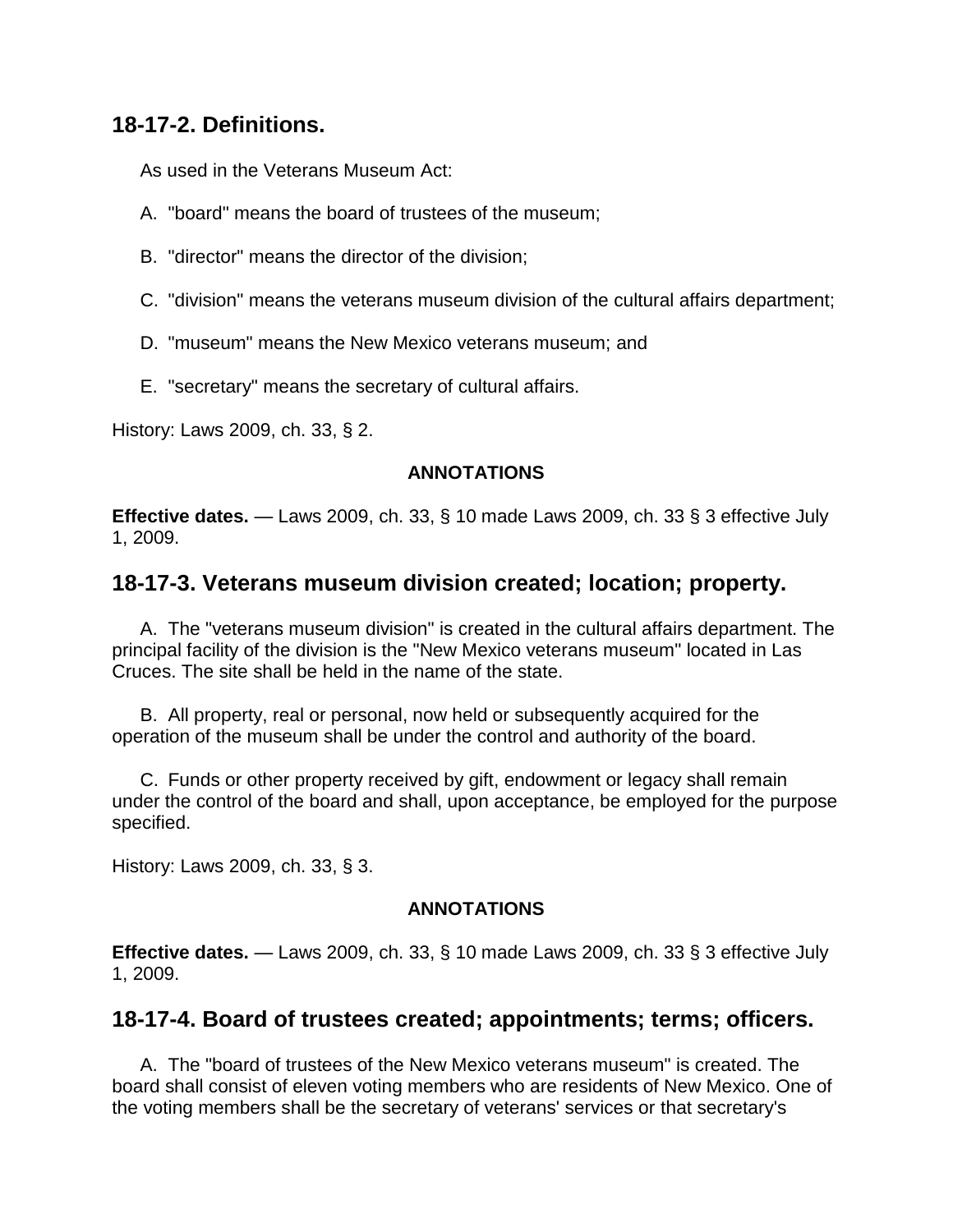designated representative. Ten voting members shall be appointed by the governor with the advice and consent of the senate. In making the appointments, the governor shall appoint at least three members from each congressional district and give due consideration to the ethnic and geographic diversity of the state. No more than five of the ten appointed members shall be from the same political party. At least five of the members shall be armed forces veterans, one each from:

- (1) the New Mexico national guard;
- (2) the United States army;
- (3) the United States navy;
- (4) the United States air force; and
- (5) the United States marine corps.

B. Of the initial appointees, four members shall be appointed for four-year terms, four members shall be appointed for three-year terms and two members shall be appointed for two-year terms. All subsequent appointed members shall be appointed for four-year terms.

C. A majority of the board members currently serving shall constitute a quorum at any meeting or hearing.

D. Any appointed member failing to attend three consecutive meetings after receiving proper notice shall be recommended for removal by the governor. The governor may also remove any appointed member of the board for neglect of any duty required by law, for incompetency, for unprofessional conduct or for violating any provisions of the Veterans Museum Act. If a vacancy occurs on the board, the governor shall appoint another member to complete the unexpired term.

E. The secretary of cultural affairs shall be an ex-officio nonvoting member of the board.

F. The governor shall designate the president of the board, who shall serve in that capacity at the pleasure of the governor.

G. Appointed members of the board are entitled to per diem and mileage as provided in the Per Diem and Mileage Act [10-8-1 through 10-8-8 NMSA 1978] but shall receive no other compensation, perquisite or allowance.

History: Laws 2009, ch. 33, § 4.

### **ANNOTATIONS**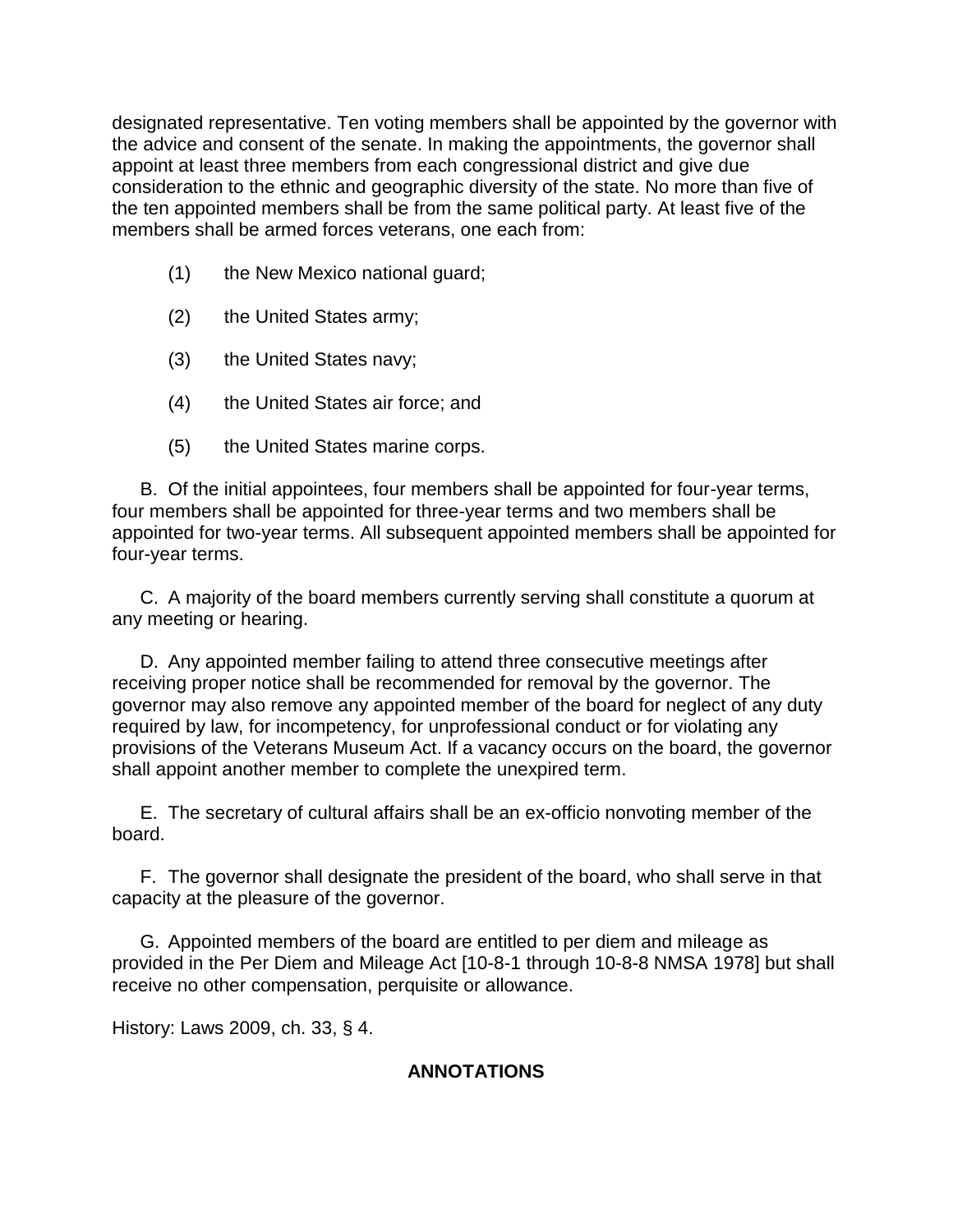**Effective dates.** — Laws 2009, ch. 33, § 10 made Laws 2009, ch. 33 § 4 effective July 1, 2009.

# **18-17-5. Board; powers; duties.**

The board shall:

A. exercise trusteeship over the collections of the museum;

B. accept and hold title to all property for the museum's use;

C. review annually the performance of the director and report its findings to the secretary;

D. enter into agreements or contracts with private or public organizations, agencies or individuals for the purpose of obtaining real or personal property for the museum's use;

E. authorize the director to solicit and receive funds or property of any nature for the development of the museum, its collections and its programs;

F. adopt such rules as may be necessary to carry out the provisions of the Veterans Museum Act; and

G. establish policy, determine the mission and direct the development of the museum.

History: Laws 2009, ch. 33, § 5.

### **ANNOTATIONS**

**Effective dates.** — Laws 2009, ch. 33, § 10 made Laws 2009, ch. 33 § 5 effective July 1, 2009.

# **18-17-6. Director; appointment; qualifications.**

A. Subject to the authority of the secretary, the administrative and executive officer of the division and the museum is the "director" of the division.

B. The secretary shall appoint the director with the approval of the governor from a list of qualified finalists provided by the board of trustees.

C. The position of director shall require previous experience in museum administration.

History: Laws 2009, ch. 33, § 6.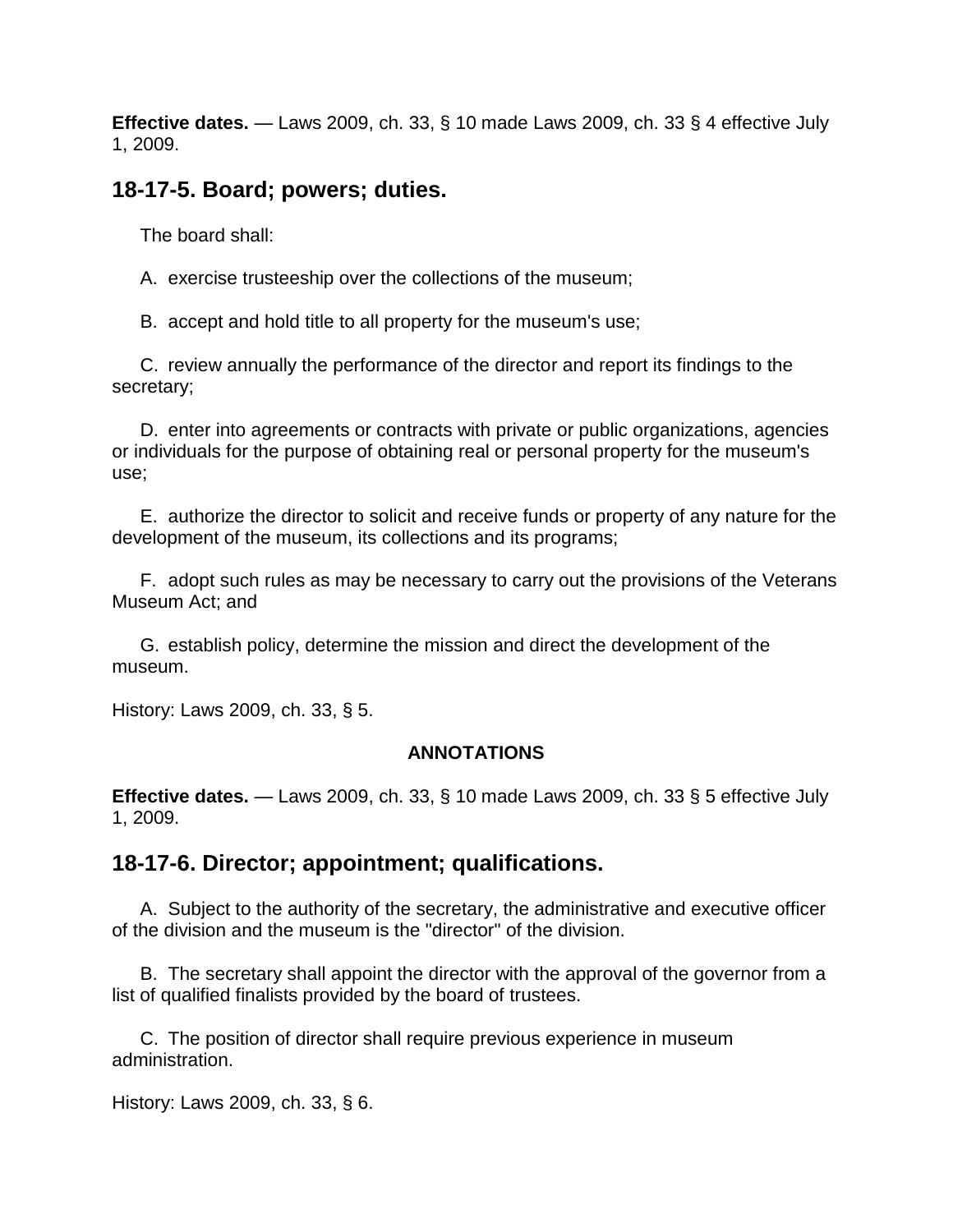#### **ANNOTATIONS**

**Effective dates.** — Laws 2009, ch. 33, § 10 made Laws 2009, ch. 33 § 6 effective July 1, 2009.

### **18-17-7. Director; powers; duties.**

Subject to the policies agreed to by the board, the director:

A. shall be responsible for the operation of the museum in accordance with all appropriate statutes and rules;

B. shall develop exhibits and programs displaying New Mexico veterans history for the benefit of the public and with particular concern for the interests of the schools of the state;

C. shall acquire by donation or other means of acquisition any collections and related materials appropriate to a veterans museum and shall direct research as is appropriate to render the collections of benefit to the public;

D. shall employ such professional staff and other employees as are necessary to the operation of the museum in accordance with the provisions of the Personnel Act [Chapter 10, Article 9 NMSA 1978];

E. may solicit and receive funds or property of any nature for the development of the museum;

F. may enter into contracts with public or private organizations, agencies or individuals for the performance of services related to the location, preservation, development, study or salvage of historical New Mexico veterans materials;

G. shall provide an office in the museum for use by the veterans' services department to provide services to New Mexico veterans;

H. shall cooperate with institutions of higher education and other agencies and political subdivisions of municipal, state and federal governments to establish, maintain and extend the programs of the museum;

I. may, as authorized by the board, lend collection materials to qualified institutions and agencies for purposes of exhibition and study and borrow collection materials from other institutions and agencies for the same purpose;

J. subject to the provisions of Section 8 [18-17-8 NMSA 1978] of the Veterans Museum Act, shall impose and collect admission fees and conduct retail sales as are normal for the operation of the museum;